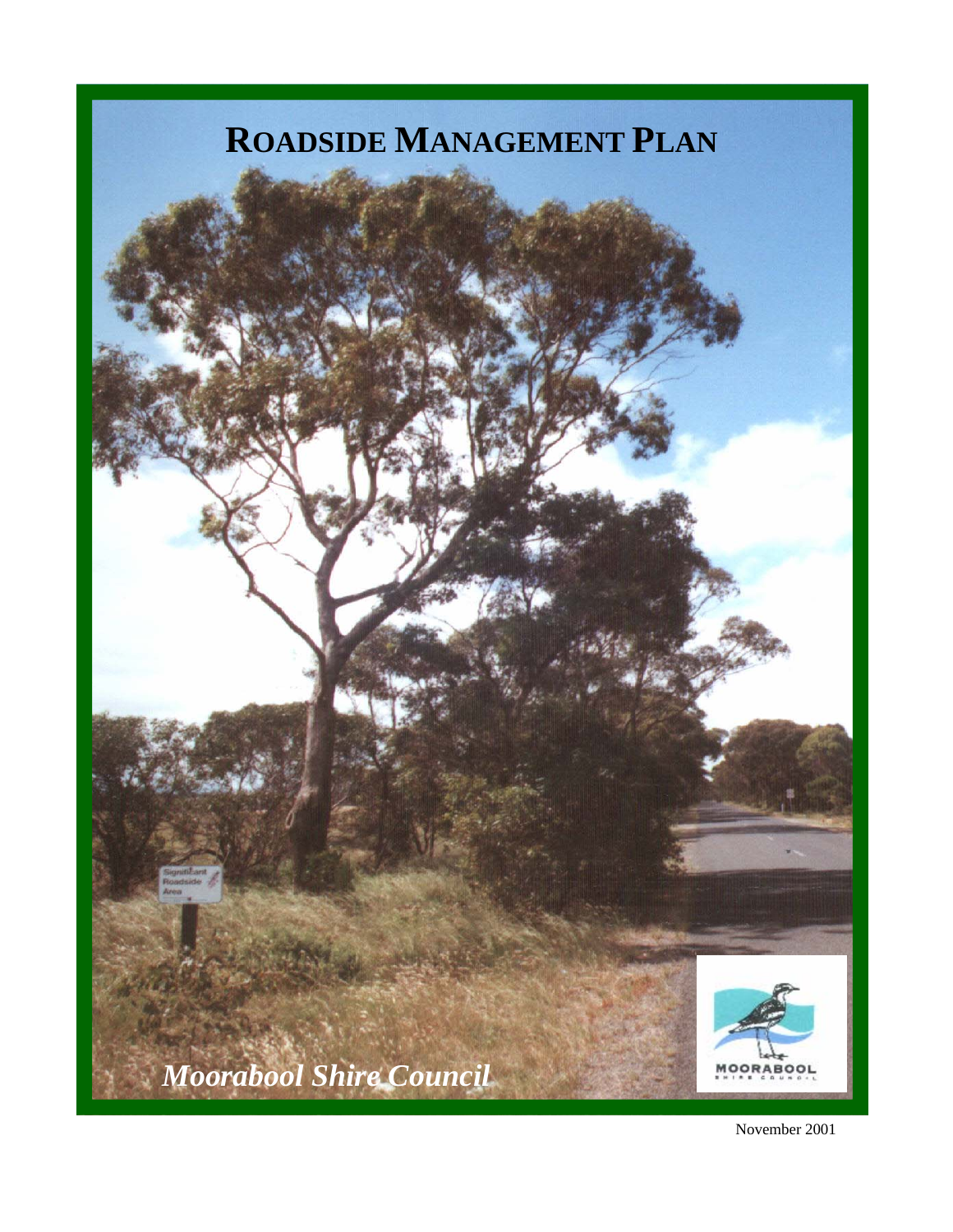### **Table of Contents**

| <b>SECTION 1: OBJECTIVES AND MANAGEMENT PLAN OVERVIEW  4</b>        |  |
|---------------------------------------------------------------------|--|
|                                                                     |  |
|                                                                     |  |
|                                                                     |  |
|                                                                     |  |
|                                                                     |  |
|                                                                     |  |
|                                                                     |  |
|                                                                     |  |
|                                                                     |  |
| <b>SECTION 2: CODE OF PRACTICE FOR ROADWORKS AND GUIDELINES FOR</b> |  |
|                                                                     |  |
|                                                                     |  |
|                                                                     |  |
|                                                                     |  |
|                                                                     |  |
|                                                                     |  |
|                                                                     |  |
|                                                                     |  |
|                                                                     |  |
|                                                                     |  |
|                                                                     |  |
|                                                                     |  |
|                                                                     |  |
|                                                                     |  |
|                                                                     |  |
|                                                                     |  |
|                                                                     |  |
|                                                                     |  |
|                                                                     |  |
|                                                                     |  |
|                                                                     |  |
|                                                                     |  |
|                                                                     |  |
|                                                                     |  |
|                                                                     |  |
|                                                                     |  |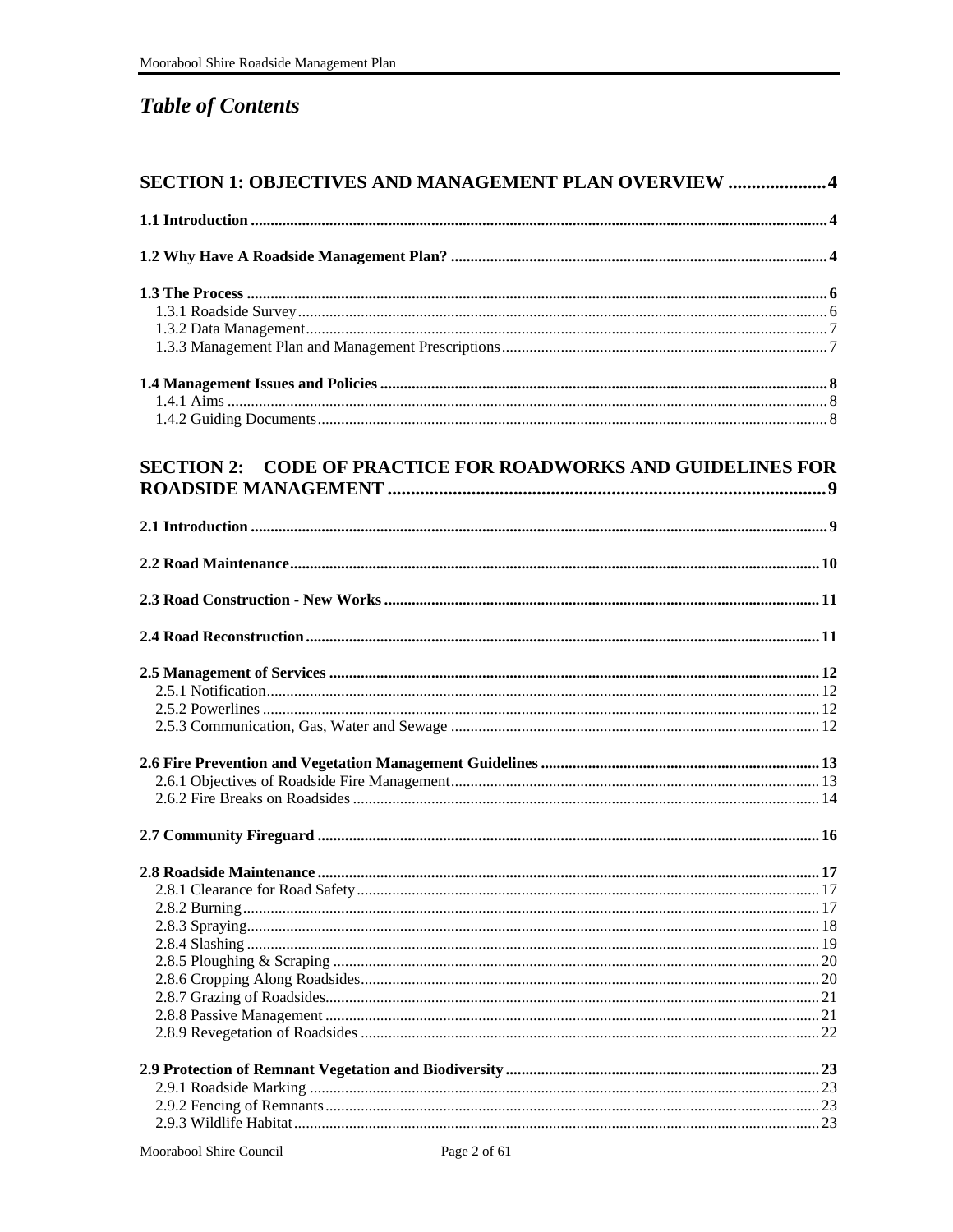| Table C: Planning controls under the Victorian Planning Provisions (VPP) Framework34     |  |
|------------------------------------------------------------------------------------------|--|
|                                                                                          |  |
|                                                                                          |  |
| Appendix 3:                                                                              |  |
|                                                                                          |  |
|                                                                                          |  |
| <b>Appendix 4:</b>                                                                       |  |
| Summary of key recommendations from VicRoads Midland Highway Roadside Management Plan 58 |  |
| Appendix 5:                                                                              |  |
| Appendix 6:                                                                              |  |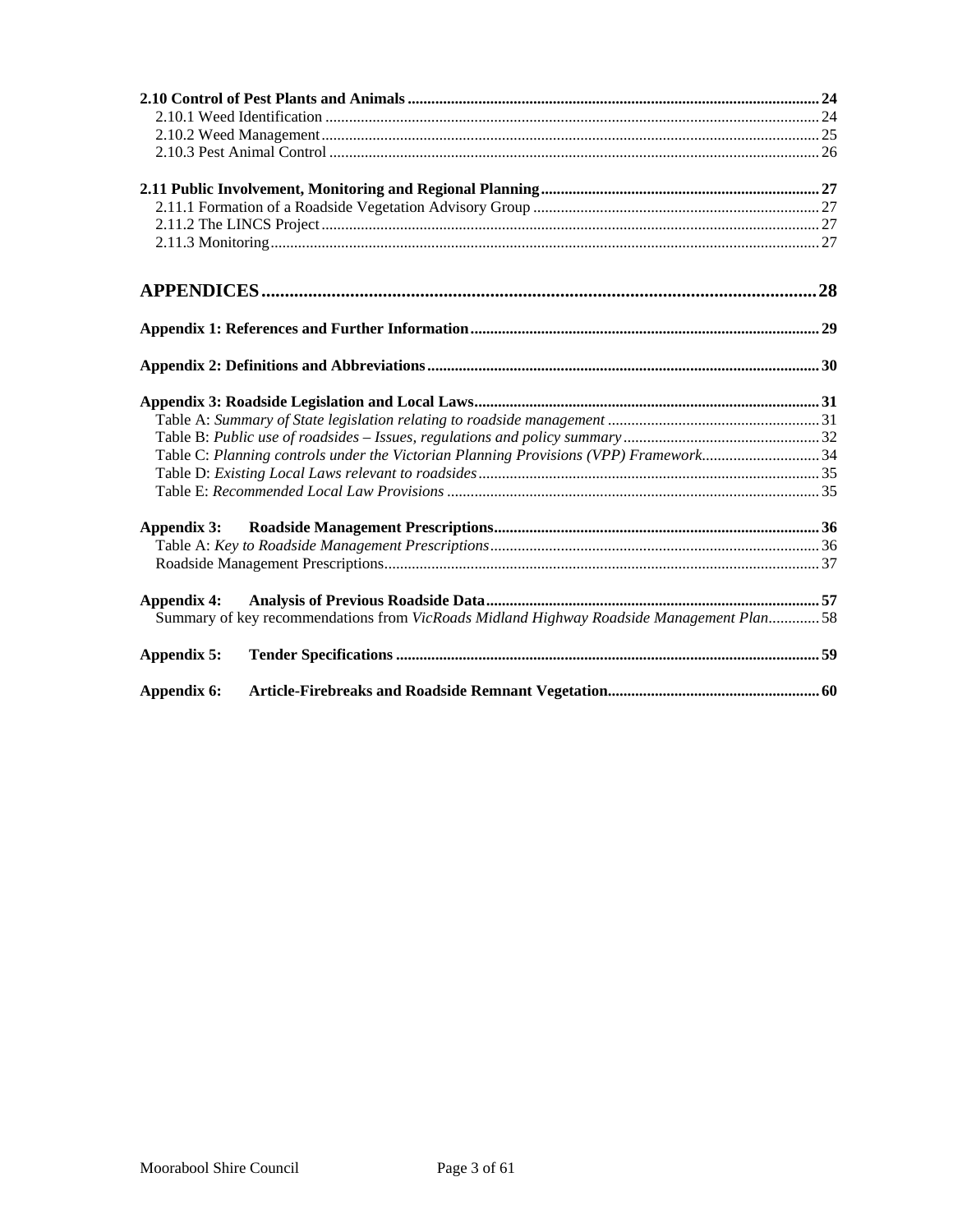### <span id="page-3-0"></span>**SECTION 1: OBJECTIVES AND MANAGEMENT PLAN OVERVIEW**

### **1.1 Introduction**

This plan covers all rural roads within the Shire of Moorabool managed by the municipality.

The roadside is defined as the strip of land between the table drain (or edge of road formation where no drain is present) and the fence. Approximately four hundred roads are considered in the study. Unused road reserves are not generally covered by the plan, but were noted during the survey where relevant (these roads are usually managed by DNRE). State highways, the Western Freeway, and some main roads are managed by VicRoads. These roads were included in the roadside assessment to ensure a complete picture was presented of the vegetation and condition of roadsides in the Moorabool Shire. They have not been included in the subsequent development of management prescriptions.

*Public comment was sought on the plan prior to publication through local publicity and the development of a Steering Committee. Changes have been made to the plan as a result of community input.* 

### **1.2 Why Have A Roadside Management Plan?**

*The objectives of roadside management planning are to protect roadside flora and fauna biodiversity, and heritage and landscape values without compromising other essential functions of roadsides, namely road safety, fire management, and the provision of utilities and services (RCAC, 1999).*

Perhaps more than any other feature in the region, road reserves visually shape the landscape. Treed roadsides provide the relief or contrast to the extensive open farmland. Road reserves provide shelter for stock, shade, windbreaks and wildlife habitat, and add interest to our journeys. Road reserves link up different areas and are living transects across the country of vegetation communities once far more extensive (prior to European settlement).

Road reserves are corridors of land used for many purposes. While the safe movement of travelling public is a key requirement, road reserves have become increasingly important for conservation reasons due to the removal of vegetation from adjoining land.

Local councils and other road management authorities have a responsibility to maintain adequate levels of safety and efficiency for drivers, but also have a responsibility to retain and protect roadside vegetation wherever possible.

Roadwork programs and other activities that affect roadside vegetation should be subject to environmental assessment in much the same way as they are subject to engineering or technical assessment.

The large number of roads in the region makes road reserves the most important linear corridors. Some have little wildlife or recreational value, having been cleared along with the land they adjoin. Others, however, are important for the rare plants and fragile habitats they contain. Some are a single chain in width and so have little conservation potential, whilst other roadsides, particularly past stock routes, are three chains or more in width and are often very important conservation corridors. [1 chain = 20.1 metres]

Many roadsides in the Shire contain significant remnant native vegetation. Often this vegetation is all that remains of the original vegetation in an area due to the clearing for agriculture and other land uses.

Roadsides are subject to a large range of uses and pressures. Poor management of roadsides has led to a deterioration of the conservation value of many roadsides. The purpose of the plan is to reverse this trend and protect and enhance current values.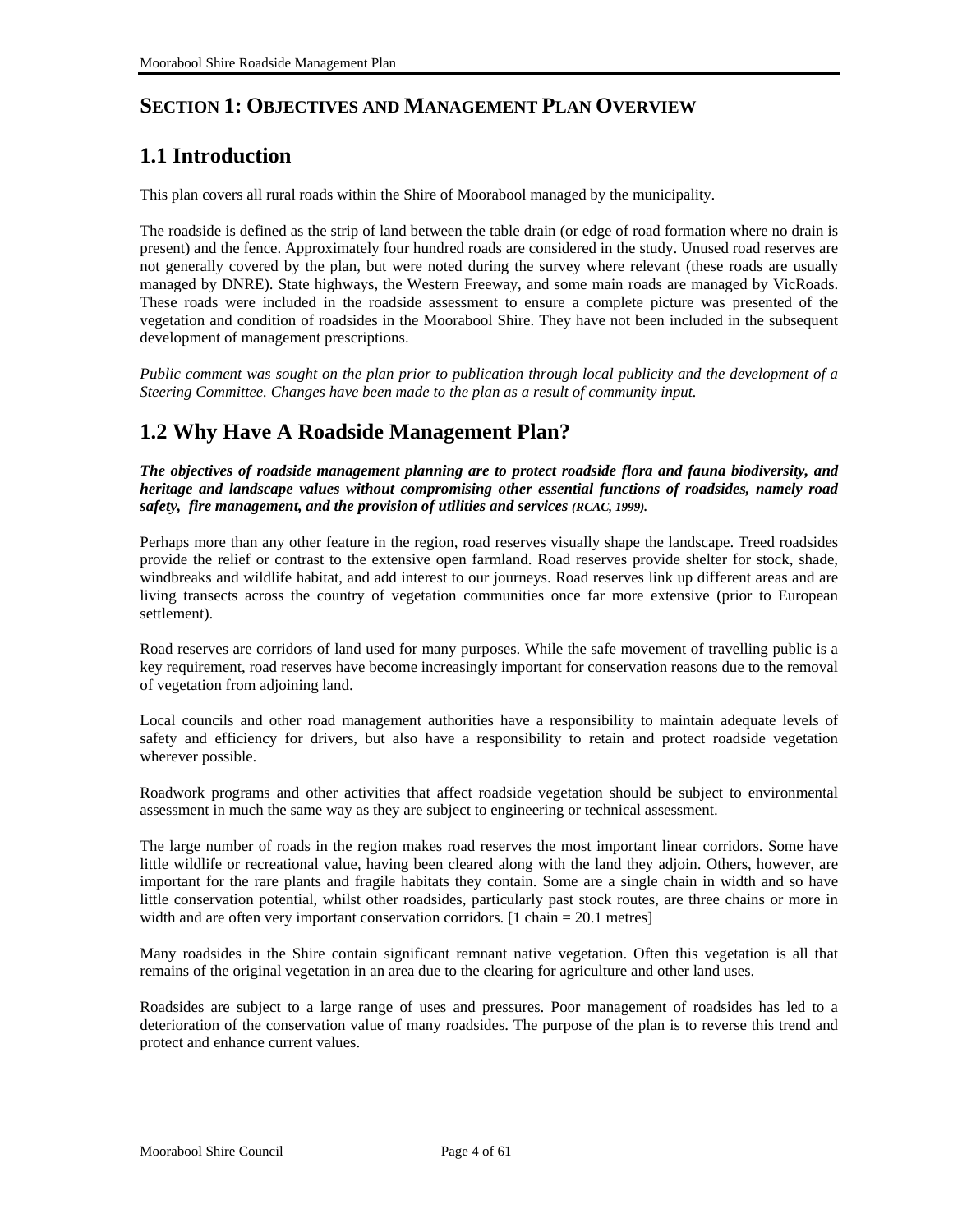Roadsides have a range of benefits. Improved management of roadsides will help:

- maintain biodiversity levels in the region;
- retain and enhance the natural landscape character and aesthetics of the region;
- reduce maintenance costs through altered management techniques;
- reduce the risk or impact of wildfire through fuel reduction (secondary firebreaks);
- provide a network of strategic (primary) firebreaks for the control of wildfire;
- reduce cross wind velocities (treed roadsides) in cleared landscapes and slow the spread of wildfire;
- allow greater natural regeneration;
- protect rare plant communities, such as basalt plains grasslands;
- protect and improve wildlife habitat values;
- allow further development of roadsides as a network of wildlife corridors;
- improve control of weeds;
- reduce soil disturbance and weed invasion:
- limit run-off and erosion problems from roads and reduce stream turbidity levels;
- provide greater recreational values;
- protect cultural and heritage values;
- provide local provenance seed sources for revegetation work;
- improve landholder benefits through the control of roadside weeds and silt run-off onto private land and the revegetation of roadsides that may act as shelterbelts and windbreaks; and
- increase tourism levels in the Shire through promotion of the Ecotourism values of key roadsides.

#### *The roadside management plan should aim to meet the following objectives:*

- protect and restore indigenous vegetation communities;
- protect rare, significant or vulnerable species;
- maintain and enhance flora values;
- prevent further land degradation and improve water quality;
- prevent the spread of weeds;
- maintain and enhance visual and landscape qualities;
- protect cultural and heritage values; and
- minimise fire risk.

*(Source: Gisborne Roadside Management Plan)* 

#### *Constraints which may affect the retention or protection of indigenous vegetation include interference with:*

- tactical firebreaks;
- power line and other services;
- drains:
- sight distances;
- road structure; and
- road widening.

#### *(Source: Gisborne Roadside Management Plan)*

To ensure the success of the roadside management plan it is essential that staff training days are organised on a regular basis. This ensures council staff or contractors can interpret the plan and implement the roadwork practices that are required to improve protection of remnant vegetation. Recognition of marker symbols and indicator species such as Kangaroo grass (which flag there is remnant vegetation present) and the difference between native and exotic vegetation, are key components of the days. A roadside training day for Moorabool staff was held in October 1998 conducted by the Roadside Conservation Advisory Committee (RCAC) and was attended by fifteen staff.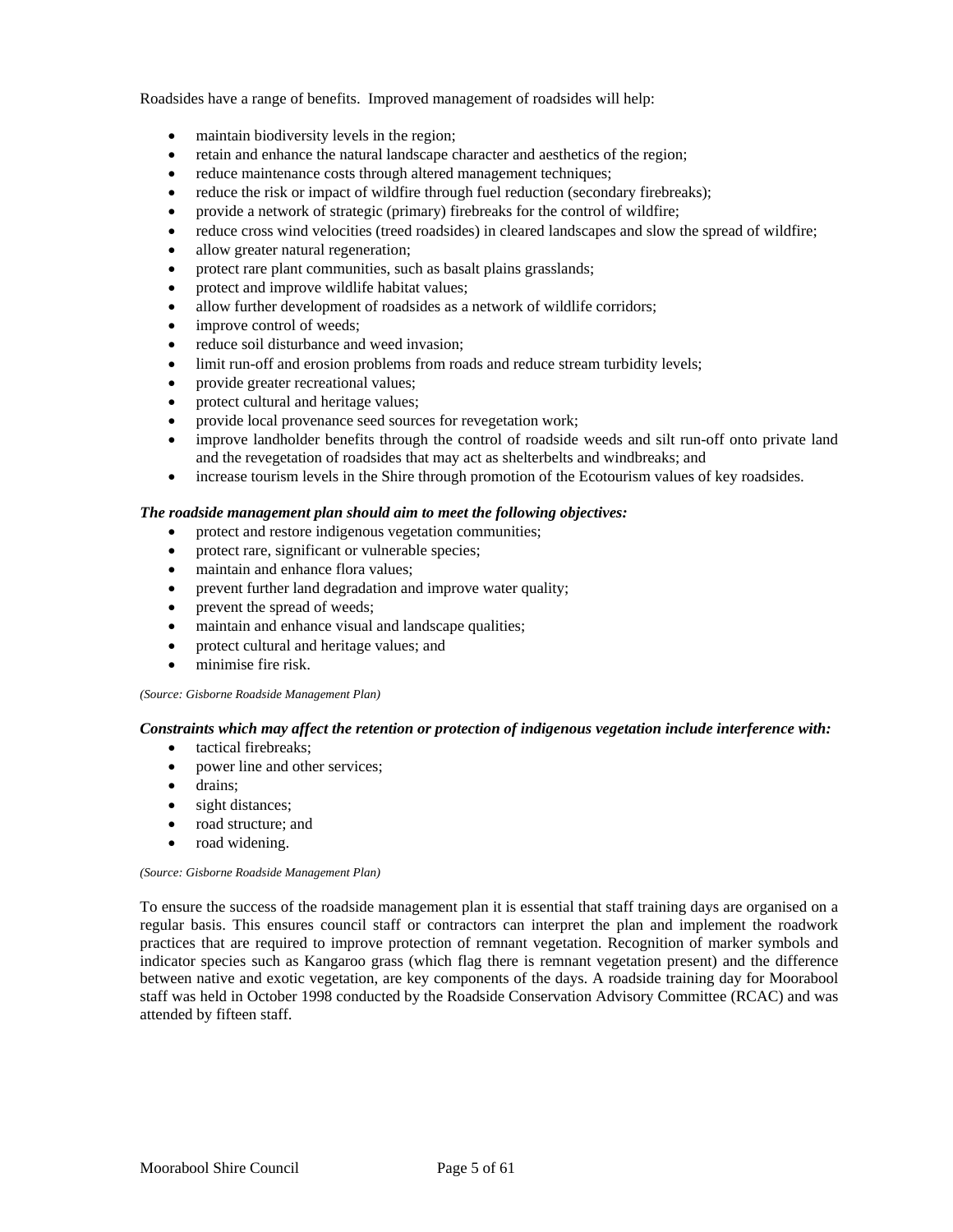### <span id="page-5-0"></span>**1.3 The Process**

#### **1.3.1 Roadside Survey**

Many areas in the region have now been surveyed and roads listed with their conservation value (high/medium/low) based on a system developed by the RCAC. The overall score or measure of conservation value on the assessment sheet is based on a number of variables including width of reserve, native species and weeds present, natural regeneration, aesthetic values and degree of disturbance. The sheets are designed for use by volunteers with limited botanical knowledge. Spittle (1992) gives a general definition for roadsides of high, medium and low conservation significance.

These are:

- HIGH - relatively pristine condition, rare, vulnerable or significant flora or fauna species present. Section of vegetation not locally common or of cultural/historical/geological importance.
- MEDIUM - semi-natural indigenous vegetation, modified vegetation with extensive regeneration or a wide reserve with patches of remnant vegetation which could be enhanced for wildlife.
- LOW substantially modified, predominantly exotic weeds or pasture grasses and weeds, some indigenous vegetation (usually Blackwoods, Black Wattles, Eucalypts and native grasses as isolated specimens or clumps).

#### *In Moorabool Shire high conservation roadsides are generally:*

- Forests and woodlands - with intact tree, shrub and groundlayers; and
- Native grasslands - trees and shrubs are absent or occur occasionally.

#### *Medium Conservation roadsides tend to have:*

- Forests or woodlands with an intact tree layer and possibly a shrub layer (this may be partly taken over by woody weeds). The ground layer consists mainly of introduced or pasture grasses rather than native grasses; and
- Native grassland with significant weed invasion.
- *Low Conservation roadsides:* 
	- Consisting of pasture grasses and/or woody weeds and containing little remnant vegetation.

Environmental & Biological Resource Management students at the University of Ballarat have prepared roadside surveys of sections of the region over the last few years as part of their final year studies. Nally (1989) contains some areas around Buninyong now in Moorabool Shire. No other existing roadside surveys are known for the Shire other than a Management Plan for the Midland Highway prepared by VicRoads in 1998.

During 1998, all rural roadsides in the Shire were surveyed using the Roadside Conservation Advisory Committee (RCAC) recording sheet method with minor modifications. Each roadside segment was rated for conservation value (low/medium/high) based on the scoring system developed by the RCAC. Additional information such as the presence of powerlines, material stock piles, historic markers, erosion, salinity and major weed infestations was also recorded. The survey was conducted by Tim D'Ombrain and Beth Jones with assistance from John Endacott.

In addition, a plant species list was compiled for each roadside surveyed. All flora data has been entered on the Ballarat Region Flora Database and the Department of Natural Resources and Environment's (DNRE) Flora Information System (FIS). Public access to the data is provided through the "Wild Plants of the Ballarat Area" CD-ROM (1998), which is available from the Shire and other organisations.

The purpose of roadside assessment in each of the areas is to identify the best or most valuable roadsides so that these may be protected. It is not possible or practicable to protect all roadsides. High conservation value roadsides need to be maintained. Medium value roadsides need to be managed so that values improve over time. Low roadsides should be managed to limit cost to the community through the control of weed invasion and fire risk. The use of alternative treatments such as grazing or cropping may also reduce costs to Council on degraded roadsides.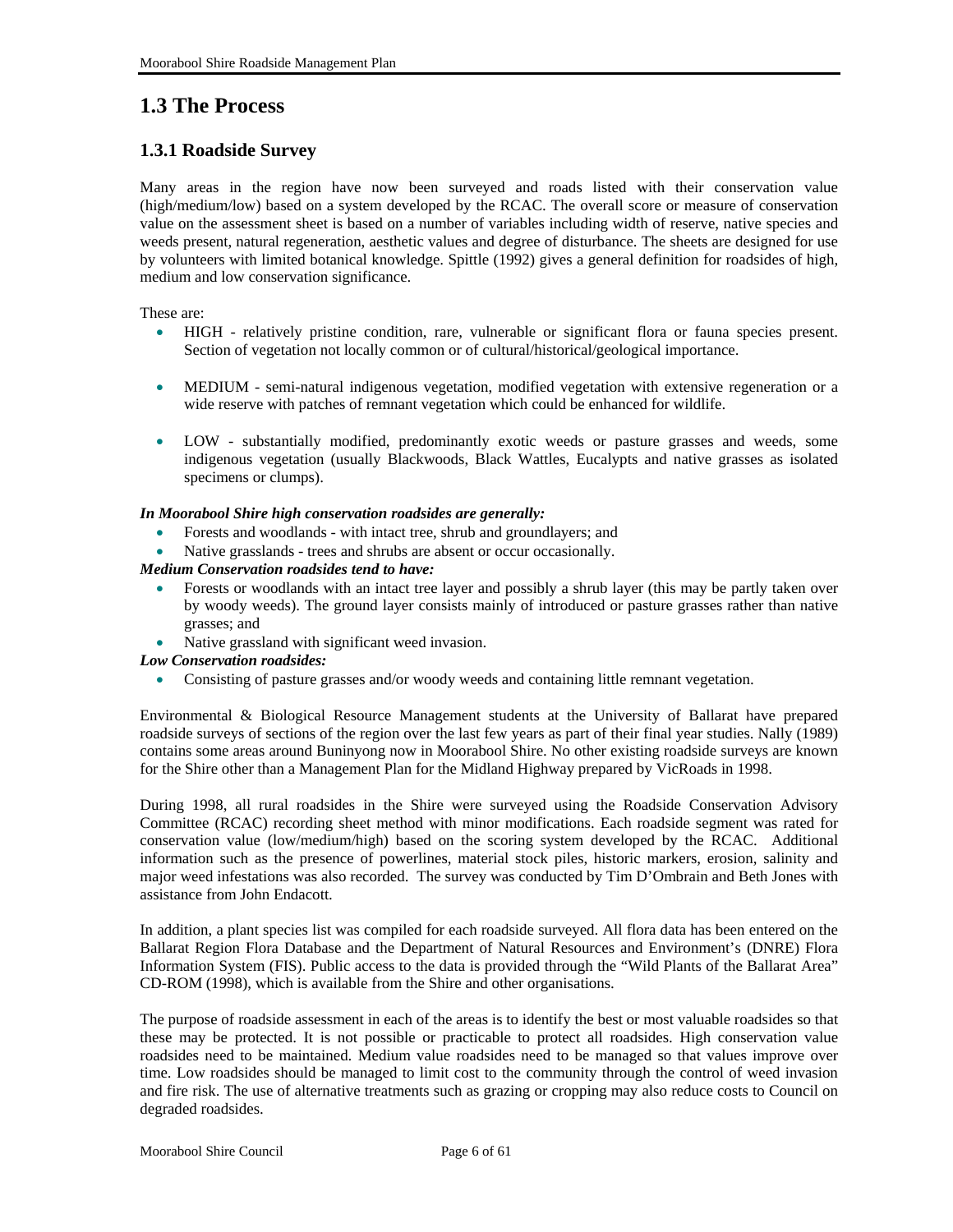<span id="page-6-0"></span>Spring to early summer is the best time for survey work as most species are in flower or actively growing and are more easily identified. Ideally, sites should be visited in both spring and summer and re-examined every few years to ensure the management practices employed have been effective. A comparison between the recent survey (1998) and Nally (1989) shows that all roadsides identified as 'high' by Nally have retained that rating (albeit, the rating system used was different, these roads still remain in the top category). Woody weed levels may have increased over the period. Pasture grass invasion is also likely to have increased, although at least one un-grazed road now has higher levels of native grass and has moved to the high category. Many of the problems identified by Nally on specific roads still remain and were also noted in the 1998 study.

#### **1.3.2 Data Management**

Roadside survey data has been mapped using the MapInfo<sup>©</sup> software, such that the information collected during the survey is compatible with other mapped road and infrastructure information held by the Shire.

Additional software has been written to allow the inter-linking of the flora data and the mapped roadside data. This also allows the immediate printing of a map and information for any specific road in the Shire in a presentation format. The system also allows for the continual upgrading or modification of roadside or species data without format constraints.

#### **1.3.3 Management Plan and Management Prescriptions**

The roadside management plan covers the general policy and guidelines developed by the Shire for the management of all roadsides. An attempt has been made to standardise management across the municipality (through the adoption of a Code of Practice).

Where additional information is required for a specific road, this is contained in a management prescription. Draft Management Prescriptions have been developed for all roads. A management prescription relates to a specific road (in the case of highly significant roadsides) or more commonly, a cluster of roads with similar management requirements (with the same vegetation community, soil type and rainfall). Low conservation value roadsides are covered by generic management prescriptions.

#### *The key elements of the management plan are:*

- a discussion of roadside issues;
- a map of the Shire showing the conservation rating of all rural roads, location of utilities and services, historic monuments, features or markers, location of rare plants or animals, material stockpiles, erosion and salinity problems;
- Council policy and regulations regarding use of roadsides;
- a Council road management Code of Practice and guidelines for roadside management; and
- monitoring requirements to gauge the effectiveness of the plan.

#### *The key elements of each management prescription are:*

- management methods to be employed (burning/slashing/spraying/grazing/cropping) and a statement of requirements (e.g. slasher height, mow around any regeneration, protection of remnants);
- timing and frequency of works;
- limit of works (e.g. to back of table drain, fence to fence, roadside verge only); and
- requirements to protect remnant vegetation (identification prior to works/signage/fencing/rare plant requirements/revegetation and natural regeneration requirements/techniques to stabilise any land degradation problems (erosion, salinity etc).

The management prescription should be considered in conjunction with the strip-map information and species list for each road derived from the MapInfo© and Flora Databases. The three sheets together in effect form a self-contained plan for the management of each road.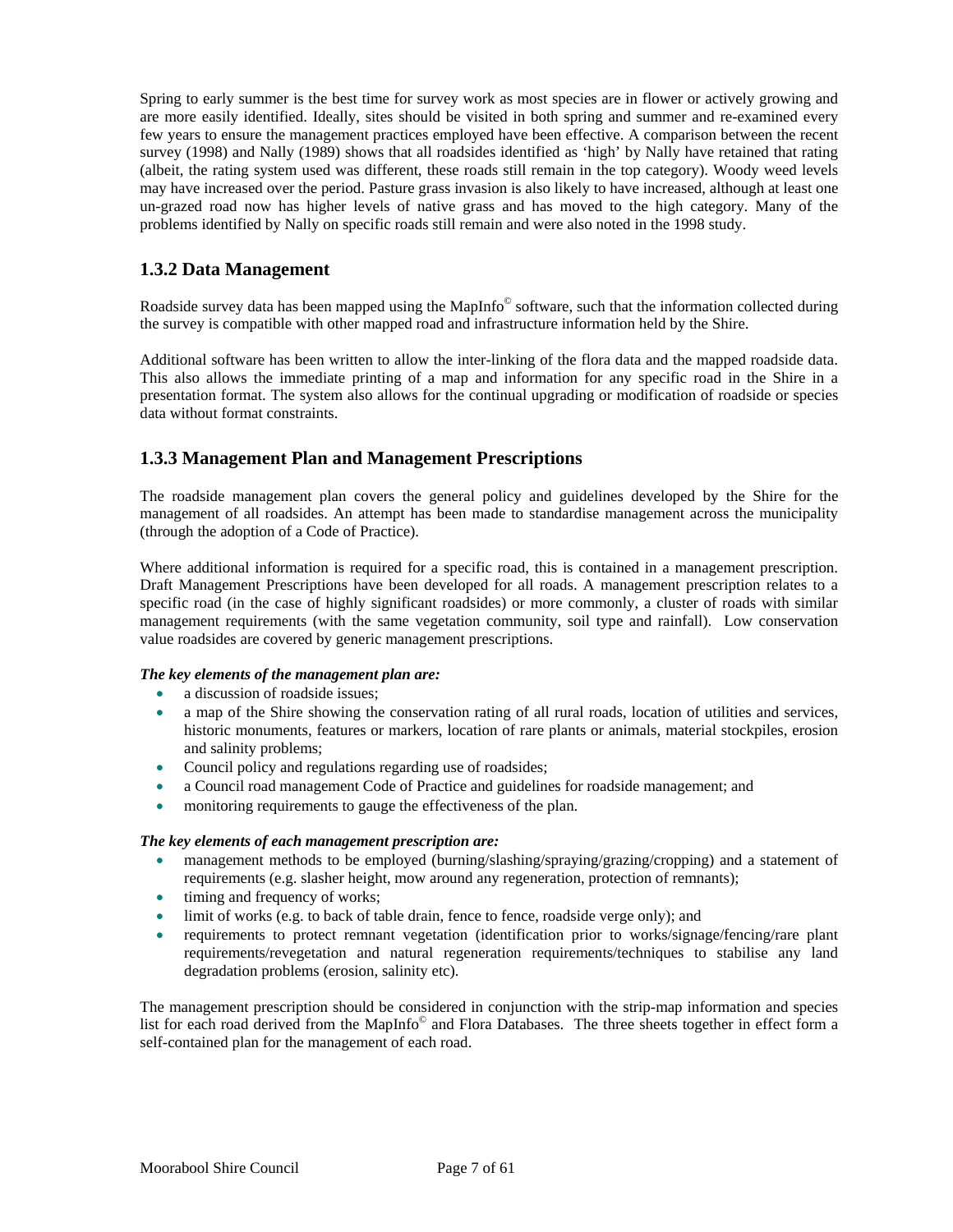### <span id="page-7-0"></span>**1.4 Management Issues and Policies**

| <i><b>Functional</b></i>        | Road construction & maintenance, fire management, installation & maintenance of<br>utilities, stack sites, sand, soil $\&$ gravel extraction, firewood removal, movement of<br>machinery. |
|---------------------------------|-------------------------------------------------------------------------------------------------------------------------------------------------------------------------------------------|
| <b>Land Management</b>          | Grazing & stock movements, cropping & haymaking, pest plant & animals, ploughing,<br>cultivating $\&$ grading, revegetation $\&$ site rehabilitation.                                     |
| <b>Culture &amp; Recreation</b> | Cultural, heritage $\&$ archaeological, horse riding, visual amenity $\&$ landscape values,<br>wayside stops.                                                                             |
| <b>Conservation</b>             | Protection of rare and threatened flora $\&$ fauna, indigenous vegetation remnants,<br>wildlife habitat $&$ corridors and native grasslands and grassy woodlands.                         |

Roadside planning can be considered under four headings or issues *(RCAC 1999)* 

#### **1.4.1 Aims**

- consistent roadside management practices and procedures across the region;
- greater efficiency through improved work practices and techniques;
- consistent signage and marking of roadsides across the region; and
- community participation in management and protection ('Roadside Watch')

(Source: LINCS Strategy (April 1996)

#### **1.4.2 Guiding Documents**

The NSW Department of Main Roads has prepared a Code of Practice for works on roadsides, which is a good guide for councils to follow, entitled '*Guidelines for control of sedimentation in roadworks*.'

The EPA publication, '*Construction Techniques for Sediment Pollution Control'* (May 1991), provides the technical information. This publication should be a standard reference for all civil engineers, land managers, planners and officers involved in construction of roads or other works that impact on waterway management.

The RCAC has prepared an excellent video entitled, '*Managing Linear Reserves'*, which gives many examples of management techniques to minimise the impact on roadsides. Council and VicRoads staff (management and road workers) should view this video as part of a training program. The RCAC runs training programs on a semi-regular basis.

The CFA '*Roadside Fire Management Guidelines*' (2001), covers the integration of fire prevention work with other roadside issues. This document plus the CFA '*Municipal Fire Prevention Planning Guidelines*' (May 1997), are the key documents regarding fire management on roadsides.

The '*VicRoads Roadside Management Guide*' is the key reference to guide all works affecting roadsides. The '*VicRoads Roadside Handbook. Environmental Guidelines for Road Construction and Maintenance Workers*' is a handy pocket guide form of the VicRoads Roadside Management Guide.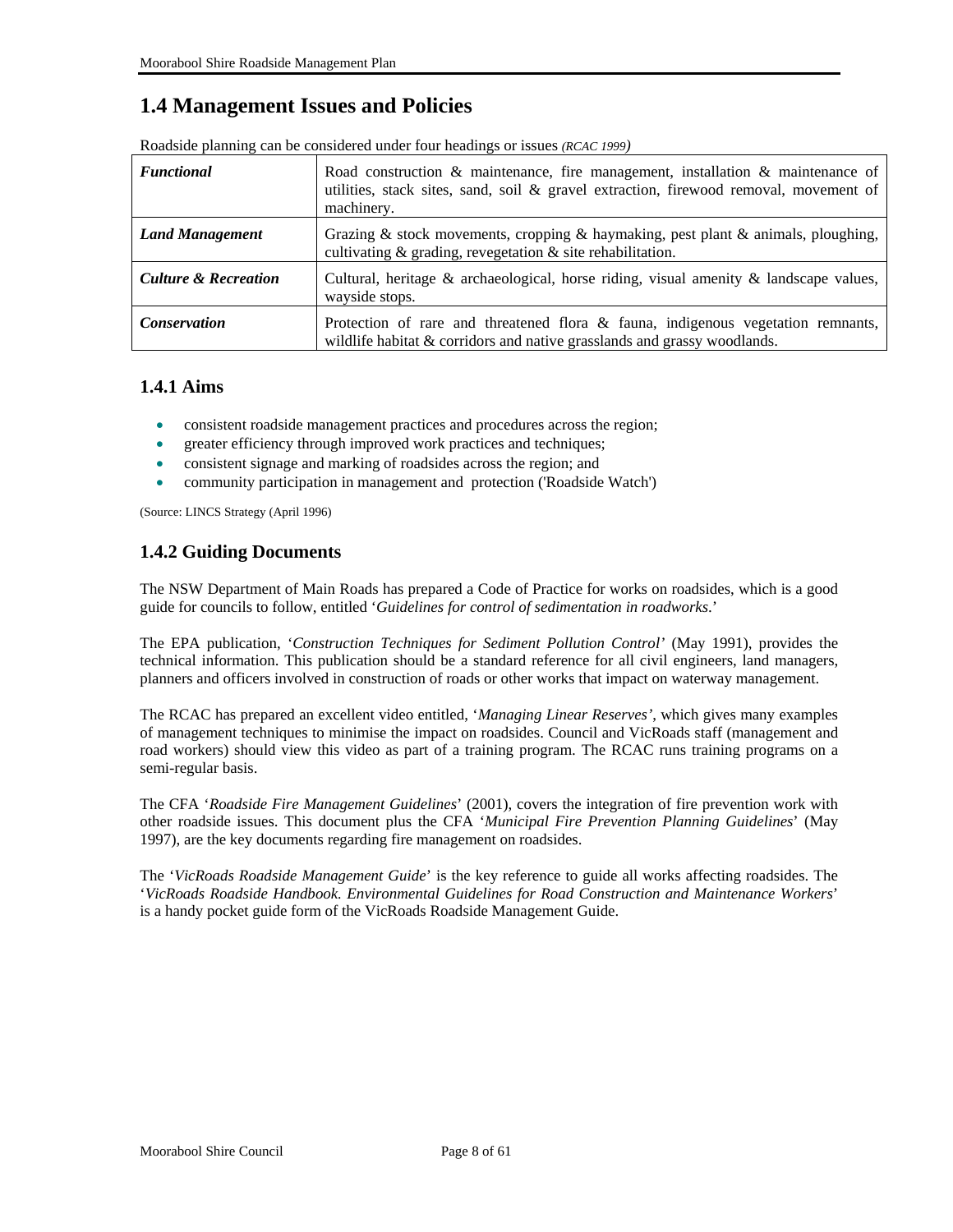### <span id="page-8-0"></span>**SECTION 2: CODE OF PRACTICE FOR ROADWORKS AND GUIDELINES FOR ROADSIDE MANAGEMENT**

### **2.1 Introduction**

A Code of Practice will be adopted by the Shire to ensure all roadworks have the minimal impact on roadsides and remnant vegetation. The roadside treatment shall be considered as part of the design of all road construction or maintenance jobs rather than as a separate issue (integrated planning). Works such as cleaning of spoon drains, road reconstruction, stockpiling of materials, parking of vehicles, siting of borrow pits and the construction of firebreaks, all impact on road reserves. Defining work zones is a central theme of the Code. These can be built into every tender document along with a range of other environmental requirements. Staff training is essential to ensure compliance with the Code. Major roadworks in sensitive areas should be advertised in public notices to ensure adequate public consultation.

A permit is required for any new works on a roadside involving the removal or trimming of vegetation. A blanket permit will be used to cover trimming of vegetation between the road edge and the outer invert of the table drain (or white post where drains are not present) and the removal of dangerous trees within this same zone. These maintenance works are essential to maintain safe public passage on the roadway. All other works involving vegetation removal will require the preparation of individual permits with consultation from the Department of Natural Resources and Environment as appropriate.

*The key elements of the Code of Practice are summarised below followed by guidelines for the management of vegetation on roadsides.*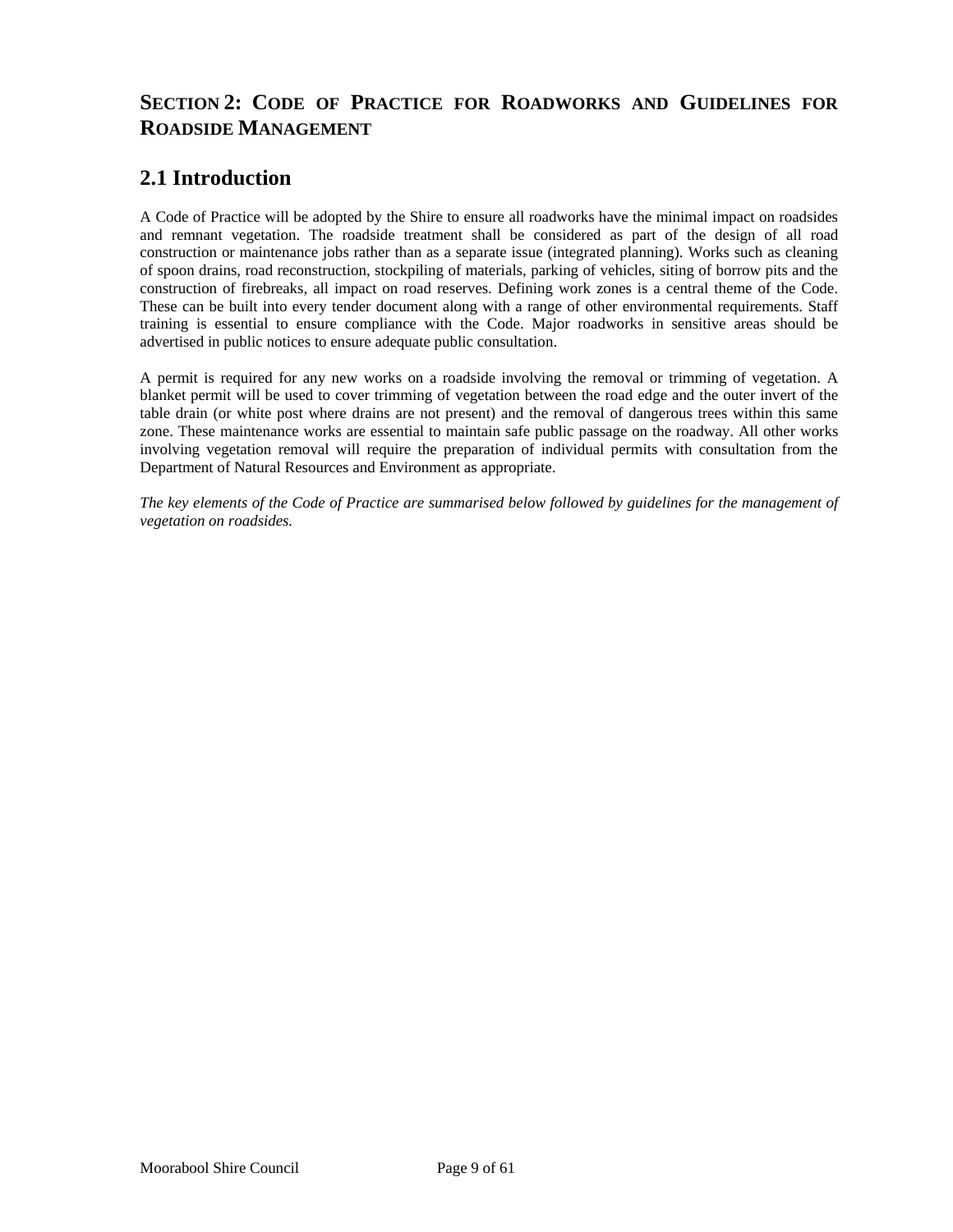### <span id="page-9-0"></span>**2.2 Road Maintenance**

- 2.2.1 Minimise disturbance and clean up the site as works progress.
- 2.2.2 Vehicles should be cleaned after use.
- 2.2.3 Direct spoil to the road rather than the spoon drain or vegetation. Collect and remove material to a suitable designated dump site to prevent the spread of weed seed. Ensure material is not lost from trucks en route, using covers if necessary.
- 2.2.4 Woody weeds should not be chipped but removed to a dump site taking care not to dislodge or spread the seed in the process.
- 2.2.5 Use the smallest suitable machine, specialized equipment such as a rotary drain cleaner which can clean drains from the road pavement should be considered where the spread of weeds from spoil is a low risk, clean machinery after use, no work when too wet.
- 2.2.6 Maintain table drains and existing mitre drains to manage flooding and erosion problems.
- 2.2.7 Use mitre drains to disperse excess water off the roadway. Create new mitre (Cut-off) drains only after consultation with site supervisor.
- 2.2.8 Determine suitable locations for stockpiles and dump sites prior to works (not in high conservation roadsides or drainage lines). Use degraded areas, store topsoil do not bring in material, use existing stockpile sites where possible.
- 2.2.9 Control weeds on stock piles.
- 2.2.10 Topsoil can be stored and reused where works occur along High Conservation Value roadsides as it will contain native seed. Soil should be reused as soon as possible to retain the viablity of the seed.
- 2.2.11 Topsoil on degraded sites should not be respread as it will contain a large amount of weed seed and is generally better buried so as not to contribute to future maintenance requirements.
- 2.2.12 Locate borrow pits in works area and minimise the number of pits used. Do not disturb vegetation.
- 2.2.13 Grading and other earthworks: Avoid working within the drip line of trees to reduce damage to roots, trunk and limbs. Removal of soil from under trees causes substantial damage to surface roots. As a rule of thumb tree roots extend out at least 2.5 times the height of the tree.
- 2.2.14 Never use a backhoe bucket or other earthmoving machinery to "trim" branches use a saw and the approved 3-cut method.
- 2.2.15 Grade high conservation roadsides first and move onto low conservation roadsides rather than the reverse to limit the spread of weeds. The same applies when slashing roadsides.
- 2.2.16 Vegetation beyond the table drain should be retained and not disturbed, particularly on medium-high conservation roadsides. On some low conservation roadsides removal of woody weeds on the roadside may be able to be integrated into the works.
- 2.2.17 Service machinery without polluting the site.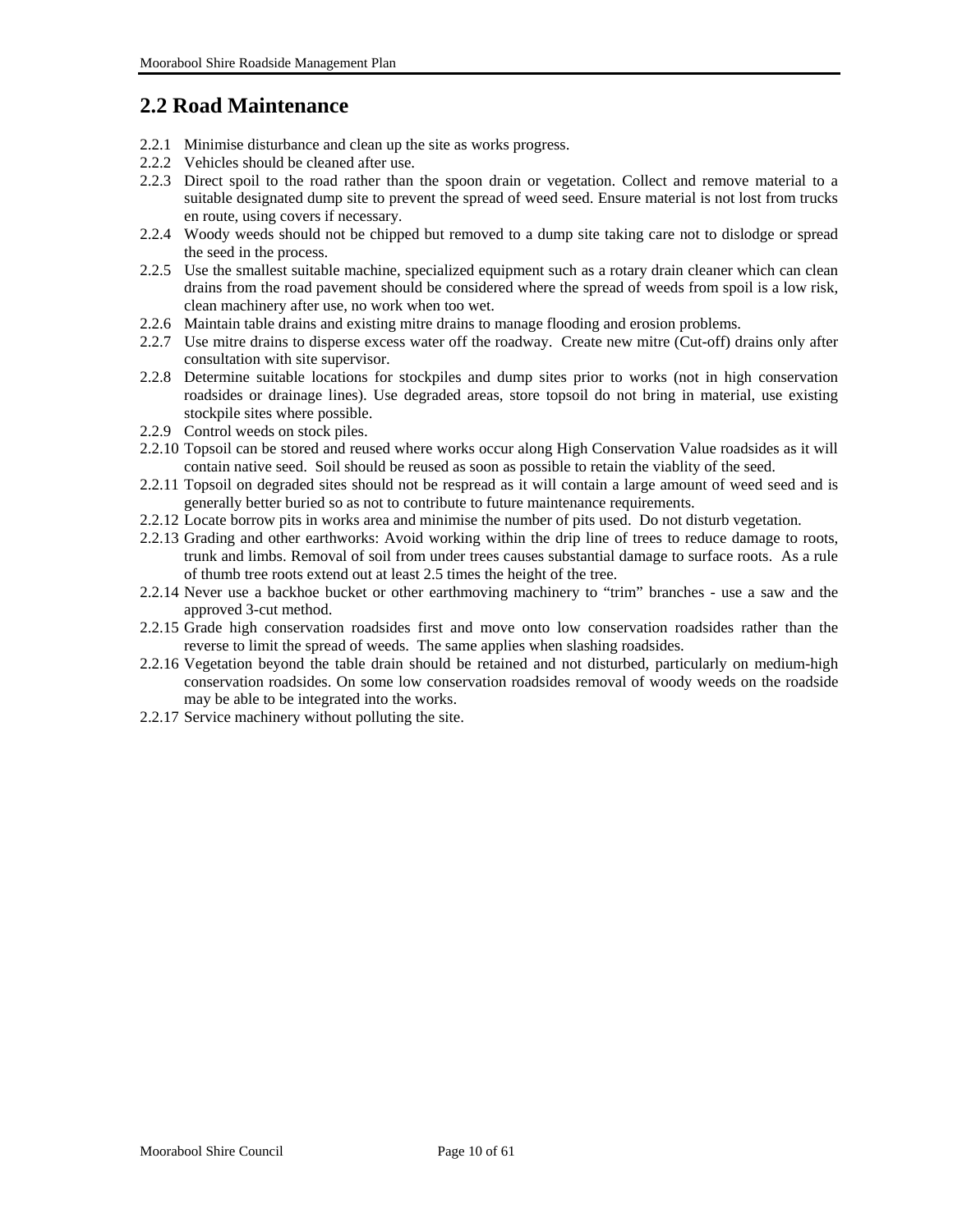### <span id="page-10-0"></span>**2.3 Road Construction - New Works**

- 2.3.1 Construction of roads should limit as much as possible the impact on remnant vegetation.
- 2.3.2 For new roads or undeveloped roads offsetting the road to one side of the road reserve is advocated to conserve a broader strip of vegetation. In cases where there is particularly important vegetation but where adjoining farmland is cleared it may be possible to acquire a strip of cleared land for the new road thus leaving the road reserve intact.
- 2.3.3 Where significant remnant vegetation exists consider a meandering road to limit the removal of vegetation, control speed and provide scenic interest.
- 2.3.4 Obtain permits to remove native vegetation from DNRE.
- 2.3.5 Clearly mark the limits of the construction zone with pegs and stay within it.
- 2.3.6 Limit the use of temporary tracks (haul roads, exit roads etc). Use the roadway wherever possible and rehabilitate any sites after use.
- 2.3.7 Park machinery and establish stockpiles on cleared land, wayside stops or private land.
- 2.3.8 Plan vegetation removal to enable prior seed collection. Millable timer can also be salvaged. Other native vegetation waste can be chipped and used on site as it will contain seed.
- 2.3.9 Store and reuse topsoil in areas with good native vegetation. Do not use topsoil in degraded areas as it contains weed seed.
- 2.3.10 Control siltation and erosion through design (gentler slopes on shoulders and batters, rougher batters to hold soil and seed), minimising vegetation removal, establishment of adequate drainage systems, use of matting and sediment traps as appropriate. Sterile Rye grass can give a fast inexpensive cover to stabilise sites whilst other species recolonise. Retain the natural drainage lines. Native grasses and sedges are ideal for slopes and table drain surfaces.
- 2.3.11 Do not "tidy up" vegetation after construction on high conservation value roadsides. Leave fallen material, rocks, leaf litter and other debris. On low conservation roadsides subject to slashing, some tidying up may be appropriate to remove potential hazards.
- 2.3.12 Do not grade under tree drip lines. Do not place material around tree trunks.
- 2.3.13 Avoid mechanical damage to tree trunks and limbs.
- 2.3.14 Clean down machinery before moving to another site.
- 2.3.15 Subdivisions should be managed to prevent unnecessary removal of any remnant vegetation from roadsides or private land. Shared road exits can limit the number of road openings required.
- 2.3.16 Borrowing of material such as gravel from roadsides is generally discouraged as the disturbance to the native vegetation, potential run-off and erosion problems, future management of the roadside after disturbance and costs of revegetation will generally out-weight the cost of trucking material in from a quarry. Movement of stored material between roadwork sites should be done with consideration to the potential spread of weeds and soil pathogens between sites.

### **2.4 Road Reconstruction**

Road reconstruction will often involve widening or realigning sections of road and significant impact upon roadside vegetation is therefore possible. Particular attention needs to be given to the presence of shrub and ground cover species. Road realignment and improved site distances increase traffic speed. This may create a hazard to motorists.

- 2.4.1 Consider the impact of re-alignment on speed increase through better sight distances. Do current traffic volumes warrant road realignment?
- 2.4.2 Consider the loss of vegetation, soil disturbance and erosion caused by reconstruction and take steps to limit effects.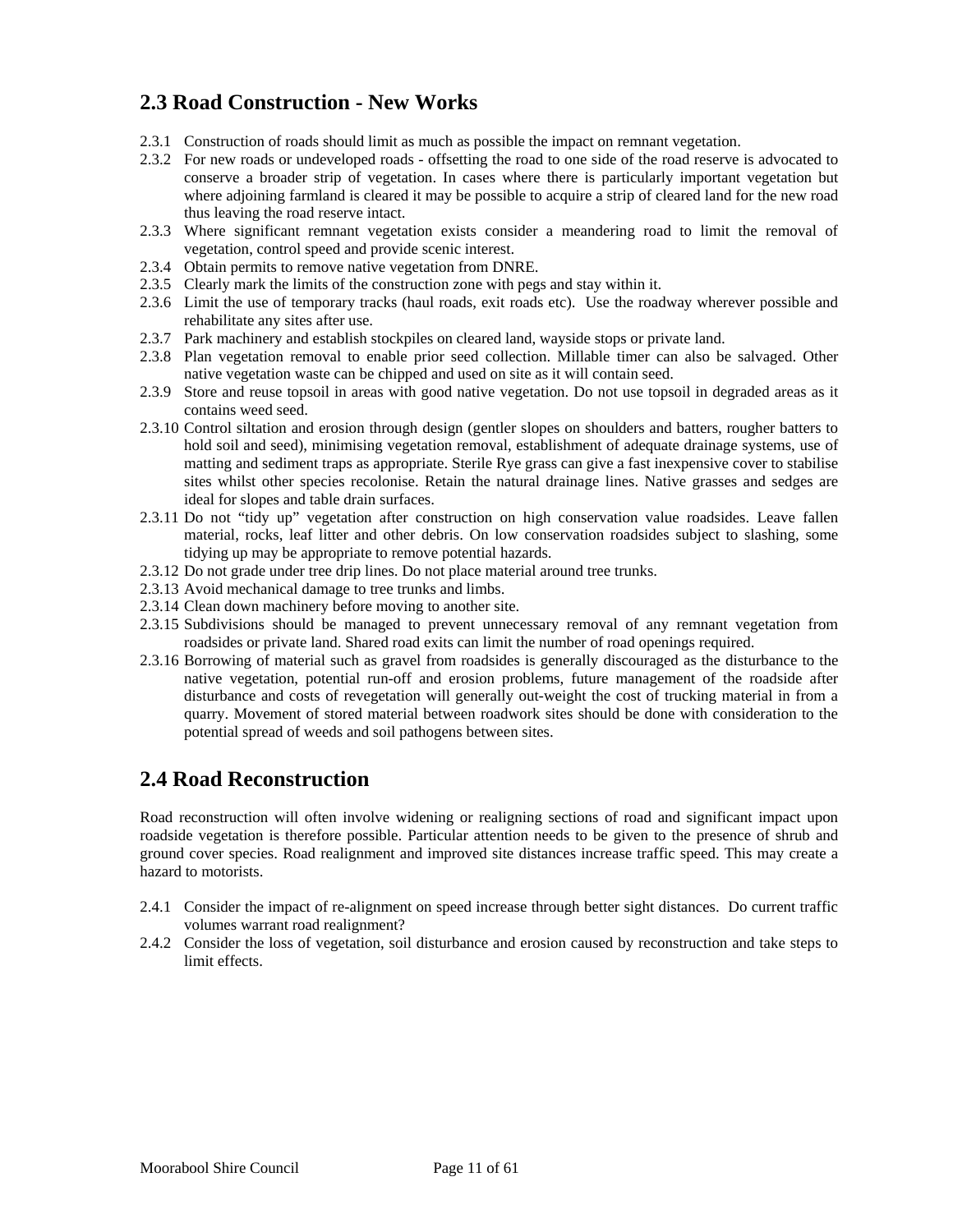### <span id="page-11-0"></span>**2.5 Management of Services**

#### **2.5.1 Notification**

For effective roadside management, it is imperative that service instrumentalities and the council have good lines of communication. Council will encourage notification by instrumentalities of any proposed works as a courtesy where not legally required (as in the case for Telstra). In most cases, an application for a planning permit is required at least for any new works. This will allow better coordination of the management of roadsides. Benefits include the prevention of similar works by organisations or destruction of recently completed works. Road maintenance works may be able to be postponed if service installation requires the excavation of a section of road. Council can also have a greater input into the location of services. Service providers should comply with Council's Code of Practice for works or a similar standard (such as VicRoads).

#### **2.5.2 Powerlines**

New or replacement services should be established on cleared land wherever possible. Where services occur on roadsides, the clearance of native vegetation should be kept to a minimum. The disturbance of understorey vegetation and soil (e.g. through intrusion of vehicles and machinery) should be kept to a minimum. The area under powerlines should be maintained in native vegetation rather than subject to constant disturbance through slashing, blanket spraying or burning. Disturbance encourages weeds and the maintenance of areas under powerlines as bare earth (ploughed, sprayed etc) is unsustainable and strongly discouraged.

The ongoing requirement to provide a safe clearance space for powerlines is a major factor affecting the management of roadsides. The location of powerlines on roadsides was recorded during the roadside survey to ensure proposed management prescriptions for each road are compatible with the powerline clearance controls. Planting of trees that grow >4 metres in height will not be approved by Council on any road under powerlines. Under powerlines the components of the vegetation under 4 metres in height should be restored. A dense shrub layer will limit problems of Eucalypt seedlings appearing (future management cost to maintain the clearance space).

Council will encourage the use of Aerial Bundled Cable (ABC), undergrounding and the placement of powerlines across cleared/private land where there is a substantial impact on significant remnant vegetation. Other alternatives include higher poles, offset cross arms and "zig zag" construction.

Council will scrutinize work by Powercor to ensure it complies with the Powerline Code of Practice.

#### **2.5.3 Communication, Gas, Water and Sewage**

Installation of new services or maintenance of existing services can damage native vegetation and spread weeds. Council notification can help ensure any effects are limited. The follow-up spraying of any weeds along a new service is encouraged.

Revegetation of areas disturbed by the placement of services should be carried out as part of the operation. In some instances, natural regeneration will suffice, however in weedy sites revegetation is critical.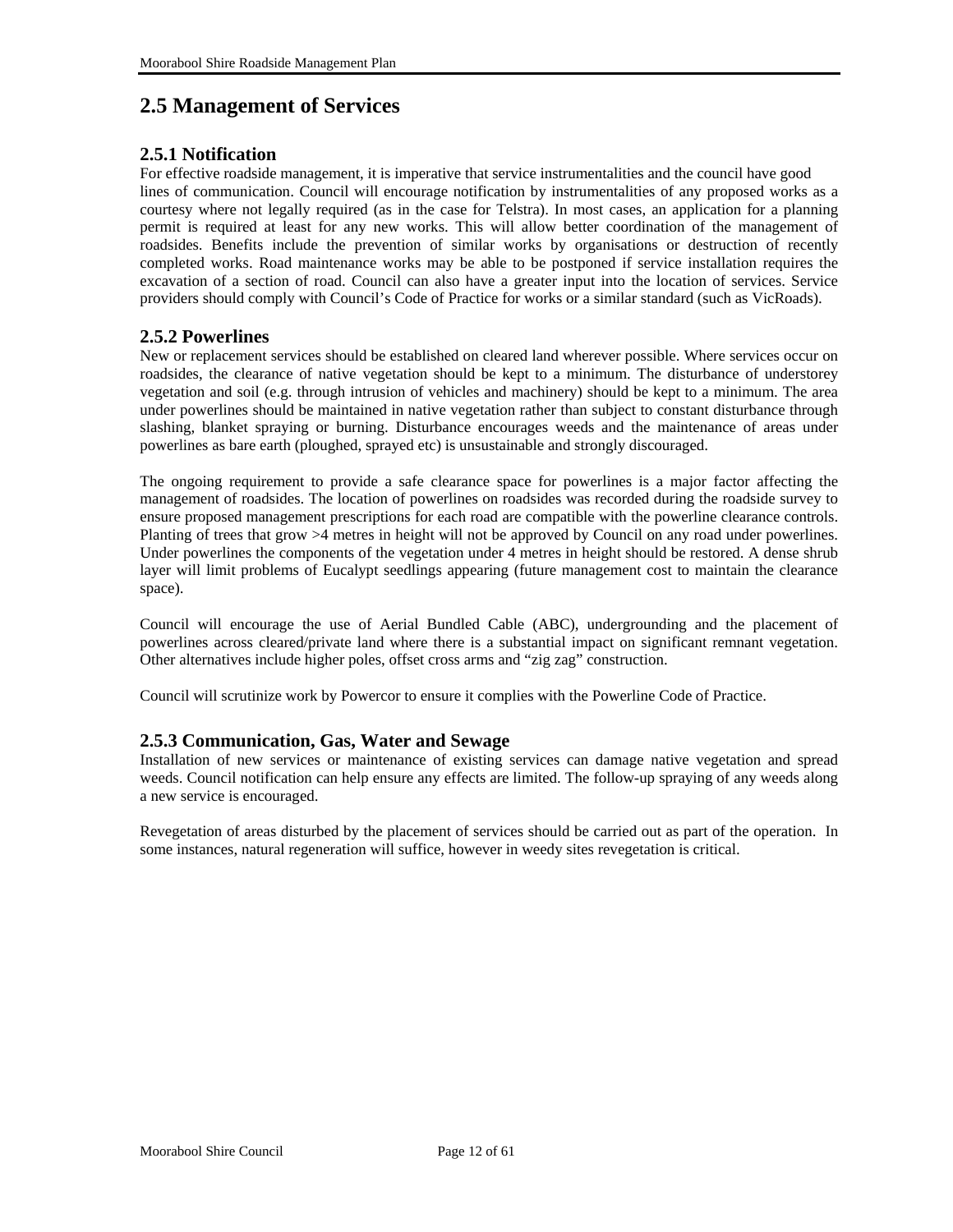### <span id="page-12-0"></span>**2.6 Fire Prevention and Vegetation Management Guidelines**

The roadside management plan has been developed in conjunction with the adoption of the new Moorabool Shire Fire Prevention Plan to ensure consistency in approach.

#### **2.6.1 Objectives of Roadside Fire Management**

*(Primary Source: Roadside Fire Management Guidelines (2001) CFA)* 

- 1. Prevent fires starting on roadsides. Most effectively done by altering human behaviour which causes accidental ignitions and by maintaining a graded or slashed road verge.
- 2. Contain Roadside Ignitions. Fuel load, wind or spotting activity limit effectiveness. Active suppression is required.
- 3. Manage the safety of road users in the event the fires become large and uncontrollable. When fires become large, the ability to suppress them becomes difficult, if not impossible. In these circumstances, maximum effort must be expended on providing safety to people and their assets. Roads are not good places for people to be during the passage of a fire front. Efforts should focus on reducing the likelihood people are on roads in these conditions. Fuel reduction measures will not make a roadside safe in the event of wildfire.
- 4. Provide safe and effective control lines. Roads may provide an opportunity to limit the spread of large fires through suppression activities. They provide good access and an existing fuel-free, continuous break, which can be useful for successful suppression. Direct frontal attack on running wildfires is unlikely to be safe or effective unless there is considerable modification in the fire intensity as it approaches the control line. Any spotting activity will limit the success of a control line as will the presence of elevated fuels, which may result in direct flame impingement across the road. Treatments which provide or utilise large fuel modified areas abutting roads will provide the most safe and effective control lines. A treed roadside in a cleared landscape (cropping or pasture) is unlikely to be a suitable place to have a control line. Where the vegetation is similar on the roadside and surrounds (i.e. mostly cleared) the roadside may be suitable in areas of identified wildfire risk because it at least provides access. If the roadside and surrounding area are both forested, the road reserve has little value as a control line. Roadsides meeting all the criteria for an effective control line can be utilised as strategic breaks and built into the Brigade plans and the Municipal Fire Prevention Plan. There is no point including roadsides which cannot provide a realistic control line.
- 5. Recovery from fires which affect roadsides. Restoring normal function to a community following a major wildfire will help mitigate the effect of the fire on the community. The road infrastructure is an important asset to the community and its serviceability following a major fire will be critical to the community's recovery.

The CFA guidelines focus on identifying wildfire risks which compromise community safety and identifying any objectives in relation to roadside fire management which may reduce risks. These must be considered in regard to whether the objective can be practically achieved and by what treatment, the cost of treatment and impact on other roadside objectives. Treatments meeting these criteria can be built into the Municipal Fire Prevention Plan and Roadside Management Plan process. In addition, roadsides with a documented high level of ignitions should be targeted.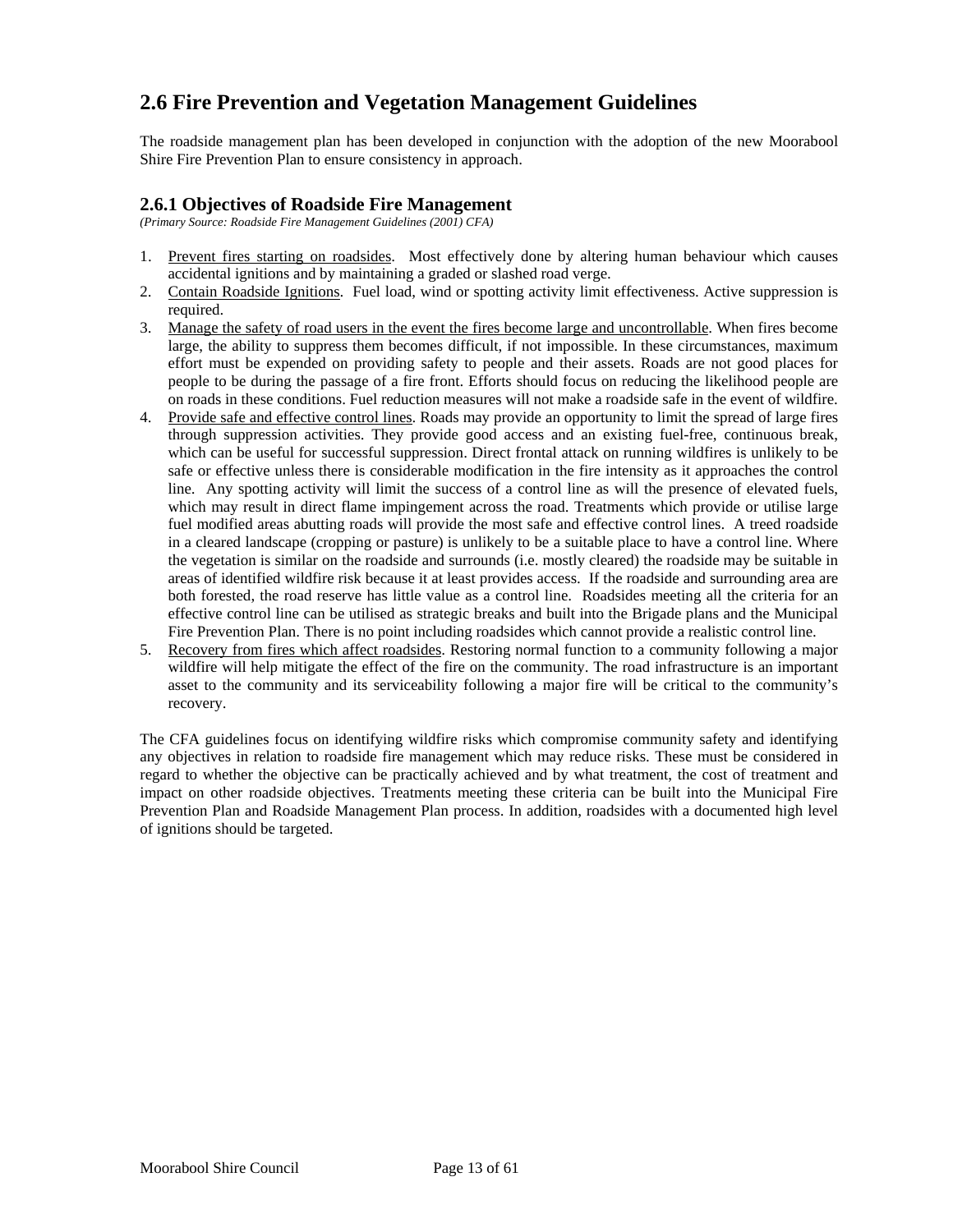#### <span id="page-13-0"></span>**2.6.2 Fire Breaks on Roadsides**

#### **2.6.2.1 Strategic (primary) firebreaks**

The purpose of a strategic fire break is to provide an opportunity for fire fighters to contain a fire front to limit the fire's spread into a populated area (a control line). This may involve back burning. Fire prevention has as a focus the protection of life and property. Strategic breaks are not designed to prevent the spread of wildfire, but in conjunction with suppression activities may be successful. The removal of fine flammable material and highly flammable weeds such as Gorse and Phalaris is desirable to improve the effectiveness of the break as a control line. Trees can dramatically reduce the effectiveness of a roadside as a control line. A series of roadsides have been identified as strategic breaks by the Brigades across the Shire. Refer to the Municipal Fire Prevention Plan database for further details of particular roadside information.

The management techniques proposed for each strategic break have been developed by the Shire in consultation with local Fire Brigades and the Country Fire Authority as part of the revised Fire Prevention Plan and are based on the techniques outlined below.

It is the basis of both plans that the requirements for maintenance of strategic breaks and the techniques required to more effectively manage remnant vegetation can be complimentary. Indeed, some strategic break roadsides regularly burnt by Brigades also have a high conservation rating. With this in mind, this plan supports the retention of strategic breaks where the dual needs of conservation and fire prevention can be accommodated effectively.

#### **2.6.2.2 Some general principles governing fire breaks**

- Locate breaks on private land wherever possible rather than on treed roadsides. Use low conservation roadsides in preference to medium or high conservation value roadsides.
- Avoid areas of regenerating trees or shrubs during fuel reduction burns. Consider the frequency of fuel reduction burns both in respect to the build-up of bulk material and the requirements of native vegetation regeneration.
- Fuse breaks or lateral breaks in the treed vegetation of a roadside have been advocated to prevent the roadside acting as a fuse in spreading fire. Depending on the orientation of the road, fire will rarely travel in the same direction as the road. In these cases the fire is likely to move quicker through surrounding farmland than the road reserve due to the higher wind velocity and availability of fine material (dry grass). Fuse breaks are not advocated as they may create more problems than they solve through the increase in wind speed at any break in the vegetation. Where fuse breaks are considered they should be created in conjunction with a driveway or existing opening in the vegetation.

#### **2.6.2.3 Graded or ploughed fence line breaks**

Graded or ploughed firebreaks on treed roadsides are ineffective, encourage weeds and damage remnant vegetation. Wherever possible, firebreaks should be located on cleared private land rather than on treed roadsides or in remnant vegetation. Fences, however, should be kept free of debris.

Where a well vegetated roadside adjoins cleared farmland, any required fence line firebreak should be established on cleared land rather than through clearance of roadside vegetation to be of any benefit in controlling the spread of fire.

Methods which involve repeated soil disturbance are not favoured because of likely problems with weed invasion and erosion. A reasonable degree of fire protection can usually be attained by focusing fuel reduction activities upon exotic vegetation on roadsides. A ploughed fire break (PFB) will not stop the spread of fire any more effectively than the road formation itself. A PFB may stop a small fire which has started on the roadside from spreading past the fence onto adjoining property on days with mild or controllable conditions. On the days with higher fire danger or risk, the PFB will have no effect. The continuing use of PFBs on vegetated roadsides is not supported by this plan. This is consistent with the VicRoads Roadside Management Plan for the region which states, "ploughed fire breaks will not be permitted where there is native vegetation on the road reserve" and, "All firebreaks by written permit".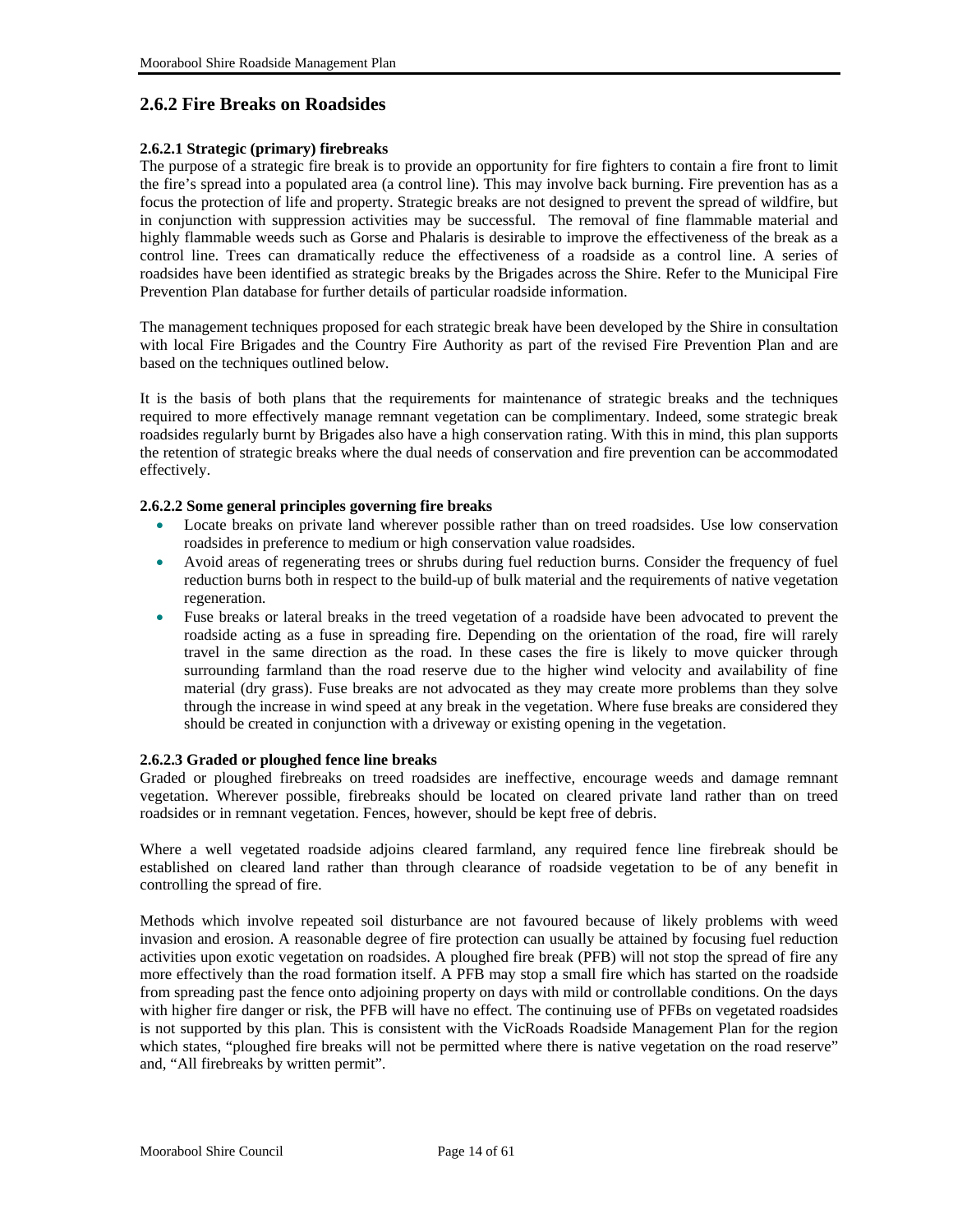Ploughed fire breaks on roadsides are currently used in some sectors of the Shire. Generally breaks are constructed by individual landholders rather than as part of the local fire brigades strategic firebreak system. It is recognised that in some areas of the shire, such as Balliang and Mt Wallace, PFBs are constructed to protect fences so that the brigades can effectively burn the balance of the roadsides. In this manner, the PFBs form part of the strategic firebreak as covered in the Municipal Fire Prevention Plan.

It is felt that the labour involved in constructing PFBs could be better utilised on measures likely to be more effective such as fuel reduction burns or the removal of Phalaris or flammable woody weeds such as Gorse from the roadside. The phasing out of PFBs is advocated. No new PFBs should be constructed (a permit is required for any works on roadsides). At the very least, existing PFBs should be re-constructed each year in exactly the same location rather than disturbing or degrading further roadside vegetation. The spread of weeds such as Serrated Tussock through the use of PFBs is a serious concern. Once a PFB is constructed, some form of active management is required over the following years due to the weed bed created through the disturbance and cultivation. This means either perpetuation of the PFB (ploughing again), spraying of weeds in the strip or revegetation. Graded fire breaks are preferable to ploughed fire breaks as weed establishment is more difficult in the uncultivated strip (less nutrients, water infiltration and greater soil compaction).

The aim of the Roadside Management Plan is to move away from labour intensive or active management of roadsides. A more sustainable and cost-effective long term management is advocated involving the balancing of fire risk with the management of native vegetation and weeds.

Any larger fuel-reduced zones to be managed as refuge areas for motorists in a bushfire situation should be established on cleared or highly degraded sites. Slashing or mowing are preferable methods of maintaining fuel breaks to ploughing or grading.

*[An article entitled, 'Firebreaks and roadside remnant vegetation' (LFW News Vol. 1 No 9) by Stephen Platt and edited text of a talk by Steve Petris, a Country Fire Authority officer, to the RCAC on the nature of wildfire and the usefulness of firebreaks is reproduced in Appendix 6 ]* 

#### **2.6.2.4 Road verges**

The road reserve between the edge of the seal and the white posts should be maintained such that it does not present a fire hazard. Keeping grass mown on verges will help prevent a fire starting through long grass touching a catalytic converter of a car parking on the edge of the road. It also limits the chance of a fire from a cigarette butt carelessly thrown from a passing car window. Note that this zone is considered part of the roadway, not the roadside.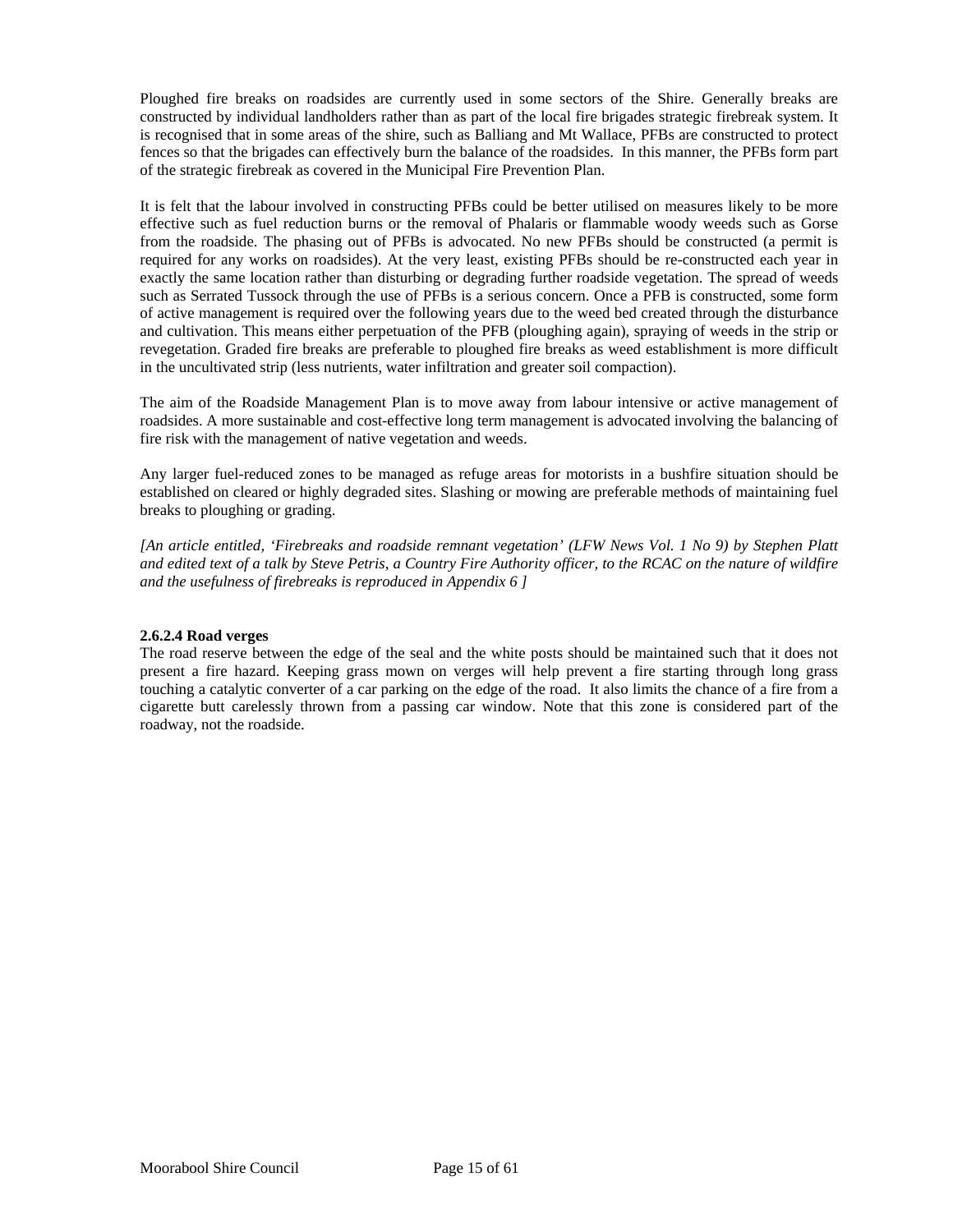### <span id="page-15-0"></span>**2.7 Community Fireguard**

A greater emphasis on the protection of life and property is advocated rather than focusing solely on the construction of strategic fire breaks along roadsides. Community Fireguard is an effective program where residents become more aware of fire risks and the steps required to survive wildfire. Community Fireguard members work together to ensure they are prepared for any fire incident. A communication network between residents is a key to surviving fires. Many steps can be taken to ensure property is protected, including the removal of hazards and the installation of sprinkler systems.

There are certain areas within the municipality that are particularly vulnerable to wildfire due to restricted access and the nature of the terrain, which limits the ability to have effective strategic breaks in place (for example narrow roads in forested areas). Communities in the areas of Dales Creek Estate, Blackwood township, the Lal Lal subdivision and Long Forest Road are strongly urged to participate in the program. Areas affected are invariably some of the most attractive areas of the Shire in which to live. A sensible approach and recognition of the threat of wildfire is required by the community if the areas are to retain their natural beauty and pleasant living environment, which attracted residents to these areas in the first place.

The Shire currently issues fire prevention notices to residents which cover works to remove bushfire hazards. The development of land management plans by landowners to cover their property and roadside boundaries is recommended. Plans should be developed in conjunction with council and cover fire prevention and weed control steps. The plans, in effect a contract between the shire and residents, would negate the need for annual fire notices. This would save considerable expense and allow residents greater input and scope.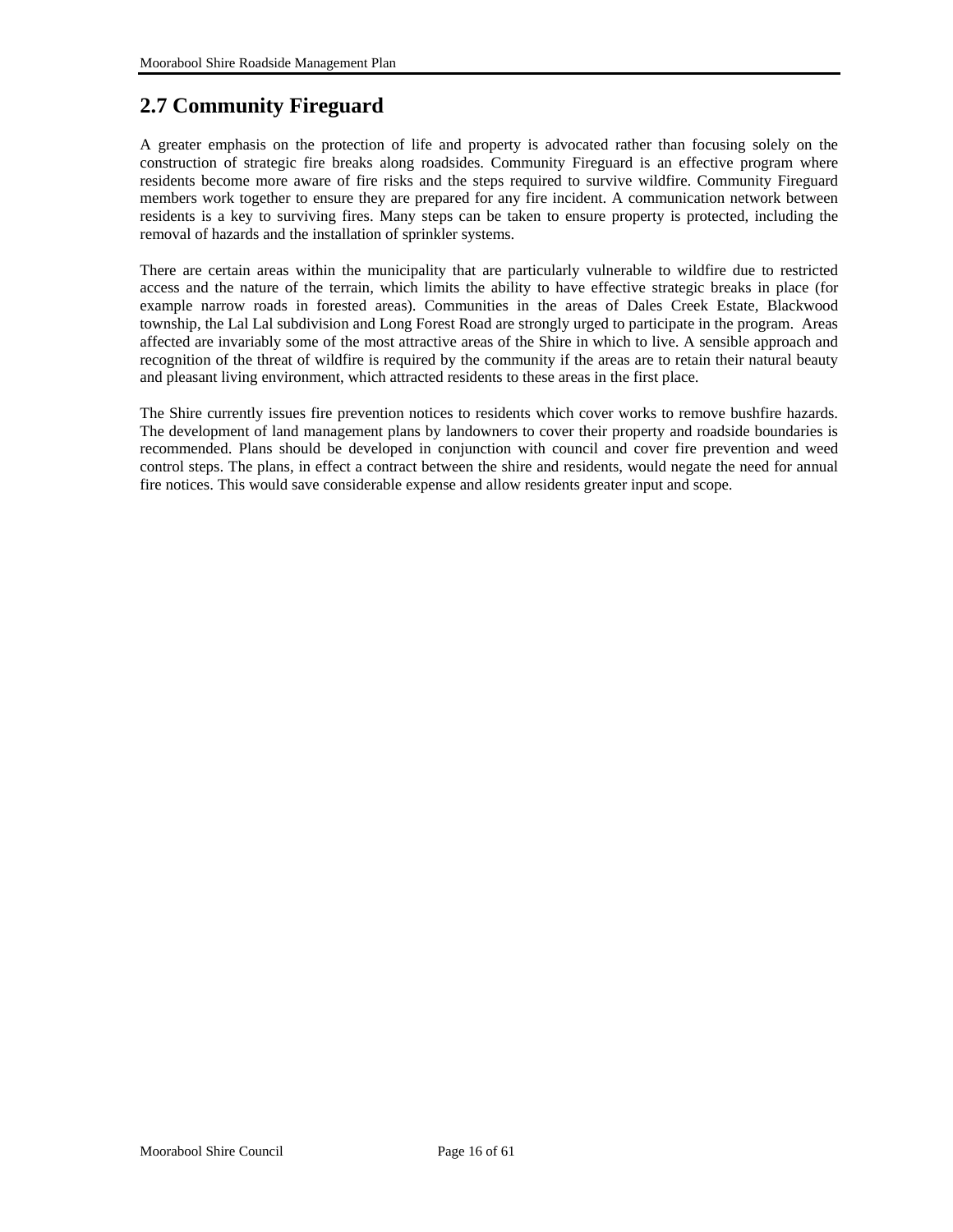### <span id="page-16-0"></span>**2.8 Roadside Maintenance**

*A discussion of the relative merits of control methods to reduce fire risk and maintain native vegetation.* 

Methods should be seen as a series of management tools. Each is appropriate under a certain set of circumstances or conditions. The careful use of these tools is the key to maintaining and enhancing native vegetation and improving the effectiveness of fire prevention activities. The application of these tools, either individually or in combination, is the basis for a series of management prescriptions that have been prepared for each of the 400 roads and 1800 different roadside segments within the Shire.

#### **2.8.1 Clearance for Road Safety**

- 2.8.1.1 Low shrubs and ground covers generally do not reduce road safety and, where possible should be retained in safety clearance zones. Ground cover species will help prevent weed invasion and erosion and therefore reduce roadside management costs.
- 2.8.1.2 Prune trees using the three-cut method. Never "prune" using earthmoving equipment. Damaged trees are liable to fall on a road and are a public danger. The use of "hedge trimming" equipment is not recommended as it damages vegetation which may encourage coppice growth and increase future maintenance requirements.
- 2.8.1.3 Removal of vegetation use a quick lift platform, truck and a mulching machine to cut back trees that are encroaching on the roadway. Mulched Eucalypt material can be used to suppress weeds at revegetation sites or be given or sold to nearby residents. Local seed collectors may be able to harvest seed prior to mulching of cut branches. Material should not be pushed onto the roadside smothering remnant vegetation. Machinery should remain on the roadside as far as practicable. Always fell timber in a direction that minimises damage to surrounding vegetation.
- 2.8.1.4 A 5-metre (maximum) height clearance is suitable for all roads.
- 2.8.1.5 Refer all applications to remove native vegetation from roadsides to DNRE for comment or approval other than routine maintenance tasks. Routine tasks include trimming of vegetation between the road verge and outer invert of the table drain and removal of unsafe trees from this area.
- 2.8.1.6 The removal of trees (>100mm base diameter) which present a hazard to motorists through compromising sight distances or run-off areas shall be considered with regard given also to the importance of the vegetation.
- 2.8.1.7 Trees with a potential trunk diameter >100mm will not be planted by the Shire or approved for planting between the table drain outer invert and road edge. Tree planting beyond this zone on the roadside may be approved after due consideration of the suitability of the proposed species, width of the roadside and speed of traffic. A 3- to 6-metre clear zone (area without trees) is desirable on many arterial roads to provide a safe run-off area.

#### **2.8.2 Burning**

In terms of remnant vegetation management, burning is generally the preferred option over slashing and other treatments. This is particularly true for native grassland roadsides. In woodland and forest situations, burning can still be utilised as an effective technique to reduce litter levels, provided trees, shrubs and especially clusters of seedlings are wetted down prior to burning or if the section is avoided entirely. Burns in native grassland also tend to be of lower intensity and are easier to control than burns in (predominantly) introduced grass.

A burn of native grassland in spring before the fire season is an effective way of removing bulk dead material. It will also still allow the summer growing native grasses to reproduce. Themeda, the main species along with Tussock Grass, Weeping Grass, Spear Grasses and many others, remain green until seeding in late summer. Fire encourages diversity in the grassland through the creation of inter-tussock spaces where forbs may grow. Management in this way can help knock out the (mostly annual) highly combustible introduced grasses which have usually dried out and seeded by Christmas. Burning native grasslands can also be carried out in autumn to open up the grassland for forbs. It may encourage annual pasture grasses which will be unaffected by the timing of the burn. However, if the grassland is burnt on a regular basis in autumn it benefits the mostly perennial native grasses and forbs over the mostly annual pasture grasses, flat weeds and thistles.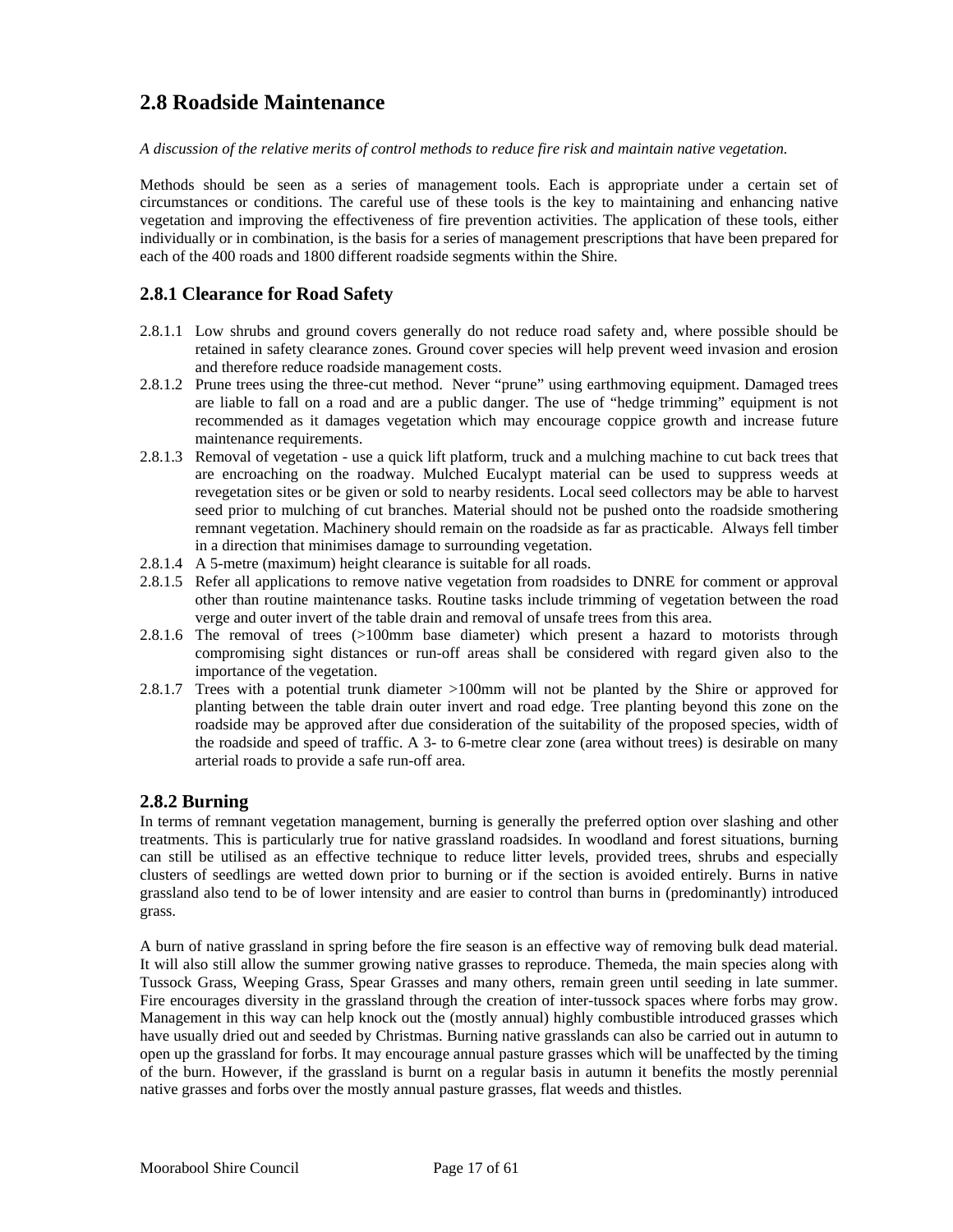- <span id="page-17-0"></span>2.8.2.1 The objective of a burn from a fire prevention perspective is to remove fine material (< 6mm diameter) which has a major contribution to the rapid spread of wildfire. Larger material should remain on the roadside.
- 2.8.2.2 Any burning activities must be consistent with fire prevention works outlined in the Fire Prevention Plan rather than occur on an ad hoc basis. A burn every few years may be sufficient to limit fuel loads.
- 2.8.2.3 When to burn roadsides (burning regime): The timing of a burn is often limited by grass being too green until it is too late to burn (i.e. requiring burning at the height of the fire season). A pre-Christmas burn will prevent the seeding of most introduced grasses and weeds. Some brigades spray grass in November to facilitate a December burn. This is not appropriate where significant native grass exists. Spraying of introduced grasses and subsequent burning may be beneficial to native grasses if handled carefully. It is however, much easier and cheaper to burn the areas in autumn which will reduce the bulk before the next season. This is the time grasslands would have burnt "naturally" and if done on a regular basis will keep the bulk down and select against introduced grasses and weeds which provide the major fire risk.
- 2.8.2.4 Position and design of fire breaks: No ploughed, graded or sprayed firebreaks on roadsides burning or slashing are the preferable options.
- 2.8.2.5 Authorization: All works to be approved by the Fire Prevention Officer and be in accordance with the Fire Prevention Plan.
- 2.8.2.5 Burning is the recommended management option for native grasslands on roadsides which are Strategic Firebreaks.
- 2.8.2.6 A 'cool' burn is preferable in all cases. This may require some damping of vegetation prior to burning or careful selection of conditions.
- 2.8.2.7 A burn or some other form of biomass reduction every 5 years in a Themeda native grassland is essential to maintain species diversity and grass health. A burn every 1-2 years is recommended where this has been carried out historically. A burn every 3 years is optimal.

#### **2.8.3 Spraying**

The practice of blanket spraying of roadsides is strongly discouraged. Spraying in this manner is not sustainable. It is extremely damaging to any remnant vegetation and locks in a cycle of maintenance of annual weeds and introduced grasses as nothing else can survive between seasons. Management by this method ensures the weediness of the roadside and a requirement for high maintenance. Other options should be considered.

Experimentation with light spray applications may knock out some annual introduced grasses and damage perennial grasses such as Phalaris but allow perennial native grasses to remain. Correct timing is essential. Spraying should occur whilst the introduced grasses are actively growing (spring) and most native grasses such as Themeda lie dormant. Spraying beyond November is likely to have the reverse effect and wipe out native grasses. Early ripening native grasses such as most Wallaby Grasses are also likely to be adversely affected by a spring spray.

Another more refined method involves the use of a large roller style "wick wiper" set at a critical height to hit pasture grasses and pass over dormant native grasses such as Themeda. Once again, correct timing is essential. October-November is probably ideal as the vigorous growth of the annual pasture grasses can be targeted prior to seed set.

Spot spraying of noxious weeds and Phalaris on roadsides is strongly encouraged. Weed spraying forms a key part of the management of fire risk and protection of remnant vegetation. Cutting and painting individual woody weed stumps is a useful technique where infestations are light or scattered.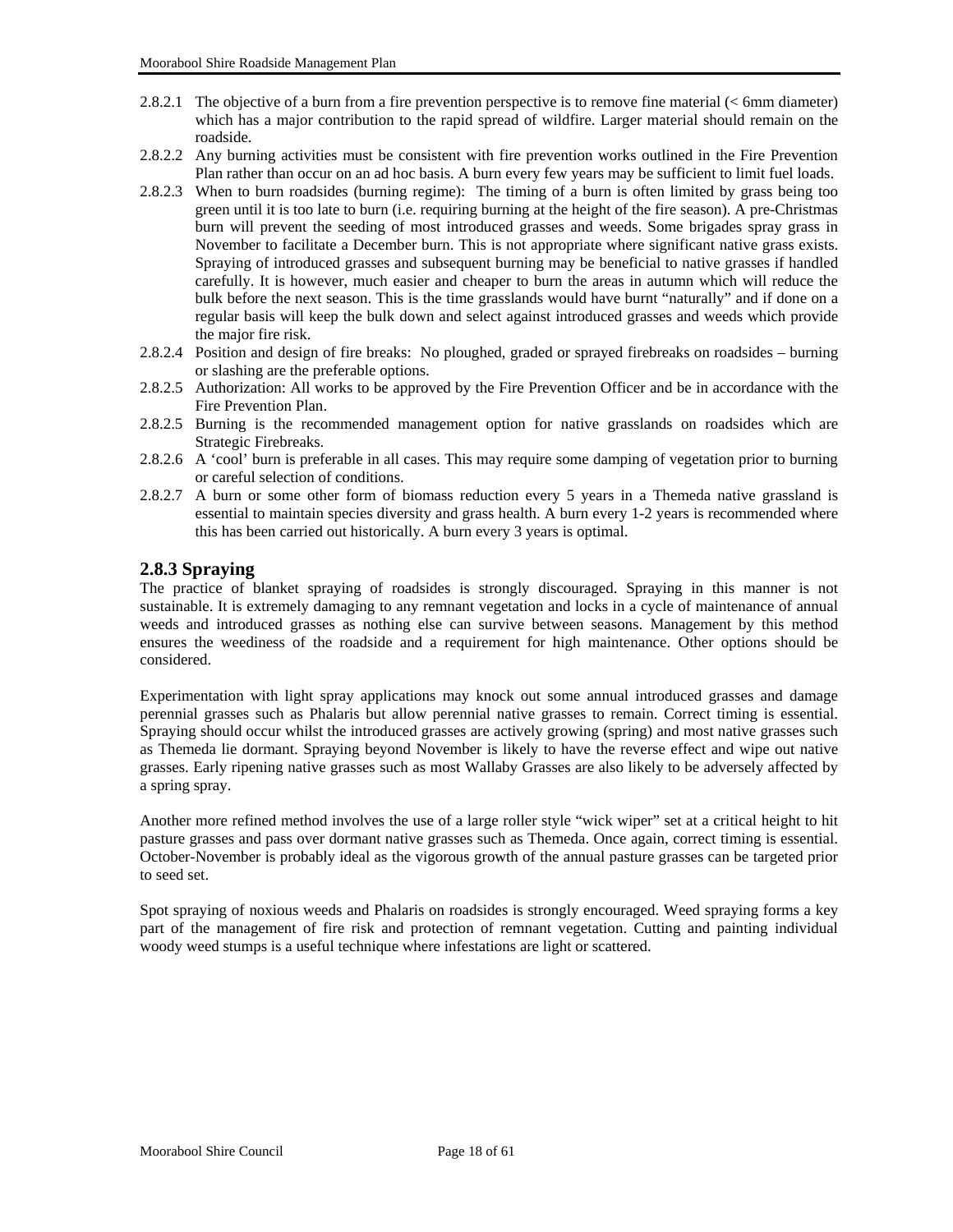#### <span id="page-18-0"></span>**2.8.4 Slashing**

Slashing of road verges is desirable on all roads, in particular strategic breaks to prevent grass ignition from the catalytic converters of cars. Slashing of roadsides beyond the table drain may not provide any benefit in terms of fire prevention. Grass cut in summer may look 'neater' and appear to offer a reduced fire risk, but unless cut material is removed from the roadside the effect may be the reverse. Fine dead material lying on the ground offers the greatest fire risk (a concentration of fine material is precisely what is needed if you want to light a fire). In the drier areas of the Shire, slashing should not be conducted in summer and alternative more effective treatments sought. In wetter areas such as Blackwood and Greendale, the slashing quickly promotes further growth and a greening-up of grass so the technique creates less risk. Note, the road verge and table drain also tend to stay greener than the road reserve, so slashing of this area doesn't present the same problems.

- 2.8.4.1 Consider alternatives to slashing such as spot spraying or removal of woody weeds and fuel reduction burning.
- 2.8.4.2 A minimum slasher height of 100 mm should be used on roadsides (lower on verges) with higher settings on roadsides with remnant native grassland.
- 2.8.4.3 Do not slash areas of native grass where burning is a viable option. Use slashing as a technique on roadsides consisting of introduced grasses only. Slash whenever possible prior to seed set by herbaceous weeds and pasture grasses. Slash before seeding of all annuals.
- 2.8.4.4 Explore options of removing cut material or bailing hay (where viable) as a means of reducing fire risk where slashing is the only option. A gradual reduction in nutrients over the years through this method may also reduce the bulk and vigour of introduced grasses and encourage the sparser native grasses. (Native grasses are generally greener through summer and have less bulk).
- 2.8.4.5 When slashing, take care to clean machinery before moving from roadsides with known weed problems. No slashing where weeds such as Wild Garlic, Watsonia, Serrated Tussock or Chilean Needle Grass occur after seed set. Onion Grass (*Romulea rosea*) is now possibly the most widespread plant in Australia, spread principally through slashing and the movement of machinery along roadsides. It was noted on almost all roads in the Shire. In most cases, slashing between August and November should prevent weed seed dispersal.
- 2.8.4.6 Avoid slashing where tree and shrub seedlings are present
- 2.8.4.7 Where slashing of roadsides containing some native grass is unavoidable, the slasher height should be set at  $>200$  mm.
- 2.8.4.8 Slash to the table drain, or if deemed necessary, 1 slasher width up to the back of the table drain.
- 2.8.4.9 Removal of rocks is not recommended to facilitate slashing. Rocks provide habitat for Fat-tailed Dunnarts, Skinks, the rare Legless Lizard and many other animals.
- 2.8.4.10 A fire will travel across a grassed roadside at the same rate irrespective of whether the roadside has been slashed or not (where grass is 100% cured). Modifying the grass fuel through grazing or slashing will however reduce the flame height of the fire.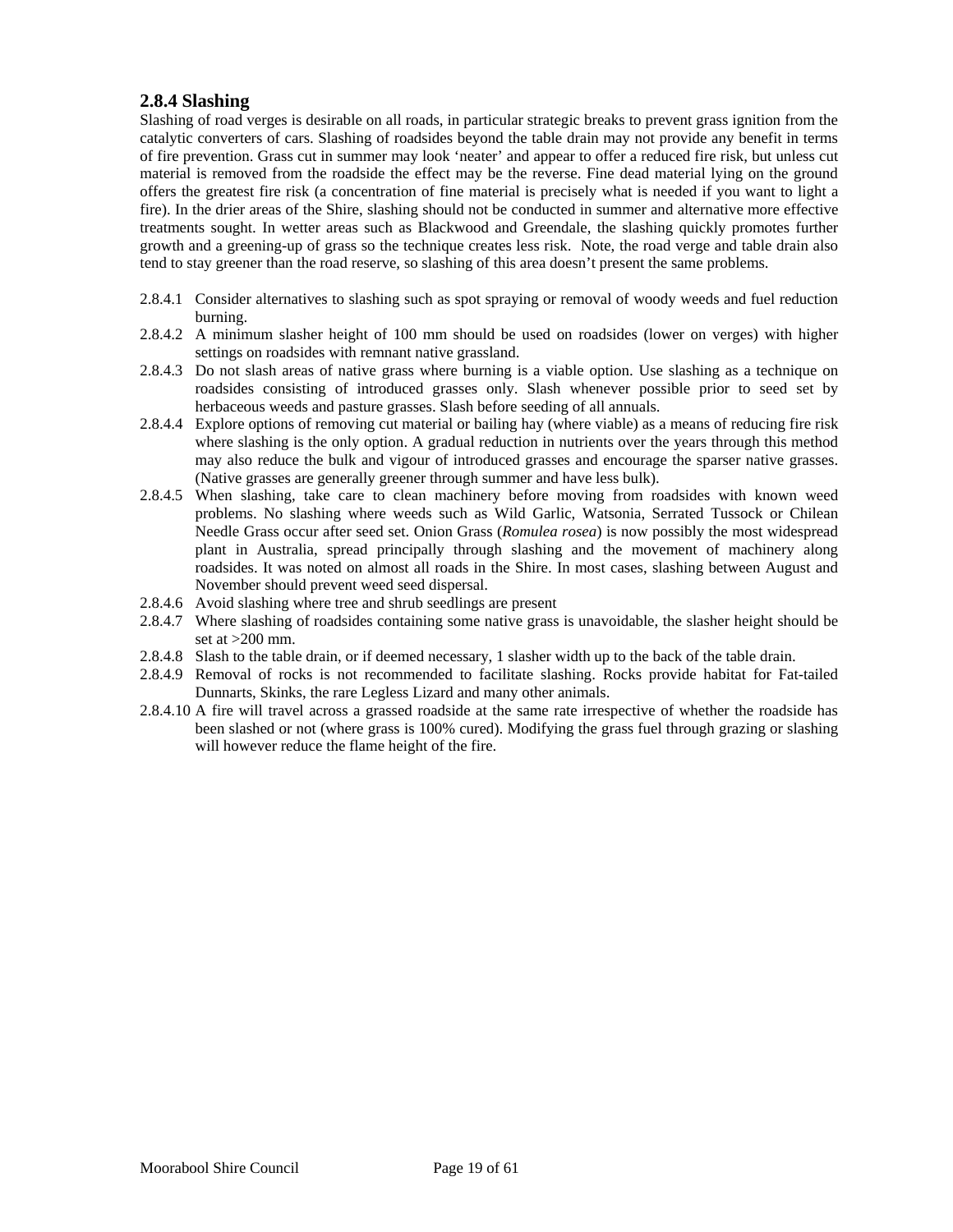#### <span id="page-19-0"></span>**2.8.5 Ploughing & Scraping**

Ploughed or graded fire breaks lead to a greater fire risk the following year through the soil disturbance and subsequent weed invasion. Soil disturbance dramatically increases the breakdown of organic material in the soil resulting in a much greater nutrient availability. More light reaches the ground (less plant competition and shading) and water can infiltrate the broken up soil more readily providing an ideal environment for weeds. Soil disturbance is the most damaging activity to native grasslands. Creating fire breaks of this kind on a roadside "locks in" this form of active maintenance through the creation of a greater bulk of material which must be controlled. It is also one of the main ways weeds are able to spread along roadsides. This in turn has an economic impact on farming enterprises. The cost of containing the spread of the weeds should also be considered. Ploughing or scraping, however, do have potential application on low conservation value roadsides where there is a major weed problem. Ideally, this will also involve revegetation as described below.

Removal of vegetation and the top 100-200 mm of topsoil by scraping has application on totally degraded roadsides with no remnant vegetation as part of a revegetation program. Scraping to remove the topsoil also removes the weed seed store in the soil and significantly reduces nutrient levels. This allows a fresh start and favours native species with a lower nutrient requirement and will result in a sparser community. In addition, the roadside can then be deep-ripped and direct-seeded with local tree and shrub seed or planted with cells of native grass. The lower nutrient levels in the sub-soil lead to lower rates of weed invasion and "tip the balance" toward the native trees, shrubs and grasses all of which are adapted to lower nutrient levels. Vegetation on the roadside will be sparser, posing a reduced fire risk.

A ploughed or graded firebreak is less effective than a bare earth break due to the presence of organic material. The effectiveness of a break is dependent on fire intensity and the width of the break. It is further reduced by the presence of trees, other vegetation and organic material (the fuel load).

#### **2.8.6 Cropping Along Roadsides**

Growing crops on roadsides is only a technique for consideration on low conservation value roadsides with no remnant vegetation. It can be a practical means of reducing current maintenance costs involved in weed suppression or fire prevention. Sowing the roadside to Lucerne, which is green in summer, will significantly reduce the fire risk. It can be cut and bailed to remove bulk as well as provide a benefit to local farmers. As a perennial, Lucerne prevents the need for the soil disturbance required with annual crops.

Use of annual crops, however, may gradually reduce the weed seed in the soil at the site by out-competing weed seedlings. Bailing of material again reduces fire risk in summer. Cropping can been used as an interim step in the long-term revegetation of a roadside as a means of weed control or a solution itself to the management of a degraded roadside or provision of a suitable firebreak.

Licence fees for cropping of currently degraded roadsides should be based on recognition of the benefits provided in fire prevention and weed control. Control of noxious weeds is a licence requirement.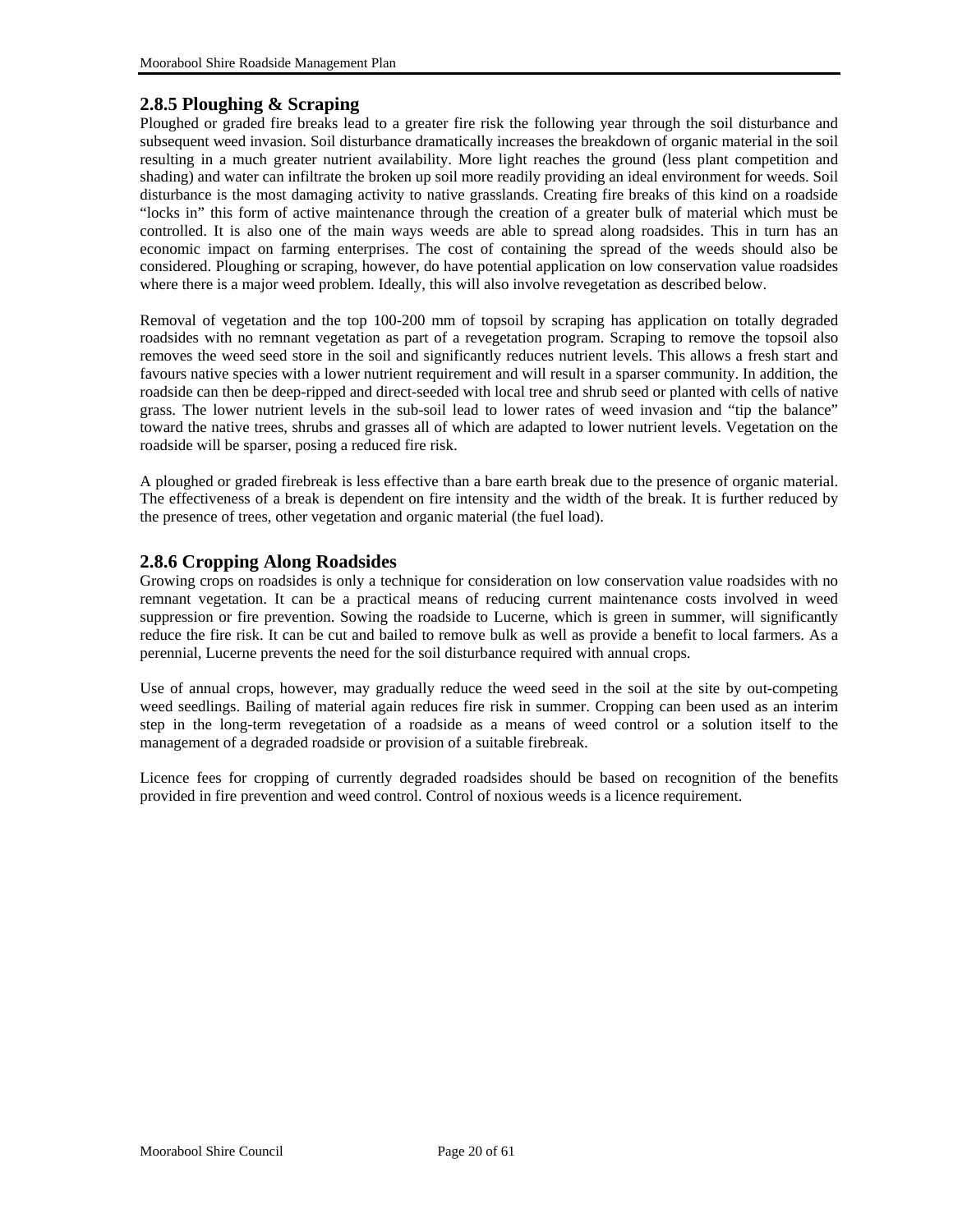#### <span id="page-20-0"></span>**2.8.7 Grazing of Roadsides**

Grazing of stock in areas of native vegetation can have a severe impact, damaging existing plants, encouraging weed invasion, compacting and polluting the soil, and preventing natural regeneration. Many roadsides have been degraded to the stage where they consist only of mature trees over weed grasses. The native understorey layers have been lost and the pasture grasses prevent or out-compete any regeneration of native species. In high bushfire risk areas the grasses may present a serious fire hazard. In this situation, controlled grazing could be an acceptable means of hazard reduction. Dung from stock spreads weed seed and nutrients. Low levels of grazing (e.g. 1 dse) can help provide a reduction in biomass in native grasslands and give a similar effect to a cool burn. However, stocking rates on roadsides have historically been much higher and have had a negative effect. It is not practical to graze roadsides at such a low rate.

- 2.8.7.1 Grazing restrictions: No grazing on medium-high conservation value roadsides.
- 2.8.7.2 Livestock management. Permits are required for movement of stock other than direct transfer between paddocks. No feeding of stock on roadsides is permitted during transfer.
- 2.8.7.3 Droving is not permitted in the Shire. Droving is defined as the movement of stock on a roadside in excess of one day.
- 2.8.7.4 Areas which are suitable for grazing/cropping/slashing and bailing will be identified and advertised. Permits are required in all cases. A permit from Council is required to do any works on a roadside.

#### **2.8.8 Passive Management**

The best treatment for many high conservation value roadsides may in fact be to do nothing. "Nothing" doesn't cost anything; it doesn't use up resources or take any time. It also creates no disturbance so doesn't encourage weed invasion. A pristine roadside (for example with an intact overstorey of Eucalypts with an Acacia shrub layer and pea, heath or native grass understorey) is inherently very stable. Any mechanical disturbance will bring in weeds and increase fire risk. This will lead to ongoing maintenance costs where currently there are none. Leave logs, rocks, litter and other material.

An occasional burn is the only management option that should be contemplated (more so on Themeda grassland sites which require regular biomass reduction to encourage biodiversity through the maintenance of inter-tussock spaces and ensure grass remains healthy). A burn will encourage natural regeneration. Significant weed invasion after fire is unlikely in such an intact community. On forested roads, a fifty year burning regime is more than adequate and at this frequency is likely to be covered by the incidence of wildfire. Forest succession after wildfire will occur, meaning that grasses and herbs will first dominate followed by shrubs. Finally, seedlings of Eucalypts and Wattles will suppress a lot of the understorey. Many of these stages have a fire risk at least equal to the current stable climax community. Burning is not recommended unless natural regeneration needs to be encouraged. A cool burn through the ground layer can be considered to reduce debris (fuel loads) and provide the opportunity for regeneration.

Grassland communities dominated by Poa (Tall Tussock grass) are also best left alone as a dense stand can help prevent weed invasion. Unlike Themeda, Poa tussocks appear to be able to last indefinitely without significant biomass reduction (Themeda may start to degrade after 5 years in the absence of grazing, slashing or burning). The requirement for biomass reduction is also greatly reduced on drier, less fertile sites. These grassland sites have low biomass and bare spaces anyway, so have little fire risk and are probably also best left alone. Typical species are Spear and Wallaby Grasses.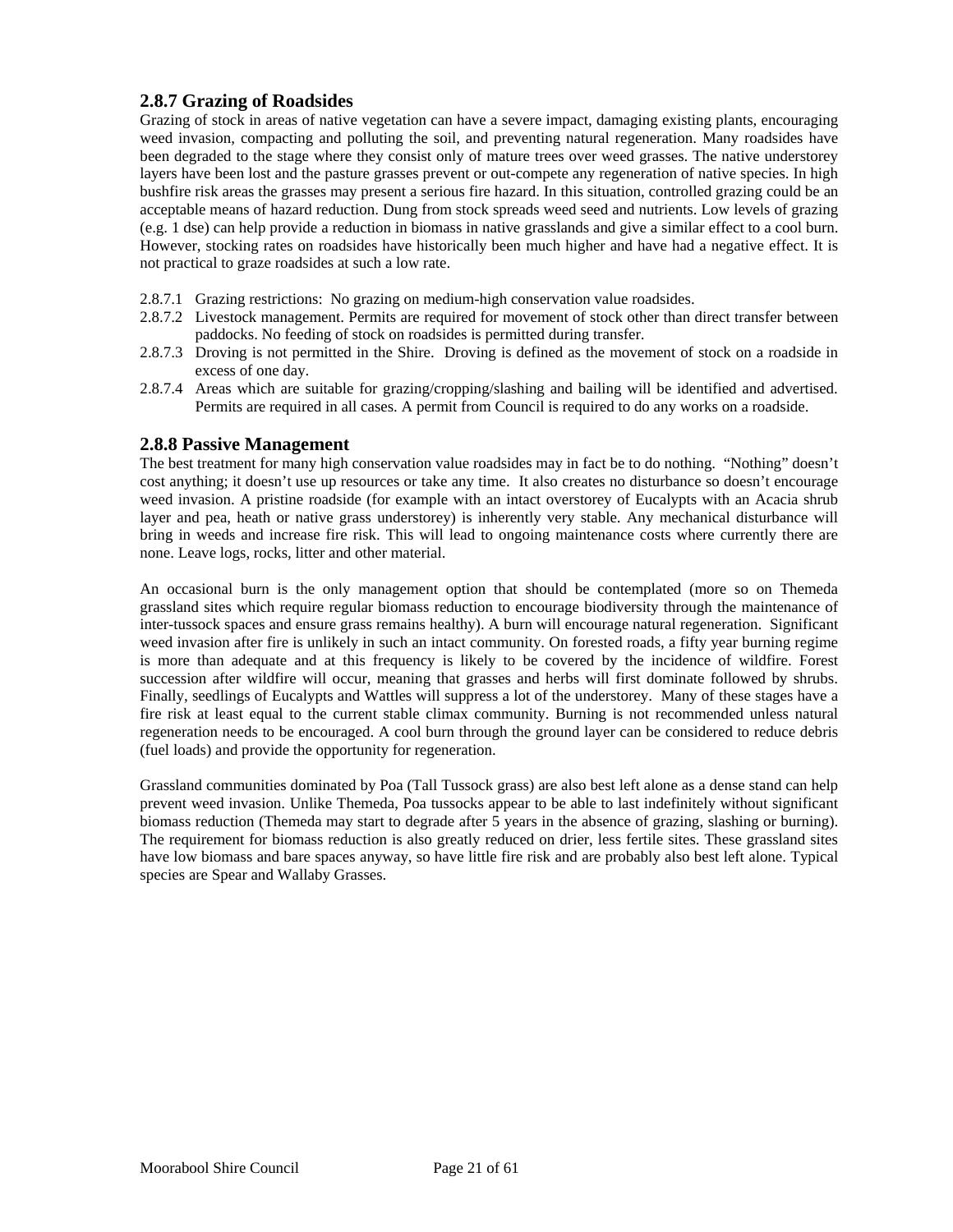#### <span id="page-21-0"></span>**2.8.9 Revegetation of Roadsides**

It is important that indigenous plants be used in rural road revegetation programs, using seed collected locally. Non-local plants, even if Australian natives, will disrupt the local ecology and may have the capacity to outcompete the local species and to become weeds. For roadsides in and around rural townships a more flexible approach to species selection may be adopted. However, care should be taken to avoid species which have the capacity to spread into nearby bushland. Revegetating with local trees, shrub, grasses and groundcovers can have the following benefits:

- improved aesthetics;
- weed and pasture grass suppression;
- restoration of degraded plant communities and wildlife habitat;
- improved connection of corridors;
- shade, shelter and wind breaks for adjacent land and travellers;
- stabilisation of land degradation problems; and
- lower long term maintenance costs.

The following points should be noted:

- 2.8.9.1 Priority areas for planting are potential wildlife corridors and linkages.
- 2.8.9.2 Replant near powerlines in accordance with guidelines.
- 2.8.9.3 Natural regeneration: On roadsides containing some remnants of native vegetation it may be possible to achieve revegetation through natural regeneration. Natural regeneration may be encouraged through the control of exotic weeds and grasses, by burning or by restricting current grazing or slashing practices.
- 2.8.9.4 Generally natural regeneration of native vegetation is excellent in the absence of grazing and slashing.
- 2.8.9.5 Weed and pasture grass control dramatically increases establishment rates of regeneration or planted seedlings.
- 2.8.9.6 Where natural regeneration is not an option, direct-seeding may be a cheap and effective approach using seed collected from nearby. Site preparation is essential for satisfactory results.
- 2.8.9.7 Planting on roadsides by residents: A permit is required to plant on roadsides. Council will consider the suitability of the species, impact on sight distances, fire prevention, services, road structure and the safety of road users. Only indigenous species will be considered on rural roads with the exception of historic avenue or commemorative plantings. Wholesale tree planting in native grassland communities will not be approved.
- 2.8.9.8 Tubestock or seedlings of trees and shrubs and cells of native grasses are recommended as the most cost-effective planting technique given price and success rates. As a general rule, the smaller the seedlings the quicker the establishment as roots are not compacted.
- 2.8.9.9 Residents are requested to consider the siting of private plantations such as a windbreak, shelterbelt, row of Pines, etc. along the inside of fence lines with regard to the impact on existing medium - high conservation value vegetation on the roadside. Advice should be sought on the effect on native grasslands. Careful species selection may add to the value of the roadside remnant by effectively broadening it and expanding habitat or diversity.
- 2.8.9.10 Seed collection guidelines: Where native vegetation must be removed for road construction or other works, seed collection should be maximized. In other cases, seed collection should be undertaken on road reserves with care not to damage remnants. A small amount of seed should be collected from a large number of individuals to ensure genetic diversity. No more than 10% of the available seed should be harvested from each tree or shrub. A permit is required from DNRE for collection on public land and permission is required from the road manager (usually a municipality or VicRoads).

#### **Further Information:**

*Guidelines covering the collection of seed or the propagation of local plants are available from the Department of Natural Resources and Environment or Greening Australia. Powercor provide a guide to species to plant near powerlines. The "Wild Plants of the Ballarat Area" CD-Rom can be used to generate lists of suitable species for each area of the Shire and/or particular requirements such as height (near powerlines), erosion control or other uses. The CD also contains photographs, descriptions, seed collection and propagation requirements for each species. The Ballarat Region Seed Bank located at the Creswick Landcare Centre can provide a list of available local seed and seed collectors within the Moorabool Shire.*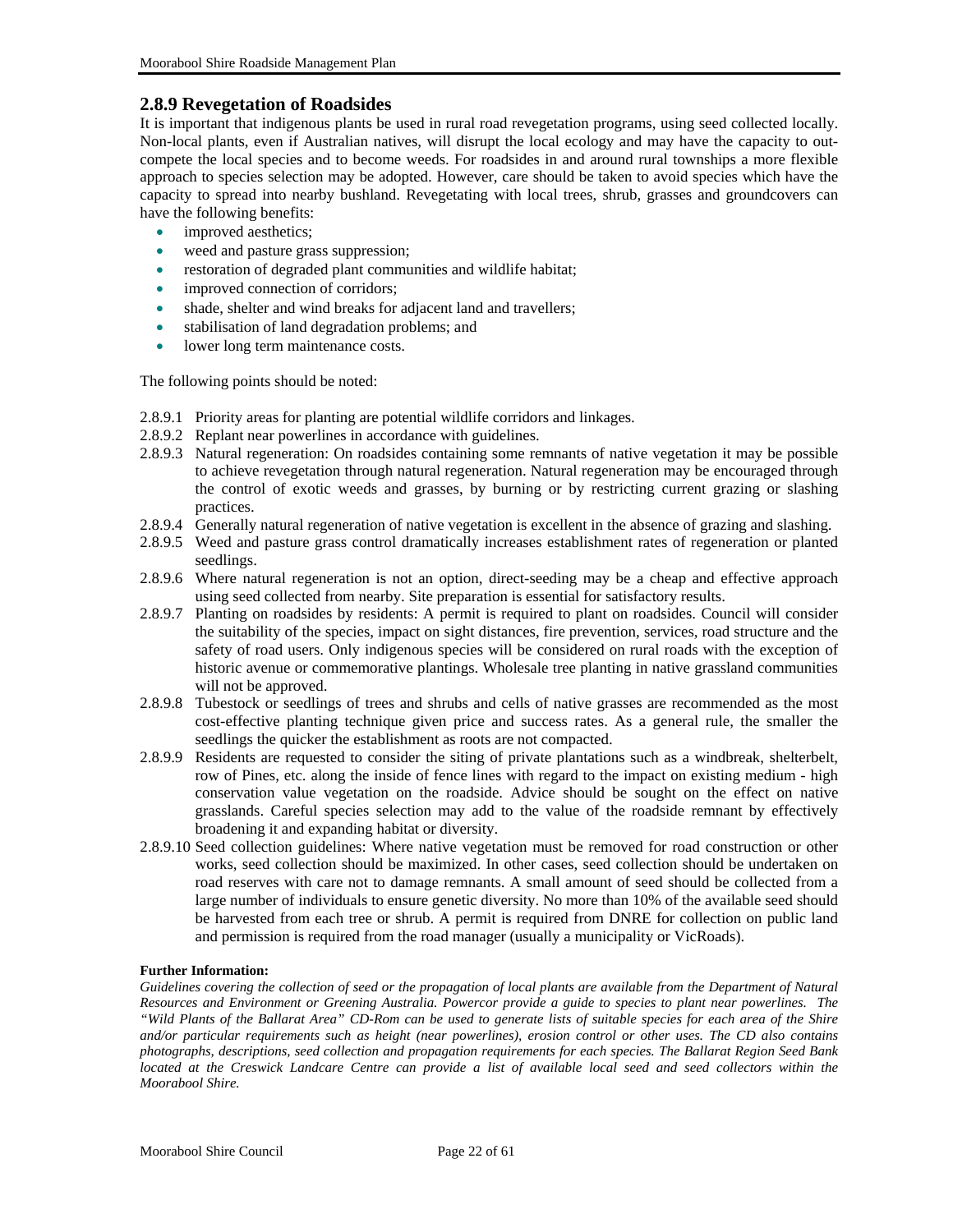### <span id="page-22-0"></span>**2.9 Protection of Remnant Vegetation and Biodiversity**

Consider the use of any unused road reserves which are identified with conservation value or as potential Flora and Fauna Reserves and wildlife corridors. Existing roads that are no longer used or have minimal use (e.g. do not service any properties) should be considered for closure. These may have some application as corridors.

#### **2.9.1 Roadside Marking**

Based on the roadside survey, sites of high conservation significance will be marked or sign-posted where appropriate to assist the preservation and management of reserves. By identifying significant sections of roadside with marker pegs or signs, unnecessary damage is more likely to be avoided. Damage through ignorance is far more common than deliberate destruction of remnants. Standardized Significant vegetation signs and "no mowing" markers are available from the RCAC.

*Example*: In 1994, a small but significant stand of Snow Gum, *Eucalyptus pauciflora*, on the Glenelg Highway near Smythesdale was partly felled. This is the only stand on a major highway in the region. Appropriate signage to raise awareness of the significance of these trees may have prevented their destruction. Various levels of management were aware of the significance of the trees, however, this information presumably was not passed on to the ground staff. A sign can alert ground crews to seek further advice. This cluster of trees has been felled several times in the last twenty years despite it not affecting site distances or other considerations. Fortunately some coppice growth has occurred from the stumps. The Smythesdale-Scarsdale Landcare Group has subsequently erected signs which describe the vegetation. There has been no further damage to date.

#### **2.9.2 Fencing of Remnants**

Fencing is a technique for consideration to protect vulnerable remnants. There are some advantages and drawbacks to fencing a remnant. Fencing can prevent compacting of soil or mechanical damage to vegetation. It can allow revegetation in the absence of stock and rabbits (the latter if netting is used). Drawbacks include a detraction in aesthetic appeal, cost of materials and labour to erect fencing, unlawful removal of fencing materials and possible restrictions on future management practices or potential hazard to motorists.

Fencing may be appropriate as a means to protect rare plants or threatened plant communities. It may be better to fence part of the remnant so that monitoring of the effects can be carried out. Some remnant grassland plants and orchids for example require or respond to disturbance. Vehicle access to remnants can be restricted in other ways through table drain design or a post barrier

#### **2.9.3 Wildlife Habitat**

Shallow wetlands, rocks, fallen branches, prickly shrubs, trees with hollows all provide habitat for a range of animals and birds. Habitat values should be retained and improved rather than destroyed. Rocks can be placed in native grassland to provide habitat for Dunnarts and skinks. Dead or hollow trees can be retained as nesting sites for larger birds, possums and gliders. Fallen logs should be left on the roadside as they do not constitute a fire risk (it is the fine dry material which poses a threat). Prickly shrubs such as Sweet Bursaria, Tree Violet and Hedge Wattle can be encouraged to provide nesting sites for small birds and replace woody weeds such as Gorse. These aforementioned plants are often removed when "cleaning up" roadsides in the mistaken belief that everything with "prickles" is a noxious weed.

2.9.3.1 Maintain all artificial wetland areas on roadsides unless there is a detrimental effect to existing flora and fauna values.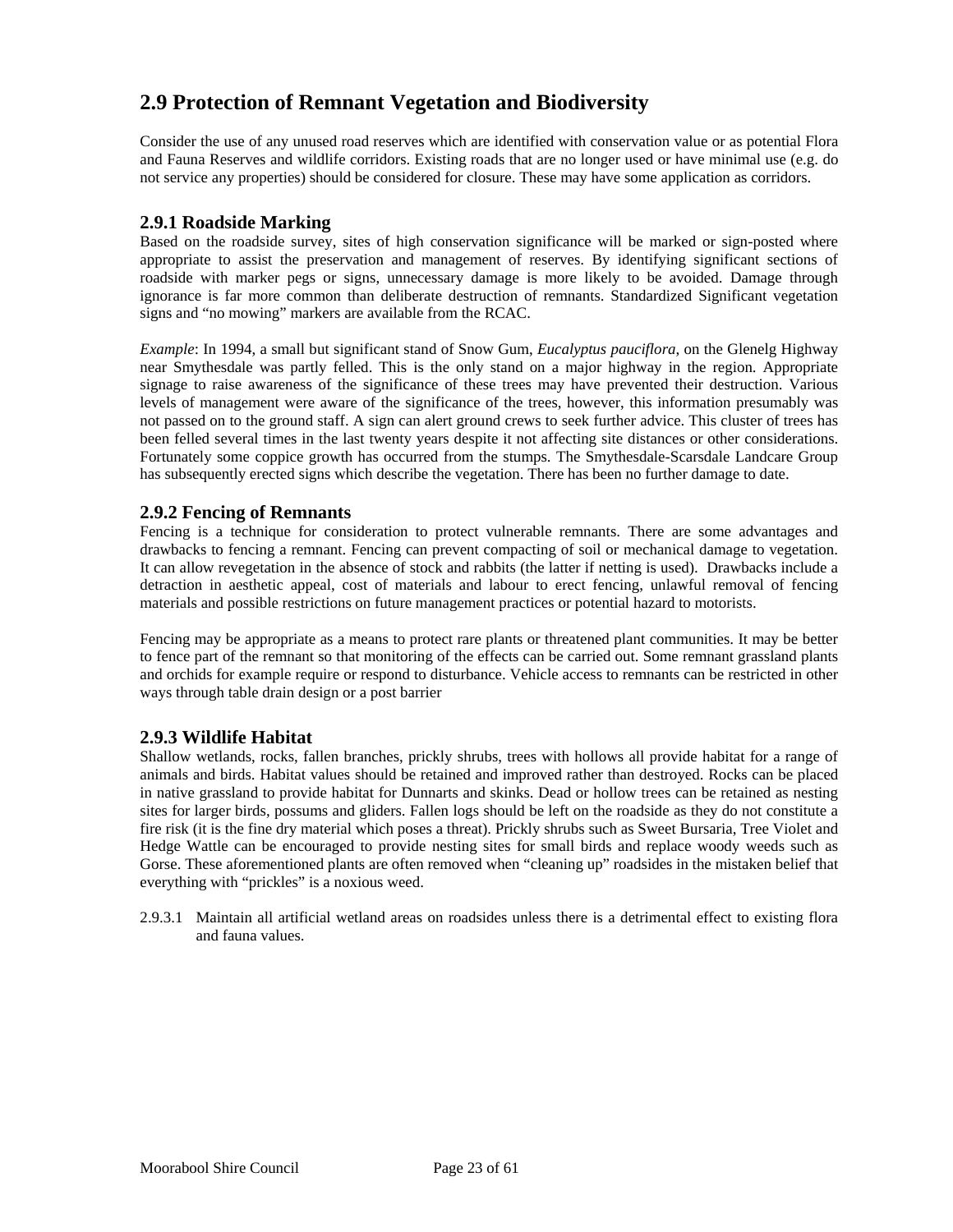### <span id="page-23-0"></span>**2.10 Control of Pest Plants and Animals**

Only one State prohibited weed has been recorded in the Shire (Black Knapweed). State prohibited weeds are controlled by DNRE when an outbreak is recorded on any land. Regionally prohibited weeds are the responsibility of DNRE on local roads and their agents (VicRoads or Councils) on declared roads or state highways. Regionally controlled weeds are also the responsibility of VicRoads or Councils on declared roads or state highways but adjoining landholders on all other (i.e. local) roads.

Landholders are also encouraged to control environmental weeds on roadsides that may have spread from their properties (plantations, windbreaks or gardens) such as Pine wildlings, Pampas Grass, Giant Honey-myrtle and Blue Periwinkle. Established pest animals such as rabbits and foxes on roadsides are also the responsibility of the adjoining landowner.

#### **2.10.1 Weed Identification**

Identification of weeds and native plants requires some experience and training but a good working knowledge can be quickly gathered. It is easier to learn to recognise the common woody weeds and pasture grasses than to attempt to learn all the native plants. As a general rule introduced plants are leafier, have softer foliage and larger leaves. Kangaroo grass is distinctive amongst pasture grass between February and June with its green/purple/brown foliage which contrasts with the bright green new growth of pasture grasses or straw coloured dead material at that time.

| <b>Common Name</b>          | <b>Scientific Name</b>      | Category                  |
|-----------------------------|-----------------------------|---------------------------|
| <b>Bent Grass</b>           | Agrostis capillaris         | Environmental weed        |
| <b>Boneseed</b>             | Chrysanthemoides monolifera | Regionally controlled     |
| <b>Spear Thistle</b>        | Cirsium vulgare             | Regionally controlled (C) |
| Hemlock                     | Conium maculatum            | Regionally controlled     |
| Pampas Grass                | Cortaderia selloana         | Environmental weed        |
| Hawthorn                    | Crataegus monogyna          | Regionally controlled (C) |
| English Broom               | Cytisus scoparius           | Regionally controlled (C) |
| Paterson's Curse            | Echium plantagineum         | Regionally controlled     |
| Spanish Heath               | Erica lusitanica            | Environmental weed        |
| Fennel                      | Foeniculum vulgare          | Regionally controlled     |
| Cape Broom                  | Genista monspessulana       | Regionally controlled (C) |
| St. John's Wort             | Hypericum perforatum        | Regionally prohibited     |
| Spiny Rush                  | Juncus acutus subsp. acutus | Regionally controlled     |
| Boxthorn                    | Lycium ferocissimum         | Regionally controlled     |
| Horehound                   | Marrubium vulgare           | Regionally controlled     |
| <b>Bridal Creeper</b>       | Myrsiphyllum asparagoides   | Environmental weed        |
| <b>Serrated Tussock</b>     | Nassella trichotoma         | Regionally prohibited (C) |
|                             |                             | Regionally controlled (P) |
| Phalaris                    | Phalaris aquatica           | Environmental weed        |
| Prairie Ground Cherry       | Physalis viscosa            |                           |
| Red Ink Weed                | Phytolacca octandra         | Environmental weed        |
| Pine                        | Pinus radiata               | Environmental weed        |
| Blackberry                  | <i>Rubus</i> spp.           | Regionally controlled     |
| Willow                      | Salix spp.                  | Environmental weed        |
| Ragwort                     | Senecio jacobaea            | Regionally controlled     |
| Variegated Thistle          | Silybum marianum            | Regionally controlled (C) |
| Apple of Sodom              | Solanum linnaeanum          | Regionally controlled (P) |
| <b>Chilean Needle Grass</b> | Nassella neesiana           |                           |
| Gorse                       | Ulex europaeus              | Regionally controlled     |
| <b>Blue Periwinkle</b>      | Vinca major                 | Environmental weed        |

 $(C = Corangamite CMA Region, P = Port Philip CaLP Region)$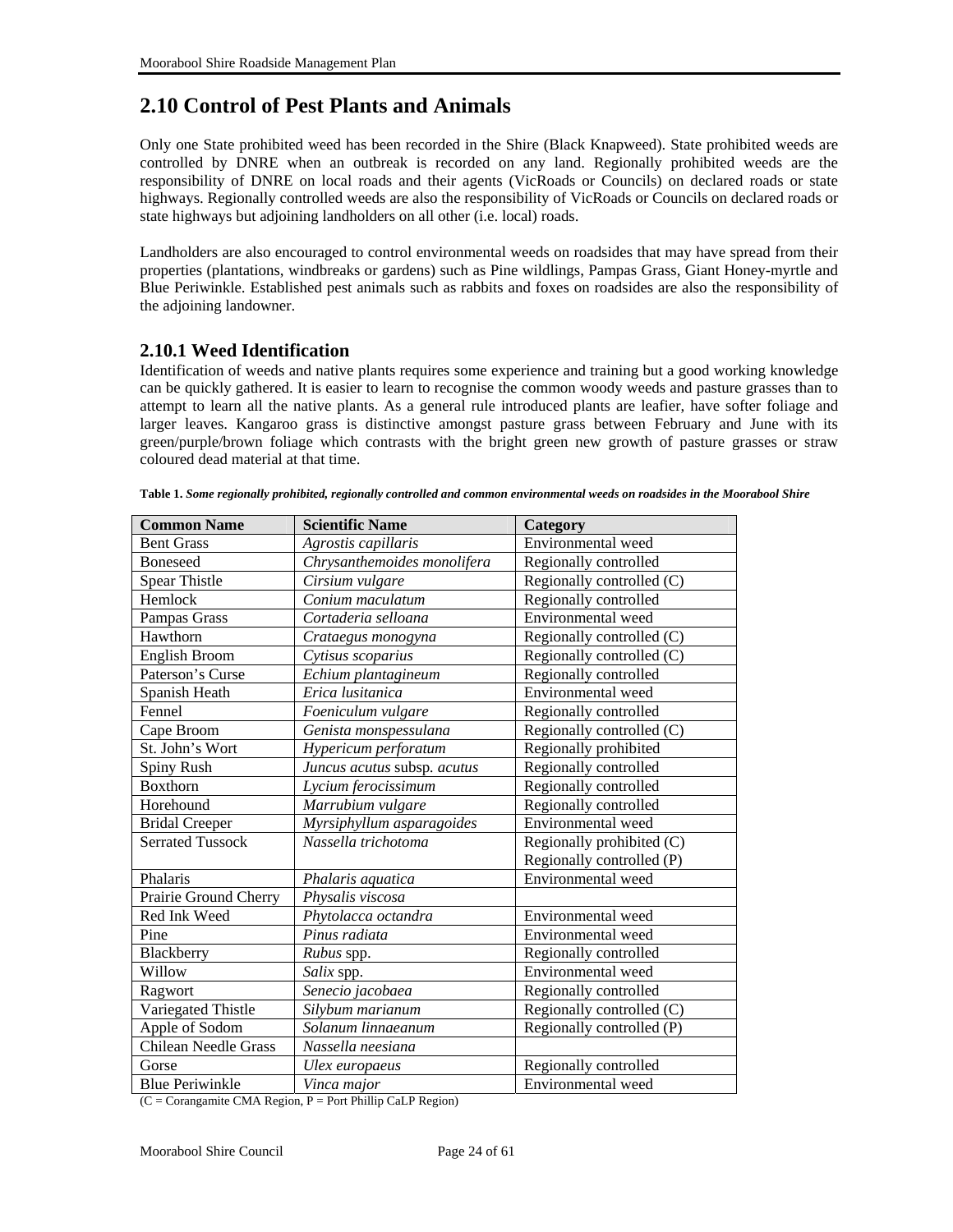#### <span id="page-24-0"></span>**2.10.2 Weed Management**

The value of native vegetation in suppressing weeds is now being recognised by VicRoads and Councils. In some areas, roadsides are being revegetated as a means of suppressing weeds and reducing maintenance costs in the long term. In areas with little or no remnant vegetation (no capacity for natural regeneration), it is less successful to control weeds unless it is done as part of a revegetation program (i.e. replacing the weeds with more desirable plants).

The following points should be considered:

- 2.10.2.1 Avoid off-target damage by herbicides. Remnant vegetation and crops can be affected by spray drift. Spray only when conditions are suitable and use appropriate sprays and nozzle sizes to limit the potential of drift occurring. Susceptible crops include grapes and tomatoes.
- 2.10.2.2 Use all herbicides in accordance with labels. Use the most appropriate chemical. Glyphosate- based sprays are the safest but will not control all noxious weeds adequately.
- 2.10.2.3 Ensure all operators are licensed.
- 2.10.2.4 Hand pull small infestations of weeds, except where it may encourage weed spread (avoid sprays).
- 2.10.2.5 Cut and paint stumps of woody weeds or use stem injection methods or ring-barking where appropriate.
- 2.10.2.6 Work from areas of low weed infestation in towards more densely infested sections.
- 2.10.2.7 Always ensure vehicles and machinery are cleaned before moving into areas of little weed infestation or High Conservation Value.
- 2.10.2.8 Pasture grasses and non-local Australian natives can also degrade native vegetation.
- 2.10.2.9 Pine wildlings will not re-grow if cut off at ground level. Care should be taken to not remove Black She-oaks which look superficially similar to pines at first glance. They occur together in some parts of the Shire. Pines removed from roadsides can be mulched. Consider the removal of small Pines for Christmas trees.
- 2.10.2.10 Use techniques such as burning, grazing, spraying and slashing with care to alter the balance between the success of weeds versus native vegetation in the direction of the latter. Timing is critical to the successful use of these techniques.
- 2.10.2.11 When burning a site containing woody weeds, ensure follow up spraying is carried out on regrowth.
- 2.10.2.12 Only use sprays on targeted weed species (spot spraying) never "blanket" spray roadsides as this will remove all vegetation including desirable species and ensure the roadside only contains weeds in the following year. Where this practice has been conducted in other areas, difficult to control species such as Phalaris (high fire risk) and Angled Onion have thrived. It is important to use the desirable elements of the vegetation to out-compete the weed species as much as possible. The cost of blanket spraying roadsides on an annual basis is also prohibitive.
- 2.10.2.13 The use of residual herbicides is not generally recommended. Their use is envisaged only after due consideration of all effects at certain sites to solve a specific and serious weed problem.
- 2.10.2.14 Ensure all slashing operations are carried out to the standard specified in tender documentation.
- 2.10.2.15 Do not slash when weeds are seeding i.e. cut as early in season as possible to limit potential seed spread.
- 2.10.2.16 Use appropriate slasher heights (200mm on HCV's, 100mm elsewhere, verges road edge to white posts - should be cut to lowest practical height).
- 2.10.2.17 Clean equipment before and after use.
- 2.10.2.18 Slash moving from high conservation value roadsides to low roadsides rather than the reverse.
- 2.10.2.19 Avoid areas with good regeneration of tree and shrub seedlings or non-grass groundcovers.
- 2.10.2.20 Where weeds are removed, dispose of weed material at a municipal dump site. Take care not to spread weed seed during transport. (It is essential to remove noxious weeds when not in seed).
- 2.10.2.21 Let contracts for the control or removal of noxious weeds or the slashing of roadsides with careful regard to the timing of proposed works. This will ensure the problem of the spread of weed seed is reduced.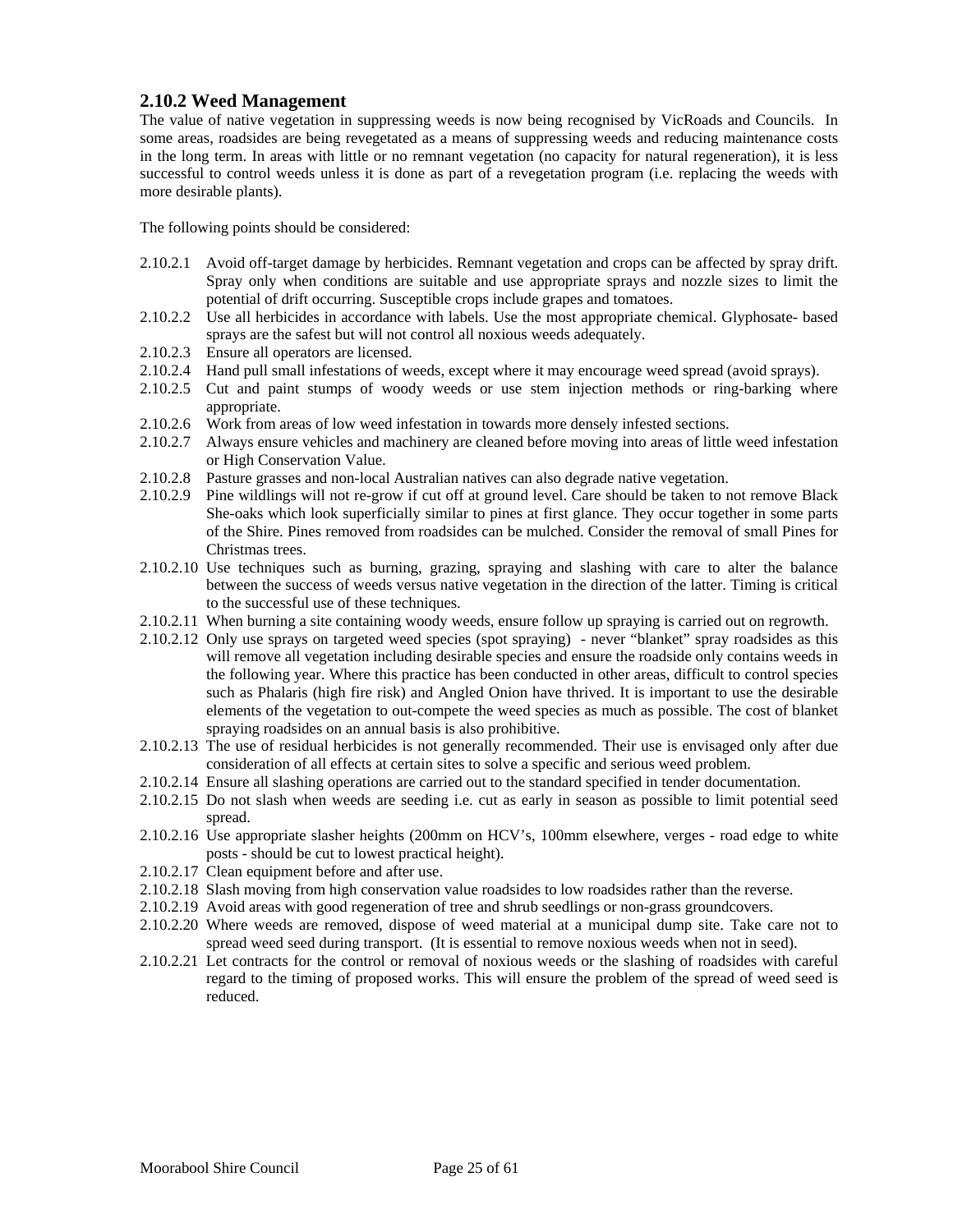<span id="page-25-0"></span>The Surf Coast Shire has introduced a program called RIDS (Roadside Identification System for Serrated Tussock). Roadsides are marked with green, yellow or red triangular markers. Red signifies a high risk zone, yellow a buffer zone and green a conservation zone. Work requirements in each zone are specified in an attempt to limit the spread of Serrated Tussock by machinery and road works. This system should be considered for adoption in the eastern end of the Shire, which has a significant Serrated Tussock problem.

#### **2.10.3 Pest Animal Control**

2.10.3.1 Baits and poisons should be selected and used in a way which minimizes the risk to native animals.

- 2.10.3.2 Avoid extensive ripping of warrens where there is a good cover of native vegetation.
- 2.10.3.3 Contact DNRE for advice where insect or possum defoliation is severe.
- 2.10.3.4 Bee keeping on roadsides is prohibited.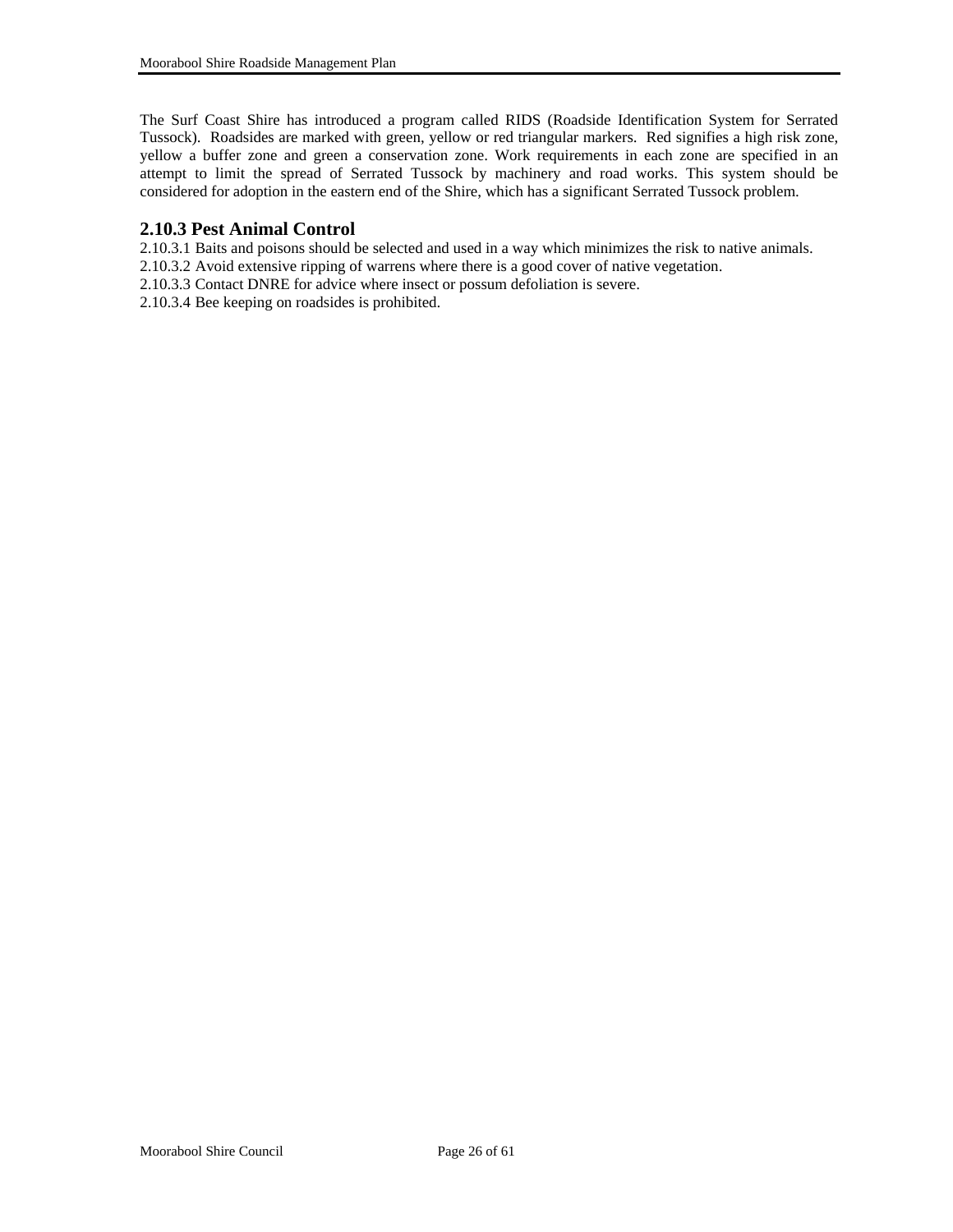### <span id="page-26-0"></span>**2.11 Public Involvement, Monitoring and Regional Planning**

#### **2.11.1 Formation of a Roadside Vegetation Advisory Group**

(Source: Adapted from *Guidelines for the management of roadside vegetation* (1992) SA, Native Vegetation Council)

Within South Australia several district councils have formed groups or sub-committees to provide advice on the management of native vegetation on road reserves and other council lands. This has proven to be very useful in several respects:

- promoting community interest and involvement in roadside vegetation management;
- providing the local council with direct access to local expertise;
- resolving particular local management issues;
- involving local people in roadside revegetation projects and other management programs (e.g. weed control); and
- in preparing applications to relevant funding bodies.

Councils are strongly encouraged to adopt this approach. Representation such as the following could be considered.

- Councillors (1 or 2)
- Animal and plant control officer
- District bushfire prevention officer
- Representative of local Landcare Group
- Representative of local naturalist group
- Representative of local community with interest in native vegetation management.
- Representative of service instrumentality (Powercor, Telstra etc)

#### **2.11.2 The LINCS Project**

The LINCS Project centred on the Ballarat Region involves the coordinated management of remnant vegetation. It concerns the management of road, rail and stream reserves to maintain and enhance their conservation and recreation values. The "linking" of organisations and the community is a central theme. Revegetation and rehabilitation works including weed control are far more effective if they involve local Municipalities, other agencies, Landcare and community groups and local landholders.

Joint Council LINCS projects include the rehabilitation of the Yarrowee/Leigh River, development of the Ballarat-Skipton Rail Trail and the development of a consistent approach to roadside management across the Shires of Moorabool, Golden Plains and the City of Ballarat. All three municipalities were also involved in the preparation of the revised Ballarat Region Conservation Strategy (1999). The LINCS project is the major implementation project arising from the strategy.

The LINCS Strategy (April 1996) provides additional information on techniques suitable for the management of linear reserves and remnant vegetation of the region. Public involvement is a key component of the strategy.

#### **2.11.3 Monitoring**

To determine the effectiveness of roadside management techniques and to ascertain whether a gradual improvement or deterioration of roadsides is occurring the following is recommended:

- Changes in species composition: Establish photo points on a number of key roadsides in each category. An annual photograph should be taken preferably in spring to early summer when most plants are flowering. Alternatively, an autumn to winter photo can be effective in determining the extent of Kangaroo Grass present.
- Fuel loads can be monitored by CFA brigades.
- Deterioration of a roadside: Photo points may also indicate the spread of weeds.
- Reassessment of a selection of key roadsides every five years as a comparison with the 1998 survey.

As a result of monitoring, management techniques may require revision or modification.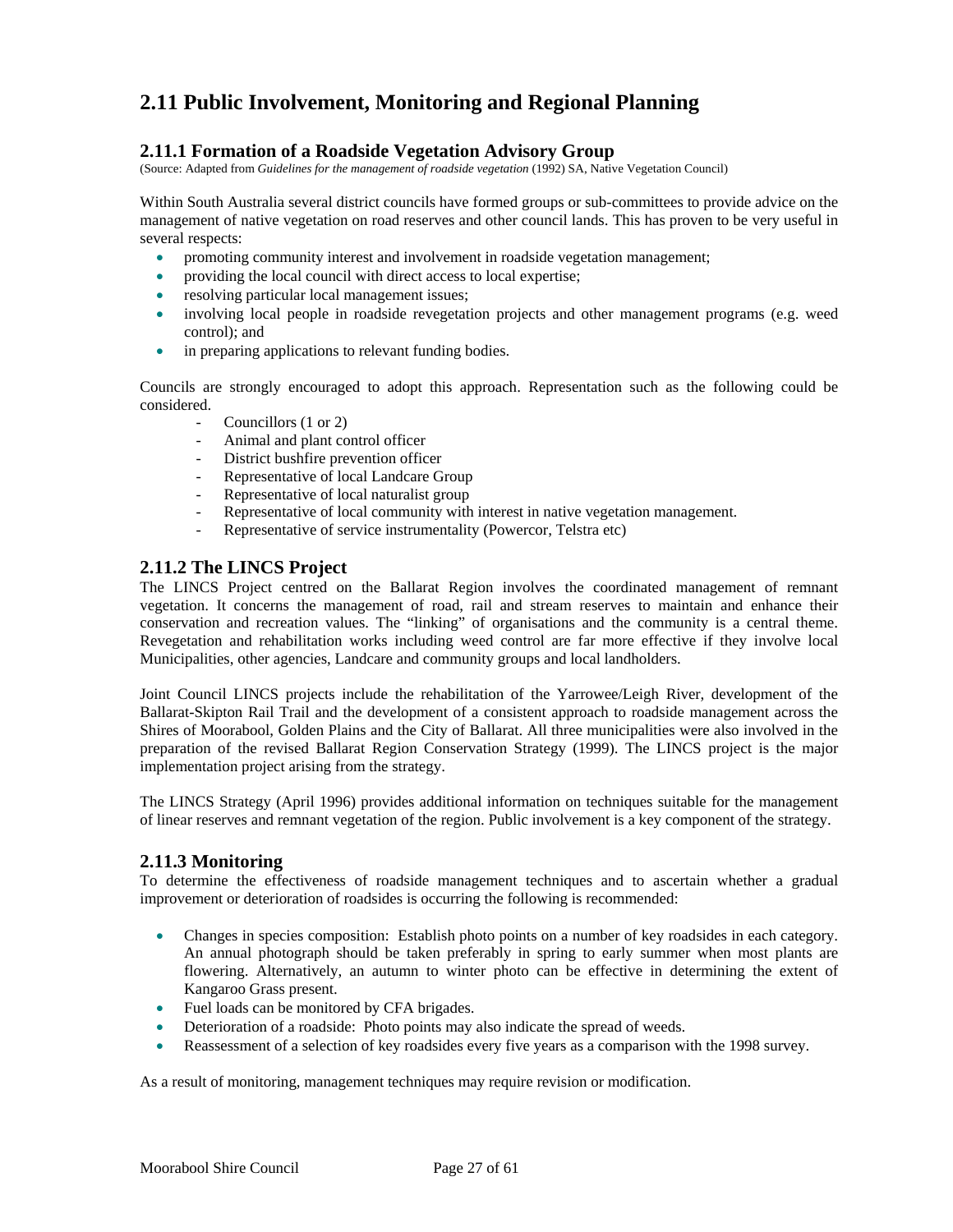<span id="page-27-0"></span>**APPENDICES**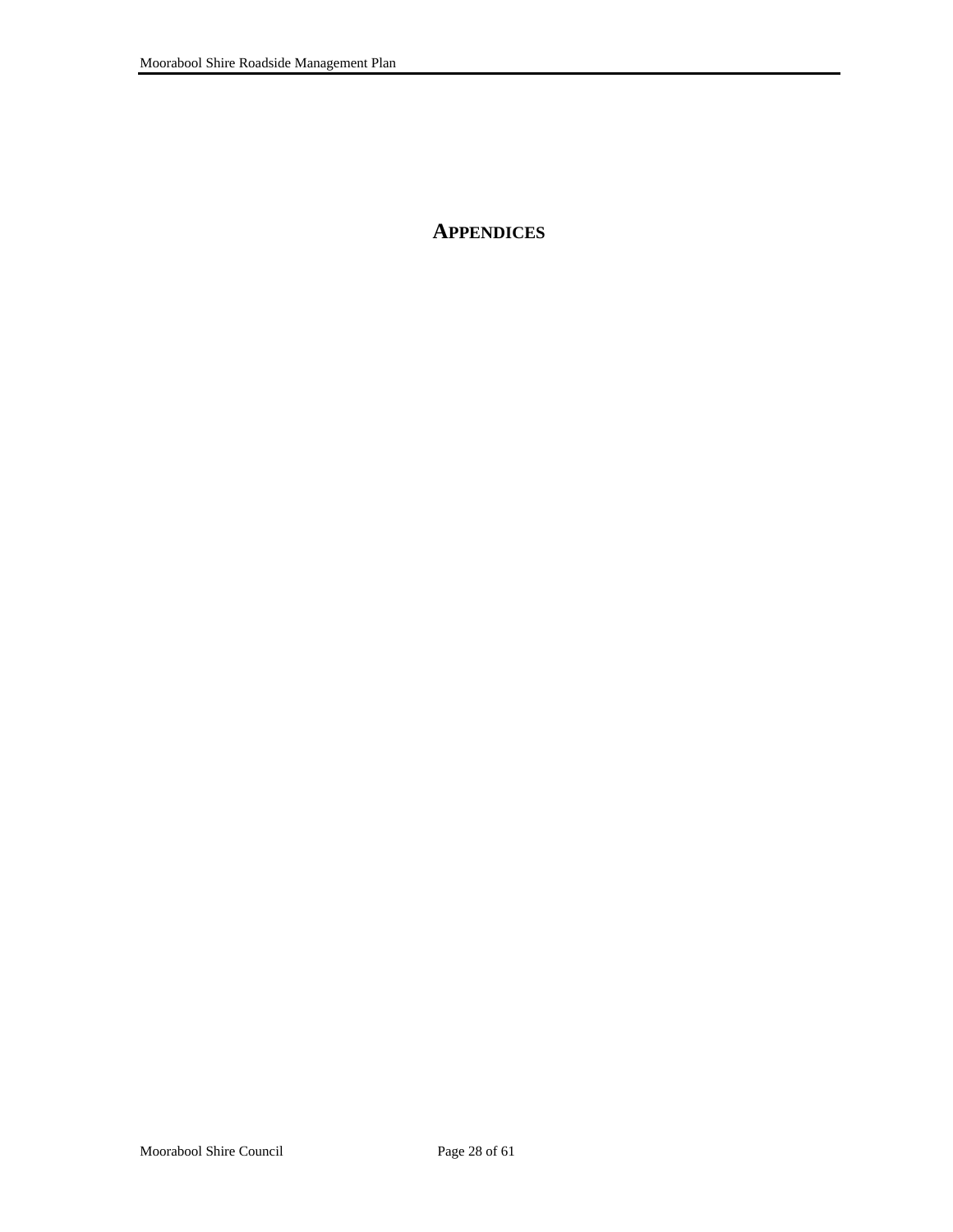### <span id="page-28-0"></span>**Appendix 1: References and Further Information**

*The following material has been referred to or quoted in the text:* 

- *Code of Practice for Fire Management on Public Land* (1995). Department of Conservation and Natural Resources, Victoria.
- *Construction Techniques for Sediment Pollution Control* (May 1991). Environment Protection Authority. (Publication No. 275)

*Cropping and Haymaking* (Draft 1999) Roadside Conservation Advisory Committee

D'Ombrain, T. (1996)*. LINCS Strategy.* City of Ballarat

*Guidelines for control of sedimentation in roadworks*.. (1984). Department of Main Roads, NSW

*Guidelines for the Management of Roadside Vegetation* (1992). SA Native Vegetation Council

*Managing Linear Reserves. (Video) RCAC* 

*Municipal Fire Prevention Planning Guidelines* (May 1997). Country Fire Authority

- Nally, S. (1989). *The Conservation Significance of Roadsides in the (former) Shire of Buninyong.* University of Ballarat
- Petris, Stephen & Spittle, Jeanette (January 1994). *Roadside Management Guidelines for Fire Prevention Planners.* CFA
- *Planning Tools to Protect Roadside Vegetation* Discussion Paper (March 1999) Roadside Conservation Advisory Committee
- *Roadside Assessment Handbook* (undated). Roadside Conservation Advisory Committee
- *Roadside Fire Management Guidelines* (2001). Country Fire Authority
- *Roadside Management Guide (1990),* VicRoads
- *Roadside Vegetation and Hazard Management* (Draft 1999) Roadside Conservation Advisory Committee
- Spittle, Jeanette (1992*). Gisborne Roadside Management Plan Part 1 Policies and Guidelines and Part 2 Operators Manual.* RCAC/Shire of Gisborne
- *The Midland Highway Roadside Management Plan* (1998). VicRoads South West & Western Regions.
- *Roadside Management Goals and Codes of Practice* (undated). VicRoads South West Region.
- *VicRoads Roadside Handbook. Environmental Guidelines for Road Construction and Maintenance Workers.(1992)* VicRoads
- *Wild Plants of Ballarat Area CD-ROM* (August 1998*)*. Viridans
- *Wimmera Regional Roadside Management Strategy* (August 1998). Wimmera Catchment Management Authority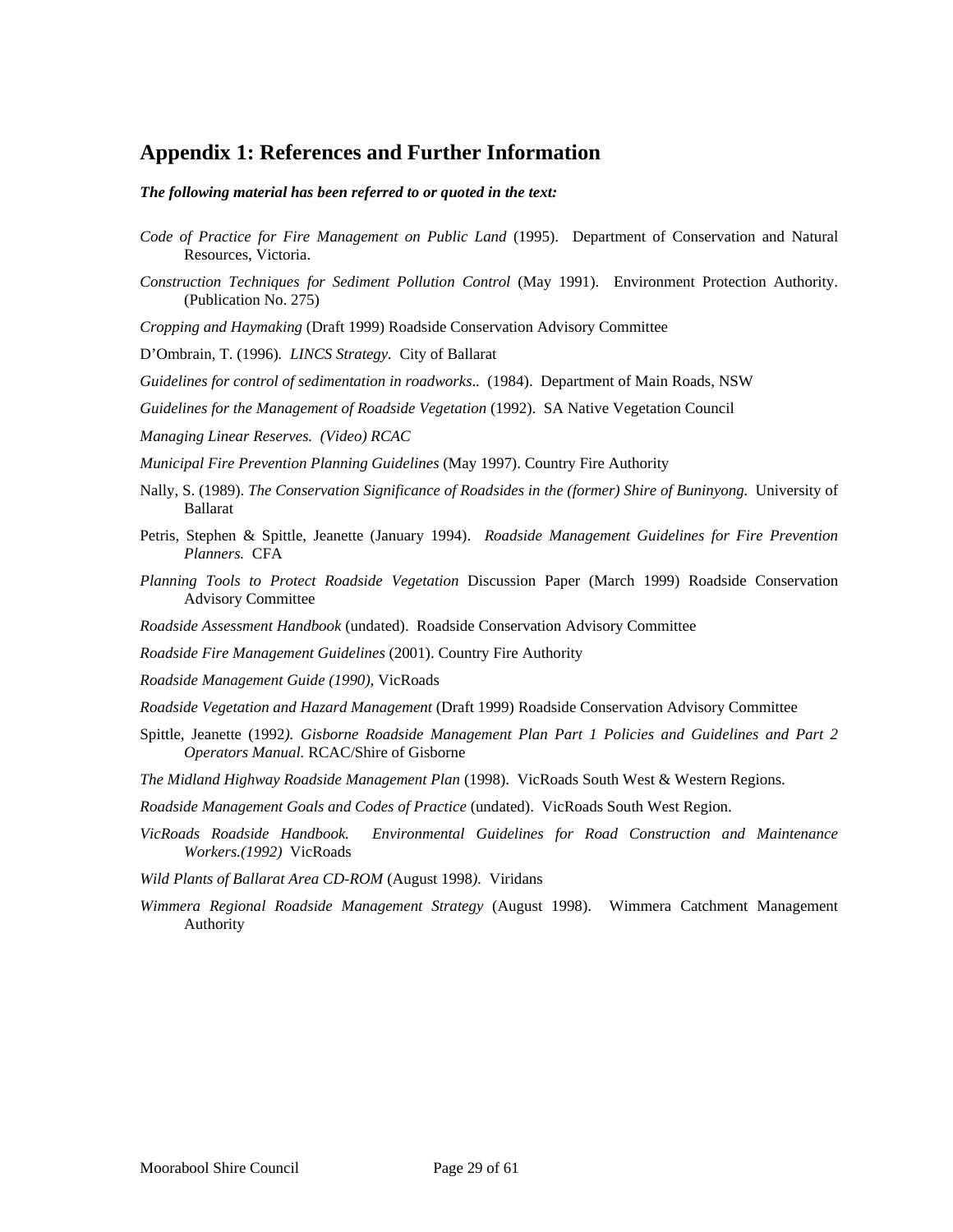### <span id="page-29-0"></span>**Appendix 2: Definitions and Abbreviations**

#### **Definitions**

**Indigenous plant** - a locally occurring native plant

- **Noxious Weed**  a declared pest plant, controllable by law. A threat to agriculture (and generally native vegetation)
- **Environmental Weed**  plants that threaten native vegetation
- **Regionally Prohibited Weed**  It is reasonable to expect that they can be eradicated from a Region and they must be controlled or eradicated in the Region. Private landholders are responsible for control on private land but not on roadsides adjoining their property. Regionally Prohibited Weeds on roadsides are the responsibility of either Vic Roads, municipalities, or NRE, depending on the class of road.
- **Regionally Controlled Weed**  These weeds are usually widespread and are considered important in a particular region. To prevent their spread, continuing control measures are required. Land owners have the responsibility to take all reasonable steps to control and prevent the spread of Regionally Controlled Weeds on their land and the roadsides that adjoin their land.
- **Roadside** 1. the area between the made surface and the boundary of the land adjoining the road if the road is sealed, formed or graded;

**2.** the half-width of the road in the case of an unmade road on Crown land not occupied under a lease or licence;

**3.** land alienated in fee simple by the Crown or Crown land occupied under a lease or licence.

#### **Abbreviations**

- CCMA Corangamite Catchment Management Authority
- CFA Country Fire Authority
- DNRE Department of Natural Resources and Environment
- EPA Environment Protection Authority
- FFG Flora & Fauna Guarantee
- HCV High Conservation Value Roadside
- LCV Low Conservation Value Roadside
- MCV Medium Conservation Value Roadside
- MFPO Municipal Fire Prevention Officer
- MFPP Municipal Fire Prevention Plan
- RCAC Roadside Conservation Advisory Committee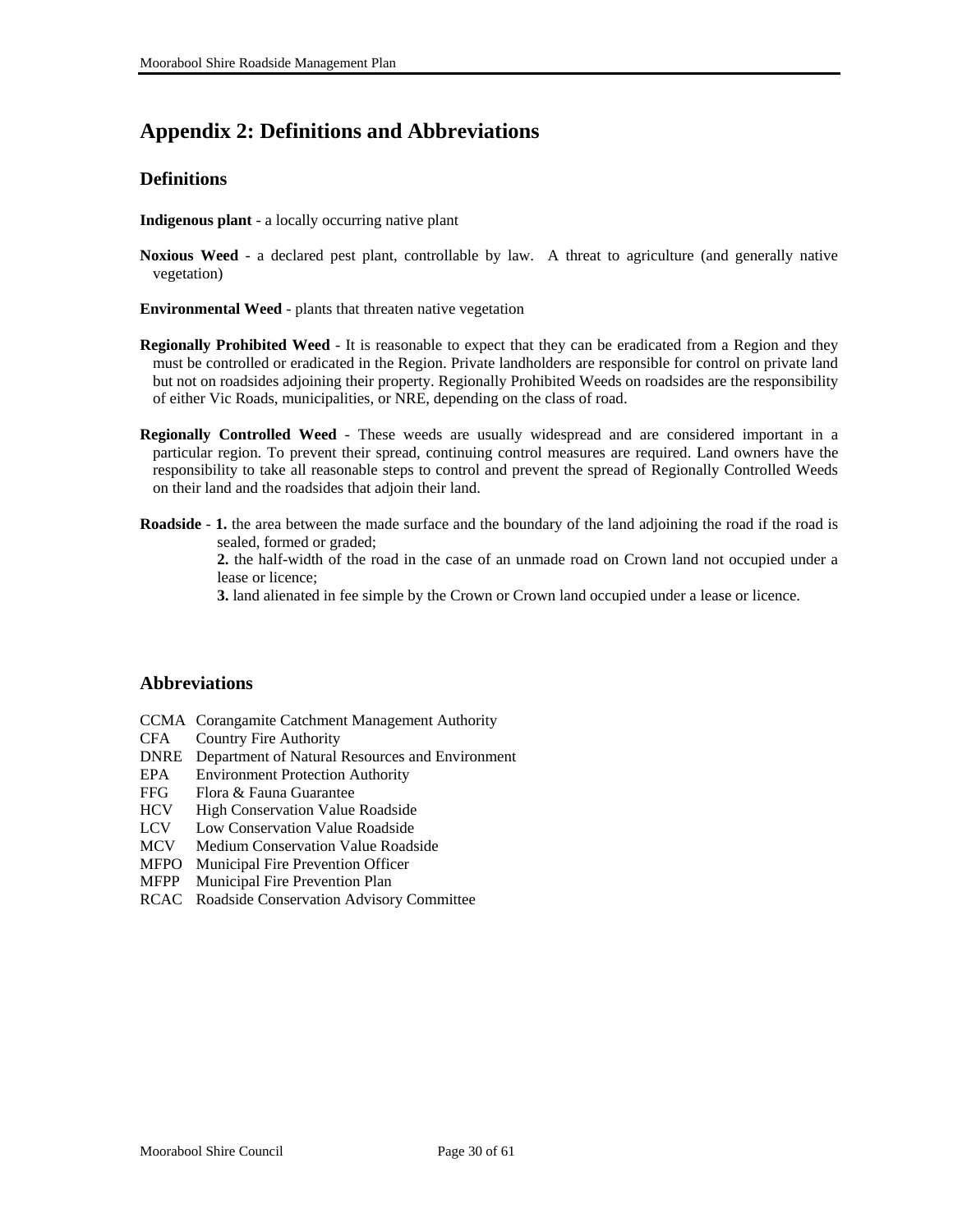## <span id="page-30-0"></span>**Appendix 3: Roadside Legislation and Local Laws**

| <b>Title of Act or Policy</b>             | <b>Management Implications</b>                                                                                                                           |
|-------------------------------------------|----------------------------------------------------------------------------------------------------------------------------------------------------------|
| Archaeological & Aboriginal Relics        | Aboriginal and Archaeological sites protected                                                                                                            |
| Preservation Act, 1972                    |                                                                                                                                                          |
| Catchment and Land Protection Act, 1994   | Adjoining landholders responsible for controlling noxious weeds                                                                                          |
|                                           | on roadside.                                                                                                                                             |
| Conservation, Forests and Lands Act, 1987 | Prior to works which may disturb crucial habitat, a plan of works<br>must be submitted to the Director-General of Conservation and<br>Natural resources. |
| Country Fire Authority Act, 1958          | Allows fire prevention works to be carried out on roadsides.                                                                                             |
| Crown Land (Reserves) Act, 1978           | Gives Crown ownership rights over vegetation on roadsides.                                                                                               |
| Environmental Effects Act, 1978           | Requires statutory bodies to prepare Environmental Effects                                                                                               |
|                                           | Statements if proposed works are considered to have 'significant<br>impact'.                                                                             |
| Environment Protection Act, 1970          | Provides for the control of polluted run-off.                                                                                                            |
| Flora and Fauna Guarantee Act, 1988       | Public authorities must have regard for flora and fauna                                                                                                  |
|                                           | conservation and management objectives.                                                                                                                  |
| Forests Act, 1958                         | Gives Municipalities responsibility for removal of timber from<br>roadsides.                                                                             |
| Land Act, 1958                            | Allows prosecution for removal of timber from roadsides.                                                                                                 |
| Litter Act, 1964                          | Makes it an offence to litter roadsides.                                                                                                                 |
| Local Government Act, 1989                | Gives Municipalities responsibility for the management of<br>undeclared roads and to create local laws.                                                  |
| Planning and Environment Act, 1987        | Sets guidelines for removal of native vegetation from roadsides                                                                                          |
|                                           | under the native vegetation retention controls.                                                                                                          |
| State Conservation Strategy, 1987         | Recognises the value of roadside vegetation and commits the                                                                                              |
|                                           | State Government to prepare Roadside Management Plans.                                                                                                   |
| Transport Act, 1983                       | VicRoads is responsible for the management of 'declared roads'.                                                                                          |
| Servicing Acts                            | Permits servicing authorities to locate assets on roadsides and                                                                                          |
|                                           | gives then right of access for maintenance works.                                                                                                        |
| Livestock Act                             | Defines and sets conditions for the movement of stock along<br>roadsides.                                                                                |
| Codes of Practice                         | Contain guidelines for roadside works for various authorities (EG                                                                                        |
|                                           | VicRoads).                                                                                                                                               |

| Table A: Summary of State legislation relating to roadside management |
|-----------------------------------------------------------------------|
|-----------------------------------------------------------------------|

(Source: *Roadside Conservation Advisory Committee*)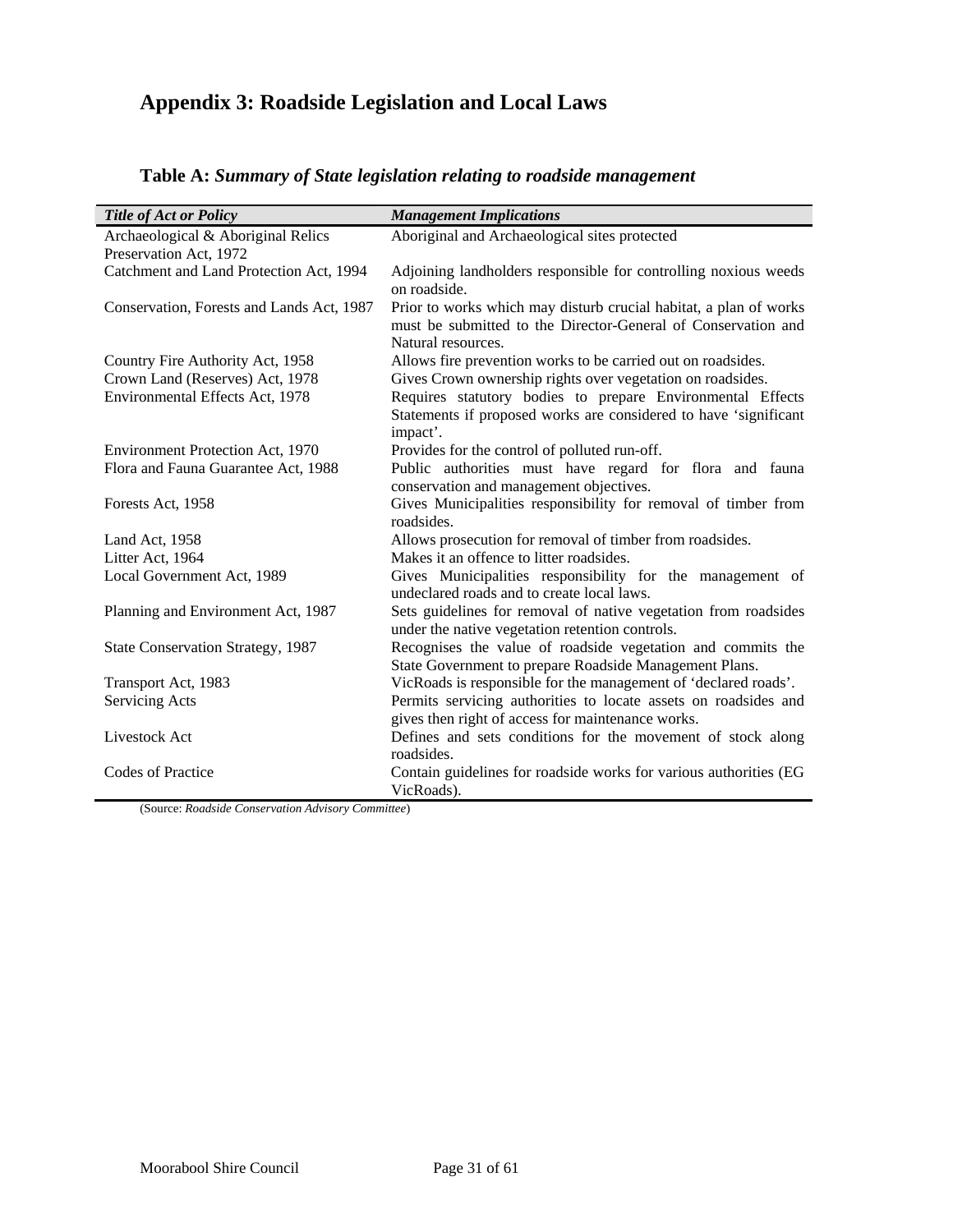#### **Table B:** *Public use of roadsides – Issues, regulations and policy summary*

*No work may be carried out on roadsides without a permit from the Shire (Local Government Act, 1989)* 

<span id="page-31-0"></span>

| Issue                                    | Control and relevant Act                                                                                                 | Definition                                                                                                        | Policy and Management Implications                                                                                                                                                                                                                                                                                                                                                                                                                                                                                                                                                                                                                                                  |
|------------------------------------------|--------------------------------------------------------------------------------------------------------------------------|-------------------------------------------------------------------------------------------------------------------|-------------------------------------------------------------------------------------------------------------------------------------------------------------------------------------------------------------------------------------------------------------------------------------------------------------------------------------------------------------------------------------------------------------------------------------------------------------------------------------------------------------------------------------------------------------------------------------------------------------------------------------------------------------------------------------|
| Collection of firewood                   | Permission required from<br>Land Manager (Shire)<br>Land Act, 1958                                                       | Any plant material<br>living or dead                                                                              | Prohibited except under direction from Shire as part of road widening or trimming<br>operations. Storm damage should be reported to council and may be removed from roadway<br>to provide safe passage                                                                                                                                                                                                                                                                                                                                                                                                                                                                              |
| Grazing of stock<br>/erection of fences  | Permission required from<br>Land Manager (Shire)<br>Local Govt. Act, 1989                                                | Other<br>than<br>between paddocks                                                                                 | the Prohibited on high and medium conservation sections of road. May be permitted on low<br>movement of stock conservation roadsides. A grazing licence must be obtained                                                                                                                                                                                                                                                                                                                                                                                                                                                                                                            |
| Cropping of roadsides                    | Permission required from<br>Land Manager (Shire)<br>Local Govt. Act, 1989<br>FFG Act, 1988                               | form<br>Any<br>cultivation                                                                                        | of A technique for roadsides with no conservation value as a means of reducing costs,<br>controlling weeds and/or fire risk                                                                                                                                                                                                                                                                                                                                                                                                                                                                                                                                                         |
| Droving of stock                         | Livestock Act                                                                                                            | Movement of stock<br>taking longer than<br>one day                                                                | Prohibited<br>A local livestock permit is required to move stock (in cases other than directly across a road)                                                                                                                                                                                                                                                                                                                                                                                                                                                                                                                                                                       |
| Construction of ploughed<br>firebreaks   | Permission required from<br>Land Manager (Shire)<br>Country Fire Authority<br>Act, 1958<br>Local Government Act,<br>1989 | Any soil disturbance<br>on roadsides                                                                              | Unauthorized interference of a council asset. Ploughed fire breaks are ineffective in the<br>control of wildfire and can only ever contain a small fire starting on a roadside under mild<br>conditions. Their use on roadsides is strongly discouraged as they tend to create more<br>problems than they solve through the spread and subsequent growth of weeds. No works<br>may be conducted on a roadside without a permit. Permits will be issued to Fire Brigades<br>for strategic works covered in the Municipal Fire Prevention Plan i.e. all PFB's must be part<br>of the plan<br>Removal of sand, soil, gravel or other material by the public is prohibited on all roads |
| Collection of seed and<br>plant material | DNRE permit and Shire<br>permission required<br>FFG Act, 1988<br>Local Government Act,<br>1989                           | Taking of any parts<br>of plants.<br>Seeds,<br>cuttings,<br>root<br><sub>or</sub><br>material                     | Generally seed collection is encouraged by council for Landcare revegetation activities. A<br>seed collection permit is required from DNRE for public land. A royalty may be charged.<br>Permission is also required from the Shire. In the absence of a permit seed can be obtained<br>from the Ballarat Region Seed Bank based at the Creswick Landcare Centre                                                                                                                                                                                                                                                                                                                    |
| Dumping of rubbish                       | Litter Act, 1964<br>EPA Act, 1970                                                                                        | Dumping<br>of<br>any<br>waste material<br>(litter,<br>liquid                                                      | Offence under the litter act. Council staff are able to enforce the Litter Act and issue<br>infringement notices<br>The EPA may take action against any individual or organization polluting the environment                                                                                                                                                                                                                                                                                                                                                                                                                                                                        |
| Damage or removal of<br>vegetation       | FFG Act, 1988<br>Land Act, 1958                                                                                          | pollutants etc),<br>Hand or mechanical<br>living<br>damage<br>to<br>shrubs<br>trees.<br><b>or</b><br>groundcovers | All native vegetation is protected by State legislation. Damage to vegetation is an offence.<br>Removal of any native vegetation requires a planning permit from Council and approval<br>from DNRE<br>A number of exemptions exist. Further information is available from the Shire<br>A planning permit is required to remove vegetation to facilitate movement of farm<br>machinery along a road                                                                                                                                                                                                                                                                                  |
| Spraying or removal of<br>weeds          | Catchment and Land<br>Protection Act, 1994                                                                               | declared<br>Any<br>noxious weed                                                                                   | Removal of noxious weeds by adjacent landowners is a legal requirement. Council will<br>assist with the control of weeds on roadsides where resources allow and minimise the impact<br>of road maintenance and construction works on the spread of weeds through adoption of the<br>roadside management code                                                                                                                                                                                                                                                                                                                                                                        |
| Planting of vegetation                   | Permission required from Planting                                                                                        | of<br>trees.                                                                                                      | Permit required from council. Information will be supplied on suitable species. Generally                                                                                                                                                                                                                                                                                                                                                                                                                                                                                                                                                                                           |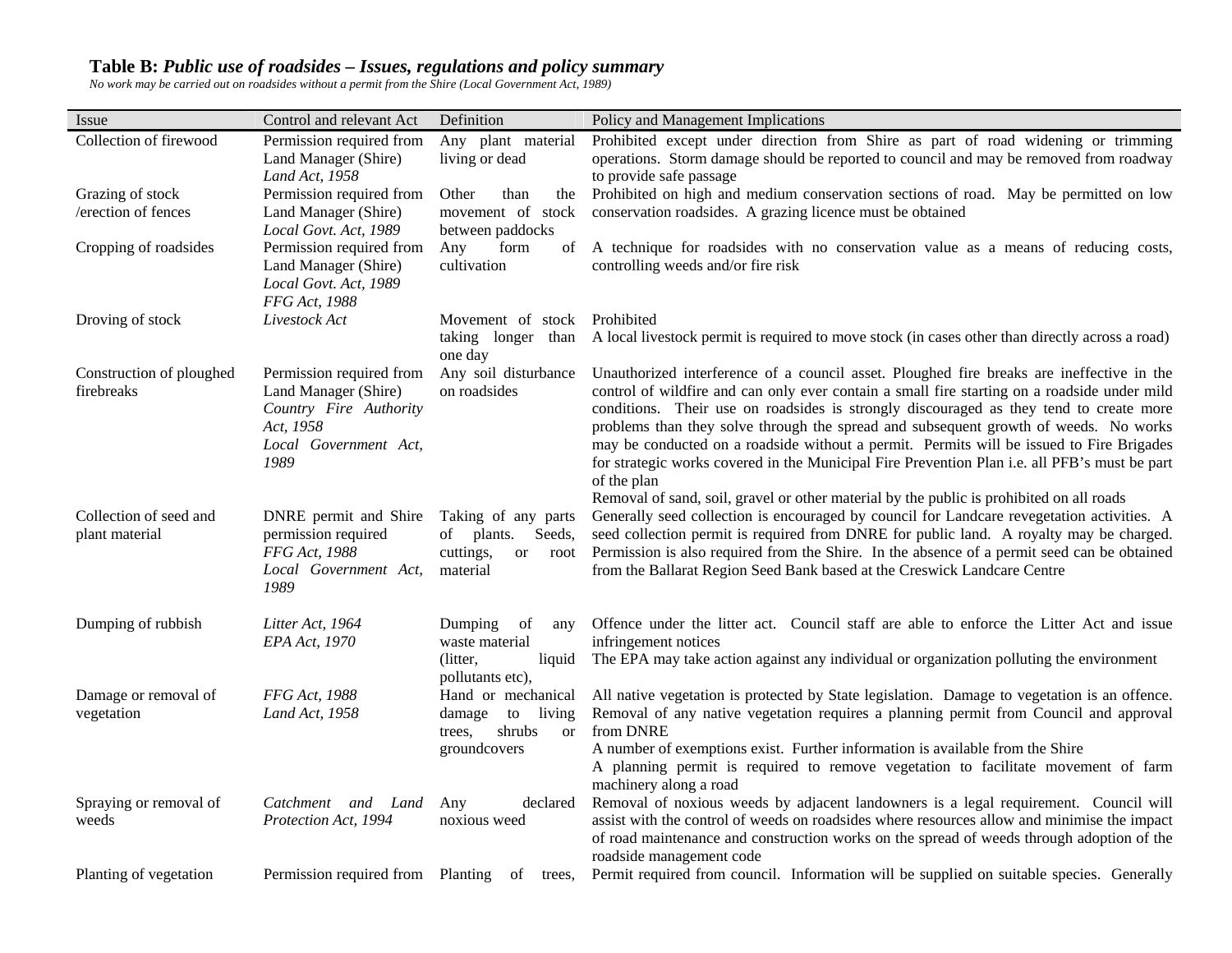|                       | Land Manager (Shire)<br>Local Government Act,<br>1989<br>11/5<br>(sect<br><i>obstructions</i> ) | sowing<br>-of<br>grass,<br>fodder crops or any<br>other plant material | only indigenous species will be considered on rural roads to preserve the natural landscape<br>character of the area<br>Council will also assess the site in regard to impact proposed vegetation will have on site<br>distances, safety to road users, fire prevention and aesthetic appeal.            |
|-----------------------|-------------------------------------------------------------------------------------------------|------------------------------------------------------------------------|----------------------------------------------------------------------------------------------------------------------------------------------------------------------------------------------------------------------------------------------------------------------------------------------------------|
| Burning of a roadside | Permit<br>required<br>from<br><b>MFPO</b><br>CFA Act, 1958                                      | Fuel<br>reduction<br>burning                                           | Permit required from the Municipal Fire Prevention Officer prior to activity. Burning should<br>be consistent with the Fire Prevention Plan. Native trees and shrubs should be damped down<br>to minimise impact. Areas with good seedling regeneration should be avoided until<br>vegetation is mature. |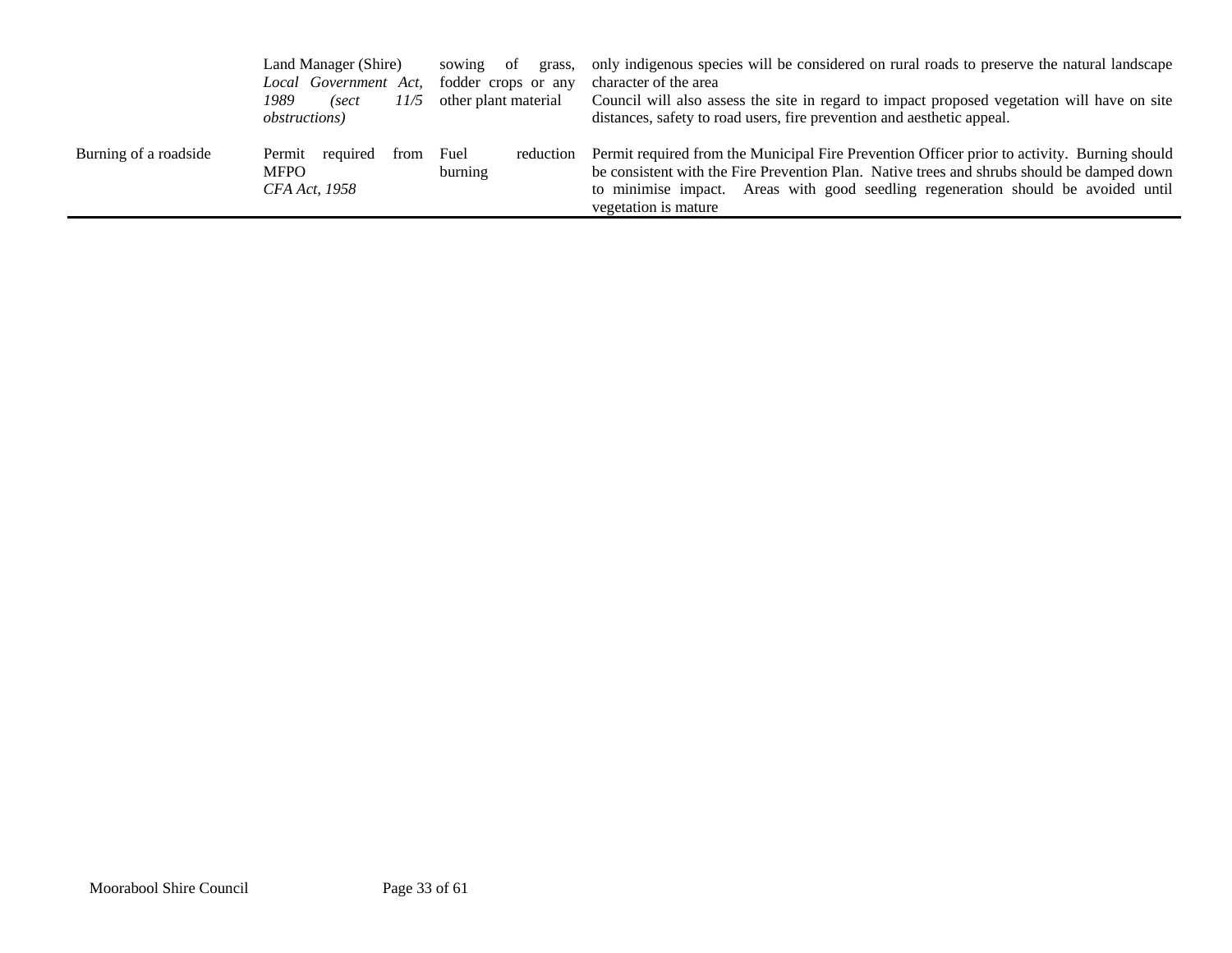#### **Table C:** *Planning controls under the Victorian Planning Provisions (VPP) Framework*

*The State Planning Policy Framework comprises general principles for land use and development and specific policies which planning authorities and responsible authorities must be taken into account.* 

<span id="page-33-0"></span>

| <b>State Planning Policy Framework (SPPF)</b><br>Local Planning Policy Framework (LPPF) | Clause 15 – Environment, Clause 15.09-<br>2 Conservation of native flora & fauna,<br>Clause 15.10 Open space, Clause 15.11<br>Heritage<br>21<br>Clause<br>Municipal<br>strategic | 15.09 implementation through identification $\&$ mapping of flora $\&$<br>fauna, regard to threatening processes, recognition of environmental<br>strategies, development of management plans, minimise degradation<br>through land use & development, fragmentation of vegetation<br>Clause 21: Provides a vision for the future development of the                                                                                                                                                    |
|-----------------------------------------------------------------------------------------|----------------------------------------------------------------------------------------------------------------------------------------------------------------------------------|---------------------------------------------------------------------------------------------------------------------------------------------------------------------------------------------------------------------------------------------------------------------------------------------------------------------------------------------------------------------------------------------------------------------------------------------------------------------------------------------------------|
|                                                                                         | statement, Clause 22 Local policies                                                                                                                                              | municipality including strategic planning, land use & development<br>objectives (including roadside management)<br>Clause 22: provides detailed directions                                                                                                                                                                                                                                                                                                                                              |
| Zones                                                                                   | Clause 35.01 Rural zone, Clause 35.02<br>Environmental rural,<br>Clause 35.03<br>Rural living zones                                                                              | These 3 zones are the most appropriate for rural roadsides                                                                                                                                                                                                                                                                                                                                                                                                                                              |
| Overlays                                                                                | 42.01<br>Environmental<br>Clause<br>significance, Clause 42.02 Vegetation<br>protection, Clause 42.03 Significant<br>landscape                                                   | Overlays are applied to control development (not use). Three can be<br>applied to roadsides: ESO (Environmental significance overlay),<br>VPO (Vegetation protection overlay) and SLO (Significant<br>landscape overlay) and all contain provisions relating to the removal<br>of vegetation. An ESO can also be used to control works associated<br>with routine maintenance by utility companies, removal of dead<br>vegetation, fencing, grazing, stock movements, buildings and rural<br>activities |
| <b>Particular Provisions</b>                                                            | Clause 52.17 Native vegetation                                                                                                                                                   | All roadside vegetation clearance requires a permit from NRE.<br>Many exemptions exist including fire prevention and these are open<br>to interpretation                                                                                                                                                                                                                                                                                                                                                |
| <b>General Provisions</b>                                                               | 66.04<br>Referrals<br>Use<br>Clause<br>&<br>development plans                                                                                                                    | Detrimental impact of works on native vegetation must be<br>considered prior to decision on an application irrespective of the<br>zone, overlay or policy provisions                                                                                                                                                                                                                                                                                                                                    |
| Definitions                                                                             | Clause 71                                                                                                                                                                        |                                                                                                                                                                                                                                                                                                                                                                                                                                                                                                         |
| Incorporated documents                                                                  | Clause 81                                                                                                                                                                        |                                                                                                                                                                                                                                                                                                                                                                                                                                                                                                         |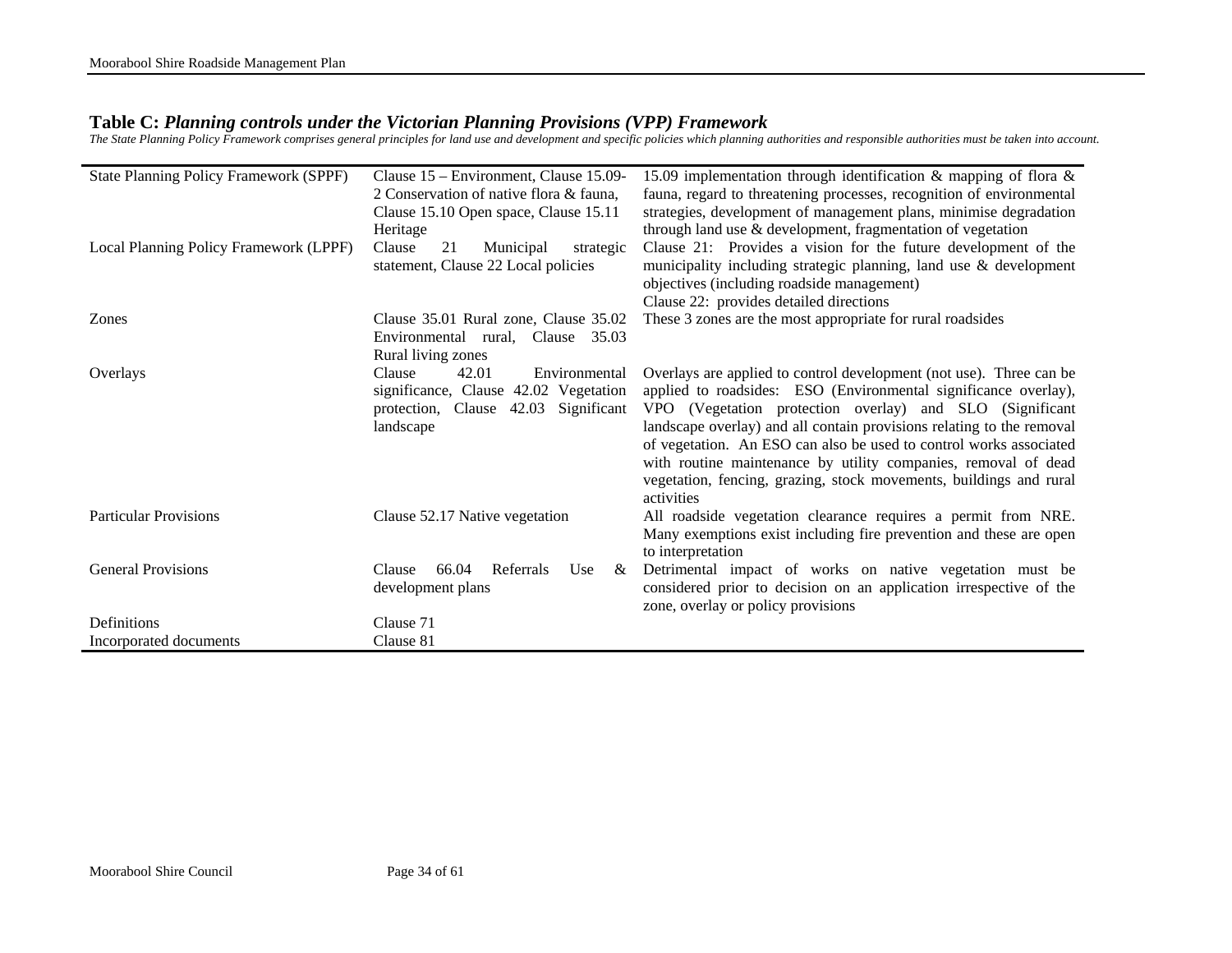<span id="page-34-0"></span>In some municipalities the overlay has been placed over the major road network with the Roadside Management Plan and the assessments used as reference documents to indicate how the planning provisions will be applied to different parts of the road network. The MapInfo database prepared for roadside values in the Shire may be able to be used directly as the ESO which would be a more desirable alternative.

| Number                | Description or intent                                                               |
|-----------------------|-------------------------------------------------------------------------------------|
| 301                   | No person may destroy, damage or interfere with any tree or plants on any road      |
|                       | under the care and management of the Council                                        |
| 303                   | No person may (1) destroy, damage or interfere with any Council land (2)            |
|                       | destroy, damage or interfere with anything on any Council land (3) remove           |
|                       | anything from Council land                                                          |
| 514 No fires on roads | No person may on any road light, or allow to be lit, or remain alight any fire in   |
|                       | the open air, unless that person is an officer or employee or authorised contractor |
|                       | of a public body and engaged in an activity for or on behalf of that public body    |
| 412                   | (No Bee keeping on roads)                                                           |
| 415 Driving of cattle | (Permits and conditions apply)                                                      |
| 520                   | (No camping on roads)                                                               |
| 908-915               | Permits and infringement notices (provisions for)                                   |

**Table D:** *Existing Local Laws relevant to roadsides*

#### **Table E:** *Recommended Local Law Provisions*

| Number                | Description or intent                                                                                  |
|-----------------------|--------------------------------------------------------------------------------------------------------|
| 301                   | As above                                                                                               |
| 303                   | As above                                                                                               |
| 514 No fires on roads | As above                                                                                               |
| 412                   | As above                                                                                               |
| 415 Driving of cattle | (Permits and conditions apply). Prohibition of droving                                                 |
| 520                   | As above                                                                                               |
| 908-915               | Permits and infringement notices (provisions for). Add extra items                                     |
|                       | No spraying of roadsides other than spot spraying of noxious weeds without a<br>permit                 |
|                       | No grazing or erection of fences without a permit. Permits will be considered<br>only on LCV roadsides |
|                       | No cropping or soil disturbance on roadsides without a permit. Permits will be                         |
|                       | considered only on LCV roadsides or as part of the MFPP                                                |
|                       | No planting on roadsides without a permit                                                              |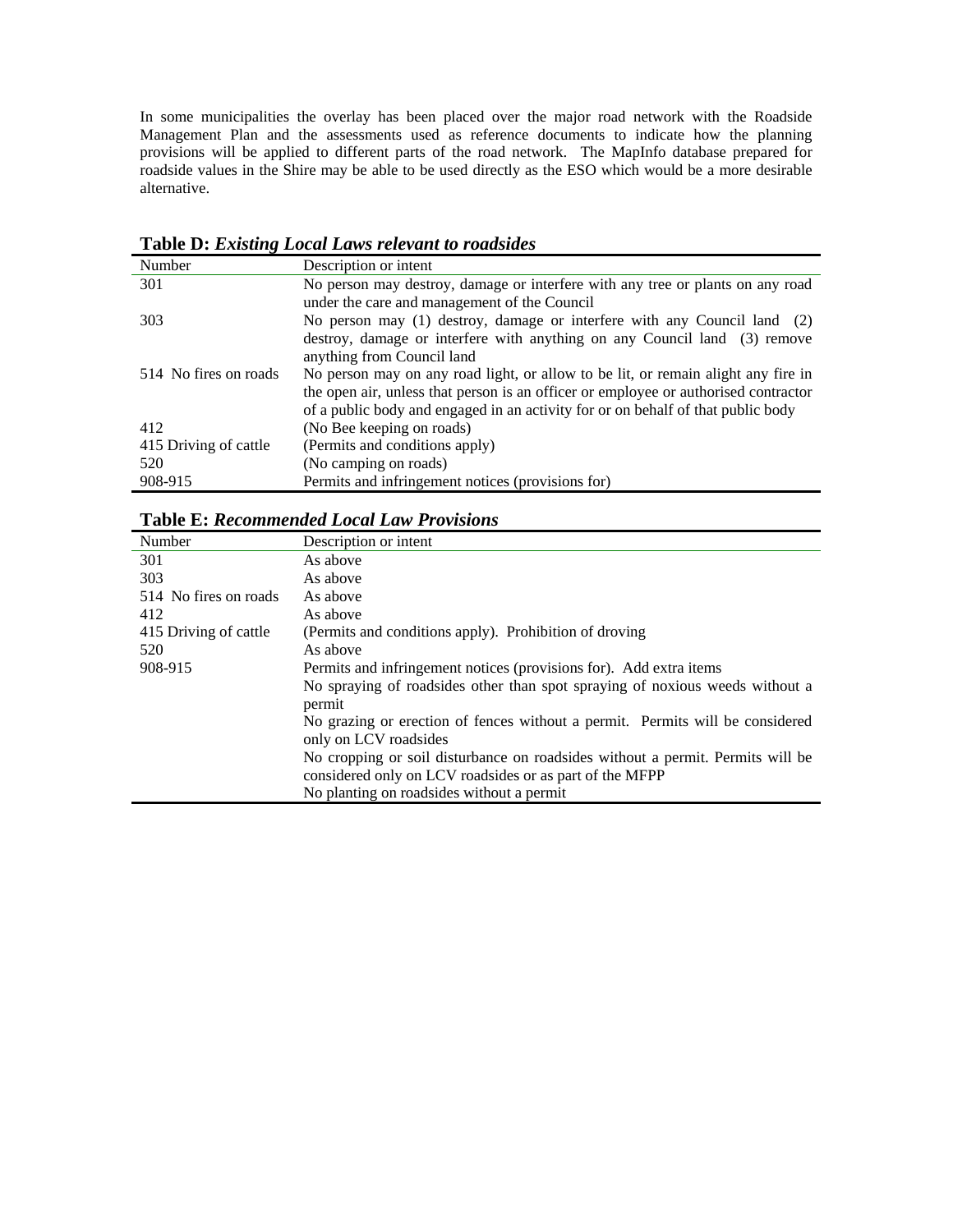### <span id="page-35-0"></span>**Appendix 3: Roadside Management Prescriptions**

| <b>MP</b> | Land system                   | Natural    | Description                                                    |
|-----------|-------------------------------|------------|----------------------------------------------------------------|
|           |                               | vegetation |                                                                |
| MA        | Pyf <sub>6</sub>              | Grassland  | Low conservation roads on basalt soils                         |
| <b>MB</b> | Pvf6                          | Grassland  | Medium conservation roads on basalt soils                      |
| MC        | Pyf <sub>6</sub>              | Grassland  | High conservation roads on basalt soils                        |
| MD        | Pvf7, Pvf8                    | WSF        | Medium or high conservation roadside on red volcanic soils     |
| <b>ME</b> | Pvf7, Pvf8                    | WSF        | Low conservation roadside on red volcanic soils                |
| MF        | Gs5,<br>Gs <sub>6</sub>       | <b>DSF</b> | Low conservation roadsides on Ordovician soils                 |
|           | S <sub>56</sub>               |            |                                                                |
| MG        | $Gs5$ ,<br>Gs6,               | <b>DSF</b> | Medium conservation roadsides on Ordovician soils              |
|           | Ss6                           |            |                                                                |
| MH        | Gs5,<br>Gs6.                  | <b>DSF</b> | High conservation roadsides on Ordovician soils                |
|           | S <sub>s6</sub>               |            |                                                                |
| MI        | Ss7,<br>$Ss8$ ,               | <b>WSF</b> | Medium or high conservation roadsides on mainly Ordovician     |
|           | Gs7,Gs8                       |            | soils (higher rainfall)                                        |
| MJ        | Pf4,<br>Pf55,                 | Semi-arid  | Medium or high conservation roadsides on a range of soil types |
|           | Pf56, Pvf4,                   | vegetation | with low rainfall (around Bacchus Marsh)                       |
|           | Pyf <sub>5</sub> .<br>$Ss5$ , |            |                                                                |
|           | Ss6b, Gs5b                    |            |                                                                |
| МK        | Pf4,<br>Pf55,                 | Semi-arid  | Low conservation roadsides on a range of soil types with low   |
|           | Pf56, Pvf4,                   | vegetation | rainfall (around Bacchus Marsh)                                |
|           | $Ss5$ ,<br>$Pvf5$ ,           |            |                                                                |
|           | Ss6b, Gs5b                    |            |                                                                |
| MM        | Pf55b, Pf63,                  |            | Low conservation roadsides on a range of sandy soils           |
|           | Pf64, Gg7                     |            |                                                                |
| MN        | Pf55b, Pf63,                  |            | Medium to high conservation roadsides on range of sandy soils  |
|           | Pf64, Gg7                     |            |                                                                |
| MO        | $Ss8$ ,<br>$Ss7$ ,            | WSF        | Low Conservation value roadsides on Ordovician soils           |
|           | Gs7,Gs8                       |            |                                                                |
| ML        |                               |            | Segments with Banksia/Casuarina woodlands                      |
| MR1       |                               |            | Long Forest Rd and offshoots                                   |

**Table A:** *Key to Roadside Management Prescriptions*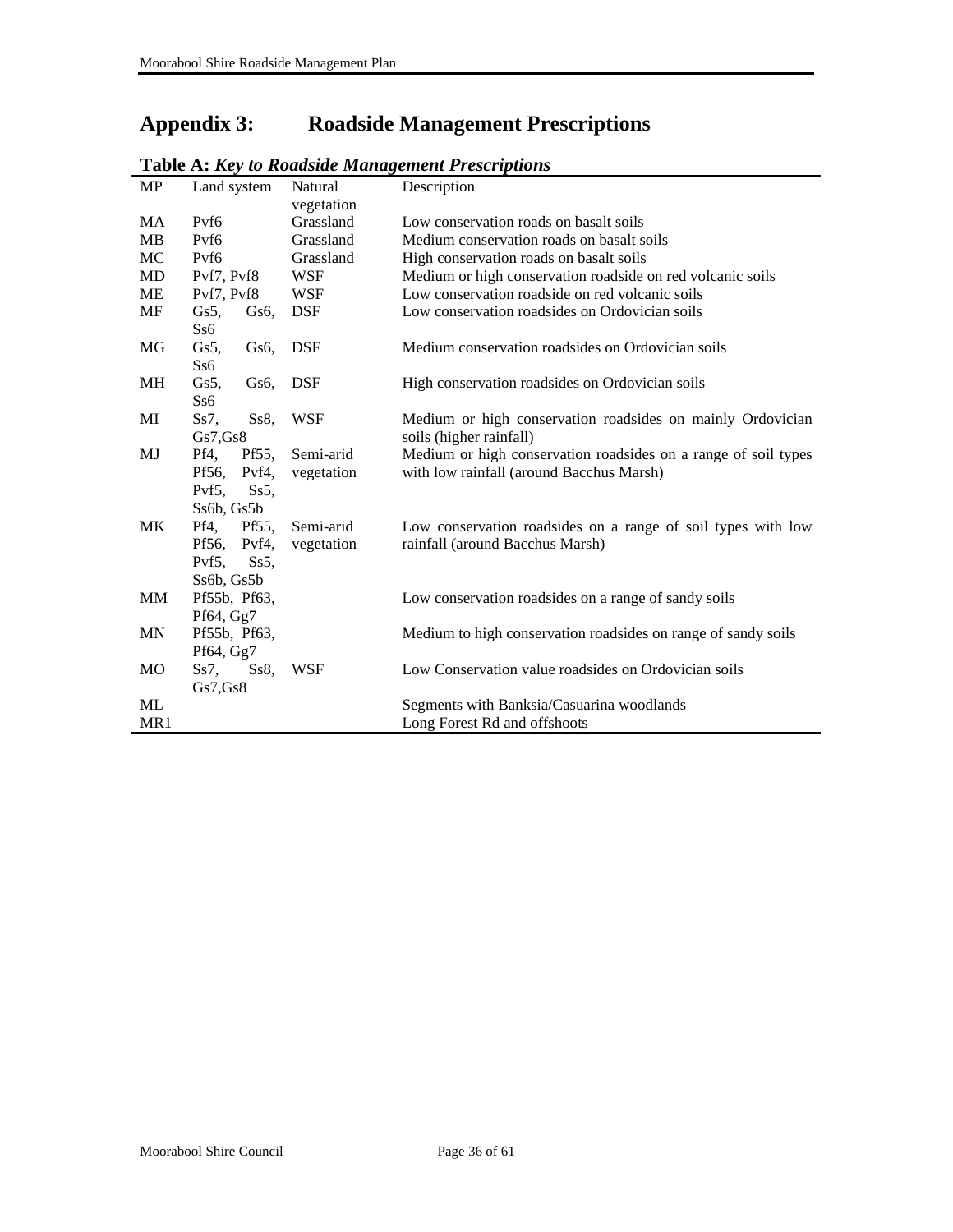### **Roadside Management Prescriptions** MA

<span id="page-36-0"></span>

|                                                                     |                             |                         |                                                                                                                                                                    |                                                                                                                                           |                                                                                                         |                       | <b>CODE</b>                                                                                                                                                                                         |  |  |  |
|---------------------------------------------------------------------|-----------------------------|-------------------------|--------------------------------------------------------------------------------------------------------------------------------------------------------------------|-------------------------------------------------------------------------------------------------------------------------------------------|---------------------------------------------------------------------------------------------------------|-----------------------|-----------------------------------------------------------------------------------------------------------------------------------------------------------------------------------------------------|--|--|--|
| Name of road/category                                               |                             |                         |                                                                                                                                                                    | Low conservation roadsides on basalt                                                                                                      |                                                                                                         |                       |                                                                                                                                                                                                     |  |  |  |
| Vegetation type                                                     |                             |                         |                                                                                                                                                                    | Introduced grasses and weeds                                                                                                              |                                                                                                         |                       |                                                                                                                                                                                                     |  |  |  |
|                                                                     |                             |                         |                                                                                                                                                                    | (formerly native grassland or grassy woodlands)                                                                                           |                                                                                                         |                       |                                                                                                                                                                                                     |  |  |  |
| Management methods (Fuel reduction, land and vegetation management) |                             |                         |                                                                                                                                                                    |                                                                                                                                           |                                                                                                         |                       |                                                                                                                                                                                                     |  |  |  |
| <b>Burning</b>                                                      |                             | 6                       |                                                                                                                                                                    |                                                                                                                                           |                                                                                                         |                       | Not recommended where there is a strong occurrence of woody weeds such as Gorse                                                                                                                     |  |  |  |
| Slashing                                                            |                             | $\overline{4}$          |                                                                                                                                                                    | unless follow up spraying of regrowth is undertaken<br>The usual control method. It is recommended that the cut material is removed where |                                                                                                         |                       |                                                                                                                                                                                                     |  |  |  |
|                                                                     |                             |                         | practicable to reduce fire risk. Encourage farmers to cut and bail material. An early                                                                              |                                                                                                                                           |                                                                                                         |                       |                                                                                                                                                                                                     |  |  |  |
|                                                                     |                             |                         | cut (before December in most areas) will prevent seeding of most herbaceous weeds                                                                                  |                                                                                                                                           |                                                                                                         |                       |                                                                                                                                                                                                     |  |  |  |
|                                                                     |                             |                         | and annual grasses                                                                                                                                                 |                                                                                                                                           |                                                                                                         |                       |                                                                                                                                                                                                     |  |  |  |
| Weed control                                                        |                             | $\overline{4}$          |                                                                                                                                                                    |                                                                                                                                           |                                                                                                         |                       | Many roadsides in this category have a high incidence of woody weed invasion and/or                                                                                                                 |  |  |  |
|                                                                     |                             |                         |                                                                                                                                                                    |                                                                                                                                           |                                                                                                         |                       | Phalaris (pasture grass) dominance. Weed control by landholders, Landcare groups                                                                                                                    |  |  |  |
|                                                                     |                             |                         |                                                                                                                                                                    |                                                                                                                                           |                                                                                                         |                       | and the Shire (as part of fuel reduction works) is recommended by spot spraying                                                                                                                     |  |  |  |
| Grazing                                                             |                             | $\boldsymbol{?}$        |                                                                                                                                                                    |                                                                                                                                           |                                                                                                         |                       | Grazing may be appropriate on some roadsides of this category. Grazing licence fee to                                                                                                               |  |  |  |
|                                                                     |                             |                         |                                                                                                                                                                    | noxious weeds under control                                                                                                               |                                                                                                         |                       | adjoining landowner to be nominal. Conditions apply that landholder will keep                                                                                                                       |  |  |  |
| Cropping                                                            |                             | $\boldsymbol{?}$        |                                                                                                                                                                    |                                                                                                                                           |                                                                                                         |                       | Should be considered for roadsides completely dominated by Phalaris or woody weeds                                                                                                                  |  |  |  |
|                                                                     |                             |                         |                                                                                                                                                                    |                                                                                                                                           |                                                                                                         |                       | (completely devoid of remnants) as a means of reducing management costs or                                                                                                                          |  |  |  |
|                                                                     |                             |                         |                                                                                                                                                                    | problems. Licence to adjoining owner                                                                                                      |                                                                                                         |                       |                                                                                                                                                                                                     |  |  |  |
| Fencing                                                             |                             | 6                       | No significant remnants to fence                                                                                                                                   |                                                                                                                                           |                                                                                                         |                       |                                                                                                                                                                                                     |  |  |  |
| Signage                                                             | 6                           | No significant remnants |                                                                                                                                                                    |                                                                                                                                           |                                                                                                         |                       |                                                                                                                                                                                                     |  |  |  |
| Natural regeneration                                                |                             | $\overline{4}$          | Scattered trees and or shrubs may be present on the roadside. Slash around seedlings.                                                                              |                                                                                                                                           |                                                                                                         |                       |                                                                                                                                                                                                     |  |  |  |
|                                                                     |                             |                         | Leave a zone under tree canopy (drip zone) to encourage regeneration. Consider<br>spraying woody weeds and grasses around trees to allow regeneration              |                                                                                                                                           |                                                                                                         |                       |                                                                                                                                                                                                     |  |  |  |
|                                                                     |                             |                         |                                                                                                                                                                    |                                                                                                                                           |                                                                                                         |                       |                                                                                                                                                                                                     |  |  |  |
| Revegetation                                                        |                             | $\overline{4}$          | Degraded roadsides with high amenity should be considered for revegetation with<br>local trees, shrubs or grasses to improve aesthetic values and reduce long term |                                                                                                                                           |                                                                                                         |                       |                                                                                                                                                                                                     |  |  |  |
|                                                                     |                             |                         |                                                                                                                                                                    | management costs and problems                                                                                                             |                                                                                                         |                       |                                                                                                                                                                                                     |  |  |  |
| Salinity                                                            |                             | $\overline{4}$          |                                                                                                                                                                    |                                                                                                                                           |                                                                                                         |                       | Planting and stabilisation of saline sites can be tackled in conjunction with the local                                                                                                             |  |  |  |
|                                                                     |                             |                         |                                                                                                                                                                    | Landcare group                                                                                                                            |                                                                                                         |                       |                                                                                                                                                                                                     |  |  |  |
| Erosion/run-off control                                             |                             | 4                       |                                                                                                                                                                    |                                                                                                                                           |                                                                                                         |                       | Road grading or management should attempt to disperse rather than concentrate water                                                                                                                 |  |  |  |
|                                                                     |                             |                         | (correct road camber, run-off points, table and mitre drains). Active eroding areas                                                                                |                                                                                                                                           |                                                                                                         |                       |                                                                                                                                                                                                     |  |  |  |
|                                                                     |                             |                         |                                                                                                                                                                    | should be stabilised and revegetated                                                                                                      |                                                                                                         |                       |                                                                                                                                                                                                     |  |  |  |
| Rare plant specific requirements                                    |                             | 6                       |                                                                                                                                                                    | No rare species present                                                                                                                   |                                                                                                         |                       |                                                                                                                                                                                                     |  |  |  |
| Description                                                         |                             |                         |                                                                                                                                                                    |                                                                                                                                           |                                                                                                         |                       | Degraded or heavily modified roadsides with little conservation value. Some scattered remnant trees,<br>shrubs and native grasses may be present. These should be retained and natural regeneration |  |  |  |
|                                                                     | encouraged where practical. |                         |                                                                                                                                                                    |                                                                                                                                           |                                                                                                         |                       |                                                                                                                                                                                                     |  |  |  |
|                                                                     |                             |                         |                                                                                                                                                                    |                                                                                                                                           | Any roadsides considered for grazing or cropping should be assessed for suitability prior to issue of a |                       |                                                                                                                                                                                                     |  |  |  |
| licence                                                             |                             |                         |                                                                                                                                                                    |                                                                                                                                           |                                                                                                         |                       |                                                                                                                                                                                                     |  |  |  |
|                                                                     |                             |                         |                                                                                                                                                                    | C-compaction, L-leaching, Wa-water erosion, S-salting, Wi-wind erosion                                                                    |                                                                                                         |                       |                                                                                                                                                                                                     |  |  |  |
| <b>Land Systems</b>                                                 | <b>Rainfall</b>             | Soil                    |                                                                                                                                                                    | <b>Major</b>                                                                                                                              | <b>Soils</b>                                                                                            |                       | <b>Original Vegetation</b>                                                                                                                                                                          |  |  |  |
|                                                                     | (mm)                        | limiting                |                                                                                                                                                                    | Weeds                                                                                                                                     |                                                                                                         |                       |                                                                                                                                                                                                     |  |  |  |
|                                                                     |                             | processes               |                                                                                                                                                                    |                                                                                                                                           |                                                                                                         |                       |                                                                                                                                                                                                     |  |  |  |
| Pvf6                                                                | 600-700                     | L/Wa/C                  |                                                                                                                                                                    | Gorse<br>Phalaris                                                                                                                         | soils,                                                                                                  | Yellow duplex<br>grey | Themeda Grassland or<br>Manna Gum/Swamp Gum                                                                                                                                                         |  |  |  |
|                                                                     |                             |                         |                                                                                                                                                                    |                                                                                                                                           | clays,                                                                                                  | red                   | /Blackwood/Black Wattle Grassy Woodland                                                                                                                                                             |  |  |  |
|                                                                     |                             |                         |                                                                                                                                                                    |                                                                                                                                           | friable earths                                                                                          |                       |                                                                                                                                                                                                     |  |  |  |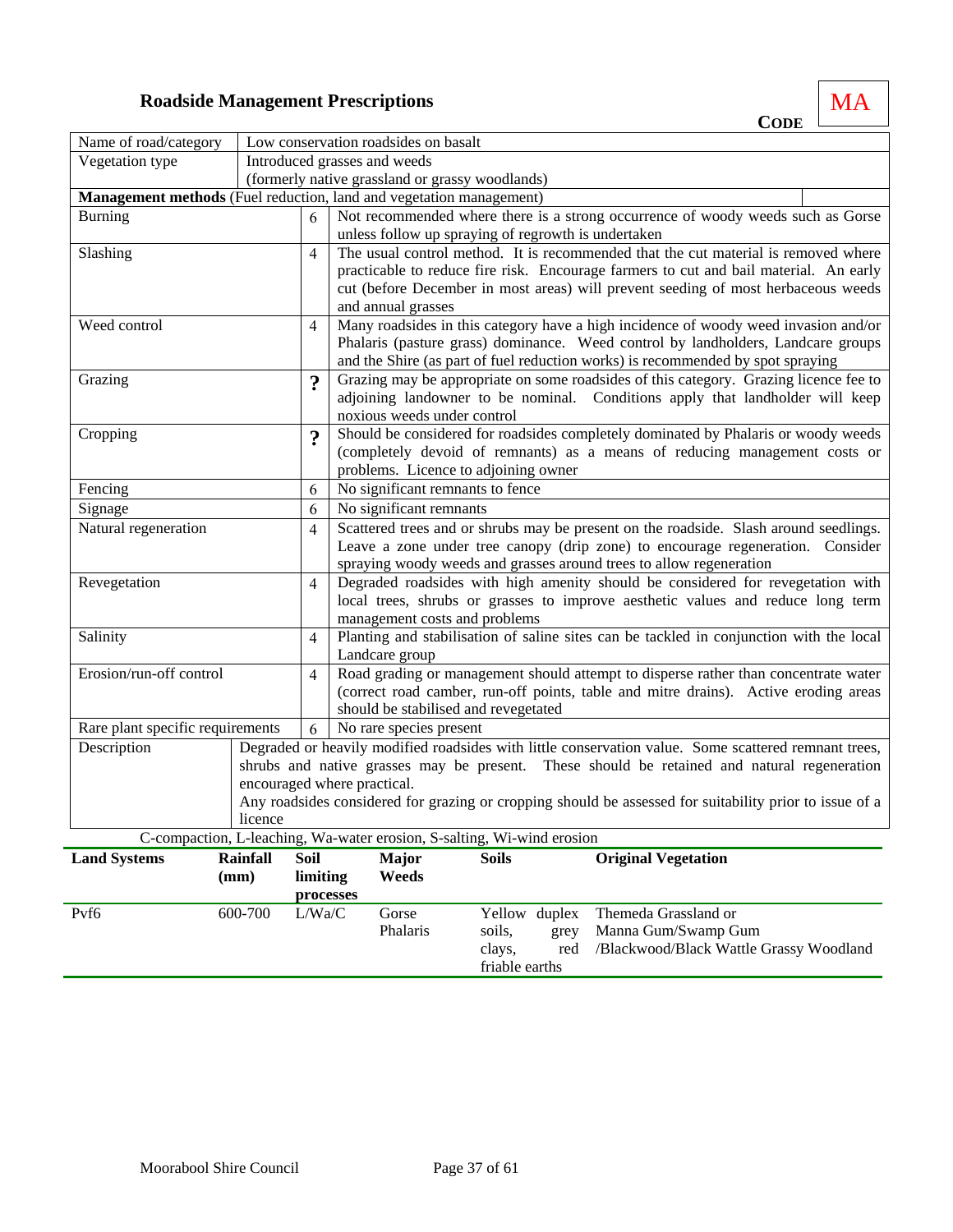|                                                                                                                                              |                 |                                            |                                                                                                   |                                                 |              |               |  | <b>CODE</b>                                                                                        |  |  |
|----------------------------------------------------------------------------------------------------------------------------------------------|-----------------|--------------------------------------------|---------------------------------------------------------------------------------------------------|-------------------------------------------------|--------------|---------------|--|----------------------------------------------------------------------------------------------------|--|--|
| Name of road/category                                                                                                                        |                 | Medium conservation value basalt roadsides |                                                                                                   |                                                 |              |               |  |                                                                                                    |  |  |
| Vegetation type                                                                                                                              |                 |                                            |                                                                                                   |                                                 |              |               |  | A mix of introduced grasses and remnant native grassland. Occasional trees and shrubs and some     |  |  |
|                                                                                                                                              |                 | woody weeds may be present                 |                                                                                                   |                                                 |              |               |  |                                                                                                    |  |  |
| Management methods (Fuel reduction, land and vegetation management)                                                                          |                 |                                            |                                                                                                   |                                                 |              |               |  |                                                                                                    |  |  |
| <b>Burning</b>                                                                                                                               |                 | $\overline{4}$                             |                                                                                                   |                                                 |              |               |  | Burning prior to seedling of annual grasses (before December) will allow Summer                    |  |  |
|                                                                                                                                              |                 |                                            |                                                                                                   |                                                 |              |               |  | growing native grasses to flower and seed and may help restore native grassland. This              |  |  |
|                                                                                                                                              |                 |                                            |                                                                                                   | will also remove fine fuel and lower fire risk. |              |               |  |                                                                                                    |  |  |
| Slashing                                                                                                                                     |                 | $\boldsymbol{\gamma}$                      |                                                                                                   |                                                 |              |               |  | Slashing of introduced grass sections may be acceptable. Mowing of native grass is                 |  |  |
|                                                                                                                                              |                 |                                            |                                                                                                   |                                                 |              |               |  | not necessary or recommended. If undertaken set slasher above 200mm height and                     |  |  |
|                                                                                                                                              |                 |                                            |                                                                                                   | slash by December.                              |              |               |  |                                                                                                    |  |  |
| Weed control                                                                                                                                 |                 | $\overline{4}$                             |                                                                                                   |                                                 |              |               |  | Spot spraying or hand removal of woody weeds is recommended                                        |  |  |
| Grazing                                                                                                                                      |                 | 6                                          |                                                                                                   |                                                 |              |               |  |                                                                                                    |  |  |
| Cropping                                                                                                                                     |                 | 6                                          |                                                                                                   |                                                 |              |               |  |                                                                                                    |  |  |
| Fencing                                                                                                                                      |                 | 6                                          |                                                                                                   |                                                 |              |               |  |                                                                                                    |  |  |
| Signage                                                                                                                                      |                 | 6                                          |                                                                                                   |                                                 |              |               |  |                                                                                                    |  |  |
| Natural regeneration                                                                                                                         |                 | 4                                          | Encourage natural regeneration of trees and shrubs by avoiding slashing in the vicinity           |                                                 |              |               |  |                                                                                                    |  |  |
|                                                                                                                                              |                 |                                            | of existing plants                                                                                |                                                 |              |               |  |                                                                                                    |  |  |
| Revegetation                                                                                                                                 |                 | $\overline{4}$                             | Encourage native grassland species through careful timing of burning and/or slashing<br>practices |                                                 |              |               |  |                                                                                                    |  |  |
| Salinity                                                                                                                                     |                 | 4                                          | Planting and stabilisation of saline sites can be tackled in conjunction with the local           |                                                 |              |               |  |                                                                                                    |  |  |
|                                                                                                                                              |                 |                                            | Landcare group                                                                                    |                                                 |              |               |  |                                                                                                    |  |  |
| Erosion/run-off control                                                                                                                      |                 | $\overline{4}$                             | Road grading or management should attempt to disperse rather than concentrate water               |                                                 |              |               |  |                                                                                                    |  |  |
|                                                                                                                                              |                 |                                            | (correct road camber, run-off points, table and mitre drains). Active eroding areas               |                                                 |              |               |  |                                                                                                    |  |  |
|                                                                                                                                              |                 |                                            |                                                                                                   | should be stabilised and revegetated            |              |               |  |                                                                                                    |  |  |
| Rare plant specific requirements                                                                                                             |                 | 6                                          |                                                                                                   |                                                 |              |               |  |                                                                                                    |  |  |
| Description                                                                                                                                  |                 |                                            |                                                                                                   |                                                 |              |               |  | With careful use of burning or slashing as a management tool the integrity of the native grassland |  |  |
|                                                                                                                                              |                 |                                            | remnant can be improved. The removal of grazing pressure and the control of woody weeds will also |                                                 |              |               |  |                                                                                                    |  |  |
|                                                                                                                                              | assist          |                                            |                                                                                                   |                                                 |              |               |  |                                                                                                    |  |  |
| Rocks and other debris should be retained to provide habitat value<br>C-compaction, L-leaching, Wa-water erosion, S-salting, Wi-wind erosion |                 |                                            |                                                                                                   |                                                 |              |               |  |                                                                                                    |  |  |
|                                                                                                                                              |                 |                                            |                                                                                                   |                                                 |              |               |  |                                                                                                    |  |  |
| <b>Land System</b>                                                                                                                           | <b>Rainfall</b> | Soil                                       |                                                                                                   | <b>Major</b>                                    | <b>Soils</b> |               |  | <b>Original Vegetation</b>                                                                         |  |  |
|                                                                                                                                              | (mm)            | limiting                                   |                                                                                                   | Weeds                                           |              |               |  |                                                                                                    |  |  |
|                                                                                                                                              |                 | processes                                  |                                                                                                   |                                                 |              |               |  |                                                                                                    |  |  |
| Pvf6                                                                                                                                         | 600-700         | L/Wa/C                                     |                                                                                                   | Gorse                                           |              | Yellow duplex |  | Themeda Grassland or                                                                               |  |  |
|                                                                                                                                              |                 |                                            |                                                                                                   | Phalaris                                        | soils,       | grey          |  | Manna Gum/Swamp Gum                                                                                |  |  |

clays, friable earths /Blackwood/Black Wattle Grassy Woodland

MB

Ė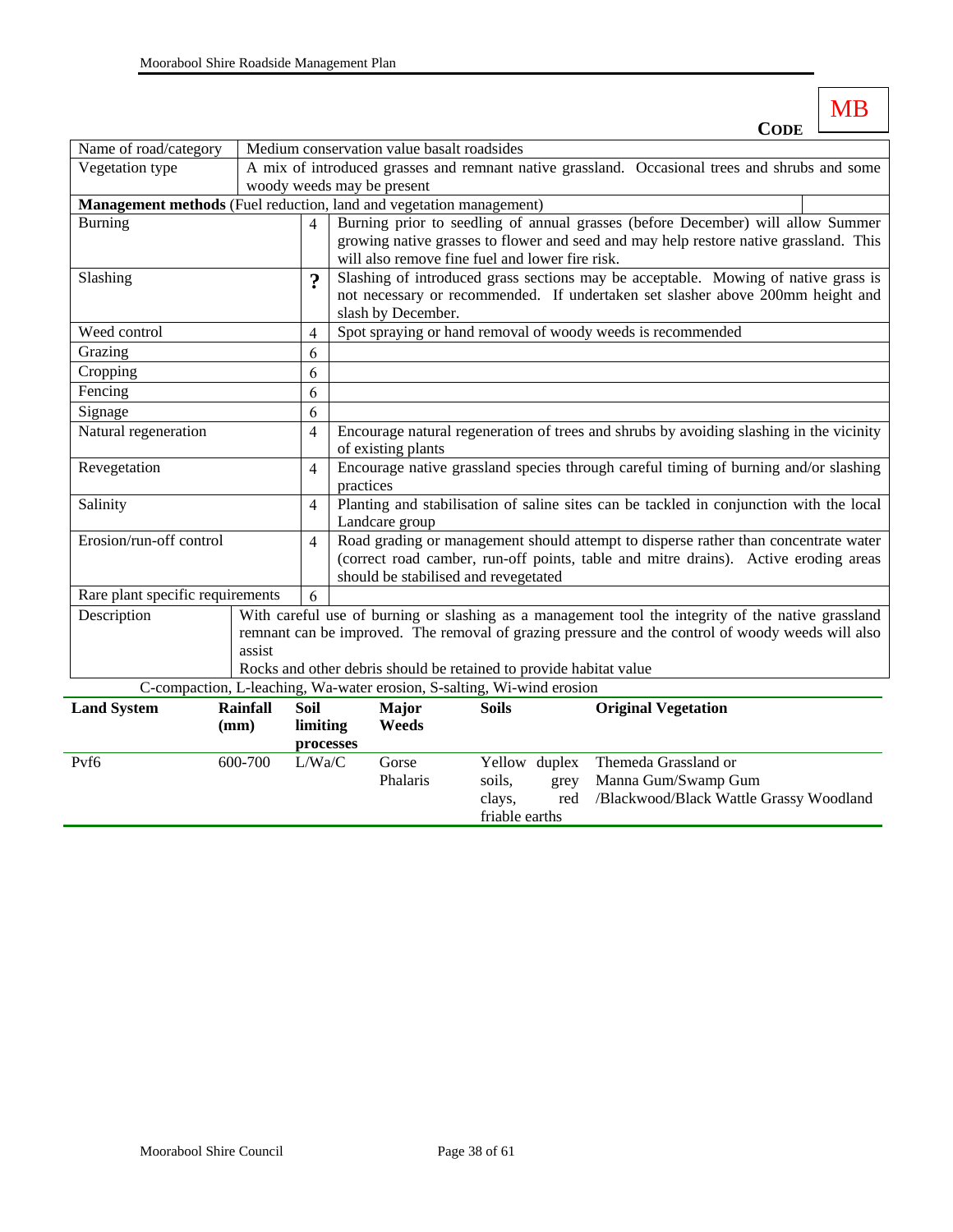|                                                                     |                                                                                         |                |                                                                                                                                                                                                                    |                                                                                                                                                                               |                          |               | <b>CODE</b>                                                                                                                                                                                   |  |  |
|---------------------------------------------------------------------|-----------------------------------------------------------------------------------------|----------------|--------------------------------------------------------------------------------------------------------------------------------------------------------------------------------------------------------------------|-------------------------------------------------------------------------------------------------------------------------------------------------------------------------------|--------------------------|---------------|-----------------------------------------------------------------------------------------------------------------------------------------------------------------------------------------------|--|--|
| Name of road/category                                               |                                                                                         |                |                                                                                                                                                                                                                    | High Conservation value basalt plains roadsides                                                                                                                               |                          |               |                                                                                                                                                                                               |  |  |
| Vegetation type                                                     |                                                                                         |                |                                                                                                                                                                                                                    |                                                                                                                                                                               |                          |               | Native grassland usually dominated by Kangaroo Grass (Themeda triandra) with Wallaby or Spear                                                                                                 |  |  |
|                                                                     | grasses in drier sections and Tall Tussock Grass (Poa labillardieri) in wetter sections |                |                                                                                                                                                                                                                    |                                                                                                                                                                               |                          |               |                                                                                                                                                                                               |  |  |
| Management methods (Fuel reduction, land and vegetation management) |                                                                                         |                |                                                                                                                                                                                                                    |                                                                                                                                                                               |                          |               |                                                                                                                                                                                               |  |  |
| Burning                                                             |                                                                                         | $\overline{4}$ | Burning is the recommended management practice. A cool burn should be carried out<br>approximately every 5 years. Strategic break roadsides may be burnt more regularly.                                           |                                                                                                                                                                               |                          |               |                                                                                                                                                                                               |  |  |
|                                                                     |                                                                                         |                |                                                                                                                                                                                                                    | Burns should take place before seeding of annual introduced grasses (before<br>December)                                                                                      |                          |               |                                                                                                                                                                                               |  |  |
| Slashing                                                            |                                                                                         | 6              |                                                                                                                                                                                                                    | than introduced grasses                                                                                                                                                       |                          |               | There is no need to slash native grass as it remains green in Summer and has less bulk                                                                                                        |  |  |
| Weed control                                                        |                                                                                         | $\overline{4}$ |                                                                                                                                                                                                                    |                                                                                                                                                                               |                          |               | Spot spray or remove any noxious weeds or inappropriate plants                                                                                                                                |  |  |
| Grazing                                                             |                                                                                         | 6              |                                                                                                                                                                                                                    | grasslands                                                                                                                                                                    |                          |               | Constant grazing in particular is incompatible with the conservation of native                                                                                                                |  |  |
| Cropping                                                            |                                                                                         | 6              |                                                                                                                                                                                                                    |                                                                                                                                                                               |                          |               |                                                                                                                                                                                               |  |  |
| Fencing                                                             |                                                                                         | $\overline{4}$ |                                                                                                                                                                                                                    | Consider fencing any fragile remnants where it becomes apparent that a lack of a<br>physical barrier to vehicles/grazing threatens the future of the community or rare plant. |                          |               |                                                                                                                                                                                               |  |  |
| Signage                                                             |                                                                                         | $\overline{4}$ | Signage of all high conservation roadsides is recommended to raise awareness and<br>protect values from inadvertent damage                                                                                         |                                                                                                                                                                               |                          |               |                                                                                                                                                                                               |  |  |
| Natural regeneration                                                |                                                                                         | $\overline{4}$ | Encourage through burning and removal of threats (grazing, slashing, weeds).                                                                                                                                       |                                                                                                                                                                               |                          |               |                                                                                                                                                                                               |  |  |
|                                                                     |                                                                                         |                | Burning will allow regeneration of native grasses and also provide inter-tussock spaces<br>for forbs.                                                                                                              |                                                                                                                                                                               |                          |               |                                                                                                                                                                                               |  |  |
| Revegetation                                                        |                                                                                         | 6              |                                                                                                                                                                                                                    |                                                                                                                                                                               |                          |               |                                                                                                                                                                                               |  |  |
| Salinity                                                            |                                                                                         | $\overline{4}$ | Planting and stabilisation of saline sites can be tackled in conjunction with the local<br>Landcare group                                                                                                          |                                                                                                                                                                               |                          |               |                                                                                                                                                                                               |  |  |
| Erosion/run-off control                                             |                                                                                         | $\overline{4}$ | Road grading or management should attempt to disperse rather than concentrate water<br>(correct road camber, run-off points, table and mitre drains). Active eroding areas<br>should be stabilised and revegetated |                                                                                                                                                                               |                          |               |                                                                                                                                                                                               |  |  |
| Rare plant specific requirements                                    |                                                                                         | $\overline{4}$ | Consult the species list for the roadside. Rare, threatened or endangered plants are<br>noted with a code. Seek advise regarding management required to protect and enhance<br>the species . (DNRE)                |                                                                                                                                                                               |                          |               |                                                                                                                                                                                               |  |  |
| Description                                                         |                                                                                         |                |                                                                                                                                                                                                                    |                                                                                                                                                                               |                          |               | Native grasslands and grassy woodlands dominated by Kangaroo Grass (Themeda triandra)                                                                                                         |  |  |
|                                                                     |                                                                                         |                |                                                                                                                                                                                                                    |                                                                                                                                                                               |                          |               | These are the most threatened and depleted ecosystems in Australia. Remnants survive primarily on<br>roadsides. Correct management is vital to protect these grasslands from further decline. |  |  |
|                                                                     |                                                                                         |                |                                                                                                                                                                                                                    | C-compaction, L-leaching, Wa-water erosion, S-salting, Wi-wind erosion                                                                                                        |                          |               |                                                                                                                                                                                               |  |  |
| <b>Land Systems</b>                                                 | <b>Rainfall</b>                                                                         | Soil           |                                                                                                                                                                                                                    | <b>Major</b>                                                                                                                                                                  | <b>Soils</b>             |               | <b>Original Vegetation</b>                                                                                                                                                                    |  |  |
|                                                                     | (mm)                                                                                    | limiting       |                                                                                                                                                                                                                    | Weeds                                                                                                                                                                         |                          |               |                                                                                                                                                                                               |  |  |
|                                                                     |                                                                                         | processes      |                                                                                                                                                                                                                    |                                                                                                                                                                               |                          |               |                                                                                                                                                                                               |  |  |
| Pvf6                                                                | 600-700                                                                                 | L/Wa/C         |                                                                                                                                                                                                                    | Gorse                                                                                                                                                                         |                          | Yellow duplex | Themeda Grassland or                                                                                                                                                                          |  |  |
|                                                                     |                                                                                         |                |                                                                                                                                                                                                                    | Phalaris                                                                                                                                                                      | soils,                   | grey          | Manna Gum/Swamp Gum                                                                                                                                                                           |  |  |
|                                                                     |                                                                                         |                |                                                                                                                                                                                                                    |                                                                                                                                                                               | clays,<br>friable earths | red           | /Blackwood/Black Wattle Grassy Woodland                                                                                                                                                       |  |  |

MC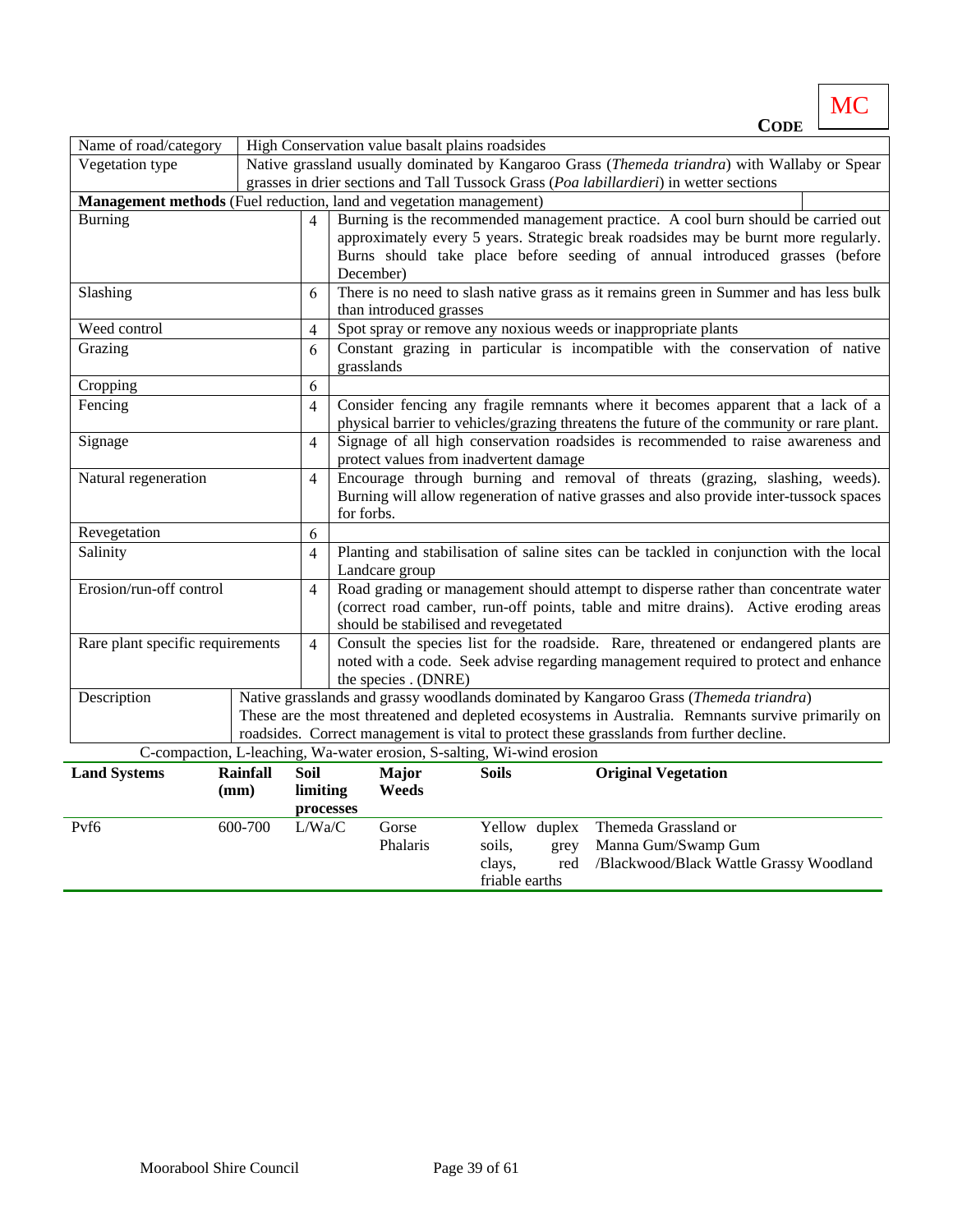MD **CODE**

| Name of road/category                                                                      |                                                                       |                      | Medium or High conservation value roadsides on Red Volcanic coils                                         |                                                                                                                                                                         |              |                                                                                                            |  |  |  |  |  |
|--------------------------------------------------------------------------------------------|-----------------------------------------------------------------------|----------------------|-----------------------------------------------------------------------------------------------------------|-------------------------------------------------------------------------------------------------------------------------------------------------------------------------|--------------|------------------------------------------------------------------------------------------------------------|--|--|--|--|--|
| Vegetation type                                                                            |                                                                       |                      |                                                                                                           |                                                                                                                                                                         |              | Mixed open forest (WSF) or woodland. Manna Gum and or Swamp Gum often dominant. Typically                  |  |  |  |  |  |
|                                                                                            |                                                                       |                      |                                                                                                           |                                                                                                                                                                         |              | with a Tall Tussock Grass and bracken understorey. Occasional native shrubs are present in the best        |  |  |  |  |  |
|                                                                                            |                                                                       | remnants             |                                                                                                           |                                                                                                                                                                         |              |                                                                                                            |  |  |  |  |  |
|                                                                                            |                                                                       |                      |                                                                                                           | Management methods (Fuel reduction, land and vegetation management)                                                                                                     |              |                                                                                                            |  |  |  |  |  |
| <b>Burning</b>                                                                             |                                                                       |                      |                                                                                                           |                                                                                                                                                                         |              | Burning is not recommended. Any burn should be followed up with weed control.                              |  |  |  |  |  |
|                                                                                            |                                                                       |                      |                                                                                                           |                                                                                                                                                                         |              | Naturally these wetter forests burnt infrequently. Burning is likely to encourage                          |  |  |  |  |  |
|                                                                                            |                                                                       |                      |                                                                                                           | woody weeds                                                                                                                                                             |              |                                                                                                            |  |  |  |  |  |
| Slashing                                                                                   |                                                                       |                      | Slashing of introduced grass understorey can be undertaken as part of fire prevention<br>$\boldsymbol{v}$ |                                                                                                                                                                         |              |                                                                                                            |  |  |  |  |  |
|                                                                                            |                                                                       |                      |                                                                                                           |                                                                                                                                                                         |              | works on medium roadsides. Slashing of native grass areas or tree/shrub seedling                           |  |  |  |  |  |
| Weed control                                                                               |                                                                       |                      |                                                                                                           |                                                                                                                                                                         |              | regeneration should be avoided. No slashing on high conservation sections                                  |  |  |  |  |  |
|                                                                                            |                                                                       |                      | 4                                                                                                         |                                                                                                                                                                         |              | Woody weed control by spot spraying is the most critical management practice on                            |  |  |  |  |  |
|                                                                                            |                                                                       |                      |                                                                                                           | roads of this category                                                                                                                                                  |              |                                                                                                            |  |  |  |  |  |
| Grazing                                                                                    |                                                                       |                      | 6                                                                                                         |                                                                                                                                                                         |              |                                                                                                            |  |  |  |  |  |
| Cropping                                                                                   |                                                                       |                      | 6                                                                                                         |                                                                                                                                                                         |              |                                                                                                            |  |  |  |  |  |
| Fencing                                                                                    |                                                                       |                      | 4                                                                                                         |                                                                                                                                                                         |              | Consider fencing any fragile remnants where it becomes apparent that a lack of a                           |  |  |  |  |  |
|                                                                                            |                                                                       |                      |                                                                                                           |                                                                                                                                                                         |              | physical barrier to vehicles/grazing threatens the future of the community or rare plant                   |  |  |  |  |  |
| Signage                                                                                    |                                                                       |                      | 4                                                                                                         |                                                                                                                                                                         |              | Signage of all high conservation roadsides is recommended to raise awareness and                           |  |  |  |  |  |
|                                                                                            |                                                                       |                      |                                                                                                           | restrict slashing to appropriate sections                                                                                                                               |              | protect values from inadvertent damage. Markers can be used on medium roads to                             |  |  |  |  |  |
|                                                                                            |                                                                       |                      | 4                                                                                                         |                                                                                                                                                                         |              |                                                                                                            |  |  |  |  |  |
| Natural regeneration                                                                       |                                                                       |                      |                                                                                                           | Encourage natural regeneration through the removal of threats such as grazing,<br>slashing or weed competition. Shrub regeneration is a priority to replace woody weeds |              |                                                                                                            |  |  |  |  |  |
|                                                                                            |                                                                       |                      |                                                                                                           | and improve habitat values.                                                                                                                                             |              |                                                                                                            |  |  |  |  |  |
| Revegetation                                                                               |                                                                       |                      | 4                                                                                                         |                                                                                                                                                                         |              | Consider replanting local shrubs where they have been lost. A species list for all                         |  |  |  |  |  |
|                                                                                            |                                                                       |                      |                                                                                                           | vegetation communities is in the Management Plan                                                                                                                        |              |                                                                                                            |  |  |  |  |  |
| Salinity                                                                                   |                                                                       |                      | 6                                                                                                         | Salinity is not a problem on these soils                                                                                                                                |              |                                                                                                            |  |  |  |  |  |
| Erosion/run-off control                                                                    |                                                                       |                      | 4                                                                                                         | Road grading or management should attempt to disperse rather than concentrate water                                                                                     |              |                                                                                                            |  |  |  |  |  |
|                                                                                            |                                                                       |                      |                                                                                                           | (correct road camber, run-off points, table and mitre drains). Active eroding areas                                                                                     |              |                                                                                                            |  |  |  |  |  |
|                                                                                            |                                                                       |                      |                                                                                                           | should be stabilised and revegetated                                                                                                                                    |              |                                                                                                            |  |  |  |  |  |
| Rare plant specific requirements                                                           |                                                                       |                      | 4                                                                                                         |                                                                                                                                                                         |              | Consult the species list for the roadside. Rare, threatened or endangered plants are                       |  |  |  |  |  |
|                                                                                            |                                                                       |                      |                                                                                                           | noted with a code. Seek advise regarding management required to protect and enhance                                                                                     |              |                                                                                                            |  |  |  |  |  |
|                                                                                            |                                                                       |                      |                                                                                                           | the species . (DNRE)                                                                                                                                                    |              |                                                                                                            |  |  |  |  |  |
| Description                                                                                |                                                                       |                      |                                                                                                           |                                                                                                                                                                         |              | Very prone to invasion by woody weeds particularly Cape Broom, Hawthorn, Briar Rose, Willow and            |  |  |  |  |  |
|                                                                                            |                                                                       |                      |                                                                                                           |                                                                                                                                                                         |              | Blackberry due to the high level of nutrients and water availability in these soils (high soil fertility). |  |  |  |  |  |
| As a consequence there are few good remnants of this community type. Careful management is |                                                                       |                      |                                                                                                           |                                                                                                                                                                         |              |                                                                                                            |  |  |  |  |  |
|                                                                                            | essential to prevent further loss from disturbance and weed invasion. |                      |                                                                                                           |                                                                                                                                                                         |              |                                                                                                            |  |  |  |  |  |
|                                                                                            |                                                                       |                      |                                                                                                           | C-compaction, L-leaching, Wa-water erosion, S-salting, Wi-wind erosion                                                                                                  |              |                                                                                                            |  |  |  |  |  |
| <b>Land Systems</b>                                                                        | <b>Rainfall</b>                                                       | <b>Soil limiting</b> |                                                                                                           | Major                                                                                                                                                                   | <b>Soils</b> | <b>Original Vegetation</b>                                                                                 |  |  |  |  |  |
|                                                                                            | (mm)                                                                  | processes            |                                                                                                           | Weeds                                                                                                                                                                   |              |                                                                                                            |  |  |  |  |  |
| Pvf7                                                                                       | >700                                                                  | L/Wa/C               |                                                                                                           | Cape Broom, English                                                                                                                                                     | Red          | Manna Gum, Swamp Gum/ Messmate, N/L                                                                        |  |  |  |  |  |
|                                                                                            | temperat                                                              |                      |                                                                                                           | Broom,<br>Gorse,                                                                                                                                                        | friable      | Peppermint, Candlebark Open Forest.                                                                        |  |  |  |  |  |

|                  | temperat<br>e    |        | Broom.<br>Blackberry,<br>Periwinkle, Phalaris | Gorse, | friable<br>earths |                   |                                                                                | Peppermint, Candlebark Open Forest.<br>Native grass (Poa) understorey. | Silver Wattle, Banksia, Bracken may be |
|------------------|------------------|--------|-----------------------------------------------|--------|-------------------|-------------------|--------------------------------------------------------------------------------|------------------------------------------------------------------------|----------------------------------------|
| Pyf <sub>8</sub> | >700.<br>montane | L/Wa/C | Blackberry<br>Cape Broom                      |        | Red<br>friable    | present.<br>Manna | gum,                                                                           | Swamp                                                                  | Gum/N/L<br>Candlebark,                 |
|                  |                  |        |                                               |        | earths            |                   | Peppermint/Messmate,<br><b>Blackwood Open Forest</b><br>Bracken may be present |                                                                        |                                        |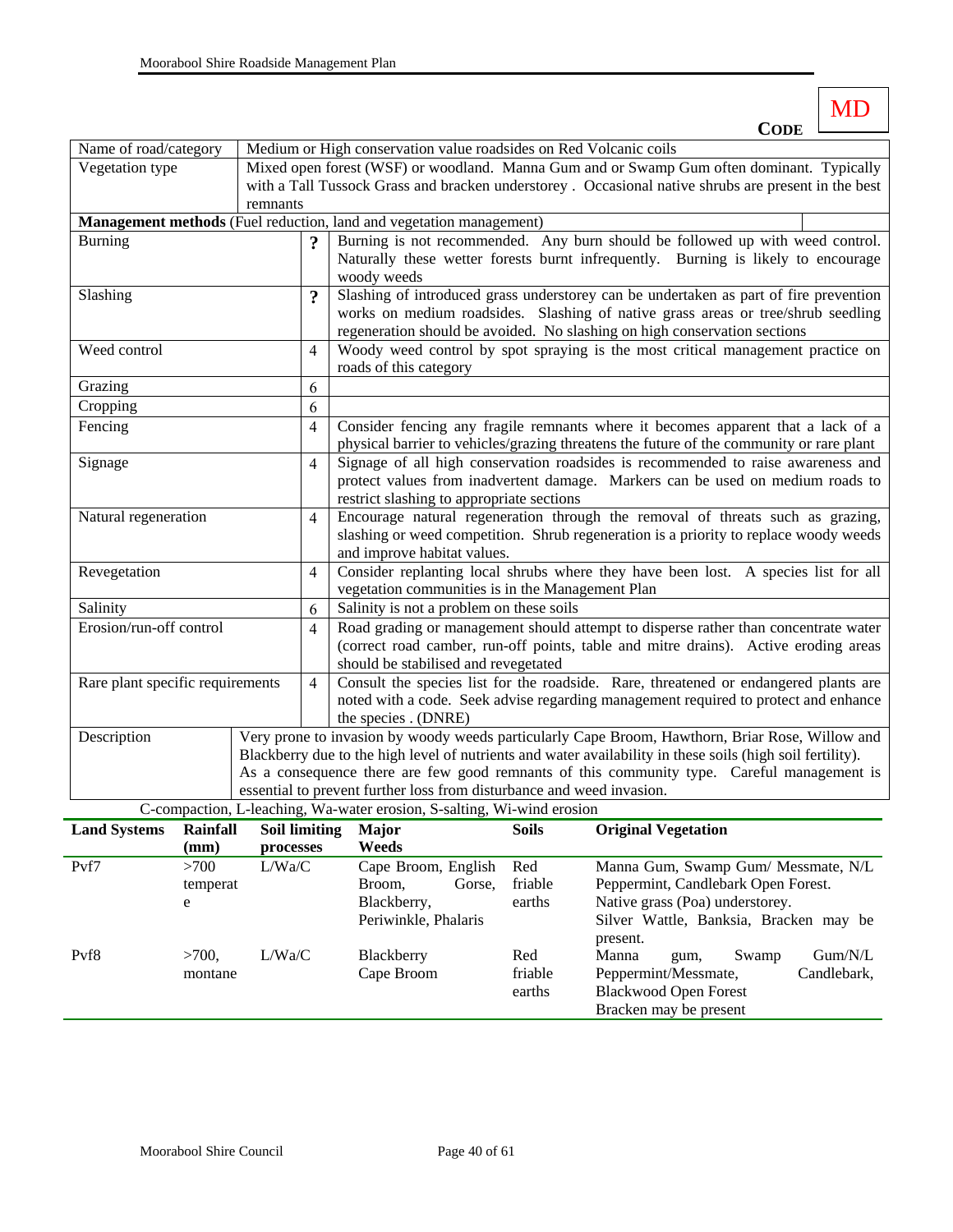ME Cor<sup>r</sup>

|                                                                     |                 |                |                                                                                                                                        |                                                                                      |              |         | <b>CODE</b>                                                                                     |  |  |  |  |
|---------------------------------------------------------------------|-----------------|----------------|----------------------------------------------------------------------------------------------------------------------------------------|--------------------------------------------------------------------------------------|--------------|---------|-------------------------------------------------------------------------------------------------|--|--|--|--|
| Name of road/category                                               |                 |                |                                                                                                                                        | Low conservation value roadsides on Red Volcanic coils                               |              |         |                                                                                                 |  |  |  |  |
| Vegetation type                                                     |                 |                |                                                                                                                                        |                                                                                      |              |         | Previously a mixed open forest (WSF) or woodland dominated by Manna Gum and or Swamp Gum.       |  |  |  |  |
|                                                                     |                 |                |                                                                                                                                        |                                                                                      |              |         | Typically with a woody weed/introduced grass understorey. Tall Tussock Grass and bracken may be |  |  |  |  |
|                                                                     |                 |                |                                                                                                                                        | present in parts. Original Shrub understorey absent                                  |              |         |                                                                                                 |  |  |  |  |
| Management methods (Fuel reduction, land and vegetation management) |                 |                |                                                                                                                                        |                                                                                      |              |         |                                                                                                 |  |  |  |  |
| <b>Burning</b>                                                      |                 | 6              |                                                                                                                                        |                                                                                      |              |         |                                                                                                 |  |  |  |  |
| Slashing                                                            |                 | $\overline{4}$ |                                                                                                                                        | Slash introduced grass areas prior to seeding by annual grasses and herbaceous weeds |              |         |                                                                                                 |  |  |  |  |
|                                                                     |                 |                |                                                                                                                                        | to reduce fine fuel loads. Avoid any areas of tree seedlings                         |              |         |                                                                                                 |  |  |  |  |
| Weed control                                                        |                 | $\overline{4}$ |                                                                                                                                        |                                                                                      |              |         | Woody weed control by spot spraying is the most critical management practice on                 |  |  |  |  |
|                                                                     |                 |                |                                                                                                                                        | roads of this category                                                               |              |         |                                                                                                 |  |  |  |  |
| Grazing                                                             |                 | 4              |                                                                                                                                        |                                                                                      |              |         | Grazing can be considered on totally degraded or modified sites without native                  |  |  |  |  |
|                                                                     |                 |                |                                                                                                                                        |                                                                                      |              |         | remnants as a mechanism to control grass growth (fire risk). Control of noxious weeds           |  |  |  |  |
|                                                                     |                 |                |                                                                                                                                        | must be a condition of any grazing licence                                           |              |         |                                                                                                 |  |  |  |  |
| Cropping                                                            |                 | $\ddot{\cdot}$ |                                                                                                                                        |                                                                                      |              |         | Cropping may be considered on totally degraded sites consisting of woody weeds or               |  |  |  |  |
|                                                                     |                 |                |                                                                                                                                        |                                                                                      |              |         | introduced grasses. Not appropriate where there are remnant trees                               |  |  |  |  |
| Fencing                                                             |                 | 6              |                                                                                                                                        |                                                                                      |              |         |                                                                                                 |  |  |  |  |
| Signage                                                             |                 | 6              |                                                                                                                                        |                                                                                      |              |         |                                                                                                 |  |  |  |  |
| Natural regeneration                                                |                 | 4              |                                                                                                                                        | Encourage natural regeneration through the removal of threats such as grazing,       |              |         |                                                                                                 |  |  |  |  |
|                                                                     |                 |                | slashing or weed competition. Shrub regeneration is a priority to replace woody weeds<br>and improve habitat values.                   |                                                                                      |              |         |                                                                                                 |  |  |  |  |
| Revegetation                                                        |                 |                |                                                                                                                                        |                                                                                      |              |         |                                                                                                 |  |  |  |  |
|                                                                     |                 | $\overline{4}$ | Consider replanting local shrubs where they have been lost. A species list for all<br>vegetation communities is in the Management Plan |                                                                                      |              |         |                                                                                                 |  |  |  |  |
| Salinity                                                            |                 | 6              | Salinity is not a problem on these soils                                                                                               |                                                                                      |              |         |                                                                                                 |  |  |  |  |
| Erosion/run-off control                                             |                 | 4              | Road grading or management should attempt to disperse rather than concentrate water                                                    |                                                                                      |              |         |                                                                                                 |  |  |  |  |
|                                                                     |                 |                | (correct road camber, run-off points, table and mitre drains). Active eroding areas                                                    |                                                                                      |              |         |                                                                                                 |  |  |  |  |
|                                                                     |                 |                | should be stabilised and revegetated                                                                                                   |                                                                                      |              |         |                                                                                                 |  |  |  |  |
| Rare plant specific requirements                                    |                 | 6              |                                                                                                                                        |                                                                                      |              |         |                                                                                                 |  |  |  |  |
| Description                                                         |                 |                |                                                                                                                                        |                                                                                      |              |         | Very prone to invasion by woody weeds particularly Cape Broom, Hawthorn, Briar Rose Willow and  |  |  |  |  |
|                                                                     | Blackberry      |                |                                                                                                                                        |                                                                                      |              |         |                                                                                                 |  |  |  |  |
|                                                                     |                 |                |                                                                                                                                        | C-compaction, L-leaching, Wa-water erosion, S-salting, Wi-wind erosion               |              |         |                                                                                                 |  |  |  |  |
| <b>Land Systems</b>                                                 | <b>Rainfall</b> | Soil           |                                                                                                                                        | Major                                                                                | <b>Soils</b> |         | <b>Original Vegetation</b>                                                                      |  |  |  |  |
|                                                                     | (mm)            | limiting       |                                                                                                                                        | Weeds                                                                                |              |         |                                                                                                 |  |  |  |  |
|                                                                     |                 |                | processes                                                                                                                              |                                                                                      |              |         |                                                                                                 |  |  |  |  |
| Pvf7                                                                | >700            | L/Wa/C         |                                                                                                                                        | Cape Broom,                                                                          | Red          | friable | Manna Gum, Swamp Gum, Messmate, N/L                                                             |  |  |  |  |
|                                                                     | temperat        |                |                                                                                                                                        | English                                                                              | earths       |         | Peppermint, Candlebark Open Forest.                                                             |  |  |  |  |
|                                                                     | e               |                |                                                                                                                                        | Broom,                                                                               |              |         | Native grass (Poa) understorey.                                                                 |  |  |  |  |
|                                                                     |                 |                |                                                                                                                                        | Gorse,                                                                               |              |         | Silver Wattle, Banksia, Bracken may be                                                          |  |  |  |  |
|                                                                     |                 |                |                                                                                                                                        | Blackberry,                                                                          |              |         | present.                                                                                        |  |  |  |  |
|                                                                     |                 |                |                                                                                                                                        | Periwinkle,                                                                          |              |         |                                                                                                 |  |  |  |  |
|                                                                     |                 |                |                                                                                                                                        | Phalaris                                                                             |              |         |                                                                                                 |  |  |  |  |
| Pvf8                                                                | >700,           | L/Wa/C         |                                                                                                                                        | Blackberry                                                                           | Red          | friable | Manna gum, Swamp Gum, N/L Peppermint,                                                           |  |  |  |  |
|                                                                     | montane         |                |                                                                                                                                        | Cape Broom                                                                           | earths       |         | Messmate, Candlebark, Blackwood Open                                                            |  |  |  |  |
|                                                                     |                 |                |                                                                                                                                        |                                                                                      |              |         | Forest<br>Bracken may be present                                                                |  |  |  |  |
|                                                                     |                 |                |                                                                                                                                        |                                                                                      |              |         |                                                                                                 |  |  |  |  |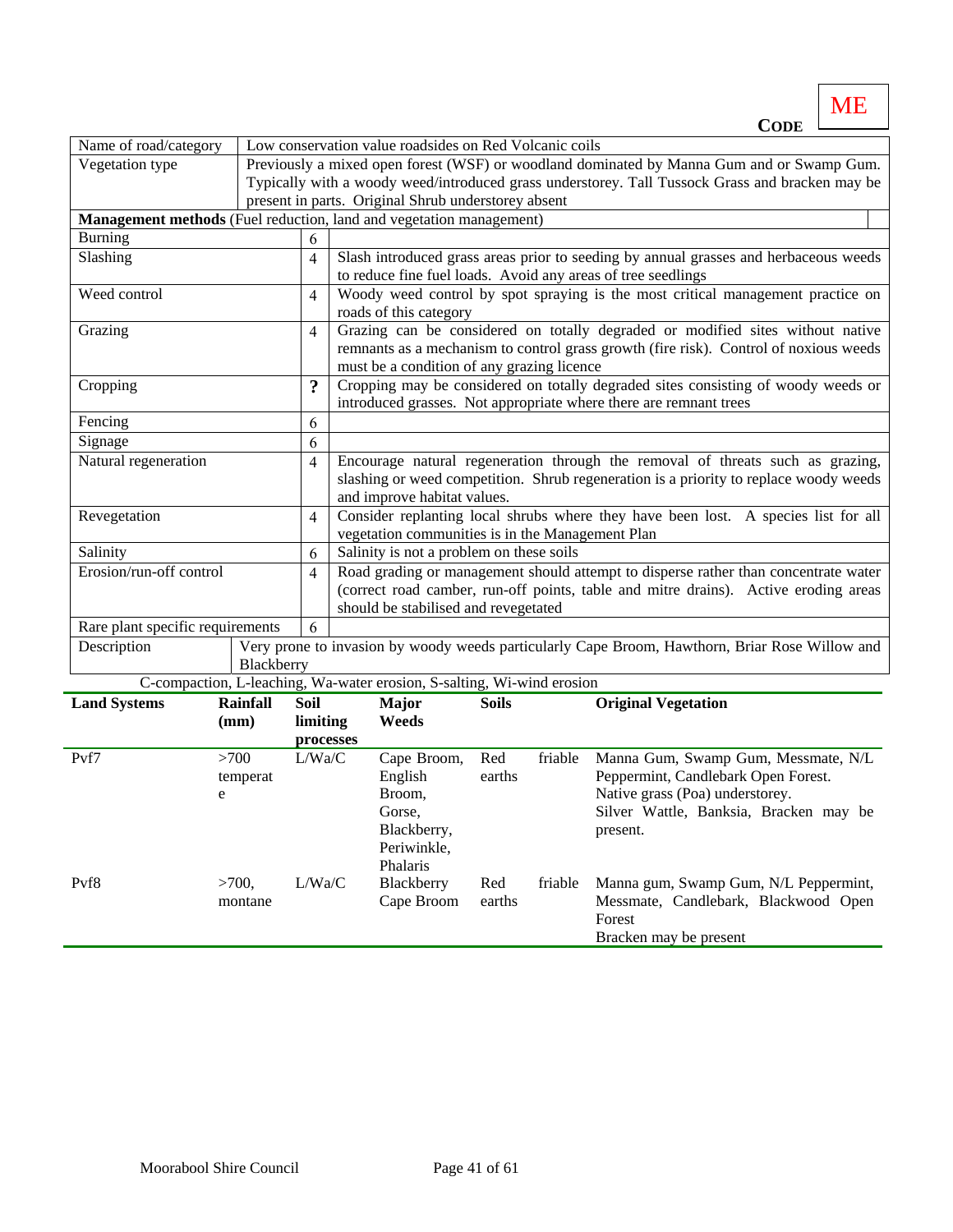| MDE |  |
|-----|--|

|                      | Name of road/category            |                                                                     |                |                                                                                                                                                                          |                                                                                   |        | Low conservation value roadsides on Ordovician soils                                                                                                          |  |  |  |
|----------------------|----------------------------------|---------------------------------------------------------------------|----------------|--------------------------------------------------------------------------------------------------------------------------------------------------------------------------|-----------------------------------------------------------------------------------|--------|---------------------------------------------------------------------------------------------------------------------------------------------------------------|--|--|--|
| Vegetation type      |                                  |                                                                     |                |                                                                                                                                                                          |                                                                                   |        | Formerly mixed open forest (DSF) with a Wattle/Pea/Heath understorey now dominated by Gorse                                                                   |  |  |  |
|                      |                                  |                                                                     |                | and other woody weeds                                                                                                                                                    |                                                                                   |        |                                                                                                                                                               |  |  |  |
|                      |                                  | Management methods (Fuel reduction, land and vegetation management) |                |                                                                                                                                                                          |                                                                                   |        |                                                                                                                                                               |  |  |  |
| <b>Burning</b>       |                                  |                                                                     | $\overline{4}$ |                                                                                                                                                                          | Burning can be used providing follow up weed control is carried out.<br>A mass    |        |                                                                                                                                                               |  |  |  |
|                      |                                  |                                                                     |                |                                                                                                                                                                          |                                                                                   |        | germination of Gorse will follow burning and must be controlled                                                                                               |  |  |  |
| Slashing             |                                  |                                                                     | $\overline{4}$ |                                                                                                                                                                          |                                                                                   |        | Slash introduced grass and woody weed seedlings to restrict fire risk. Care should be                                                                         |  |  |  |
|                      |                                  |                                                                     |                |                                                                                                                                                                          |                                                                                   |        | taken not to spread seed to other sections of the road with higher conservation values.                                                                       |  |  |  |
| Weed control         |                                  |                                                                     |                |                                                                                                                                                                          |                                                                                   |        | Slashing is best carried out prior to seeding of annual grasses (by December)<br>Control of Gorse and other woody weeds by spot spraying is recommended as an |  |  |  |
|                      |                                  |                                                                     | 4              |                                                                                                                                                                          |                                                                                   |        | alternative management practice to slashing or burning to reduce fire risk                                                                                    |  |  |  |
| Grazing              |                                  |                                                                     | 6              |                                                                                                                                                                          |                                                                                   |        | Low pasture value. Grazing (e.g. by goats) can be effective in controlling woody                                                                              |  |  |  |
|                      |                                  |                                                                     |                |                                                                                                                                                                          |                                                                                   |        | weeds such as Gorse or Blackberry but is otherwise discouraged as it tends to spread                                                                          |  |  |  |
|                      |                                  |                                                                     |                |                                                                                                                                                                          |                                                                                   |        | weeds and remove desirable elements of the vegetation                                                                                                         |  |  |  |
| Cropping             |                                  |                                                                     | 6              |                                                                                                                                                                          | Soil unsuitable for crops                                                         |        |                                                                                                                                                               |  |  |  |
| Fencing              |                                  |                                                                     | 6              |                                                                                                                                                                          |                                                                                   |        |                                                                                                                                                               |  |  |  |
| Signage              |                                  |                                                                     | 6              |                                                                                                                                                                          |                                                                                   |        |                                                                                                                                                               |  |  |  |
| Natural regeneration |                                  |                                                                     | 4              |                                                                                                                                                                          |                                                                                   |        | Encourage natural regeneration through the removal of threats such as grazing,                                                                                |  |  |  |
|                      |                                  |                                                                     |                | slashing or weed competition around any remnants                                                                                                                         |                                                                                   |        |                                                                                                                                                               |  |  |  |
| Revegetation         |                                  |                                                                     | 4              | Consider revegetation with trees and shrubs as a mechanism to cut long term                                                                                              |                                                                                   |        |                                                                                                                                                               |  |  |  |
|                      |                                  |                                                                     |                |                                                                                                                                                                          | management costs (i.e. remove the need for regular slashing/weed control). Direct |        |                                                                                                                                                               |  |  |  |
|                      |                                  |                                                                     |                |                                                                                                                                                                          |                                                                                   |        | seeding can be used on highly degraded sites by first mechanically removing the weed                                                                          |  |  |  |
|                      |                                  |                                                                     |                |                                                                                                                                                                          |                                                                                   |        | community and scraping off the top 100-200 mm of surface soil. Material should be                                                                             |  |  |  |
|                      |                                  |                                                                     |                | carted away to an approved dump site and the area deep ripped prior to seeding.<br>Enlist the help of local Landcare groups to replant any saline sites with appropriate |                                                                                   |        |                                                                                                                                                               |  |  |  |
| Salinity             |                                  |                                                                     | 4              | species                                                                                                                                                                  |                                                                                   |        |                                                                                                                                                               |  |  |  |
|                      | Erosion/run-off control          |                                                                     | $\overline{4}$ | Road grading or management should attempt to disperse rather than concentrate water                                                                                      |                                                                                   |        |                                                                                                                                                               |  |  |  |
|                      |                                  |                                                                     |                | (correct road camber, run-off points, table and mitre drains). Active eroding areas                                                                                      |                                                                                   |        |                                                                                                                                                               |  |  |  |
|                      |                                  |                                                                     |                | should be stabilised and revegetated                                                                                                                                     |                                                                                   |        |                                                                                                                                                               |  |  |  |
|                      | Rare plant specific requirements |                                                                     | 6              |                                                                                                                                                                          |                                                                                   |        |                                                                                                                                                               |  |  |  |
| Description          |                                  |                                                                     |                |                                                                                                                                                                          |                                                                                   |        | Roadsides with remnants of drier mixed open forest and originally with a sparse understorey of low                                                            |  |  |  |
|                      |                                  |                                                                     |                | peas and heaths with occasional native tussock grasses or sedges. Now commonly invaded by Gorse                                                                          |                                                                                   |        |                                                                                                                                                               |  |  |  |
|                      |                                  | and introduced grasses.                                             |                |                                                                                                                                                                          |                                                                                   |        |                                                                                                                                                               |  |  |  |
|                      |                                  |                                                                     |                |                                                                                                                                                                          |                                                                                   |        | C-compaction, L-leaching, Wa-water erosion, S-salting, Wi-wind erosion                                                                                        |  |  |  |
| Land                 | <b>Rainfall</b>                  | <b>Soil limiting</b>                                                |                | <b>Major</b>                                                                                                                                                             | <b>Soils</b>                                                                      |        | <b>Original Vegetation</b>                                                                                                                                    |  |  |  |
| <b>Systems</b>       | (mm)                             | processes                                                           |                | Weeds                                                                                                                                                                    |                                                                                   |        |                                                                                                                                                               |  |  |  |
| Gs5                  | 500-600                          | Wa/C/S                                                              |                | Phalaris                                                                                                                                                                 | Duplex soils                                                                      |        | Messmate, Swamp Gum, N/L Peppermint, Candlebark,<br><b>Blackwood forest</b>                                                                                   |  |  |  |
| Gs6                  | 600-700                          | Wa/C                                                                |                | Gorse                                                                                                                                                                    | Red                                                                               | duplex | Messmate, Manna Gum, Candlebark, N/L Peppermint,                                                                                                              |  |  |  |
|                      |                                  |                                                                     |                |                                                                                                                                                                          | soils,                                                                            | yellow | Yarra Gum, Blackwood, Black Wattle Open Forest with                                                                                                           |  |  |  |
|                      |                                  |                                                                     |                |                                                                                                                                                                          | duplex soils                                                                      |        | Native grass understorey.                                                                                                                                     |  |  |  |
|                      |                                  |                                                                     |                |                                                                                                                                                                          |                                                                                   |        | Prickly Tea-tree, Bracken, Banksia, Black Casuarina, R/B                                                                                                      |  |  |  |
|                      |                                  |                                                                     |                |                                                                                                                                                                          |                                                                                   |        | Mann Gum Hedge Wattle and Spear Grass may be                                                                                                                  |  |  |  |
| Ss6                  | 600-700                          | Wa/L/C                                                              |                | Gorse                                                                                                                                                                    | Shallow                                                                           | stony  | present<br>Messmate, Scent Bark, Manna Gum, Swamp Gum, N/L                                                                                                    |  |  |  |
|                      |                                  |                                                                     |                | Pine                                                                                                                                                                     | loams,                                                                            | Stony  | Peppermint, Candlebark, B/L Peppermint, Blackwood,                                                                                                            |  |  |  |

Black Wattle Open Forest

red duplex soils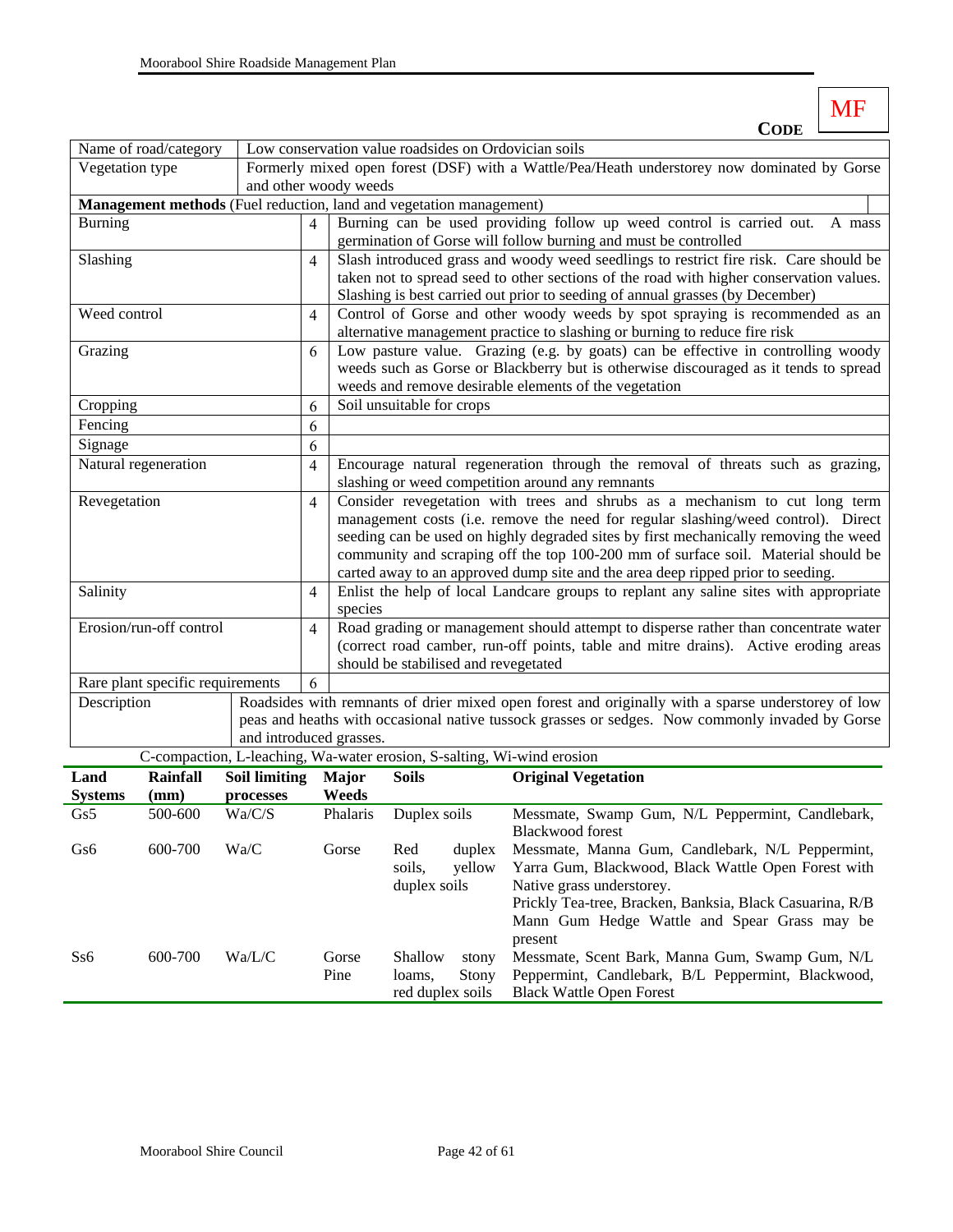**CODE** Name of road/category | Medium Conservation value roadsides on Ordovician soils Vegetation type Mixed Eucalypt Open Forest (DSF) with a Wattle/Pea/Heath understorey and sparse ground layer. Woody weed (Gorse) and introduced grass invasion **Management methods** (Fuel reduction, land and vegetation management) Burning **2** Burning **2** Burning can be used providing follow up weed control is carried out. A mass germination of Gorse will follow burning and must be controlled Slashing **? 8** Slash areas of introduced grass or woody weed seedlings only, to restrict fire risk. Care should be taken not to spread seed to other sections of the road with higher conservation values. Slashing is best carried out prior to seeding of annual grasses (by December) Weed control 4 Control of Gorse and other woody weeds by spot spraying is recommended as an alternative management practice to slashing or burning to reduce fire risk Grazing 6 Cropping 6 Soil often unsuitable for crops Fencing 6 Signage  $\begin{pmatrix} 6 \end{pmatrix}$  Markers can be used to protect better quality groundlayer from slashing Natural regeneration  $\begin{vmatrix} 4 \end{vmatrix}$  Encourage natural regeneration through the removal of threats such as grazing, slashing or weed competition around any remnants Revegetation  $\begin{vmatrix} 4 \end{vmatrix}$  Consider revegetation with trees and shrubs as a mechanism to cut long term management costs (i.e. remove the need for regular slashing/weed control) Salinity 14 Enlist the help of local Landcare groups to replant any saline sites with appropriate species Erosion/run-off control 4 Road grading or management should attempt to disperse rather than concentrate water (correct road camber, run-off points, table and mitre drains). Active eroding areas should be stabilised and revegetated Rare plant specific requirements  $\begin{bmatrix} 6 \end{bmatrix}$ Description Roadsides with drier mixed open forest and a sparse understorey of low peas and heaths with occasional native tussock grasses or sedges. Now commonly invaded by Gorse and introduced grasses. C-compaction, L-leaching, Wa-water erosion, S-salting, Wi-wind erosion

**MG** 

|                        |                  |                                   |                       | C-compaction, L-reacting, wa-water erosion, S-saiting, wi-wind erosion |                                                                                                                                                                                                                                                              |
|------------------------|------------------|-----------------------------------|-----------------------|------------------------------------------------------------------------|--------------------------------------------------------------------------------------------------------------------------------------------------------------------------------------------------------------------------------------------------------------|
| Land<br><b>Systems</b> | Rainfall<br>(mm) | <b>Soil limiting</b><br>processes | <b>Major</b><br>Weeds | <b>Soils</b>                                                           | <b>Original Vegetation</b>                                                                                                                                                                                                                                   |
| Gs5                    | 500-600          | Wa/C/S                            | Phalaris              | Duplex soils                                                           | Messmate, Swamp Gum, N/L Peppermint, Candlebark,<br>Blackwood forest                                                                                                                                                                                         |
| Gs6                    | 600-700          | Wa/C                              | Gorse                 | Red duplex soils,<br>yellow<br>duplex<br>soils                         | Messmate, Manna Gum, Candlebark, N/L Peppermint,<br>Yarra Gum, Blackwood, Black Wattle Open Forest with<br>Native grass understorey.<br>Prickly Tea-tree, Bracken, Banksia, Black Casuarina,<br>R/B Manna Gum Hedge Wattle and Spear Grass may be<br>present |
| S <sub>56</sub>        | 600-700          | Wa/L/C                            | Gorse<br>Pine         | Shallow<br>stony<br>loams, Stony red<br>duplex soils                   | Messmate, Scent Bark, Manna Gum, Swamp Gum, N/L<br>Peppermint, Candlebark, B/L Peppermint, Blackwood,<br><b>Black Wattle Open Forest</b>                                                                                                                     |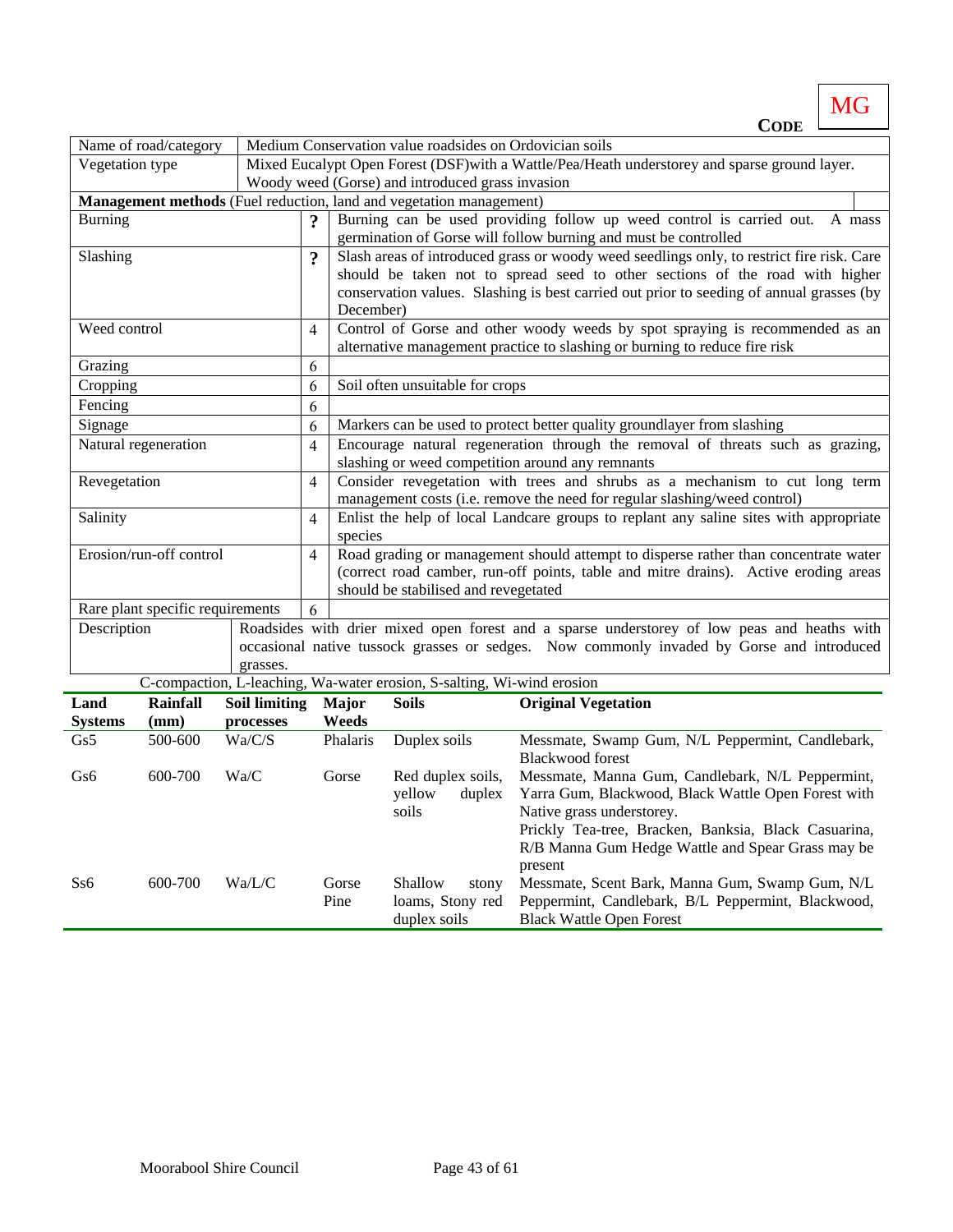|                                   | Name of road/category            |                      |                                                                                               |                                                                                     | High Conservation value roadsides on Ordovician soils                  |                                                                                              |  |  |  |
|-----------------------------------|----------------------------------|----------------------|-----------------------------------------------------------------------------------------------|-------------------------------------------------------------------------------------|------------------------------------------------------------------------|----------------------------------------------------------------------------------------------|--|--|--|
| Vegetation type                   |                                  |                      | Mixed Open Eucalypt Forest (DSF) with a Wattle/Pea/Heath or sparse native tussock grass/sedge |                                                                                     |                                                                        |                                                                                              |  |  |  |
|                                   | understorey                      |                      |                                                                                               |                                                                                     |                                                                        |                                                                                              |  |  |  |
|                                   |                                  |                      |                                                                                               |                                                                                     | Management methods (Fuel reduction, land and vegetation management)    |                                                                                              |  |  |  |
| <b>Burning</b>                    |                                  |                      | $\boldsymbol{\mathcal{P}}$                                                                    |                                                                                     |                                                                        | Burning is likely to be catered for through the incidence of wildfire. A 50 year plus        |  |  |  |
|                                   |                                  |                      |                                                                                               |                                                                                     |                                                                        | cycle should be sufficient to maintain diversity. Burning can be considered to               |  |  |  |
|                                   |                                  |                      |                                                                                               |                                                                                     |                                                                        | encourage natural regeneration or in sections dominated by native grass. Protect             |  |  |  |
|                                   |                                  |                      |                                                                                               |                                                                                     |                                                                        | seedlings, trees and shrubs by damping down                                                  |  |  |  |
| Slashing                          |                                  |                      | 6                                                                                             |                                                                                     |                                                                        |                                                                                              |  |  |  |
| Weed control                      |                                  |                      | 4                                                                                             |                                                                                     |                                                                        | Control of incidental weeds such as Gorse is recommended by spot spraying or cut and         |  |  |  |
|                                   |                                  |                      |                                                                                               | paint methods                                                                       |                                                                        |                                                                                              |  |  |  |
| Grazing                           |                                  |                      | 6                                                                                             |                                                                                     |                                                                        |                                                                                              |  |  |  |
| Cropping                          |                                  |                      | 6                                                                                             |                                                                                     |                                                                        |                                                                                              |  |  |  |
| Fencing                           |                                  |                      | $\overline{4}$                                                                                |                                                                                     |                                                                        | Consider fencing any fragile remnants where it becomes apparent that a lack of a             |  |  |  |
|                                   |                                  |                      |                                                                                               |                                                                                     |                                                                        | physical barrier to vehicles/grazing threatens the future of the community or rare plant.    |  |  |  |
| Signage                           |                                  |                      | $\overline{\mathbf{4}}$                                                                       | Signage of all high conservation roadsides is recommended to raise awareness and    |                                                                        |                                                                                              |  |  |  |
|                                   |                                  |                      |                                                                                               | protect values from inadvertent damage                                              |                                                                        |                                                                                              |  |  |  |
|                                   | Natural regeneration             |                      | $\overline{4}$                                                                                |                                                                                     |                                                                        | Encourage through burning and removal of threats (grazing, slashing, weeds).                 |  |  |  |
|                                   |                                  |                      |                                                                                               |                                                                                     |                                                                        | Burning will allow regeneration of native species                                            |  |  |  |
| Revegetation                      |                                  |                      | 6                                                                                             |                                                                                     |                                                                        |                                                                                              |  |  |  |
| Salinity                          |                                  |                      | $\overline{4}$                                                                                |                                                                                     |                                                                        | Planting and stabilisation of saline sites can be tackled in conjunction with the local      |  |  |  |
|                                   |                                  |                      |                                                                                               |                                                                                     | Landcare group                                                         |                                                                                              |  |  |  |
|                                   | Erosion/run-off control          |                      | $\overline{4}$                                                                                | Road grading or management should attempt to disperse rather than concentrate water |                                                                        |                                                                                              |  |  |  |
|                                   |                                  |                      |                                                                                               |                                                                                     |                                                                        | (correct road camber, run-off points, table and mitre drains). Active eroding areas          |  |  |  |
|                                   |                                  |                      |                                                                                               | should be stabilised and revegetated                                                |                                                                        |                                                                                              |  |  |  |
|                                   | Rare plant specific requirements |                      | $\overline{4}$                                                                                |                                                                                     |                                                                        | Consult the species list for the roadside. Rare, threatened or endangered plants are         |  |  |  |
|                                   |                                  |                      |                                                                                               | noted with a code. Seek advise regarding management required to protect and enhance |                                                                        |                                                                                              |  |  |  |
| Description                       |                                  |                      |                                                                                               |                                                                                     | the species . (DNRE)                                                   | Forest Roads in the Mt Egerton, Brisbane Ranges, Garibaldi, Werribee Gorge and Ballark areas |  |  |  |
|                                   |                                  |                      |                                                                                               |                                                                                     | C-compaction, L-leaching, Wa-water erosion, S-salting, Wi-wind erosion |                                                                                              |  |  |  |
|                                   | <b>Rainfall</b>                  |                      |                                                                                               |                                                                                     |                                                                        |                                                                                              |  |  |  |
| Land                              | (mm)                             | <b>Soil limiting</b> |                                                                                               | <b>Major</b><br>Weeds                                                               | <b>Soils</b>                                                           | <b>Original Vegetation</b>                                                                   |  |  |  |
| <b>Systems</b><br>Gs <sub>5</sub> | 500-600                          | processes<br>Wa/C/S  |                                                                                               | Phalaris                                                                            | Duplex soils                                                           | Messmate, Swamp Gum, N/L Peppermint, Candlebark,                                             |  |  |  |
|                                   |                                  |                      |                                                                                               |                                                                                     |                                                                        | Dlaskwood forget                                                                             |  |  |  |

|     |         |        |       |                   | <b>Blackwood forest</b>                              |
|-----|---------|--------|-------|-------------------|------------------------------------------------------|
| Gs6 | 600-700 | Wa/C   | Gorse | Red duplex soils, | Messmate, Manna Gum, Candlebark, N/L Peppermint,     |
|     |         |        |       | vellow<br>duplex  | Yarra Gum, Blackwood, Black Wattle Open Forest with  |
|     |         |        |       | soils             | Native grass understorey.                            |
|     |         |        |       |                   | Prickly Tea-tree, Bracken, Banksia, Black Casuarina, |
|     |         |        |       |                   | R/B Manna Gum Hedge Wattle and Spear Grass may be    |
|     |         |        |       |                   | present                                              |
| Ss6 | 600-700 | Wa/L/C | Gorse | Shallow<br>stony  | Messmate, Scent Bark, Manna Gum, Swamp Gum, N/L      |
|     |         |        | Pine  | loams, Stony red  | Peppermint, Candlebark, B/L Peppermint, Blackwood,   |
|     |         |        |       | duplex soils      | <b>Black Wattle Open Forest</b>                      |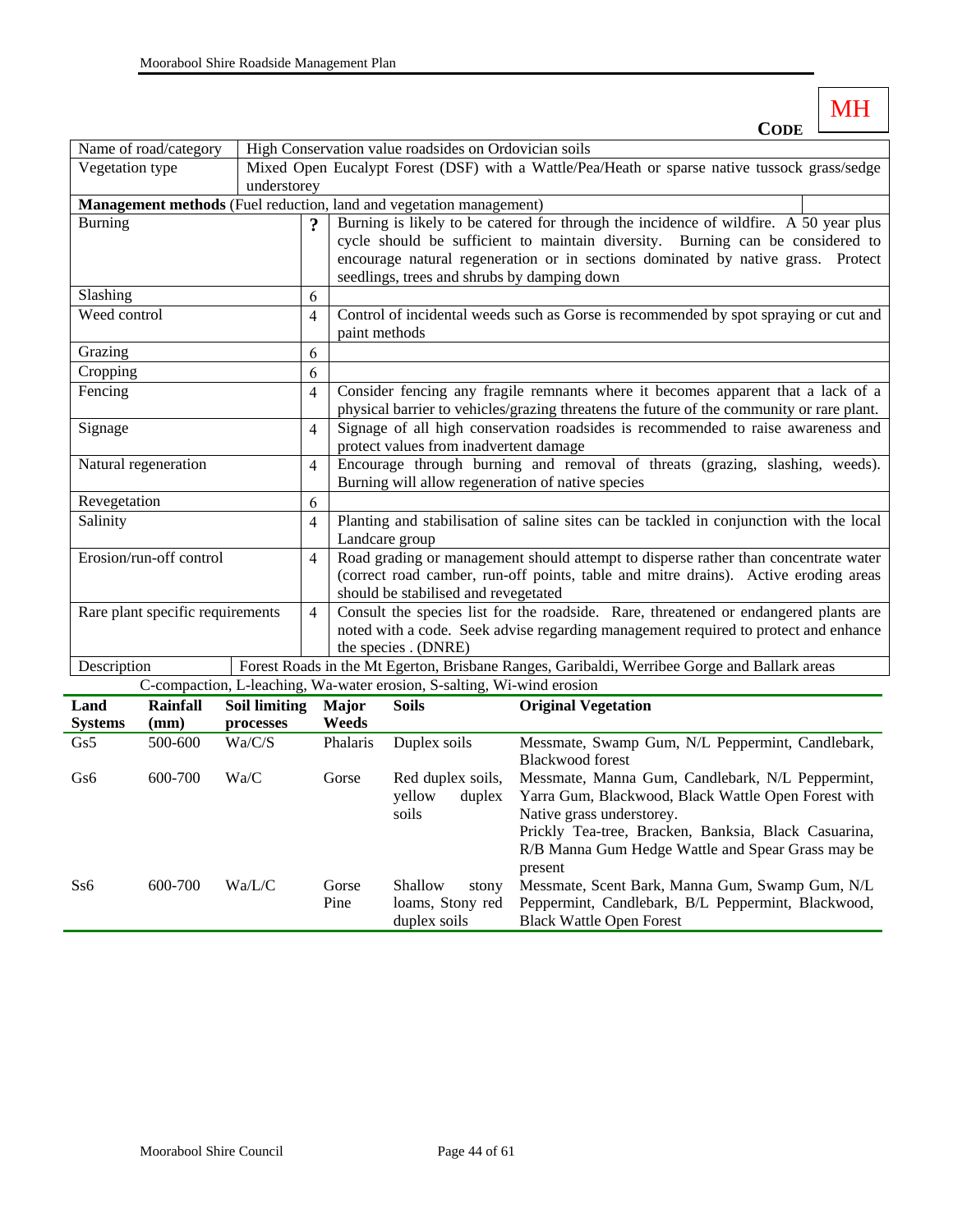$C$ ODE MI

| <b>CODE</b>                      |             |                                                                                                   |                                                                                                                        |  |  |
|----------------------------------|-------------|---------------------------------------------------------------------------------------------------|------------------------------------------------------------------------------------------------------------------------|--|--|
| Name of road/category            |             | Medium or High Conservation value roadsides on mainly Ordovician soils (in higher rainfall areas) |                                                                                                                        |  |  |
| Vegetation type                  |             |                                                                                                   | Mixed Open Forest (WSF) with a Wattle/Pea understorey and native grass, sedge and bracken                              |  |  |
|                                  | groundlayer |                                                                                                   |                                                                                                                        |  |  |
|                                  |             |                                                                                                   | Management methods (Fuel reduction, land and vegetation management)                                                    |  |  |
| Burning                          |             | $\boldsymbol{\mathcal{P}}$                                                                        | Burning is likely to be catered for through the incidence of wildfire. A 50 year plus                                  |  |  |
|                                  |             |                                                                                                   | cycle should be sufficient to maintain diversity. Burning can be considered to                                         |  |  |
|                                  |             |                                                                                                   | encourage natural regeneration or where native grass dominates. Seedlings, shrubs                                      |  |  |
|                                  |             |                                                                                                   | and trees should be damped down before burning                                                                         |  |  |
| Slashing                         |             | 6                                                                                                 |                                                                                                                        |  |  |
| Weed control                     |             | $\overline{4}$                                                                                    | Control of incidental weeds such as Cape Broom is recommended by spot spraying,                                        |  |  |
|                                  |             |                                                                                                   | hand removal or cut and paint methods                                                                                  |  |  |
| Grazing                          |             | 6                                                                                                 |                                                                                                                        |  |  |
| Cropping                         |             | 6                                                                                                 |                                                                                                                        |  |  |
| Fencing                          |             | $\overline{4}$                                                                                    | Consider fencing any fragile remnants where it becomes apparent that a lack of a                                       |  |  |
|                                  |             |                                                                                                   | physical barrier to vehicles/grazing threatens the future of the community or rare plant.                              |  |  |
| Signage                          |             | $\overline{4}$                                                                                    | Signage of all high conservation roadsides is recommended to raise awareness and                                       |  |  |
|                                  |             |                                                                                                   | protect values from inadvertent damage                                                                                 |  |  |
| Natural regeneration             |             | $\overline{4}$                                                                                    | Encourage through burning and removal of threats (grazing, slashing, weeds).                                           |  |  |
|                                  |             |                                                                                                   | Burning will allow regeneration of native species                                                                      |  |  |
| Revegetation                     |             | 6                                                                                                 |                                                                                                                        |  |  |
| Salinity                         |             | $\overline{4}$                                                                                    | Planting and stabilisation of saline sites can be tackled in conjunction with the local                                |  |  |
|                                  |             |                                                                                                   | Landcare group                                                                                                         |  |  |
| Erosion/run-off control          |             | $\overline{4}$                                                                                    | Road grading or management should attempt to disperse rather than concentrate water                                    |  |  |
|                                  |             |                                                                                                   | (correct road camber, run-off points, table and mitre drains). Active eroding areas                                    |  |  |
|                                  |             |                                                                                                   | should be stabilised and revegetated                                                                                   |  |  |
| Rare plant specific requirements |             | $\overline{4}$                                                                                    | Consult the species list for the roadside. Rare, threatened or endangered plants are                                   |  |  |
|                                  |             |                                                                                                   | noted with a code. Seek advise regarding management required to protect and enhance                                    |  |  |
|                                  |             |                                                                                                   | the species . (DNRE)                                                                                                   |  |  |
| Description                      |             |                                                                                                   | e.g. Wombat forest roadsides                                                                                           |  |  |
|                                  |             |                                                                                                   | C-compaction, L-leaching, Wa-water erosion, S-salting, Wi-wind erosion                                                 |  |  |
|                                  |             |                                                                                                   | <b>DESCRIPTION OF A CHAIR ASSESSMENT AND A CHAIR AND A CHAIR AND A CHAIR AND A CHAIR AND A CHAIR AND A CHAIR AND A</b> |  |  |

| Land<br><b>Systems</b> | <b>Rainfall</b><br>(mm) | <b>Soil limiting</b><br>processes | <b>Major</b><br>Weeds                 | Soils                                             | <b>Original Vegetation</b>                                                                                                                                                                                                                                     |
|------------------------|-------------------------|-----------------------------------|---------------------------------------|---------------------------------------------------|----------------------------------------------------------------------------------------------------------------------------------------------------------------------------------------------------------------------------------------------------------------|
| Gs7                    | >700<br>temperate       | Wa/C/L                            | Cape Broom                            | Yellow<br>earths,<br>mottled<br>duplex<br>soils   | Messmate, Manna Gum, N/L Peppermint, Swamp Gum,<br>Candlebark, Blackwood Open<br>Forest with a native<br>grass/bracken understorey. Silver Wattle, Black-anther<br>Flax-Lily, Banksia and wetter peas may be present                                           |
| Gs8                    | $>700$ ,<br>montane     | Wa/C/L                            | English<br><b>Broom</b><br>Cape Broom | Friable<br>earths,<br>mottled<br>duplex<br>soils  | Messmate, Manna Gum, N/L Peppermint, Swamp Gum,<br>Candlebark, Blackwood Open Forest<br>Strong shrub layer may include Elderberry Panax,<br>Christmas Bush, Prickly Moses, Hop Bitter-pea, Silver<br>Wattle, Tea-tree, N/L Wattle, Hop Wattle, Bracken and Poa |
| S <sub>s</sub> 7       | >700<br>temperate       | Wa/C/L                            | Blackberry,<br>Gorse,<br>Cape Broom   | Stony<br>earths                                   | Messmate, Manna Gum, Swamp Gum, N/L Peppermint,<br>Candlebark, Silver Wattle, Blackwood, Black Wattle Open<br>Forest with Prickly Moses, Hop Wattle, N/L Wattle,<br>Hakea, Spear Grass, Silky Tea-tree and Bracken may be<br>locally common                    |
| Ss8                    | $>700$ ,<br>montane     | L/Wa/C                            |                                       | Shallo<br>w stony<br>earths,<br>friable<br>earths | Messmate, Manna Gum, Swamp Gum, N/L Peppermint,<br>Candlebark, Silver Wattle, Blackwood Open Forest. With<br>B/L Peppermint, N/L Wattle, Prickly Moses, Christmas<br>Bush, Bracken, Hop Wattle, Bursaria, heaths and Prickly<br>Currant-bush locally common    |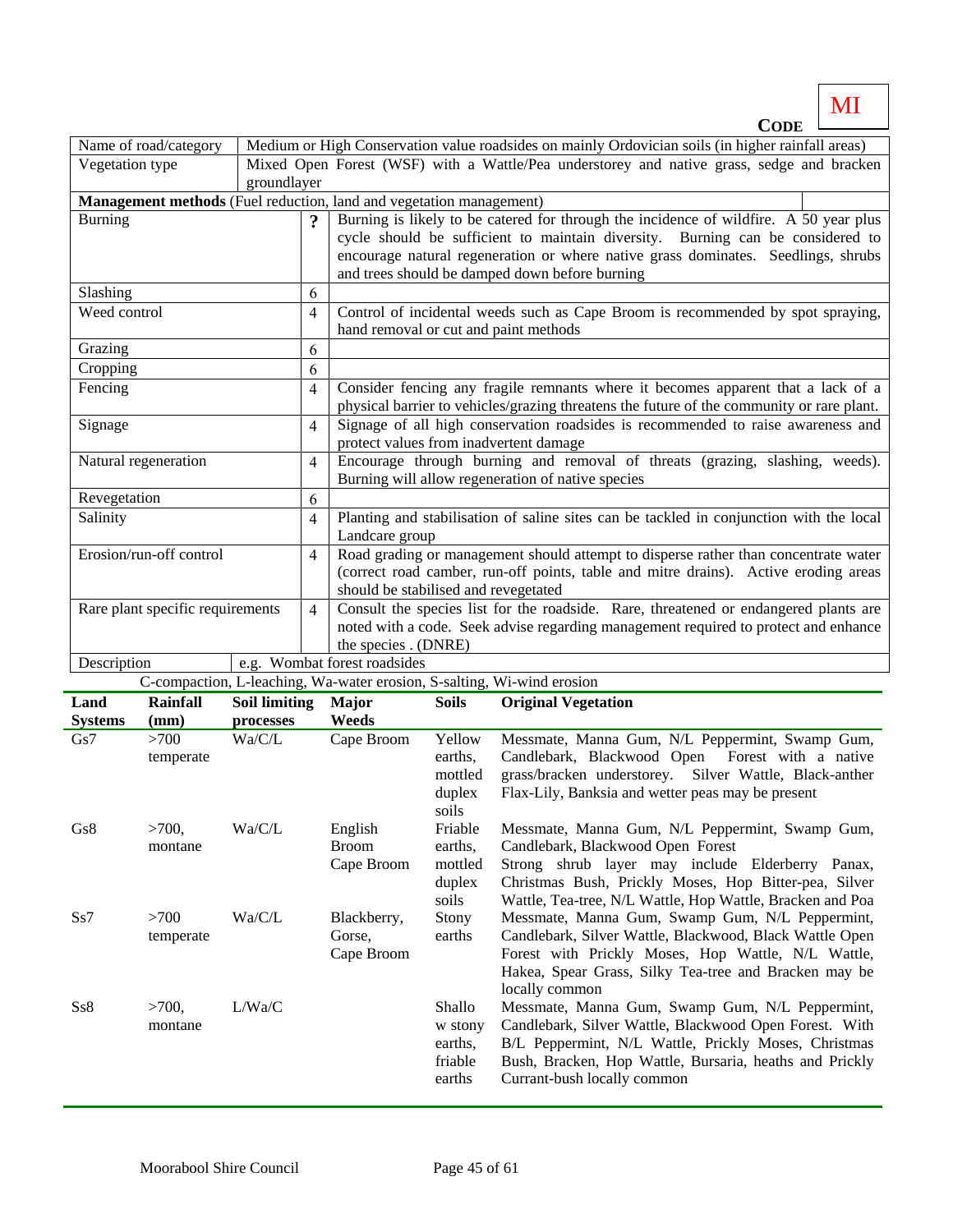**CODE**

MJ

|                                  |  | Medium or High Conservation value roadsides with semi-arid vegetation on a range of soils |                                                                                                |  |  |  |  |  |  |
|----------------------------------|--|-------------------------------------------------------------------------------------------|------------------------------------------------------------------------------------------------|--|--|--|--|--|--|
| Name                             |  | Lower rainfall areas around Bacchus Marsh                                                 |                                                                                                |  |  |  |  |  |  |
| of road/category                 |  |                                                                                           |                                                                                                |  |  |  |  |  |  |
| Vegetation type                  |  |                                                                                           | Native grasslands or Grassy woodlands, Chenopod shrubland, Bull Mallee Woodland                |  |  |  |  |  |  |
|                                  |  |                                                                                           | Management methods (Fuel reduction, land and vegetation management)                            |  |  |  |  |  |  |
| Burning                          |  | ?                                                                                         | Regular burning is not recommended. Any burning must take into account the effect              |  |  |  |  |  |  |
|                                  |  |                                                                                           | on the spread of Serrated Tussock and other weeds. Follow up control is essential.             |  |  |  |  |  |  |
|                                  |  |                                                                                           | Consider burning where dominated by native grasses                                             |  |  |  |  |  |  |
| Slashing                         |  | 9                                                                                         | Slashing of medium roadsides may be considered on sections dominated by introduced             |  |  |  |  |  |  |
|                                  |  |                                                                                           | grasses. No slashing where Serrated Tussock occurs after seed set (slash prior to<br>December) |  |  |  |  |  |  |
| Weed control                     |  |                                                                                           |                                                                                                |  |  |  |  |  |  |
|                                  |  | $\overline{4}$                                                                            | The control of serrated Tussock is a high priority. Spot spray or remove any noxious           |  |  |  |  |  |  |
|                                  |  |                                                                                           | weeds or inappropriate plants                                                                  |  |  |  |  |  |  |
| Grazing                          |  | 6<br>6                                                                                    |                                                                                                |  |  |  |  |  |  |
| Cropping                         |  |                                                                                           |                                                                                                |  |  |  |  |  |  |
| Fencing                          |  |                                                                                           | Consider fencing any fragile remnants where it becomes apparent that a lack of a               |  |  |  |  |  |  |
|                                  |  |                                                                                           | physical barrier to vehicles/grazing threatens the future of the community or rare plant.      |  |  |  |  |  |  |
| Signage                          |  | $\overline{4}$                                                                            | Signage of all high conservation roadsides is recommended to raise awareness and               |  |  |  |  |  |  |
|                                  |  |                                                                                           | protect values from inadvertent damage                                                         |  |  |  |  |  |  |
| Natural regeneration             |  | $\overline{4}$                                                                            | Encourage regeneration through the removal of restrictions (grazing, slashing, weed            |  |  |  |  |  |  |
|                                  |  |                                                                                           | competition). Concentrate on the regeneration of shrubs such as Turkey bush,                   |  |  |  |  |  |  |
|                                  |  |                                                                                           | Boobialla, Varnish Wattle, Gold Dust Wattle and the various Chenopods                          |  |  |  |  |  |  |
| Revegetation                     |  | $\overline{4}$                                                                            | Consider revegetation of sites with suitable trees, shrubs and ground covers. Native           |  |  |  |  |  |  |
|                                  |  |                                                                                           | grasses and chenopods can be used to replace Serrated tussock.                                 |  |  |  |  |  |  |
| Salinity                         |  |                                                                                           | Planting and stabilisation of saline sites can be tackled in conjunction with the local        |  |  |  |  |  |  |
|                                  |  |                                                                                           | Landcare group                                                                                 |  |  |  |  |  |  |
| Erosion/run-off control          |  |                                                                                           | Road grading or management should attempt to disperse rather than concentrate water            |  |  |  |  |  |  |
|                                  |  |                                                                                           | (correct road camber, run-off points, table and mitre drains). Active eroding areas            |  |  |  |  |  |  |
|                                  |  |                                                                                           | should be stabilised and revegetated                                                           |  |  |  |  |  |  |
| Rare plant specific requirements |  |                                                                                           | A number of rare plants occur around Bacchus Marsh as isolated remnants. Consult               |  |  |  |  |  |  |
|                                  |  |                                                                                           | DNRE regarding management of sites containing rare plants. Consult the species list            |  |  |  |  |  |  |
|                                  |  |                                                                                           | for the roadside Rare, threatened or endangered plants are noted with a code.                  |  |  |  |  |  |  |
| Description                      |  |                                                                                           | <b>Bacchus Marsh roadsides</b>                                                                 |  |  |  |  |  |  |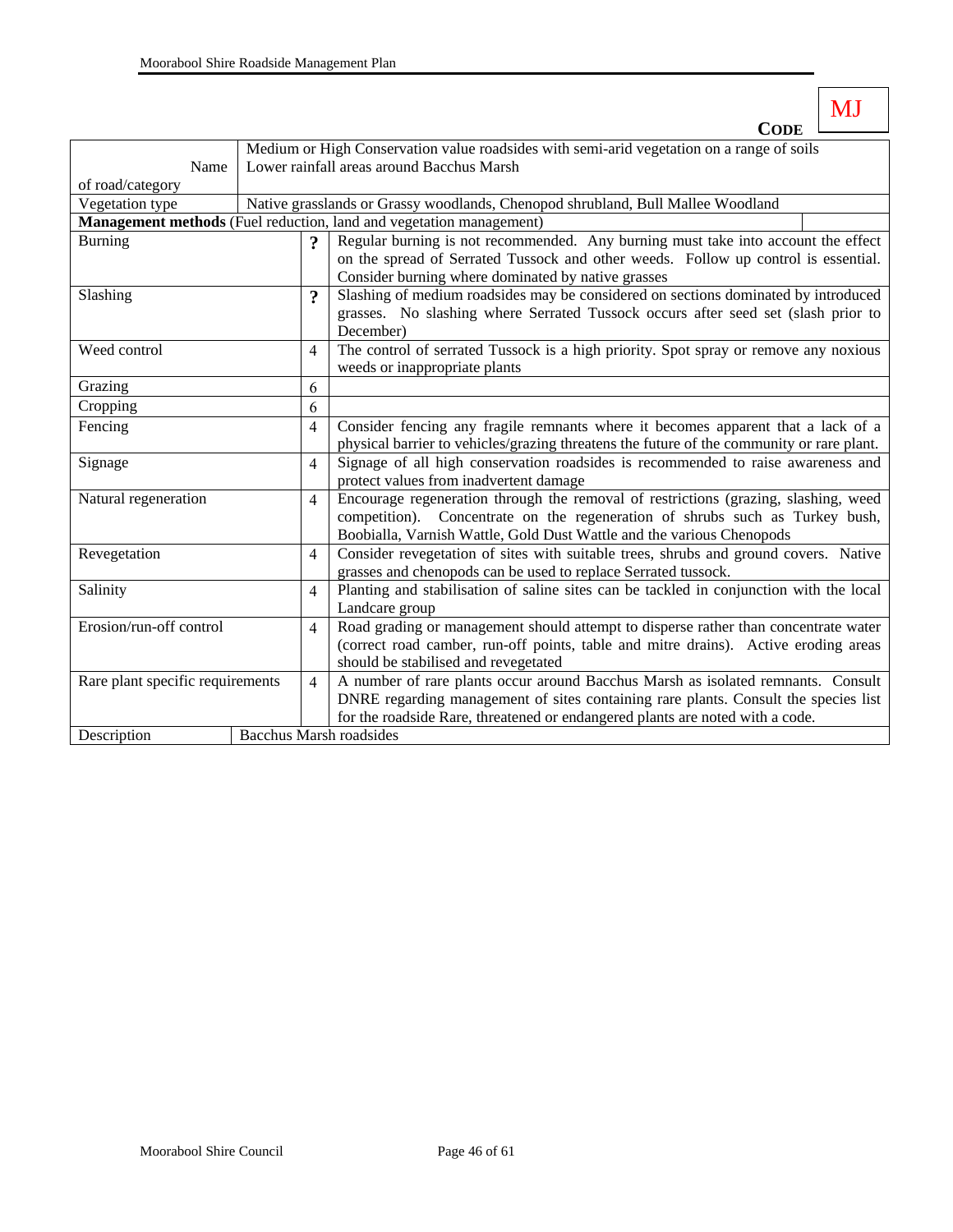|                  |                 | C-compaction, L-leaching, Wa-water erosion, S-salting, Wi-wind erosion |              |                 |                                                                                                           |
|------------------|-----------------|------------------------------------------------------------------------|--------------|-----------------|-----------------------------------------------------------------------------------------------------------|
| Land             | <b>Rainfall</b> | Soil limiting                                                          | <b>Major</b> | <b>Soils</b>    | <b>Original Vegetation</b>                                                                                |
| <b>Systems</b>   | (mm)            | processes                                                              | Weeds        |                 |                                                                                                           |
| Pvf4             | 400-500         | C                                                                      | Serrated     | Red duplex      | Grassland usually with low chenopods.                                                                     |
|                  |                 |                                                                        | Tussock      | soils           | May have Scattered Drooping She-oak, Buloke, Golden<br>Wattle, Black Wattle, Varnish Wattle, Tree Violet, |
|                  |                 |                                                                        |              |                 | Lightwood, Yellow Box, Yellow Gum, Grey Box,                                                              |
|                  |                 |                                                                        |              |                 | Redgum or Tangled Lignum                                                                                  |
| Pvf5             | 500-600         | C/S/Wg                                                                 | Serrated     | Yellow          | Grassland/Grassy woodland                                                                                 |
|                  |                 |                                                                        | Tussock      | duplex          | May have scattered Grey Box, Yellow Gum, Golden                                                           |
|                  |                 |                                                                        | Phalaris     | soils,          | Wattle, Lightwood, Black Wattle, Blackwood, Bursaria,                                                     |
|                  |                 |                                                                        | Gorse        | yellow          | Hedge Wattle and Berry Saltbush                                                                           |
|                  |                 |                                                                        | Pine         | clays           |                                                                                                           |
| pf4              | 400-500         | $\mathcal{C}$                                                          |              | <b>Brown</b>    | Grassy (Themeda/Spear/Wallaby /Windmill Grass)                                                            |
|                  |                 |                                                                        |              | loams           | woodland                                                                                                  |
|                  |                 |                                                                        |              |                 | Grey Box, Yellow Box, Red Box, Yellow Gum, Red                                                            |
|                  |                 |                                                                        |              |                 | Gum, Lightwood, Drooping She-oak, Black Wattle,                                                           |
|                  |                 |                                                                        |              |                 | Varnish Wattle, Hedge Wattle, Gold-dust Wattle, Tree                                                      |
|                  |                 |                                                                        |              |                 | Violet, Turkey Bush, Tangled Lignum and Chenopods                                                         |
| <b>Pf55</b>      | 500-600         | Wa/L/C                                                                 |              | Mottled         | Woodland, Mallee or chenopod shrubland                                                                    |
|                  |                 |                                                                        |              | duplex          | Red Box, Grey Box, Yellow Box, Yellow Gum,                                                                |
|                  |                 |                                                                        |              | soils           | Lightwood, Golden Wattle, Varnish Wattle, Gold-dust<br>Wattle and low chenopods                           |
|                  |                 |                                                                        |              |                 | <b>Or</b>                                                                                                 |
|                  |                 |                                                                        |              |                 | Bull Mallee, Moonah, Fragrant saltbush, Boobialla                                                         |
| Pf <sub>56</sub> | 500-600         | C/L                                                                    | Ground       | <b>Brown</b>    | Grassland or grassy Woodland                                                                              |
|                  |                 |                                                                        | Cherry       | loams           | Yellow Gum, Red Gum, Grey Box, Yellow Box,                                                                |
|                  |                 |                                                                        |              |                 | Golden Wattle, Varnish Wattle, Lightwood, Gold-dust                                                       |
|                  |                 |                                                                        |              |                 | Wattle, Bursaria, Turkey Bush and low chenopods,                                                          |
| Gs5b             | 500-600         | Wa/C/S                                                                 | Serrated     | Duplex          | Grey Box, Red Gum, Yellow Box, Yellow Gum,                                                                |
|                  |                 |                                                                        | Tussock      | soils           | Varnish Wattle, Black Wattle, Hedge Wattle, Golden                                                        |
|                  |                 |                                                                        |              |                 | Wattle Open Forest                                                                                        |
| Ss5              | 500-600         | Wa/L/C/S                                                               | Serrated     | Shallow         | Woodland                                                                                                  |
|                  |                 |                                                                        | Tussock      | stony           | Yellow Gum, Yellow Box, Grey Box, Lightwood,                                                              |
|                  |                 |                                                                        |              | loams,          | Golden Wattle, Varnish Wattle, Black Wattle, Fragrant                                                     |
|                  |                 |                                                                        |              | yellow          | Saltbush and other chenopods                                                                              |
|                  |                 |                                                                        |              | duplex<br>soils | Occasional Drooping She-oak remnant<br>Or Red Stringybark, Red Ironbark Open Forest                       |
| Ss6b             | 600-700         | Wa/L/C                                                                 |              | Shallow         | Woodland                                                                                                  |
|                  |                 |                                                                        |              | stony           | Yellow Box, Grey Box, Yellow Gum, Varnish Wattle,                                                         |
|                  |                 |                                                                        |              | loams,          | Fragrant saltbush                                                                                         |
|                  |                 |                                                                        |              | Stony<br>red    | Or Red Stringybark, L/L Box, Lightwood, Golden                                                            |
|                  |                 |                                                                        |              | duplex          | Wattle with Chinese Scrub and heaths                                                                      |
|                  |                 |                                                                        |              | soils           |                                                                                                           |

C-compaction, L-leaching, Wa-water erosion, S-salting, Wi-wind erosion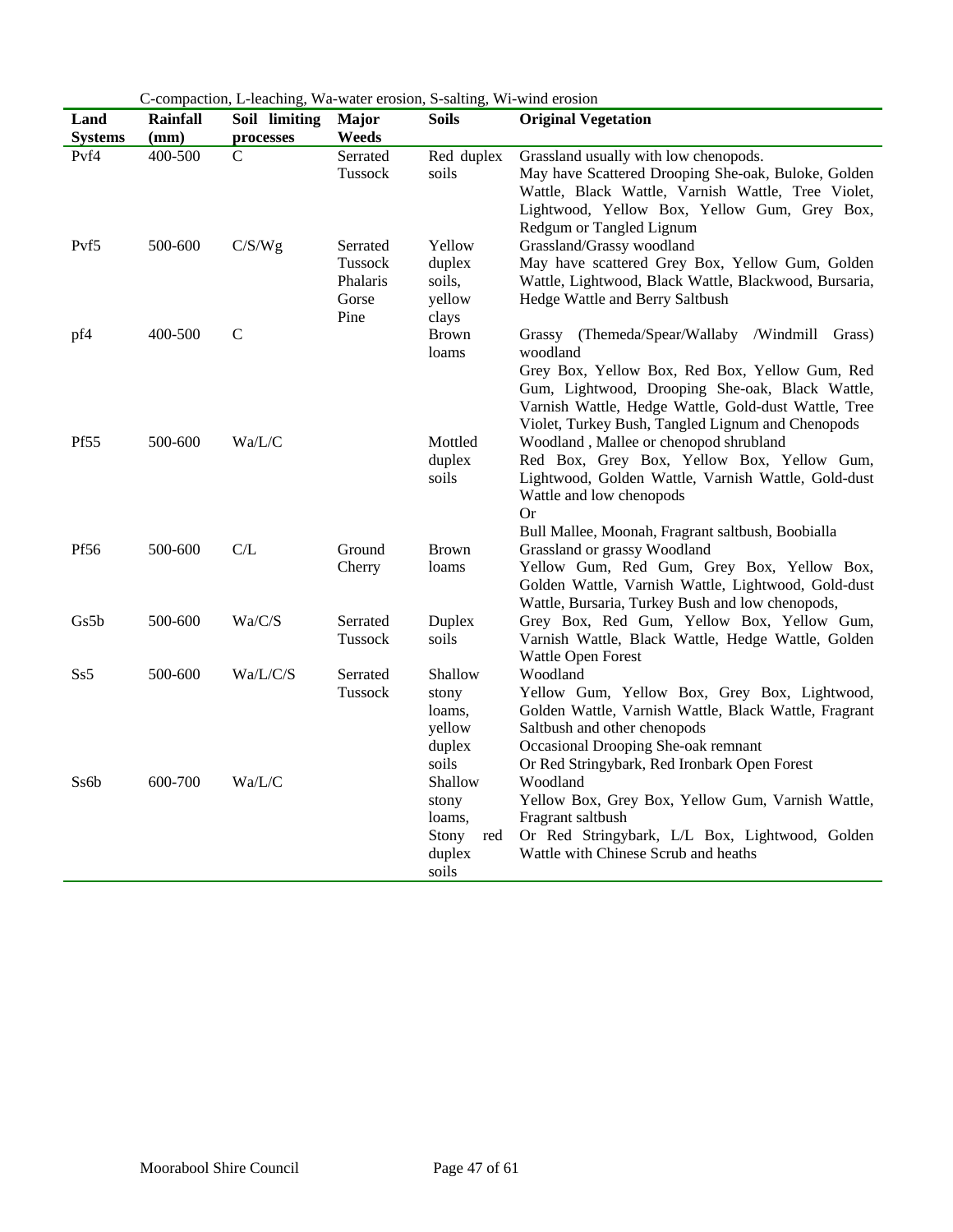MK **CODE**

| Name of road/category            |                                                                     | Low conservation roadsides around Bacchus Marsh on a range of soils                           |                                                                                         |  |  |  |  |
|----------------------------------|---------------------------------------------------------------------|-----------------------------------------------------------------------------------------------|-----------------------------------------------------------------------------------------|--|--|--|--|
| Vegetation type                  |                                                                     | Semi-arid vegetation now replaced by Serrated Tussock and other weeds and introduced grasses. |                                                                                         |  |  |  |  |
|                                  |                                                                     |                                                                                               | Occasional trees, shrubs and low chenopods may remain                                   |  |  |  |  |
|                                  | Management methods (Fuel reduction, land and vegetation management) |                                                                                               |                                                                                         |  |  |  |  |
| <b>Burning</b>                   |                                                                     | $\overline{?}$                                                                                | Regular burning is not recommended. Any burning must take into account the effect       |  |  |  |  |
|                                  |                                                                     |                                                                                               | on the spread of Serrated Tussock and other weeds. Follow up control is essential       |  |  |  |  |
| Slashing                         |                                                                     | $\overline{4}$                                                                                | Slashing of roadsides may be considered on sections dominated by introduced grasses     |  |  |  |  |
|                                  |                                                                     |                                                                                               | to reduce fire risk. No slashing where Serrated Tussock occurs after seed set (slash    |  |  |  |  |
|                                  |                                                                     |                                                                                               | prior to December). Do not remove cut material from site containing weed seed.          |  |  |  |  |
|                                  |                                                                     |                                                                                               | Clean all equipment                                                                     |  |  |  |  |
| Weed control                     |                                                                     | $\overline{4}$                                                                                | The control of serrated Tussock is a high priority. Spot spray or remove any noxious    |  |  |  |  |
|                                  |                                                                     |                                                                                               | weeds or inappropriate plants                                                           |  |  |  |  |
| Grazing                          |                                                                     | 6                                                                                             | Grazing is likely to contribute to the spread of Serrated Tussock                       |  |  |  |  |
| Cropping                         |                                                                     | $\ddot{ }$                                                                                    | Cropping could utilised on degraded roads provided sites are kept free of Serrated      |  |  |  |  |
|                                  |                                                                     |                                                                                               | Tussock through regular tillage and crop competition                                    |  |  |  |  |
| Fencing                          |                                                                     |                                                                                               |                                                                                         |  |  |  |  |
| Signage                          |                                                                     | 6                                                                                             |                                                                                         |  |  |  |  |
| Natural regeneration             |                                                                     | $\overline{4}$                                                                                | Encourage regeneration through the removal of restrictions (grazing, slashing, weed     |  |  |  |  |
|                                  |                                                                     |                                                                                               | competition) around any existing remnants                                               |  |  |  |  |
| Revegetation                     |                                                                     | $\overline{4}$                                                                                | Consider revegetation of sites with suitable trees, shrubs and ground covers to reduce  |  |  |  |  |
|                                  |                                                                     |                                                                                               | long term management. Native grasses and chenopods can be used to replace Serrated      |  |  |  |  |
|                                  |                                                                     |                                                                                               | Tussock.                                                                                |  |  |  |  |
| Salinity                         |                                                                     |                                                                                               | Planting and stabilisation of saline sites can be tackled in conjunction with the local |  |  |  |  |
|                                  |                                                                     |                                                                                               | Landcare group                                                                          |  |  |  |  |
| Erosion/run-off control          |                                                                     |                                                                                               | Road grading or management should attempt to disperse rather than concentrate water     |  |  |  |  |
|                                  |                                                                     |                                                                                               | (correct road camber, run-off points, table and mitre drains). Active eroding areas     |  |  |  |  |
|                                  |                                                                     |                                                                                               | should be stabilised and revegetated                                                    |  |  |  |  |
| Rare plant specific requirements |                                                                     | 6                                                                                             |                                                                                         |  |  |  |  |
| Description                      |                                                                     |                                                                                               | Bacchus Marsh district roadsides                                                        |  |  |  |  |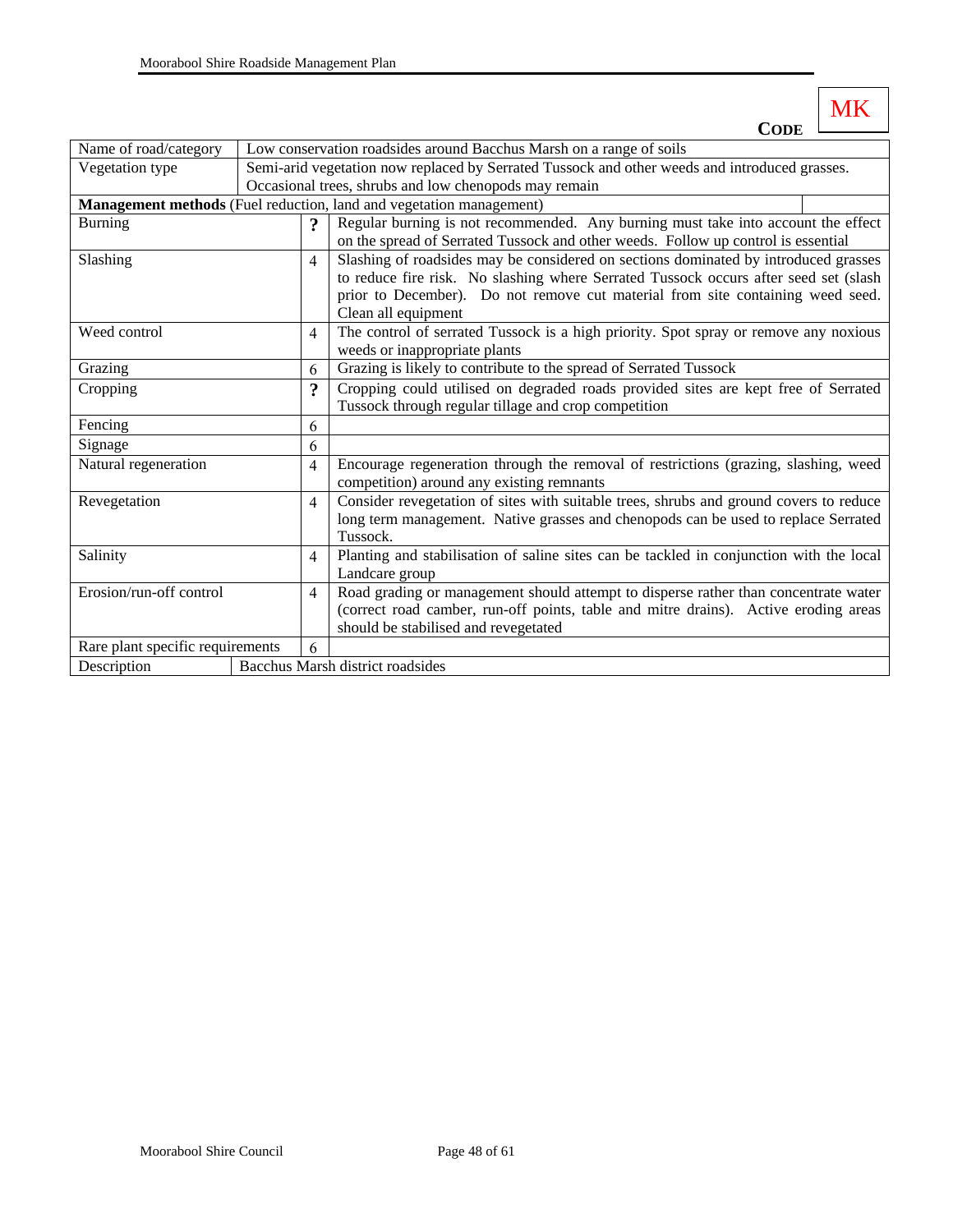|                  |                 | C-compaction, L-leaching, Wa-water erosion, S-salting, Wi-wind erosion |              |                 |                                                                                                           |
|------------------|-----------------|------------------------------------------------------------------------|--------------|-----------------|-----------------------------------------------------------------------------------------------------------|
| Land             | <b>Rainfall</b> | Soil limiting                                                          | <b>Major</b> | <b>Soils</b>    | <b>Original Vegetation</b>                                                                                |
| <b>Systems</b>   | (mm)            | processes                                                              | Weeds        |                 |                                                                                                           |
| Pvf4             | 400-500         | C                                                                      | Serrated     | Red duplex      | Grassland usually with low chenopods.                                                                     |
|                  |                 |                                                                        | Tussock      | soils           | May have Scattered Drooping She-oak, Buloke, Golden<br>Wattle, Black Wattle, Varnish Wattle, Tree Violet, |
|                  |                 |                                                                        |              |                 | Lightwood, Yellow Box, Yellow Gum, Grey Box,                                                              |
|                  |                 |                                                                        |              |                 | Redgum or Tangled Lignum                                                                                  |
| Pvf5             | 500-600         | C/S/Wg                                                                 | Serrated     | Yellow          | Grassland/Grassy woodland                                                                                 |
|                  |                 |                                                                        | Tussock      | duplex          | May have scattered Grey Box, Yellow Gum, Golden                                                           |
|                  |                 |                                                                        | Phalaris     | soils,          | Wattle, Lightwood, Black Wattle, Blackwood, Bursaria,                                                     |
|                  |                 |                                                                        | Gorse        | yellow          | Hedge Wattle and Berry Saltbush                                                                           |
|                  |                 |                                                                        | Pine         | clays           |                                                                                                           |
| pf4              | 400-500         | $\mathcal{C}$                                                          |              | <b>Brown</b>    | Grassy (Themeda/Spear/Wallaby /Windmill Grass)                                                            |
|                  |                 |                                                                        |              | loams           | woodland                                                                                                  |
|                  |                 |                                                                        |              |                 | Grey Box, Yellow Box, Red Box, Yellow Gum, Red                                                            |
|                  |                 |                                                                        |              |                 | Gum, Lightwood, Drooping She-oak, Black Wattle,                                                           |
|                  |                 |                                                                        |              |                 | Varnish Wattle, Hedge Wattle, Gold-dust Wattle, Tree                                                      |
|                  |                 |                                                                        |              |                 | Violet, Turkey Bush, Tangled Lignum and Chenopods                                                         |
| <b>Pf55</b>      | 500-600         | Wa/L/C                                                                 |              | Mottled         | Woodland, Mallee or chenopod shrubland                                                                    |
|                  |                 |                                                                        |              | duplex          | Red Box, Grey Box, Yellow Box, Yellow Gum,                                                                |
|                  |                 |                                                                        |              | soils           | Lightwood, Golden Wattle, Varnish Wattle, Gold-dust<br>Wattle and low chenopods                           |
|                  |                 |                                                                        |              |                 | <b>Or</b>                                                                                                 |
|                  |                 |                                                                        |              |                 | Bull Mallee, Moonah, Fragrant saltbush, Boobialla                                                         |
| Pf <sub>56</sub> | 500-600         | C/L                                                                    | Ground       | <b>Brown</b>    | Grassland or grassy Woodland                                                                              |
|                  |                 |                                                                        | Cherry       | loams           | Yellow Gum, Red Gum, Grey Box, Yellow Box,                                                                |
|                  |                 |                                                                        |              |                 | Golden Wattle, Varnish Wattle, Lightwood, Gold-dust                                                       |
|                  |                 |                                                                        |              |                 | Wattle, Bursaria, Turkey Bush and low chenopods,                                                          |
| Gs5b             | 500-600         | Wa/C/S                                                                 | Serrated     | Duplex          | Grey Box, Red Gum, Yellow Box, Yellow Gum,                                                                |
|                  |                 |                                                                        | Tussock      | soils           | Varnish Wattle, Black Wattle, Hedge Wattle, Golden                                                        |
|                  |                 |                                                                        |              |                 | Wattle Open Forest                                                                                        |
| Ss5              | 500-600         | Wa/L/C/S                                                               | Serrated     | Shallow         | Woodland                                                                                                  |
|                  |                 |                                                                        | Tussock      | stony           | Yellow Gum, Yellow Box, Grey Box, Lightwood,                                                              |
|                  |                 |                                                                        |              | loams,          | Golden Wattle, Varnish Wattle, Black Wattle, Fragrant                                                     |
|                  |                 |                                                                        |              | yellow          | Saltbush and other chenopods                                                                              |
|                  |                 |                                                                        |              | duplex<br>soils | Occasional Drooping She-oak remnant<br>Or Red Stringybark, Red Ironbark Open Forest                       |
| Ss6b             | 600-700         | Wa/L/C                                                                 |              | Shallow         | Woodland                                                                                                  |
|                  |                 |                                                                        |              | stony           | Yellow Box, Grey Box, Yellow Gum, Varnish Wattle,                                                         |
|                  |                 |                                                                        |              | loams,          | Fragrant saltbush                                                                                         |
|                  |                 |                                                                        |              | Stony<br>red    | Or Red Stringybark, L/L Box, Lightwood, Golden                                                            |
|                  |                 |                                                                        |              | duplex          | Wattle with Chinese Scrub and heaths                                                                      |
|                  |                 |                                                                        |              | soils           |                                                                                                           |

C-compaction, L-leaching, Wa-water erosion, S-salting, Wi-wind erosion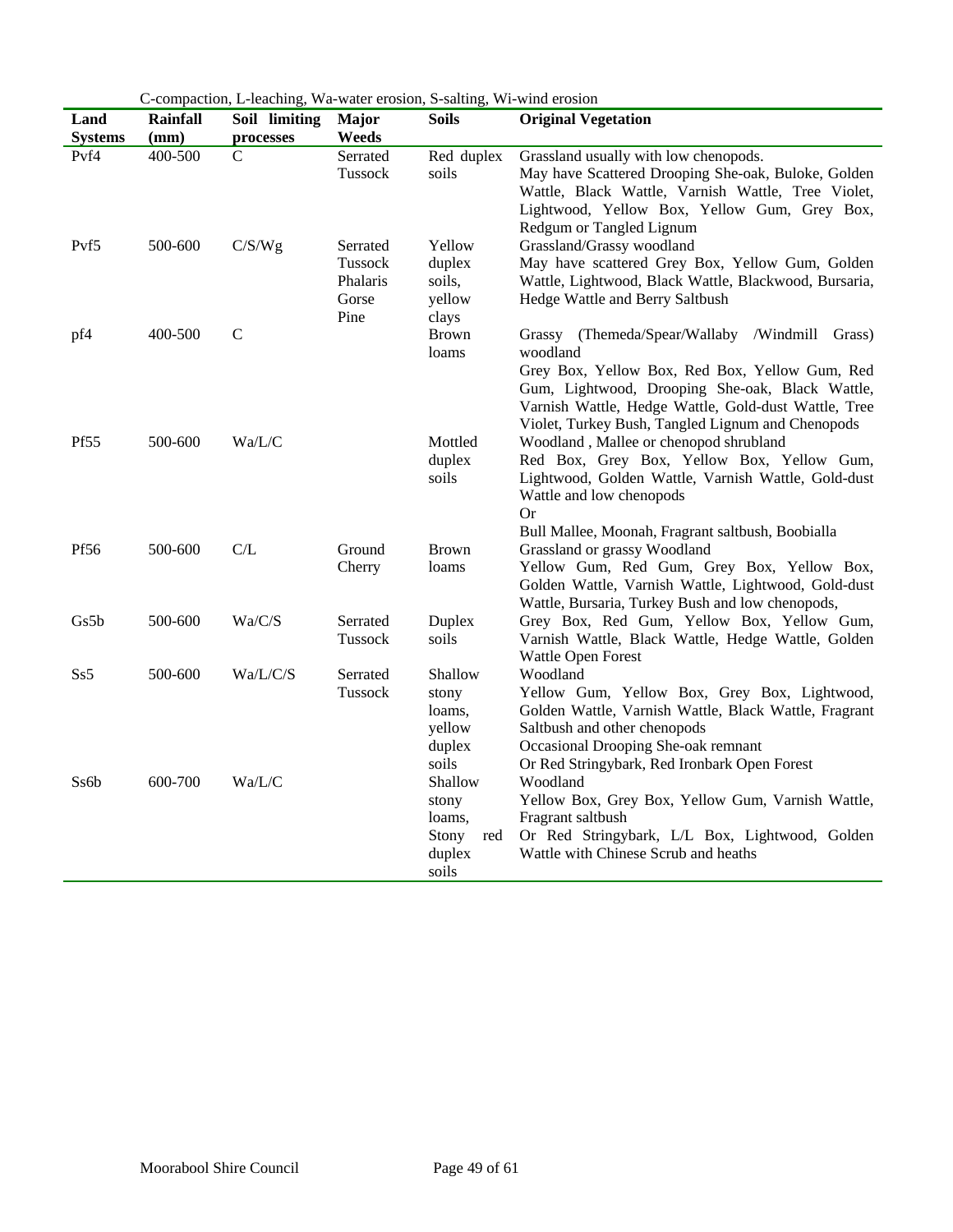|                                  |                         |                                                                                      | ML                                                                                                                                                                                  |  |  |  |  |
|----------------------------------|-------------------------|--------------------------------------------------------------------------------------|-------------------------------------------------------------------------------------------------------------------------------------------------------------------------------------|--|--|--|--|
|                                  |                         |                                                                                      | <b>CODE</b>                                                                                                                                                                         |  |  |  |  |
| Name of road/category            |                         | Road segments containing remnants of Banksia or Casuarina woodlands on various soils |                                                                                                                                                                                     |  |  |  |  |
| Vegetation type                  | Banksia woodlands       |                                                                                      |                                                                                                                                                                                     |  |  |  |  |
|                                  |                         |                                                                                      | Drooping She-oak woodlands                                                                                                                                                          |  |  |  |  |
|                                  |                         |                                                                                      | Forests or woodlands containing Black Casuarina                                                                                                                                     |  |  |  |  |
|                                  | <b>Buloke Woodlands</b> |                                                                                      |                                                                                                                                                                                     |  |  |  |  |
|                                  |                         |                                                                                      | Management methods (Fuel reduction, land and vegetation management)                                                                                                                 |  |  |  |  |
| <b>Burning</b>                   |                         | $\boldsymbol{\mathsf{?}}$                                                            | A burn may assist natural regeneration. Burning must protect existing trees. The area<br>should not be burnt again until seedlings are well established (20 year plus cycle). It is |  |  |  |  |
|                                  |                         |                                                                                      | imperative that any burning does not damage seedlings. Consider the impact of any                                                                                                   |  |  |  |  |
|                                  |                         |                                                                                      | proposed burn on the spread of weeds such as Serrated Tussock or Gorse                                                                                                              |  |  |  |  |
| Slashing                         |                         | 6                                                                                    |                                                                                                                                                                                     |  |  |  |  |
| Weed control                     |                         | 4                                                                                    | Control noxious weeds and introduced grasses by spot spray, cut and paint or hand                                                                                                   |  |  |  |  |
|                                  |                         |                                                                                      | removal methods                                                                                                                                                                     |  |  |  |  |
| Grazing                          |                         | 6                                                                                    |                                                                                                                                                                                     |  |  |  |  |
| Cropping                         |                         | 6                                                                                    |                                                                                                                                                                                     |  |  |  |  |
| Fencing                          |                         | $\overline{\mathbf{4}}$                                                              | Consider fencing remnants to allow natural regeneration. use rabbit proof netting                                                                                                   |  |  |  |  |
| Signage                          |                         | $\overline{\mathbf{4}}$                                                              | Signpost all sites as a priority                                                                                                                                                    |  |  |  |  |
| Natural regeneration             |                         | $\overline{\mathcal{L}}$                                                             | the encouragement of natural regeneration through the removal of threats (grazing by                                                                                                |  |  |  |  |
|                                  |                         |                                                                                      | stock/rabbits, slashing, weed competition and inappropriate burning) is the key                                                                                                     |  |  |  |  |
|                                  |                         |                                                                                      | management task                                                                                                                                                                     |  |  |  |  |
| Revegetation                     |                         | 4                                                                                    | Consider additional planting of Casuarina and Banksia (and associated species) grown                                                                                                |  |  |  |  |
|                                  |                         |                                                                                      | from local seed to control weeds and expand the sites                                                                                                                               |  |  |  |  |
| Salinity                         |                         | $\overline{\mathcal{L}}$                                                             | Planting and stabilisation of saline sites can be tackled in conjunction with the local<br>Landcare group                                                                           |  |  |  |  |
| Erosion/run-off control          |                         |                                                                                      |                                                                                                                                                                                     |  |  |  |  |
|                                  |                         | 4                                                                                    | Road grading or management should attempt to disperse rather than concentrate water                                                                                                 |  |  |  |  |
|                                  |                         |                                                                                      | (correct road camber, run-off points, table and mitre drains). Active eroding areas<br>should be stabilised and revegetated.<br>Avoid directing run-off water to                    |  |  |  |  |
|                                  |                         |                                                                                      | Banksia/Casuarina remnants or any change to the soils structure around plants                                                                                                       |  |  |  |  |
| Rare plant specific requirements |                         |                                                                                      | These plant communities are now quite rare in the region. Careful management is                                                                                                     |  |  |  |  |
|                                  |                         |                                                                                      | required. Buloke is listed as depleted in Victoria. Consult DNRE for advice regarding                                                                                               |  |  |  |  |
|                                  |                         |                                                                                      | management of these communities                                                                                                                                                     |  |  |  |  |
| Description                      |                         |                                                                                      | These plant communities have been reduced to a number of localised remnants. Management should                                                                                      |  |  |  |  |
|                                  |                         |                                                                                      | concentrate on the protection of existing trees and the encouragement of natural regeneration through                                                                               |  |  |  |  |
|                                  |                         |                                                                                      | the removal of threats (grazing by stock/rabbits, slashing, weed competition and inappropriate                                                                                      |  |  |  |  |
|                                  | burning)                |                                                                                      |                                                                                                                                                                                     |  |  |  |  |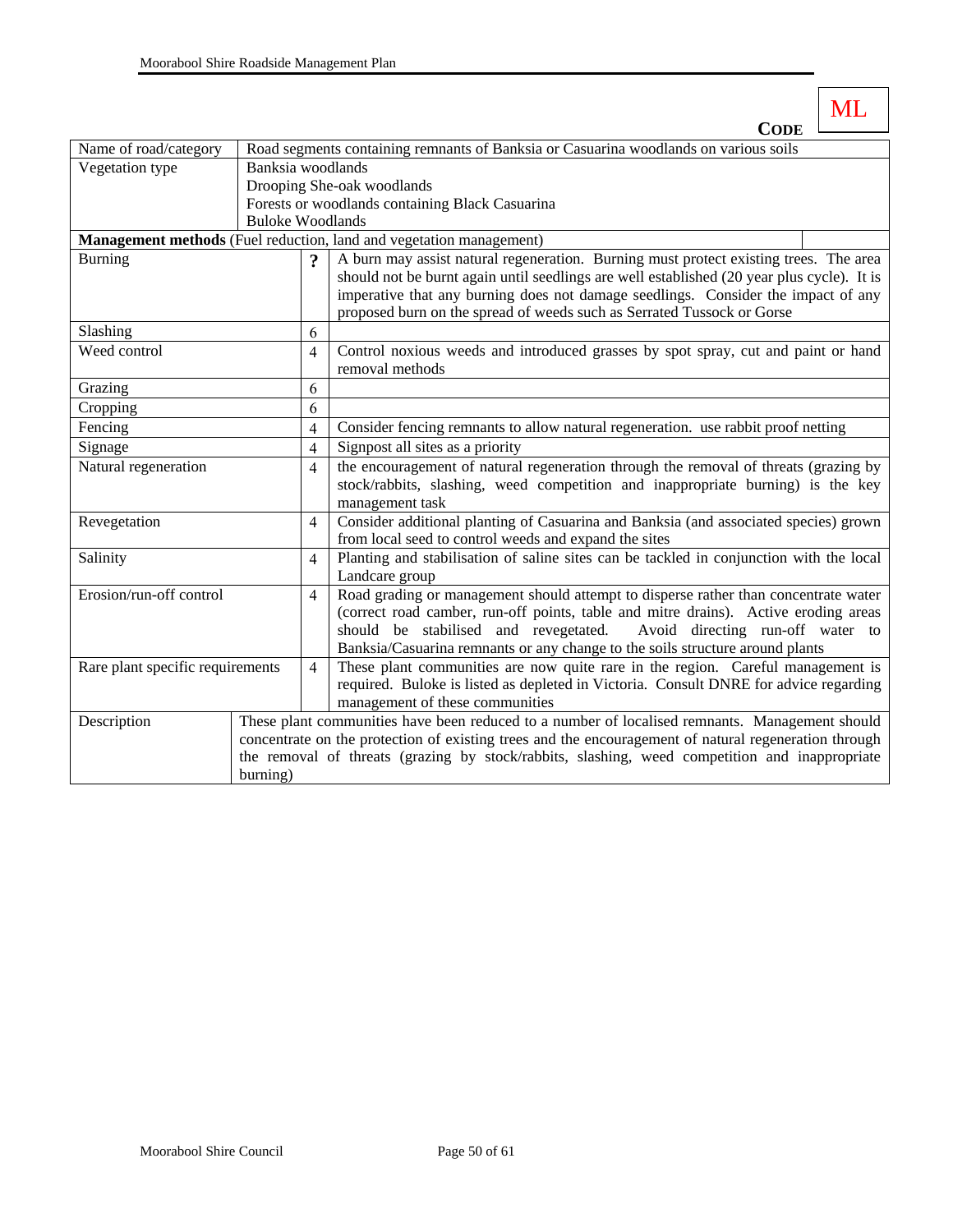**CODE** Name of road/category Low Conservation value roadsides on a range of sandy soils and rainfalls Vegetation type Formerly mixed Eucalypt/Blackwood/Black Wattle or Silver Wattle Open Forest with a native grass/bracken/sedge groundlayer now dominated by Gorse, other woody weeds and introduced grasses **Management methods** (Fuel reduction, land and vegetation management) Burning **2 8** Burning can be used providing follow up weed control is carried out. A mass germination of Gorse will follow burning and must be controlled Slashing 4 Slash areas of introduced grass or woody weed seedlings only, to restrict fire risk. Care should be taken not to spread seed to other sections of the road with higher conservation values. Slashing is best carried out prior to seeding of annual grasses (by December) Weed control 4 Control of Gorse and other woody weeds is recommended by spot spraying as an alternative management practice to slashing or burning to reduce fire risk Grazing **Properties 1.2.4.** Grazing can be considered on totally degraded or modified sites without native remnants as a mechanism to control grass growth (fire risk). Control of noxious weeds must be a condition of any grazing licence Cropping **?** Cropping may be considered on totally degraded sites consisting of woody weeds or introduced grasses. Not appropriate where there are remnant trees Fencing 6 Signage 6 Markers can be used to protect better quality groundlayer from slashing Natural regeneration  $\begin{vmatrix} 4 \end{vmatrix}$  Encourage natural regeneration through the removal of threats such as grazing, slashing or weed competition around any remnants Revegetation  $\begin{vmatrix} 4 \end{vmatrix}$  Consider revegetation with trees and shrubs as a mechanism to cut long term management costs (i.e. remove the need for regular slashing/weed control) Salinity 14 Enlist the help of local Landcare groups to replant any saline sites with appropriate species Erosion/run-off control  $\begin{vmatrix} 4 \end{vmatrix}$  Road grading or management should attempt to disperse rather than concentrate water (correct road camber, run-off points, table and mitre drains). Active eroding areas should be stabilised and revegetated Rare plant specific requirements  $\begin{bmatrix} 6 \end{bmatrix}$ Description Forested roads on granite sands around Lal Lal. More fertile soils along streams and valleys within Ordovician areas

MM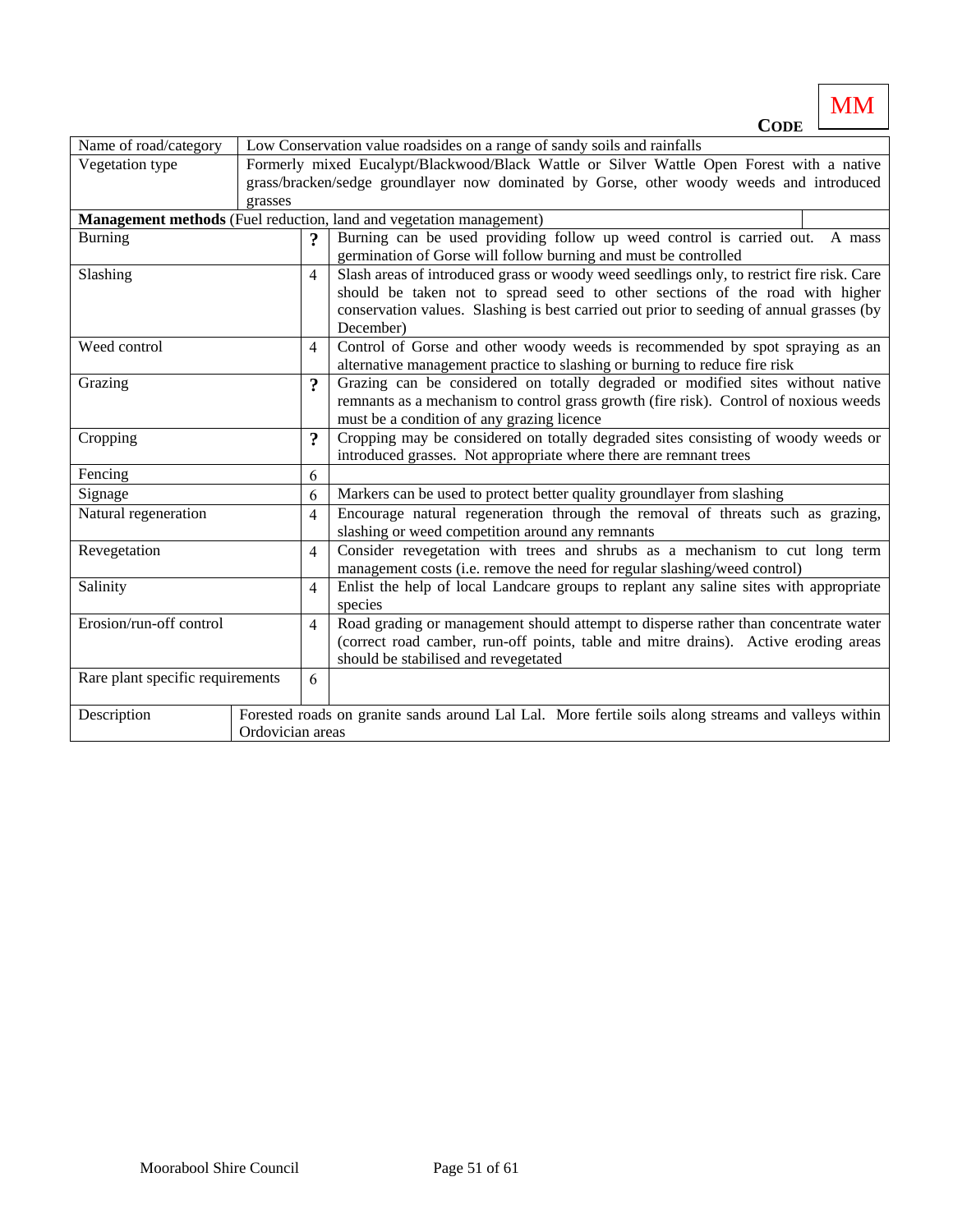Moorabool Shire Roadside Management Plan

|                |           | C-compaction, L-leaching, Wa-water erosion, S-salting, Wi-wind erosion |                   |                         |                                                                                                                                                                         |  |  |  |  |
|----------------|-----------|------------------------------------------------------------------------|-------------------|-------------------------|-------------------------------------------------------------------------------------------------------------------------------------------------------------------------|--|--|--|--|
| Land           | Rainfall  | Soil limiting                                                          | <b>Major</b>      | <b>Soils</b>            | <b>Original Vegetation</b>                                                                                                                                              |  |  |  |  |
| <b>Systems</b> | (mm)      | processes                                                              | Weeds             |                         |                                                                                                                                                                         |  |  |  |  |
| Pf55b          | 500-600   | Wa/L/C                                                                 | Phalaris          | Mottled<br>duplex soils | Manna gum Woodland with Blackwood, Black<br>Wattle, Swamp Gum, Yarra Gum, N/L Peppermint,<br>Candlebark, Yellow Gum and Messmate.<br>Native grass understorey (Themeda) |  |  |  |  |
|                |           |                                                                        |                   |                         | Rare remnants of Snow Gum, Banksia and Black                                                                                                                            |  |  |  |  |
|                |           |                                                                        |                   |                         | She-oak                                                                                                                                                                 |  |  |  |  |
| Pf63           | 600-700   | C/Wa                                                                   | Gorse             | Duplex<br>soils,        | Carex/Native grassland                                                                                                                                                  |  |  |  |  |
|                |           |                                                                        |                   | grey clays              | <b>Or</b>                                                                                                                                                               |  |  |  |  |
|                |           |                                                                        |                   |                         | Manna Gum, Swamp Gum, N/L Peppermint,<br>Blackwood, Silver Wattle Woodland or Open Forest<br>with Native grass understorey                                              |  |  |  |  |
| Pf64           | 600-700   | Wa/C/L                                                                 | Gorse             | Mottled                 | Manna Gum, Swamp Gum, N/L Peppermint,                                                                                                                                   |  |  |  |  |
|                |           |                                                                        |                   | duplex<br>soils,        | Messmate, Candlebark, Blackwood, Silver Wattle,                                                                                                                         |  |  |  |  |
|                |           |                                                                        |                   | yellow duplex           | Black Wattle Woodland or Open Forest with Native                                                                                                                        |  |  |  |  |
|                |           |                                                                        |                   | soils                   | grass (Themeda) understorey                                                                                                                                             |  |  |  |  |
| Gg7            | >700      | Wa/S                                                                   | Gorse,            | Duplex soils            | N/L Peppermint, Yarra Gum, Swamp Gum, Manna                                                                                                                             |  |  |  |  |
|                | temperate |                                                                        | <b>Blackberry</b> |                         | Gum, Blackwood Woodland or Open Forest with                                                                                                                             |  |  |  |  |
|                |           |                                                                        |                   |                         | Themeda understorey or                                                                                                                                                  |  |  |  |  |
|                |           |                                                                        |                   |                         | Carex/Themeda grassland                                                                                                                                                 |  |  |  |  |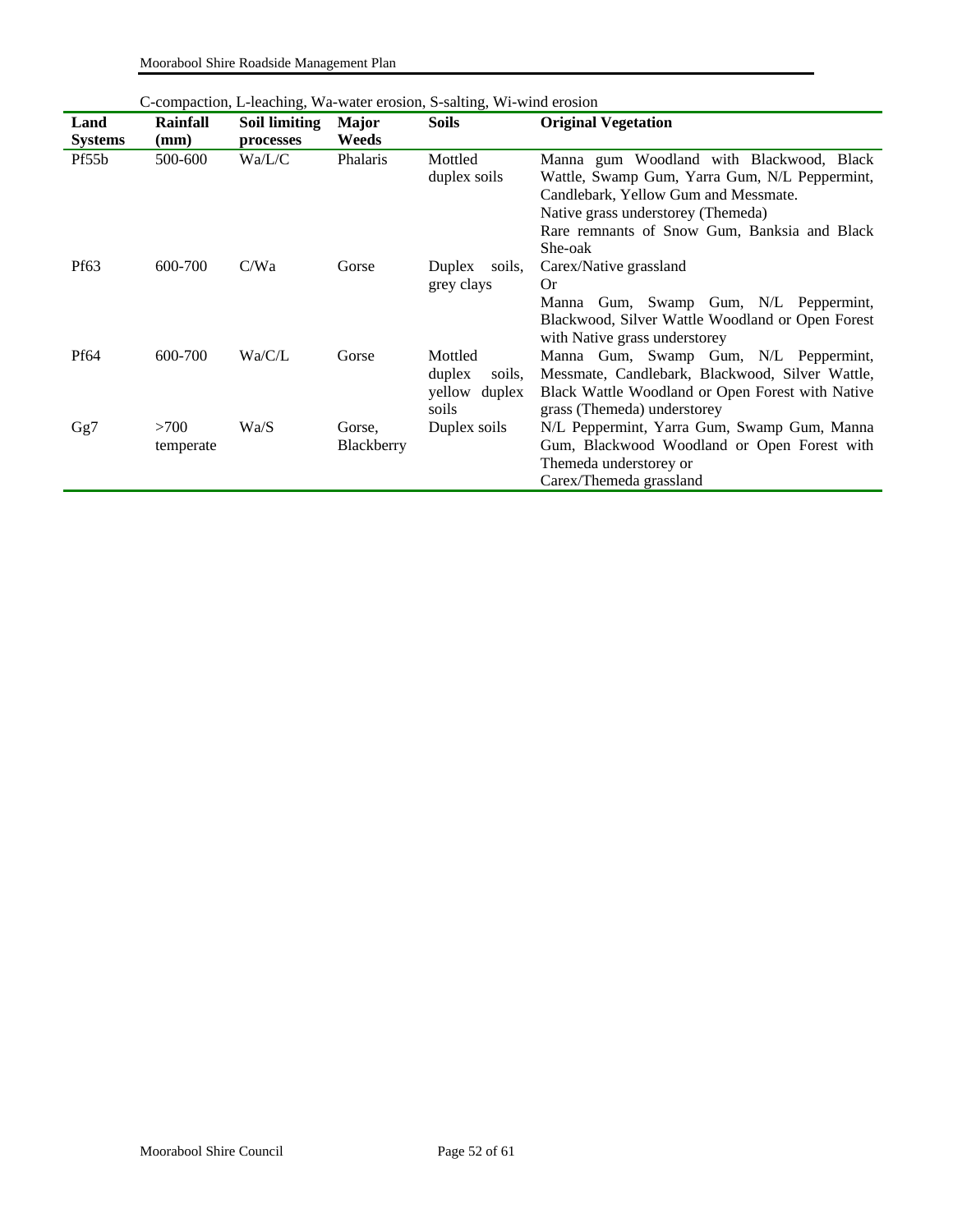MN **CODE**

| Name of road/category            | Medium-High Conservation value roadsides on a range of sandy soils and rainfalls |                                                                                          |                                                                                                     |  |  |  |  |  |
|----------------------------------|----------------------------------------------------------------------------------|------------------------------------------------------------------------------------------|-----------------------------------------------------------------------------------------------------|--|--|--|--|--|
| Vegetation type                  |                                                                                  | Formerly mixed Eucalypt/Blackwood/Black Wattle or Silver Wattle forest with a native     |                                                                                                     |  |  |  |  |  |
|                                  |                                                                                  | grass/bracken/sedge groundlayer now dominated by Gorse, other woody weeds and introduced |                                                                                                     |  |  |  |  |  |
|                                  | grasses                                                                          |                                                                                          |                                                                                                     |  |  |  |  |  |
|                                  |                                                                                  |                                                                                          | Management methods (Fuel reduction, land and vegetation management)                                 |  |  |  |  |  |
| <b>Burning</b>                   |                                                                                  | $\boldsymbol{\mathsf{?}}$                                                                | Burning can be used providing follow up weed control is carried out. A mass                         |  |  |  |  |  |
|                                  |                                                                                  |                                                                                          | germination of Gorse will follow burning and must be controlled                                     |  |  |  |  |  |
| Slashing                         |                                                                                  | 9                                                                                        | Consider slashing on medium value roadsides only and limit to areas of introduced                   |  |  |  |  |  |
|                                  |                                                                                  |                                                                                          | grass or woody weed seedlings to restrict fire risk. Care should be taken not to spread             |  |  |  |  |  |
|                                  |                                                                                  |                                                                                          | seed to other sections of the road with higher conservation values. Slashing is best                |  |  |  |  |  |
|                                  |                                                                                  |                                                                                          | carried out prior to seeding of annual grasses (by December)                                        |  |  |  |  |  |
| Weed control                     |                                                                                  | $\overline{4}$                                                                           | Control of Gorse and other woody weeds by spot spraying, cut and paint or hand                      |  |  |  |  |  |
|                                  |                                                                                  |                                                                                          | removal is recommended as an alternative management practice to slashing or burning                 |  |  |  |  |  |
|                                  |                                                                                  |                                                                                          | to reduce fire risk                                                                                 |  |  |  |  |  |
| Grazing                          |                                                                                  | 6                                                                                        |                                                                                                     |  |  |  |  |  |
| Cropping                         |                                                                                  | 6                                                                                        |                                                                                                     |  |  |  |  |  |
| Fencing                          |                                                                                  | $\overline{4}$                                                                           | Consider fencing any fragile remnants where it becomes apparent that a lack of a                    |  |  |  |  |  |
|                                  |                                                                                  |                                                                                          | physical barrier to vehicles/grazing threatens the future of the community or rare plant.           |  |  |  |  |  |
| Signage                          |                                                                                  | 4                                                                                        | Markers can be used to protect better quality groundlayer from slashing. Signage of all             |  |  |  |  |  |
|                                  |                                                                                  |                                                                                          | high conservation roadsides is recommended to raise awareness and protect values                    |  |  |  |  |  |
|                                  |                                                                                  |                                                                                          | from inadvertent damage                                                                             |  |  |  |  |  |
| Natural regeneration             |                                                                                  | 4                                                                                        | Encourage natural regeneration through the removal of threats such as grazing,                      |  |  |  |  |  |
|                                  |                                                                                  |                                                                                          | slashing or weed competition around any remnants                                                    |  |  |  |  |  |
| Revegetation                     |                                                                                  | $\overline{4}$                                                                           | Consider revegetation with trees and shrubs as a mechanism to cut long term                         |  |  |  |  |  |
|                                  |                                                                                  |                                                                                          | management costs (i.e. remove the need for regular slashing/weed control)                           |  |  |  |  |  |
| Salinity                         |                                                                                  | $\overline{4}$                                                                           | Enlist the help of local Landcare groups to replant any saline sites with appropriate               |  |  |  |  |  |
|                                  |                                                                                  |                                                                                          | species                                                                                             |  |  |  |  |  |
| Erosion/run-off control          |                                                                                  |                                                                                          | Road grading or management should attempt to disperse rather than concentrate water                 |  |  |  |  |  |
|                                  |                                                                                  |                                                                                          | (correct road camber, run-off points, table and mitre drains). Active eroding areas                 |  |  |  |  |  |
|                                  |                                                                                  |                                                                                          | should be stabilised and revegetated                                                                |  |  |  |  |  |
| Rare plant specific requirements |                                                                                  | 6                                                                                        |                                                                                                     |  |  |  |  |  |
| Description                      |                                                                                  |                                                                                          | Forested roads on granite sands around Lal Lal. More fertile soils along streams and valleys within |  |  |  |  |  |
|                                  | Ordovician areas                                                                 |                                                                                          |                                                                                                     |  |  |  |  |  |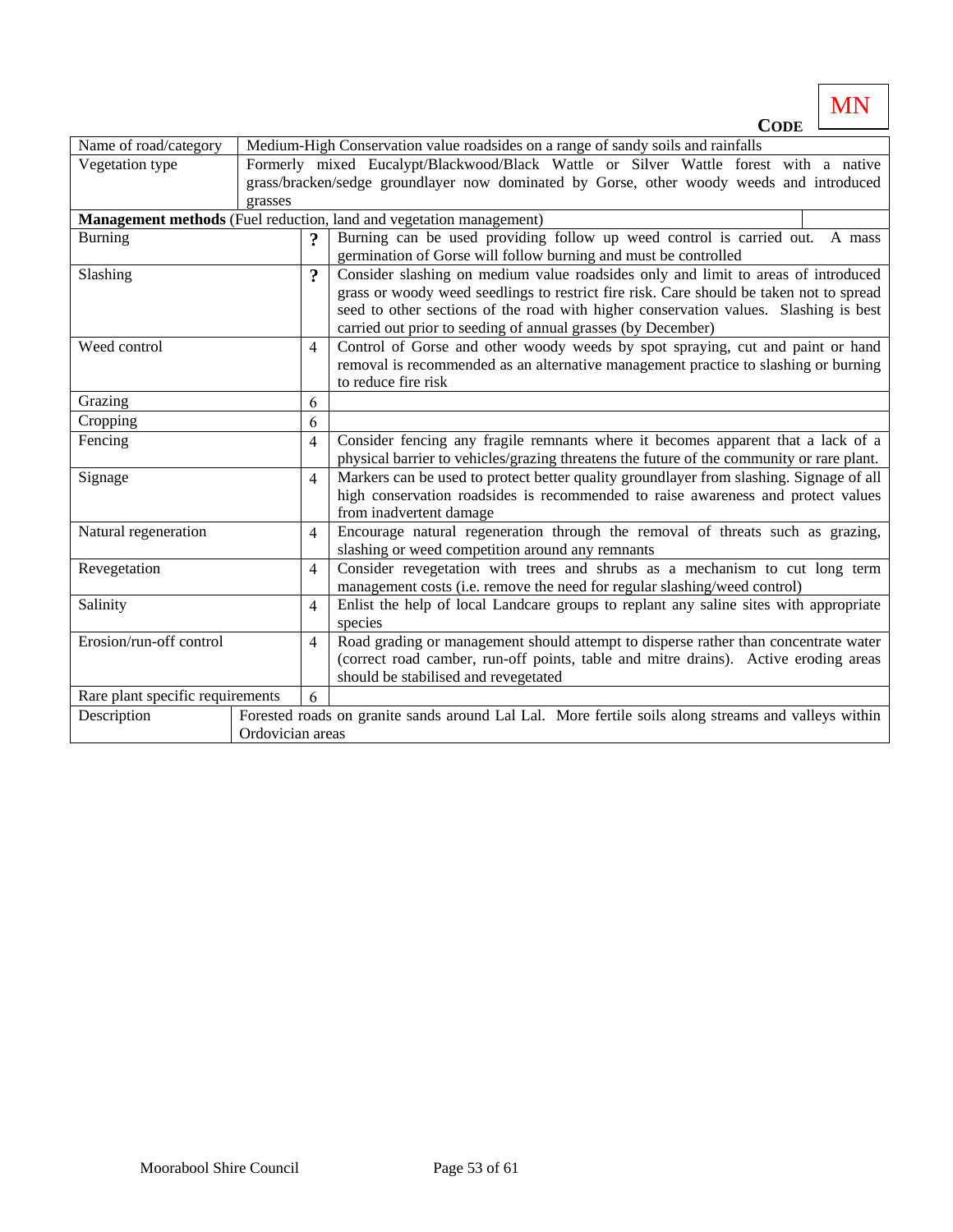Moorabool Shire Roadside Management Plan

|                  |                 |               |              | C-compaction, L-leaching, Wa-water erosion, S-salting, Wi-wind erosion |                                                                                                                                   |
|------------------|-----------------|---------------|--------------|------------------------------------------------------------------------|-----------------------------------------------------------------------------------------------------------------------------------|
| Land             | <b>Rainfall</b> | Soil limiting | <b>Major</b> | <b>Soils</b>                                                           | <b>Original Vegetation</b>                                                                                                        |
| <b>Systems</b>   | (mm)            | processes     | Weeds        |                                                                        |                                                                                                                                   |
| Pf55b            | 500-600         | Wa/L/C        | Phalaris     | Mottled<br>duplex soils                                                | Manna gum Woodland with Blackwood, Black<br>Wattle, Swamp Gum, Yarra Gum, N/L Peppermint,<br>Candlebark, Yellow Gum and Messmate. |
|                  |                 |               |              |                                                                        | Native grass understorey (Themeda)                                                                                                |
|                  |                 |               |              |                                                                        | Rare remnants of Snow Gum, Banksia and Black                                                                                      |
|                  |                 |               |              |                                                                        | She-oak                                                                                                                           |
| Pf <sub>63</sub> | 600-700         | C/Wa          | Gorse        | Duplex<br>soils,                                                       | Carex/Native grassland                                                                                                            |
|                  |                 |               |              | grey clays                                                             | <b>Or</b>                                                                                                                         |
|                  |                 |               |              |                                                                        | Manna Gum, Swamp Gum, N/L Peppermint,<br>Blackwood, Silver Wattle Woodland or Open Forest<br>with Native grass understorey        |
| Pf64             | 600-700         | Wa/C/L        | Gorse        | Mottled                                                                | Manna Gum, Swamp Gum, N/L Peppermint,                                                                                             |
|                  |                 |               |              | duplex<br>soils,                                                       | Messmate, Candlebark, Blackwood, Silver Wattle,                                                                                   |
|                  |                 |               |              | yellow duplex                                                          | Black Wattle Woodland or Open Forest with Native                                                                                  |
|                  |                 |               |              | soils                                                                  | grass (Themeda) understorey                                                                                                       |
| Gg7              | >700            | Wa/S          | Gorse,       | Duplex soils                                                           | N/L Peppermint, Yarra Gum, Swamp Gum, Manna                                                                                       |
|                  | temperate       |               | Blackberry   |                                                                        | Gum, Blackwood Woodland or Open Forest with                                                                                       |
|                  |                 |               |              |                                                                        | Themeda understorey or                                                                                                            |
|                  |                 |               |              |                                                                        | Carex/Themeda grassland                                                                                                           |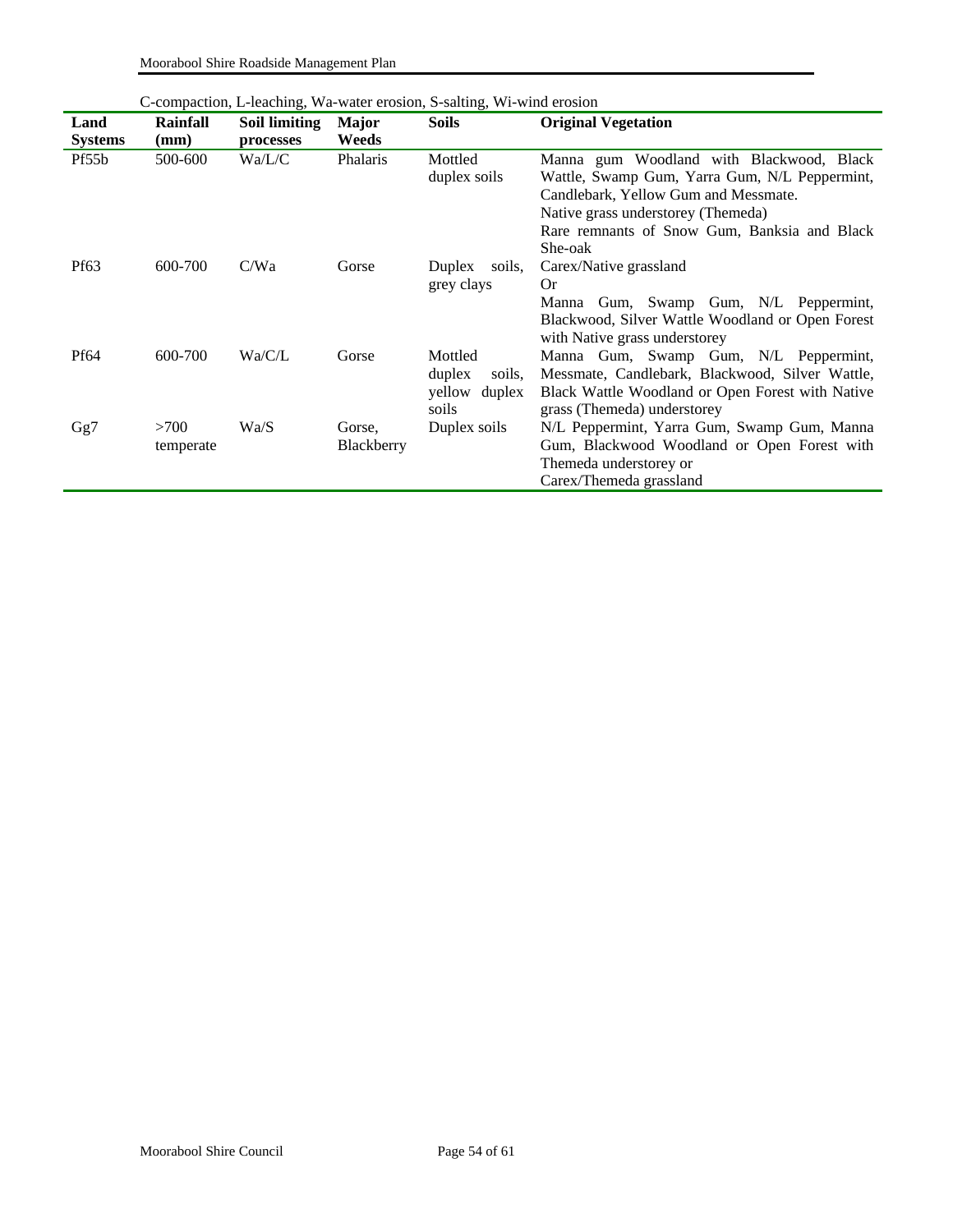MO **CODE**

|                 | Name of road/category            |                      |                         |                                                                                  |                                                                                         | Low Conservation value roadsides on Ordovician soils (in higher rainfall areas)            |  |  |  |
|-----------------|----------------------------------|----------------------|-------------------------|----------------------------------------------------------------------------------|-----------------------------------------------------------------------------------------|--------------------------------------------------------------------------------------------|--|--|--|
| Vegetation type |                                  |                      |                         |                                                                                  |                                                                                         | Formerly mixed Open Forest (WSF) with a Wattle/Pea understorey and native grass, sedge and |  |  |  |
|                 |                                  |                      |                         |                                                                                  |                                                                                         | bracken groundlayer now dominated by introduced grasses and woody weeds                    |  |  |  |
|                 |                                  |                      |                         | Management methods (Fuel reduction, land and vegetation management)              |                                                                                         |                                                                                            |  |  |  |
| <b>Burning</b>  |                                  |                      | $\overline{\mathbf{?}}$ |                                                                                  |                                                                                         | Burning is likely to be catered for through the incidence of wildfire. Burning can be      |  |  |  |
|                 |                                  |                      |                         | considered to encourage natural regeneration provided follow up weed spraying is |                                                                                         |                                                                                            |  |  |  |
|                 |                                  |                      |                         | conducted                                                                        |                                                                                         |                                                                                            |  |  |  |
| Slashing        |                                  |                      | 4                       |                                                                                  |                                                                                         |                                                                                            |  |  |  |
| Weed control    |                                  |                      | 4                       |                                                                                  |                                                                                         | Control of weeds such as Cape Broom by spot spraying is recommended as the major           |  |  |  |
|                 |                                  |                      |                         | focus of management                                                              |                                                                                         |                                                                                            |  |  |  |
| Grazing         |                                  |                      | 4                       | control fire risk and weeds                                                      |                                                                                         | Consider on completely degraded sections as a means to limit management costs and          |  |  |  |
| Cropping        |                                  |                      |                         |                                                                                  |                                                                                         | Consider on completely degraded sections as a means to limit management costs and          |  |  |  |
|                 |                                  |                      | 4                       | control fire risk and weeds                                                      |                                                                                         |                                                                                            |  |  |  |
| Fencing         |                                  |                      | 6                       |                                                                                  |                                                                                         |                                                                                            |  |  |  |
| Signage         |                                  |                      | 6                       |                                                                                  |                                                                                         |                                                                                            |  |  |  |
|                 | Natural regeneration             |                      | 4                       |                                                                                  |                                                                                         | Encourage regeneration of any small patches of remnant trees and shrubs through            |  |  |  |
|                 |                                  |                      |                         |                                                                                  |                                                                                         | burning and removal of threats (grazing, slashing, weeds). Burning will allow              |  |  |  |
|                 |                                  |                      |                         | regeneration of native species                                                   |                                                                                         |                                                                                            |  |  |  |
| Revegetation    |                                  |                      | 6                       |                                                                                  |                                                                                         |                                                                                            |  |  |  |
| Salinity        |                                  |                      | 4                       |                                                                                  | Planting and stabilisation of saline sites can be tackled in conjunction with the local |                                                                                            |  |  |  |
|                 |                                  |                      |                         | Landcare group                                                                   |                                                                                         |                                                                                            |  |  |  |
|                 | Erosion/run-off control          |                      | 4                       |                                                                                  |                                                                                         | Road grading or management should attempt to disperse rather than concentrate water        |  |  |  |
|                 |                                  |                      |                         |                                                                                  |                                                                                         | (correct road camber, run-off points, table and mitre drains). Active eroding areas        |  |  |  |
|                 |                                  |                      |                         | should be stabilised and revegetated                                             |                                                                                         |                                                                                            |  |  |  |
|                 | Rare plant specific requirements |                      | 6                       |                                                                                  |                                                                                         |                                                                                            |  |  |  |
| Description     |                                  |                      |                         | e.g. Wombat forest roadsides                                                     |                                                                                         |                                                                                            |  |  |  |
|                 |                                  |                      |                         | C-compaction, L-leaching, Wa-water erosion, S-salting, Wi-wind erosion           |                                                                                         |                                                                                            |  |  |  |
| Land            | Rainfall                         | <b>Soil limiting</b> |                         | <b>Major</b>                                                                     | <b>Soils</b>                                                                            | <b>Original Vegetation</b>                                                                 |  |  |  |
| <b>Systems</b>  | (mm)                             | processes            |                         | Weeds                                                                            |                                                                                         |                                                                                            |  |  |  |
| Gs7             | $>700$                           | Wa/C/L               |                         | Cape Broom                                                                       | Yellow                                                                                  | Messmate, Manna Gum, N/L Peppermint, Swamp                                                 |  |  |  |
|                 | temperate                        |                      |                         |                                                                                  | earths,                                                                                 | Gum, Candlebark, Blackwood Open Forest with a                                              |  |  |  |
|                 |                                  |                      |                         |                                                                                  | mottled                                                                                 | native grass/bracken understorey.                                                          |  |  |  |
|                 |                                  |                      |                         |                                                                                  | duplex                                                                                  | Silver Wattle, Black-anther Flax-Lily, Banksia and                                         |  |  |  |
| Gs8             | $>700$ ,                         | Wa/C/L               |                         | English Broom                                                                    | soils<br>Friable                                                                        | wetter peas may be present<br>Messmate, Manna Gum, N/L Peppermint, Swamp                   |  |  |  |
|                 | montane                          |                      |                         | Cape Broom                                                                       | earths,                                                                                 | Gum, Candlebark, Blackwood Open Forest                                                     |  |  |  |
|                 |                                  |                      |                         |                                                                                  | mottled                                                                                 | Strong shrub layer may include Elderberry Panax,                                           |  |  |  |
|                 |                                  |                      |                         |                                                                                  | duplex                                                                                  | Christmas Bush, Prickly Moses, Hop Bitter-pea,                                             |  |  |  |
|                 |                                  |                      |                         |                                                                                  | soils                                                                                   | Silver Wattle, Tea-tree, N/L Wattle, Hop Wattle,                                           |  |  |  |
|                 |                                  |                      |                         |                                                                                  |                                                                                         | Bracken and Poa                                                                            |  |  |  |
| Ss7             | >700                             | Wa/C/L               |                         | Blackberry,                                                                      | Stony                                                                                   | Swamp<br>Messmate, Manna<br>Gum,<br>Gum,<br>N/L                                            |  |  |  |
|                 | temperate                        |                      |                         | Gorse,                                                                           | earths                                                                                  | Peppermint, Candlebark, Silver Wattle, Blackwood,                                          |  |  |  |
|                 |                                  |                      |                         | Cape Broom                                                                       |                                                                                         | Black Wattle Open Forest with Prickly Moses, Hop                                           |  |  |  |
|                 |                                  |                      |                         |                                                                                  |                                                                                         | Wattle, N/L Wattle, Hakea, Spear Grass, Silky Tea-                                         |  |  |  |

tree and Bracken may be locally common  $Ss8 \t >700,$ montane L/Wa/C Shallow stony earths, friable earths Messmate, Manna Gum, Swamp Gum, N/L Peppermint, Candlebark, Silver Wattle, Blackwood Open Forest. With B/L Peppermint, N/L Wattle, Prickly Moses, Christmas Bush, Bracken, Hop Wattle, Bursaria, heaths and Prickly Currant-bush locally common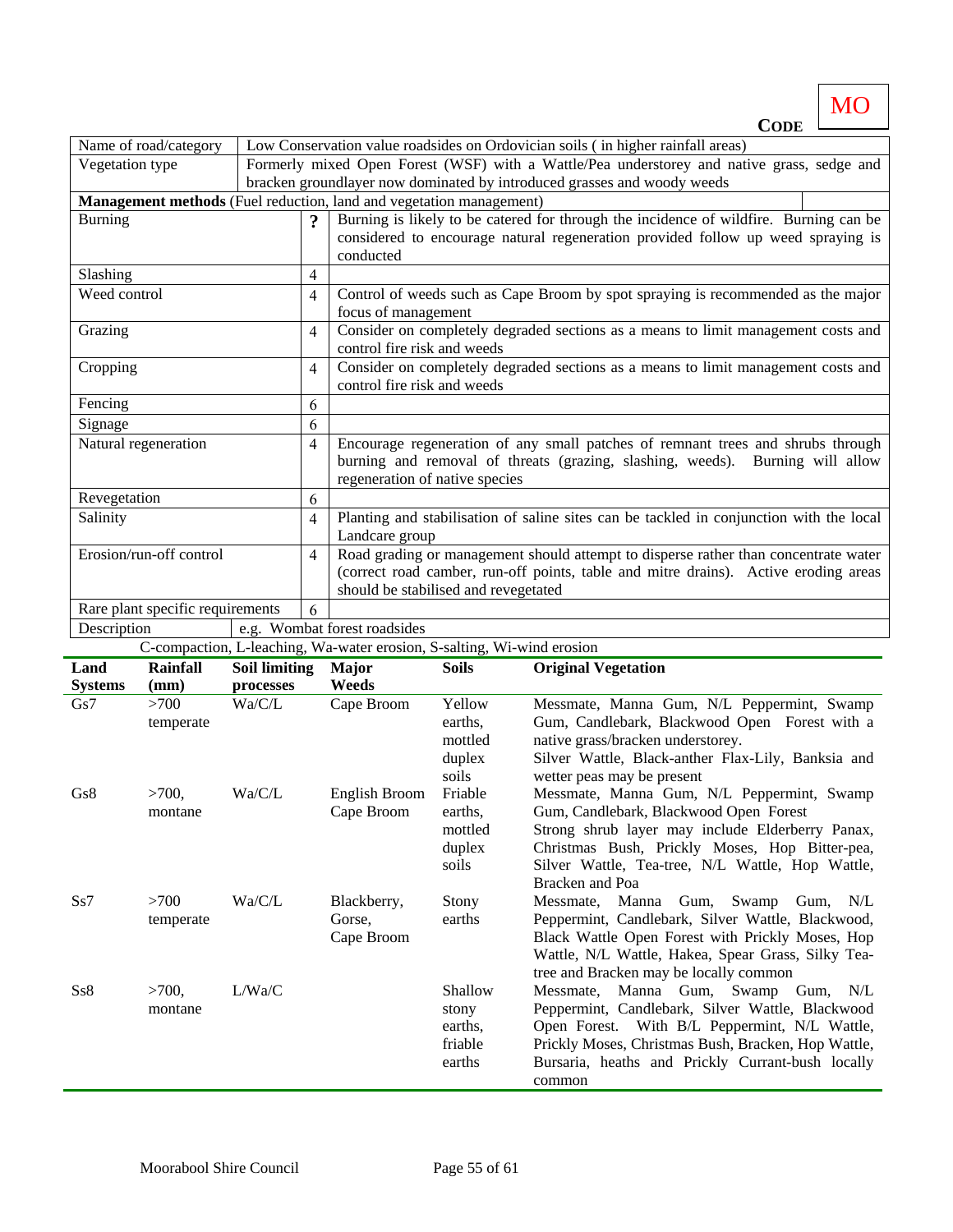ſ

| Name of road/category                                               | Long Forest Road and offshoots                                                                |                |                                                                                                                                                                                |  |  |
|---------------------------------------------------------------------|-----------------------------------------------------------------------------------------------|----------------|--------------------------------------------------------------------------------------------------------------------------------------------------------------------------------|--|--|
| Vegetation type                                                     | Bull Mallee with Melaleuca and Chenopod understorey                                           |                |                                                                                                                                                                                |  |  |
|                                                                     |                                                                                               |                | OR Red Box, Grey Box, Fragrant Saltbush, Boobialla, Varnish Wattle                                                                                                             |  |  |
| Management methods (Fuel reduction, land and vegetation management) |                                                                                               |                |                                                                                                                                                                                |  |  |
| <b>Burning</b>                                                      |                                                                                               | 6              |                                                                                                                                                                                |  |  |
| Slashing                                                            |                                                                                               | 6              | Ensure there is no damage to the roadsides. Discourage slashing of frontages with                                                                                              |  |  |
|                                                                     |                                                                                               |                | high values by residents. Prosecute offenders collecting fire wood from the roadsides                                                                                          |  |  |
| Weed control                                                        |                                                                                               | 4              | Remove any weed infestations                                                                                                                                                   |  |  |
| Grazing                                                             |                                                                                               | 6              |                                                                                                                                                                                |  |  |
| Cropping                                                            |                                                                                               | 6              |                                                                                                                                                                                |  |  |
| Fencing                                                             |                                                                                               | 6              |                                                                                                                                                                                |  |  |
| Signage                                                             |                                                                                               | 6              | Appropriate signage is in place                                                                                                                                                |  |  |
| Natural regeneration                                                |                                                                                               | $\overline{4}$ | Monitor natural regeneration. Trim vegetation for road clearance sensitively and to                                                                                            |  |  |
|                                                                     |                                                                                               |                | DNRE approval. Discuss the collection of seed from trimmed material or spreading of                                                                                            |  |  |
|                                                                     |                                                                                               |                | material to facilitate regeneration with DNRE                                                                                                                                  |  |  |
| Revegetation                                                        |                                                                                               | 6              |                                                                                                                                                                                |  |  |
| Salinity                                                            |                                                                                               | 6              |                                                                                                                                                                                |  |  |
| Erosion/run-off control                                             |                                                                                               | $\overline{4}$ | Ensure run-off does not significantly alter the water available to the roadside                                                                                                |  |  |
|                                                                     |                                                                                               |                | vegetation through concentration or slope alteration                                                                                                                           |  |  |
| Rare plant specific requirements                                    |                                                                                               | $\overline{4}$ | Refer any proposed management practices to DNRE for approval. Roadside contains                                                                                                |  |  |
|                                                                     |                                                                                               |                | several rare plants                                                                                                                                                            |  |  |
|                                                                     |                                                                                               |                | Inform residents of the conservation value of remnants and encourage protection of                                                                                             |  |  |
|                                                                     |                                                                                               |                | remnants within the housing estate through the Land For Wildlife Program and other                                                                                             |  |  |
|                                                                     |                                                                                               |                | incentives such as covenanting.                                                                                                                                                |  |  |
| Specific Requirements                                               |                                                                                               | $\overline{4}$ | The Long Forest area has a very sparse ground layer and so a fuel reduction burn is not<br>practical. The area however does have some significant fire concerns due to limited |  |  |
|                                                                     |                                                                                               |                | access and the flammable nature of the tree and shrub vegetation. Involvement of                                                                                               |  |  |
|                                                                     |                                                                                               |                | residents in the Community Fireguard program is strongly recommended. Protection                                                                                               |  |  |
|                                                                     |                                                                                               |                | of the community and buildings through the use of sprinkler systems, removal of                                                                                                |  |  |
|                                                                     |                                                                                               |                | hazards near homes, a communication network between residents and other practical                                                                                              |  |  |
|                                                                     |                                                                                               |                | steps are essential. The Long Forest area is a truly unique and special environment. A                                                                                         |  |  |
|                                                                     |                                                                                               |                | sensible approach to fire management is required to balance resident safety with the                                                                                           |  |  |
|                                                                     |                                                                                               |                | protection of the conservation value of the area.                                                                                                                              |  |  |
| Description                                                         | Unique small cluster of roads within the region containing a Bull-Mallee, Melaleuca, Chenopod |                |                                                                                                                                                                                |  |  |
|                                                                     | community.                                                                                    |                |                                                                                                                                                                                |  |  |
|                                                                     | Limit management practices to the control of weeds and roadside awareness                     |                |                                                                                                                                                                                |  |  |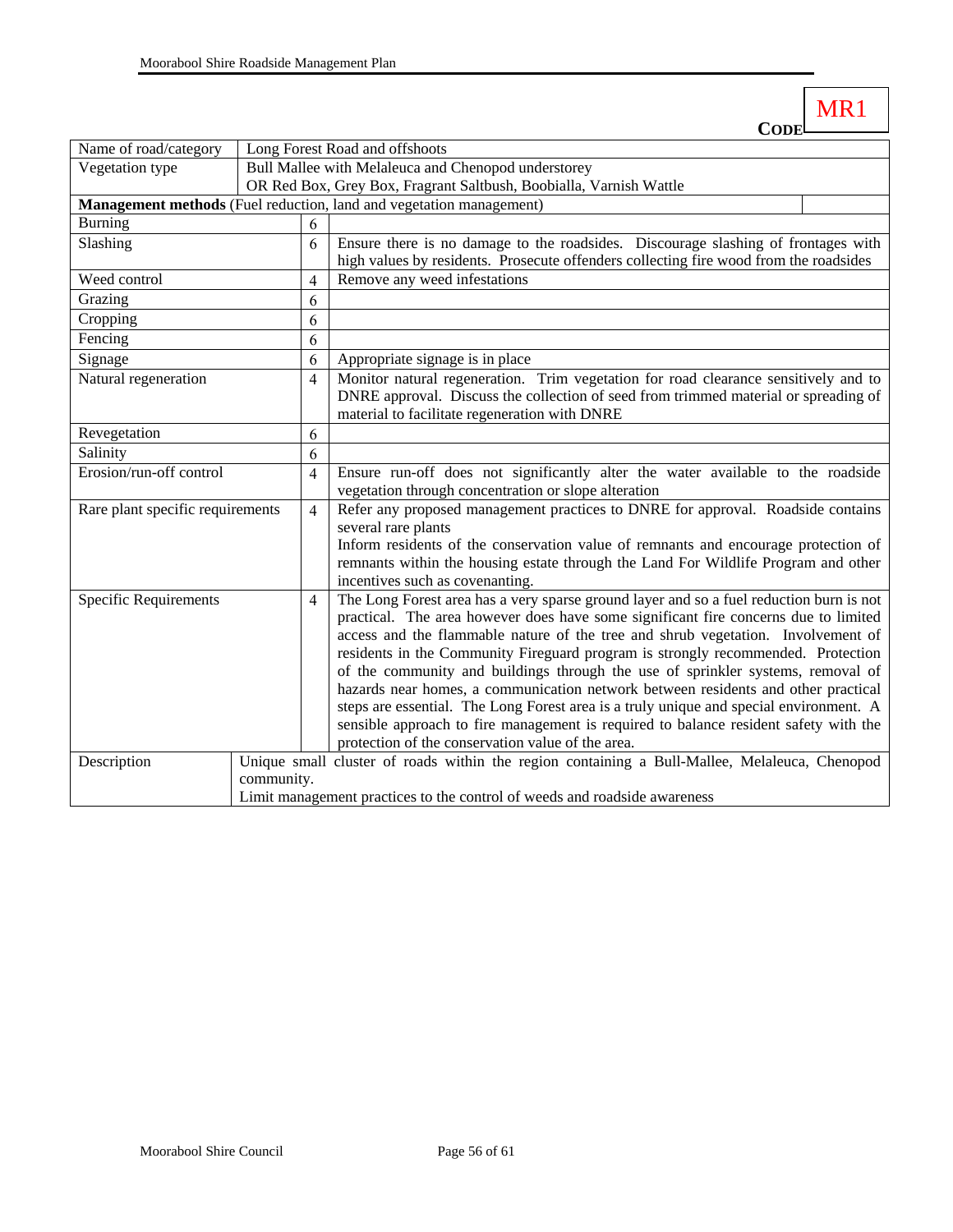# <span id="page-56-0"></span>Appendix 4:<br>Previous Assessment:

### **Appendix 4: Analysis of Previous Roadside Data**

Nally S. (1989). *The Conservation Significance of Roadsides in the (former) Shire of Buninyong.* University of Ballarat Further assessment was carried out in 1998 in the lead up to the production of this plan.

| <b>High Conservation Roadsides</b>              | Assessment                                               |
|-------------------------------------------------|----------------------------------------------------------|
| Ballarat-Navigators Rd (between Butlers and     | May have deteriorated in part. Nally noted weed          |
| Ramsay Roads)                                   | problems and high scenic values.                         |
| Ted Lyons Rd                                    | Identified as high in both studies.                      |
| Yendon No. 1 Road (Harts Rd to Pound Ck         | Identified as high in both studies. Low under            |
| Road)                                           | powerlines.                                              |
| Triggs Road (last Km)/Skeletons Rd (to Harbours | Identified as high in both studies. Nally noted absence  |
| Rd)                                             | of noxious weeds and presence of pasture grass           |
|                                                 | invasion.                                                |
| Spread-eagle Rd and Duggans Rd                  | Identified as medium/high in both studies. Nally noted   |
|                                                 | significant Themeda and pasture grass invasion.          |
| Diamonds Rd                                     | Identified as high in both studies. Nally noted          |
|                                                 | excellent regeneration, Themeda and scenic value.        |
| "Hopwoods Track" & lower end of Hopwoods        | Identified as high in both studies. Nally noted pasture  |
| Rds                                             | grass invasion on the track and firewood collection.     |
| Pryors Rd (from Scotts Track) and Braybrook-    | Identified as medium by Nally. High in recent study      |
| Sandwith Rd (part to Rosenows Rd)               | probably due to finer scale of recent survey.            |
| Elaine-Bluebridge & Mt Doran Settlement Rds     | Identified as high in both studies. Nally stressed       |
|                                                 | improved weed and other management required such         |
|                                                 | as location of gravel dumps.                             |
| <b>Mystery Lane</b>                             | Identified as high in both studies. Nally indicated road |
|                                                 | subject to threat from further housing development and   |
|                                                 | fire control.                                            |
| <b>McAlisters Rd</b>                            | Identified as high in both studies. Nally noted lack of  |
|                                                 | regeneration possibly due to grazing.                    |
| Iron Mine Rd and Lal Lal Falls Rd (part)        | Recorded as medium by Nally. Rated as high in            |
|                                                 | current study possibly due to finer scale of             |
|                                                 | classification of segments.                              |
| Sharrocks Lane (Sth end)                        | Recorded as medium by Nally. Rated as high in            |
|                                                 | current study possibly due to finer scale of             |
|                                                 | classification of segments.                              |
| Mount Doran-Egerton Rd and Elaine-Egerton Rd    | Recorded as medium by Nally. Rated as mainly high        |
|                                                 | in current study possibly due to finer scale of          |
|                                                 | classification of segments. Presence<br>of rare          |
|                                                 | Casuarina/Banksia communities also influenced score.     |
| Clarendon-Bluebridge Rd                         | Recorded as medium by Nally. Rated as high in            |
|                                                 | current study perhaps due to significant regeneration.   |
|                                                 | native grass levels may have improved.                   |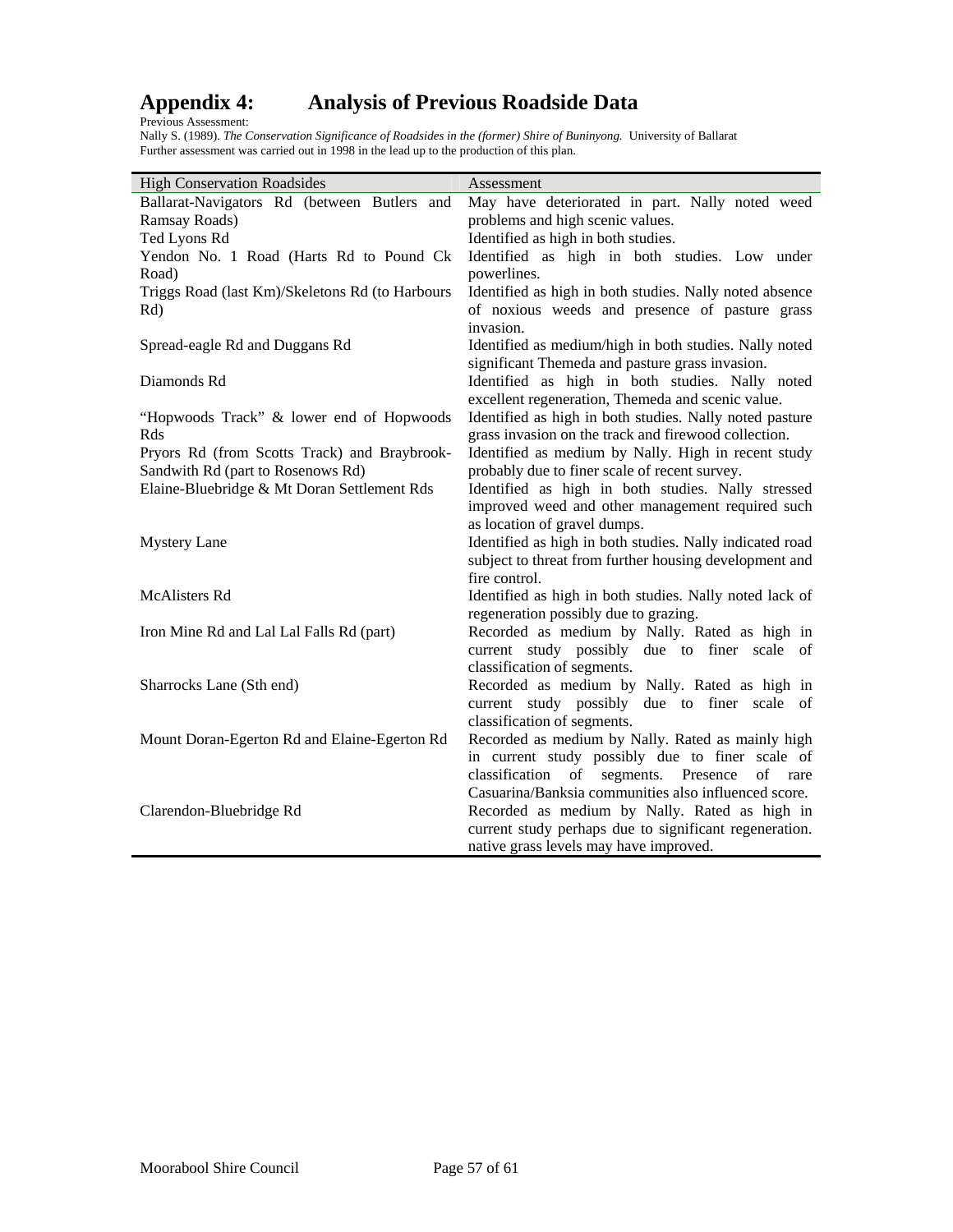### <span id="page-57-0"></span>**Summary of key recommendations from** *VicRoads Midland Highway Roadside Management Plan*

#### **(Meredith-Clarendon section)**

- Road is a strategic fire break
- Encourage hay cutting in low conservation areas
- Only allow indigenous plantings
- Restrict disturbance of native vegetation
- No slashing where Serrated Tussock or Chilean Needle Grass occur (NB not recorded for this section but are closer to Geelong)
- No ploughed fire breaks without a permit
- Roadside is an important area of Koala habitat
- Major weed problem is Gorse
- Yarra Gum remnants at Ballarat end (listed as an endangered plant)
- No mowing of native grasses
- Mow annual grasses and weeds prior to seeding
- No mechanical damage to trees through slashing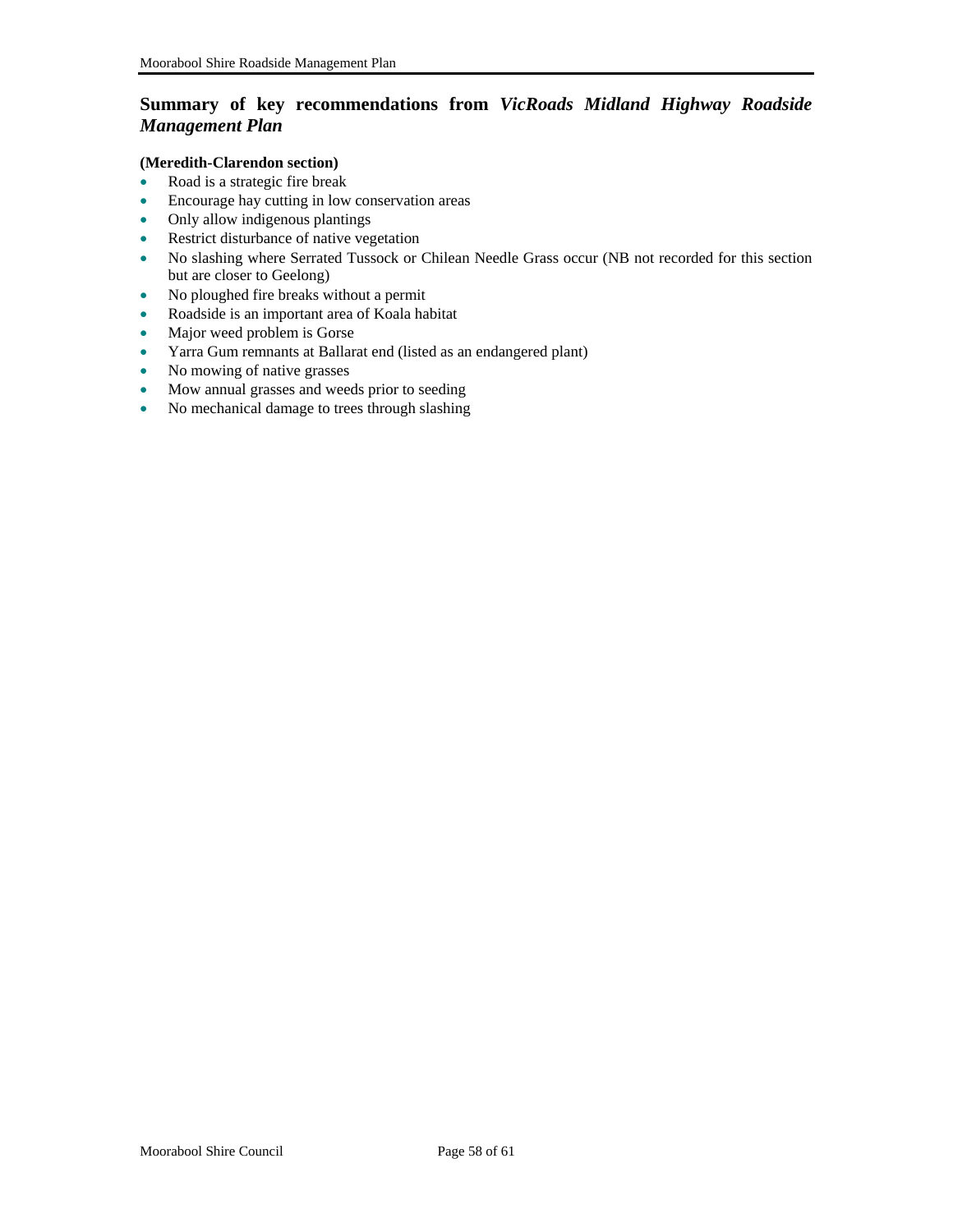### <span id="page-58-0"></span>**Appendix 5: Tender Specifications**

*(Prepared by the Roadside Conservation Advisory Committee)* 

#### **STANDARD SPECIFICATIONS**

General Conservation Management

There is both a legislative requirement (as indicated earlier in this note) for road managers to protect the environmental assets located on roadsides and an increased corporate and community expectation that these assets will be maintained.

With the increasing use of contractors to undertake works on behalf of the traditional land managers it is important that good environmental management ranks as one of an organisations key goals, and be part of economic development, the movement of freight and people, and road safety.

The Roadsides Conservation Advisory Committee can assist local government in the production of guidelines that recognise best works practices and have prepared the following standard specifications to be included as part of tender documentation. Similar clauses can be found in VicRoads documentation, however for ease of interpretation they have placed under the heading of 'General Conservation Management'. These clauses should be a minimum requirement and more detailed clauses maybe required if additional protection or management is needed for sites of specific conservation value etc.

The preparation of environmental specifications should be seen as a starting point for maintaining environmental values, as a successful project is a combination of good tender specification, the level of site supervision and the establishment and a use of QA (Quality Assurance) standards.

| <b>Approval for works</b>                                                     | The contractor shall obtain the approval of the<br>Superintendent prior to the removal of tree or shrub<br>species during the period of works                                                                                                                                      |
|-------------------------------------------------------------------------------|------------------------------------------------------------------------------------------------------------------------------------------------------------------------------------------------------------------------------------------------------------------------------------|
| <b>Limits of Works</b><br>Nomination of stockpile sites and turning<br>points | Disturbance of vegetation shall be limited to the road<br>formation, typically from table drain to toe of batter, or<br>top of fill batter<br>Suitable sites are to be nominated for approval by the<br>superintendent prior to the commencement of works                          |
| <b>Environmental damage</b>                                                   | Rectification of environmental damage will be<br>undertaken at Contractors expense, to the satisfaction<br>of the superintendent, within the 12 months defects<br>liability period                                                                                                 |
| <b>Environmental management</b>                                               | As part of a pre qualification process, tenders will<br>demonstrate their capacity to implement an effective<br>environmental management system, or have attended<br>an appropriate environmental training program                                                                 |
| <b>General works principles</b>                                               | All works are to be performed in accordance with the<br>principles outlined in the:<br>"VicRoads Roadside Management Guide"<br>۰<br>EPA guidelines for "Environmental Guidelines for<br>$\bullet$<br>Major Construction Sites"<br>local Roadside Management Plan (where it exists) |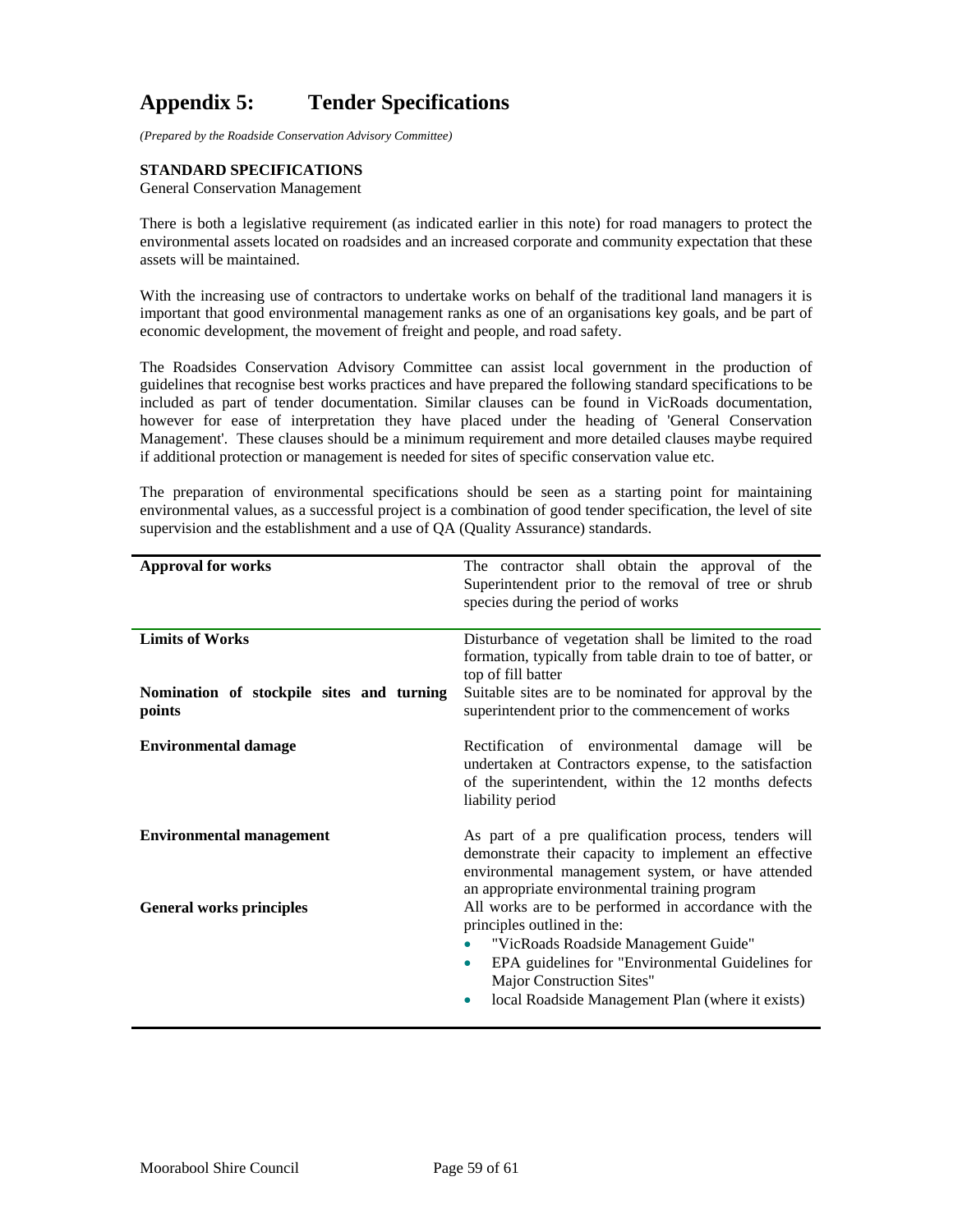### <span id="page-59-0"></span>**Appendix 6: Article-Firebreaks and Roadside Remnant Vegetation**

#### **An article entitled "Firebreaks and Roadside Remnant Vegetation" (LFW News Vol. 1 No 9) by Stephen Platt and edited text of a talk by Steve Petris, a Country Fire Authority officer, to the RCAC on the nature of wildfire and the usefulness of firebreaks is reproduced below.**

Ploughed firebreaks are often placed within roadside remnant vegetation, but is this a sensible management action? Disturbance of native vegetation is highly undesirable. It destroys understorey species, altering the ecological balance and favouring invasion by weeds and pest birds. A common invader is *Phalaris* sp., which can create many times the quantity of fine fuel (the main fire risk) originally present from native trees, shrubs or ground cover.

During intense forest fires, small firebreaks around paddocks play a secondary role to adequate protection around major assets such as the home. "The vast majority of Victoria's bushfire losses are the result of a handful of major fires that occur once or twice a decade. Experience has shown that fire breaks make no impact on these major fires. On Ash Wednesday (1983), for example, fire effortlessly jumped two and three chain roads with full-width ploughed firebreaks on either side. Similarly, no suppression force in the world is able to impede the progress of fires such as those of Ash Wednesday. Consequently, the emphasis of fire protection efforts should be on protecting lives and assets rather than on stopping fires" [under Ash Wednesday conditions] (Petris, 1992).

Petris also comments that "Research on the ability of fire-breaks to stop low intensity grassfires has shown that the presence of a handful of trees within 20 metres of a fire-break dramatically reduces its effectiveness ". However, the value of trees on farms is undisputed. So, there seems to be a dilemma. Trees are desirable but don't mix with firebreaks. The key point is that, in the farm layout, the two can occupy different areas a combination of firebreaks and other measures around the home and other assets (which may include some trees, without ground litter, to reduce wind speed, filter embers and absorb radiation) and vegetation, including trees, on other parts of the property.

If fire-breaks are constructed near roadside vegetation or shelterbelts they should be placed outside the vegetation (usually in the paddock) where competition from the trees reduces the growth of adjacent pasture or crops. The competitive effect from trees can reduce the rate of regrowth and prolong the effectiveness of the firebreak. Loss of space in a paddock is adequately compensated for by the benefits of the shelter provided to the paddock (up to 25 times the height of the trees). The role of firebreaks in providing access for firefighters and landholders must also be considered. CNR plans to develop a 'Code of Practice for Fire Prevention' providing a holistic approach to fire prevention planning. Stephen Platt Reference: Petris, S. (1992) Planting trees to enhance bushfire safety. Trees and Natural Resources,Vol.34 No.4 Dec. 1992. This issue of TNR contains many articles on fire protection and fire and native vegetation and is highly recommended. Available from NRCL, PO Box 105,Springvale, 3171. Ph. 03-546 9744.

*"*My work for the three months of the past year has concentrated on farm fire safety, which has an obvious impact on roadside conservation.

The only research on linear fire breaks has been Wilson's study in the Northern Territory. His research clearly shows that trees and fire breaks don't mix which implies that narrow meandering tracks between trees are of little use but may reduce the intensity of a fire. Fire breaks should not be located near trees to be effective. Fire intensities recorded in his study were generally less than 10 megawatts per metre (MW/m) (87%) although one fire burned at 17 MW/m. Macedon fires were between 500 KiloW/m to 60 MW/m. Some Ash Wednesday fires jumped breaks 60m wide. Our experience from all major fires suggests that fire breaks will not have any impact on the spread of fires, so it seems that for roadside firebreaks, we need to ask why are we doing it? Many fire fighters argue that a fire break is not designed to stop a major fire, but are to stop fires beginning on the roadsides, (CFA statistics are not good enough to provide any data on the frequency of occurrence of fire initiating on roadsides) or are to provide a safe place for a fire fighter to begin a back burn. It is important for people to make explicit the reasons for constructing the break.

Given that the vast majority of bushfire losses occur on the one or two bad fire days we experience every decade and given our experience of these fires shows that people can survive in their homes and then save their homes, perhaps efforts should be concentrating on asset protection rather than stopping the fire.

There is no evidence that houses actually explode; most houses ignite by sparks and embers which are not put out. This suggests that people can survive in their homes and then can be there to save the house. Radiant heat and direct flame attack were identified in one study as being the most important factor in determining whether a house survives, therefore some fuel level reduction is needed. However I'd argue that the presence of people is just as important in saving a home.